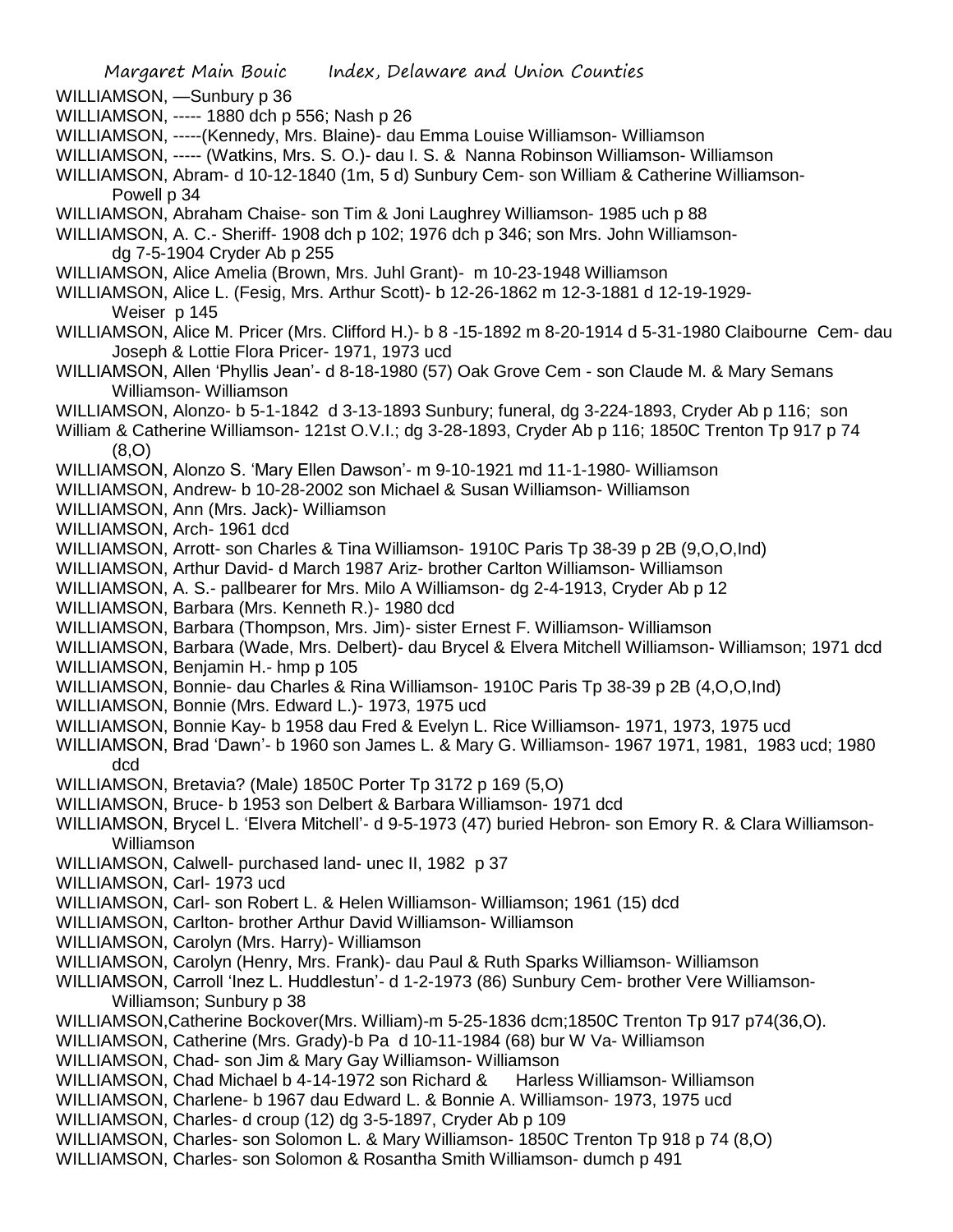Margaret Main Bouic Index, Delaware and Union Counties WILLIAMSON, -------d 9-4-1910 (1y2m) Oakdale Cem 2319 charity son Charles Williamson WILLIAMSON, Charles 'Tina'- 1910C Paris Tp 38-39 p 2B (34,O,O,O) teamster, Hoop mill, 12y WILLIAMSON, C. H. "Jimmy"- brother Nellie Garce Williamson- Watkins- 1985 uch p 193 WILLIAMSON, Cheryl- b 1973 dau Kenneth R. & Baarbara Williamson- 1980 dcd WILLIAMSON, Chris- 1973 ucd WILLIAMSON, Chris- b 1969 ch Kenneth R. & Barbara Williamson- 1980 dcd WILLIAMSON, Christena (Moore, Mrs. Samuel)- m 3-30-1843 dcm- dau John & Rosanna Ely Williamsondumch p p 490 WILLIAMSON, Christi l. Hedson (Mrs. John Robert )- b 3-9-1951 Ark d 9-12-1989 (38) Sunbury Mem. Pk.- dau Raymond & Clara M. Hedson- Williamson WILLIAMSON, Christine (Kinney, Mrs. John)- dau Paul & Ruth Sparks Williamson- Williamson WILLIAMSON, Christopher- b 19765 son Herbert D. & Ruby J. Williamson- 1980 dcd WILLIAMSON, Clara (Mrs. Emory)- Williamson WILLIAMSON, Clarence Rodney- son Solomon & Rosantha Smith Williamson- dumch p 491 WILLIAMSON, Clarence 'Sharon'- Williamson, parents of Paul Jeffrey, Lisa Joan, Michael; 1981 ucd Clarence could be Junior WILLIAMSON, Clarnda (Mrs Jonathan)- 1880 dch p 705 WILLIAMSON, Claude M. 'Mary Semans'- d 8-22-1959 (64) Oak Grove Cem - Williamson WILLIAMSON, Cliff- son Mrs. M. M. Williamson- dg 6-12-1908, Cryder Ab p 139 WILLIAMSON, Clifford H. 'Alice M. Pricer'- b 10-18-1889 m 8-20-1914 d 11-2-1971 Claibourne Cem- son I. S. & Nanna Robinson Williamson- Williamson; 1971 ucd WILLIAMSON, Clinton D.- son Solomon & Mary E. Nowel Williamson- dumch p 491 WILLIAMSON, Clorida (Mrs. Jonathan)- parents of Harriet Wilcox- dg 6-14-1912, Cryder Ab p 134 WILLIAMSON. Craig- son Victor J. Williamson- Williamson WILLIAMSON, Culwell/Colwell- d 1828- Hoskins p 2; 1915 uch p 219, 449, 451; Powell p 262; 1883 uch V p 415, 416, 417, 422, 428; will, uccp p 6 JB 1 p 65 WILLIAMSON, Curtis- son Martha Williamson- Williamson WILLIAMSON, Daisey (Hughes, Mrs. )- dau Martha Williamson- Williamson WILLIAMSON, David- b 1967 son Fred G. Williamson- 1979 ucd WILLIAMSON, David 'Helen'- 1867 ucd WILLIAMSON, David- son John & Rosanna Ely Williamson- dumch p 490 WILLIAMSON, Dawn (Mrs. Brad)- 1981 ucd WILLIAMSON, Deborah E. (Moore, Mrs. Levin)- m 5-4-1861 dcm WILLIAMSON, Deidra- dau James Williamson- Williamson, granddau Leafie Williamson WILLIAMSON, Delbert 'Barbara'- 1971 ucd WILLIAMSON, Deldra S. (Mrs. Leslie M.)- 1980 dcd WILLIAMSON, Delia (Conway, Mrs. Lewis W.)- m 10-6-1863 dcm WILLIAMSON, Della- b 1963 dau Fred G. & Jean M. Williamson- 1979 ucd WILLIAMSON, Derek Christian- b 8 -5-1978 son Karlton & Wanda Williamson- Williamson WILLIAMSON, Don- 1983 ucd WILLIAMSON, Donald H.- son Brycel L. & Elvera Mitchell Williamson- Williamson WILLIAMSON, Dorothy- dau Carroll & Inez L. Williamson- Williamson WILLIAMSON, Doug- b 1961 son Fred G. & Jean M. Williamson- 1979 ucd WILLIAMSON, Ed- brother Marcellus Williamson- dg 7-30-1907, Cryder Ab p 58 WILLIAMSON, Edna- Pabst 2 p 55 WILLIAMSON, ---- (Mrs. Edgar)- d 10-17-1899, dg 10-20-1899, Cryder Ab p 221 WILLIAMSON, Edward L. 'Bonnie A.'- 1973, 1975 ucd WILLIAMSON, Elaine Marie (Neal, Mrs. Stephan Derk)- b 1961 m 10-27-1979 dau Vincent & Ruth Perry Williamson- Williamson; 1969, 1971 dcd WILLIAMSON, Eli- son William & Catherine Williamson- 1850C Trenton Tp 917 p 74 (4,O) WILLIAMSON,Eliza E.-dau John & Martha Williamson-1880C Leesburg Tp 236-236 p C186 (9,O,O,O) WILLIAMSON, Eliza Jane- dau Solomon L. & Mary Williamson- 1850C Trenton Tp 918 p 74 (6,O) WILLIAMSON, Eliza Jean- b 9-22-1979 Morgan City, La- dau Wayne & Williamson- Williamson WILLIAMSON, Eliza- dau John & Rosanna Ely Williamson- dumch p 490 WILLIAMSON, Elizabeth (Maine, Mrs. William S.)- m 1858- Asp (830)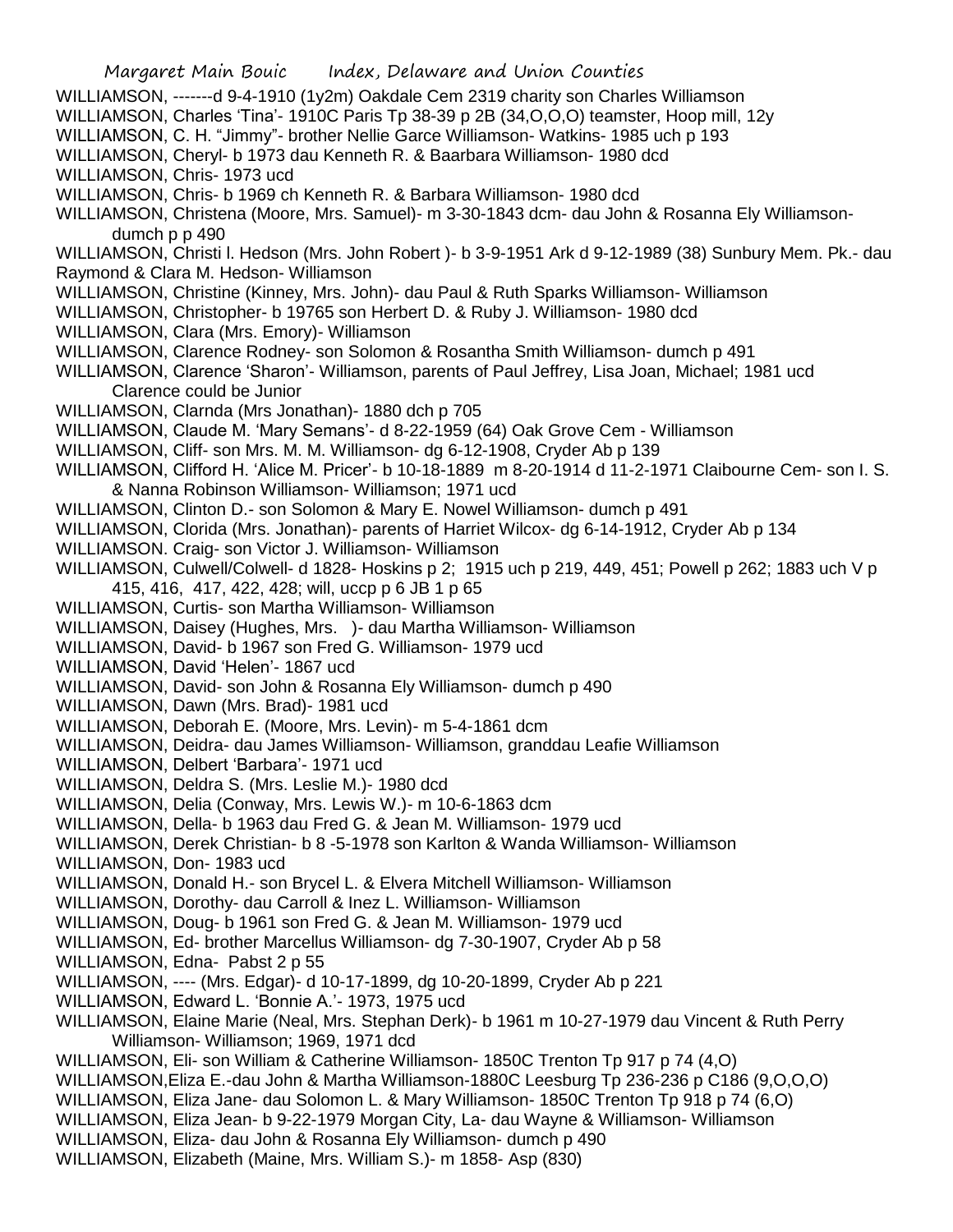Margaret Main Bouic Index, Delaware and Union Counties WILLIAMSON, Ella Moore (Mrs. Ruhanna)- m 11-2-1856 dcm WILLIAMSON, Elsie- dau Mr. & Mrs. Timor Williamson- dg 7 -27-1915, Cryder Ab p 67 WILLIAMSON, Elvera Mitchell (Mrs Byrcel)- d 10-26-1979 (69) bur Hebron- Williamson WILLIAMSON, Emery R.- d 7-24-1976 (73) Marlborough Cem- Williamson; 1969 dcd WILLIAMSON, Emma Louise Barrows (Mrs. )- b 12-23-1867 d 9-1945 (77) -sister J. P. Barrows- Williamson WILLIAMSON, Emuly Stockwell (Mrs. Madison)- 11-20-1858 dcm WILLIAMSON, Ernest F. - d 7-19-1985 prisoner of war in Japan. Brother of Barbara Thompson WILLIAMSON, Ethel- dau Charles & Tina Williamson- 1910C Paris Tp 38-39 p 2B (3,O,O,Ind) WILLIAMSON, Evelyn (Berry, Mrs, )- dau Emory R. & Clara Williamson- Williamson WILLIAMSON, Evelyn L, Rice (Mrs. Fred G.)- b 3-26-1939 m 1957 d 1-7-1973 dau Herbert & Flora French Rice- Williamson; 1971 ucd WILLIAMSON, Everett- brother Emory R. Williamson- Williamson WILLIAMSON, F,- 19959 ucd WILLIAMSON, Fletcher E.- parents of Nellie Williamson dg 8-16-1907, Cryder Ab p 65 WILLIAMSON, Frances 'Marie Smith'- m 12-22-1823; dcga p 23; Delaware Patrib & Fra nklin Chron. WILLIAMSON, Frances (Ruthig,, Mrs. )- dau Vere & Lottie Williamson- Williamson WILLIAMSON, Francis- d 12-11(14)-1826 age 25Y (23Y) Powell p 100; dbg p 21; dcga p 36, 37 WILLIAMSON, Fred G.'Jean M.''Evelyn L. Rice'- Williamson;1971,1973, 1975, 1979, 1981, 1983 ucd WILLIAMSON, Fred 'Josephine'- d 1947- Williamson WILLIAMSON, Freda (George, Mrs. )- dau Emory R. & Clara Williamson- Williamson WILLIAMSON, Fred- son Mrs. M. M. Williamson- dg 6-12-1908, Cryder Ab p 139 WILLIAMSON, Fred- nephew & pallbearer for Wm. Thomas Beddow- dg 1-25-1910, Cryder Ab p 90 WILLIAMSON, ----(Mrs. Fred)- dau Eugene Midden- dg 10-17-1913, dg 10-24-1913,Cryder Ab p 64, 66 WILLIAMSON, Dr. George- d 5-1-1899 son Henry & Mary Meeker Williamson- dg 8-15-1902 Cryder Ab p 147 WILLIAMSON, George- d 10-7-1853 (3y8m) Sunbury Cem, Powell p 34; son William & Catherine Williamson WILLIAMSON, — (Mrs. George) d Thursday, Harlem Cem- dg 2-24-1899,. Cryder Ab p 196 WILLIAMSON, George S.- 1908 dch p 409; Hanover Cem 2-10-1,2 WILLIAMSON, ----d 6-16-1867 Hanover Cem, Powell p 134, infant son G. S. & S. WILLIAMSON, ----d 4-12-1972 Hanover Cem. Powell p 134, infant dau G S. & S. WILLIAMSON, Gladys (Lambert, Mrs. )- sister Vere Williamson- Williamson; Sunbury p 123 WILLIAMSON, Grace M.- d 11-8-1968 bur Johnstown; Williamson; 1861 dcd WILLIAMSON, Grady 'Catherine'- Williamson WILLIAMSON, Grover- son Mr. And Mrs. Jasper Williamson- (4); dg 12-24-1909, Cryder Ab p 80 WILLIAMSON, Guy- son Charles & Tina Williamson- 1910C Paris Tp 38-39 o 2B (11,O,O,Ind) WILLIAMSON, Hannah (Wilcox, Mrs. Charles)- dau Jonathan & Clarinda Williamson-1880 dch p 411, 705 WILLIAMSON, Harlan O.- d 7-16-1961 (63) bur Sunbury- brother Vere Williamson- Williamson WILLIAMSON, Harriet M. (Mrs. John)- b 4-1848 sister-in-las of James W. & Mary J. Hill; 1900C Richwood 283- 297 p 11B (52,O,Eng,Md) m 17y; 1910C Claibourne Tp 334-341 p 12A (62,O,Eng,Md) wid WILLIAMSON, Harriet (Wilcox, Mrs. Charles)- b 7-15-1838 m 7-9-1857 dcm d 5-31-19112 dau Jonathan & Clorinda Williamson- dg 6-14-1912. Cryder Ab p 134 WILLIAMSON, Harry 'Carolyn'- parents of Melissa Williamson Kraus- Williamson WILLIAMSON, Heather Nicole- dau Paul Jeffrey & Michelle Willliamson- Williamson WILLIAMSON, Helen L. (Mrs. David)- 1967 ucd WILLIAMSON, Helen R. (Mrs. Robert L.)- Williamson; 1961, 1969 dcd WILLIAMSON, Helen (Mrs, Troy E.)- Williamson; 1961, 1969 dcd WILLIAMSON, Hellen- dau William & Catherine Williamson- 1850C Trenton Tp 917 p 74 (11,O) WILLIAMSON, Henry A. 'Mary Meeker'- b 8-12-1830 m 1-26-1853 d 8-16-1902 Sunbury Cem, Powell p 331; son John & Rosannah Ely Williamson- dumch p 490; dg 8-15-1902, Cryder Ab p 147l dg 1-31-1913, Cryder Ab p 11; 1850C Trenton Tp 928 o 74 (19,O) WILLIAMSON, Henry- heir of Mary M. Hess; dcw Bk 3 p 297; hadc p 92; CCC (1900 Berlin Tp) WILLIAMSON, Henry S.- son Henry & Mary Meeker Williamson- dg 8-15-1902, Cryder Ab p 147 WILLIAMSON, Herbert D. 'Ruby J.'- 1980 dcd

WILLIAMSON, H. F.- son Henry A. & Mary A. Williamson- dg 1-31-1913 Cryder Ab p 11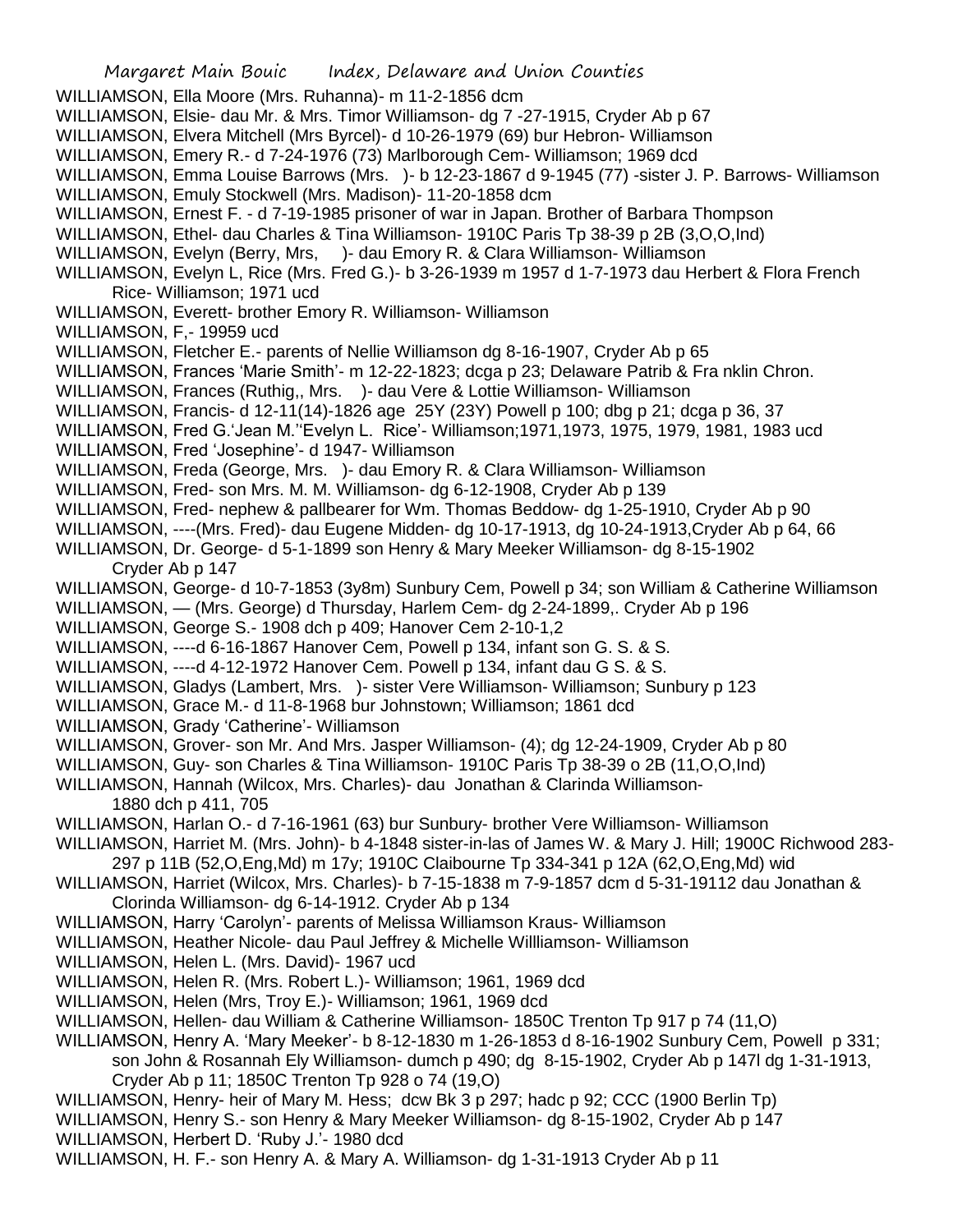WILLIAMSON, Hugh- Nash p 26

- WILLIAMSON, Inez L. Huddleston (Mrs.Carroll)- d 4-16-1967 (81)- Williamson
- WILLIAMSON, I. S. 'Nanna Robinson'- Williamson
- WILLIAMSON, Isaac- d 9-8-1840 (1d) Sunbury Cem- Powell p 34 son William & C. Williamson
- WILLIAMSON, Iva (Noll, Mrs. William Jacob)- Weiser 591
- WILLIAMSON, Jack 'Ann'- son Paul & Ruth Sparks Williamson- Williamson
- WILLIAMSON, ---- (Mrs. Jacob) dg 3-5-1889 Cryder Ab p p 22; Harlem Cem
- WILLIAMSON, Rev. James- Presbyterian . Church, Silversprings, dg 5-22-1863, Cryder Ab p 32
- WILLIAMSON, James Nathan- son Martha Williamson- Williamson
- WILLIAMSON, James- son Peter & Jane Williamson- 1850C Trenton Tp 883 p 72 (7,O)
- WILLIAMSON, James "Jim" R. 'Mary Gay.'- Williamson; d 1-29-1986 (52); Radnor Cem;
- brother Brycel Williamson; Freda George, Evelyn Berry, etc; 1969, 1971, 1980 dcd
- WILLIAMSON, James 'Saphrona Beach'- m 2–26-1848 dcm son John & Rosanna Ely Williamson- dumch p p 490; hadc p 115 (Porter Tp)
- WILLIAMSON, James-b Leonardsburg- d 1-19-1985 (66) cremated. ashes at sea son Verne & Leafie McCloud Williamson- WWII, Navy; Merchant Marines- Williamson
- WILLIAMSON, James- son James Williamson, grandson Verne & Leafie Williamson
- WILLIAMSON, Jamie- ch John Paul & Marcia Dubois Williamson- Weiser 162
- WILLIAMSON, Jane Conner (Mrs. Peter)- m 10-20-1836 dcm d 1-6-1893 (78-7-10) Sunbury Cem, Powell p 34; 1850C Trenton Tp 883 p 72 (36,Va)
- WILLIAMSON, Jane (Kilpatrick, Mrs. Chauncey)- m 3-8-1843 dcm dau John & Rosanna Ely Williamsondumch p p 490
- WILLIAMSON, Jane (Martin, Mrs. )- sister Culwell Williamson- 1915 uch p 451; 1883 uch V p 418
- WILLIAMSON, Jane M. Taylor (Mrs. George T.)- dau Gen. James Taylor- dcw B 3 p 76
- WILLIAMSON, Jasper, Mr. And Mrs.- 3 children burned to death- dg 12-24-1909, Cryder Ab p 80, 81
- WILLIAMSON, Jean M. Cutlip (Robbins, Mrs. ) (Mrs. Fred G.)- b 8-5-1934 m 1973 d 9-9-1984 Claibourne
- Cem- dau Eldo & Emma Cutlip- Williamson; 1975, 1979, 1983 ucd
- WILLIAMSON, Jeff- ch Clarence & Sharon Williamson- 1981 ucd
- WILLIAMSON, Jeffrey- son Allen S. & Phyllis Jean Williamson- Williamson
- WILLIAMSON, Jeremiah- son Solomon L. & Mary Williamson 1850C Trenton Tp 918 p 74 (10.O)
- WILLIAMSON, Jerry- 1883 uch V p 341
- WILLIAMSON, Jessie (Bennett, Mrs. )- dau Lorenzo & Myrtle Mary Williamson- Williamson
- WILLIAMSON, Jim 'Irene'- son Paul & Ruth Sparks Williamson- will
- WILLIAMSON, J. J.- 1880 dch p 411; 1908 dch p 260, 425; Powell p 103
- WILLIAMSON, J. J.- pallbearer for Mrs. Milo A. Williamson- dg 2-4-1913, Cryder Ab p 12
- WILLIAMSON, Joan (Ater, Mrs. Gordon)- dau Merle G. & Wilma Williamson- Williamson
- WILLIAMSON, Joan (Mrs. Tim)- 1980 dcd
- WILLIAMSON, John- 1880C Richwood 365-384 p 34 (40,Pa,Pa,Pa) brick mason
- WILLIAMSON, John- Sunbury p 143
- WILLIAMSON, John- 1971 dcd
- WILLIAMSON. John 'Christi Hedson'- d 4-9-1987- Williamson
- WILLIAMSON, John 'Harriet M.'- 1900C Richwood 283-297 p 11B (-,Pa,-) m 17y, brick mason
- WILLIAMSON, John- son Henry & Mary Meeker Williamson- dg 8-15-1902, Cryder Ab p 147
- WILLIAMSON, John H.- 1971 dcd
- WILLIAMSON, John H. 'Martha Green'- m 8-6-1854 ucm 2149
- WILLIAMSON, John 'Lizzie C. Condit'- son John & Rosanna Ely Williamson- 1908 dch p 409; dumch p 292, 490; 1850C Trenton Tp 928 p 74 (20,O)
- WILLIAMSON, John 'Malvina Place'- m 6-25-185 1 dcm
- WILLIAMSON, John 'Martha;- 1880C Leesburg Tp 236-236 p C186 (44,O,O,O) laborer
- WILLIAMSON, John- son Martha Williamson- Williamson
- WILLIAMSON, John 'Mary Delap'- Powers p 116
- WILLIAMSON, John Paul 'Marcia Dubois'- Weiser p 162
- WILLIAMSON, John- son John Paul & Marcia Dubois Williamson- Weiser p 162
- WILLIAMSON, John- d 10-4-1838 (1-2-16) Sunbury Cem- son Peter & Jane Williamson- Powell p 34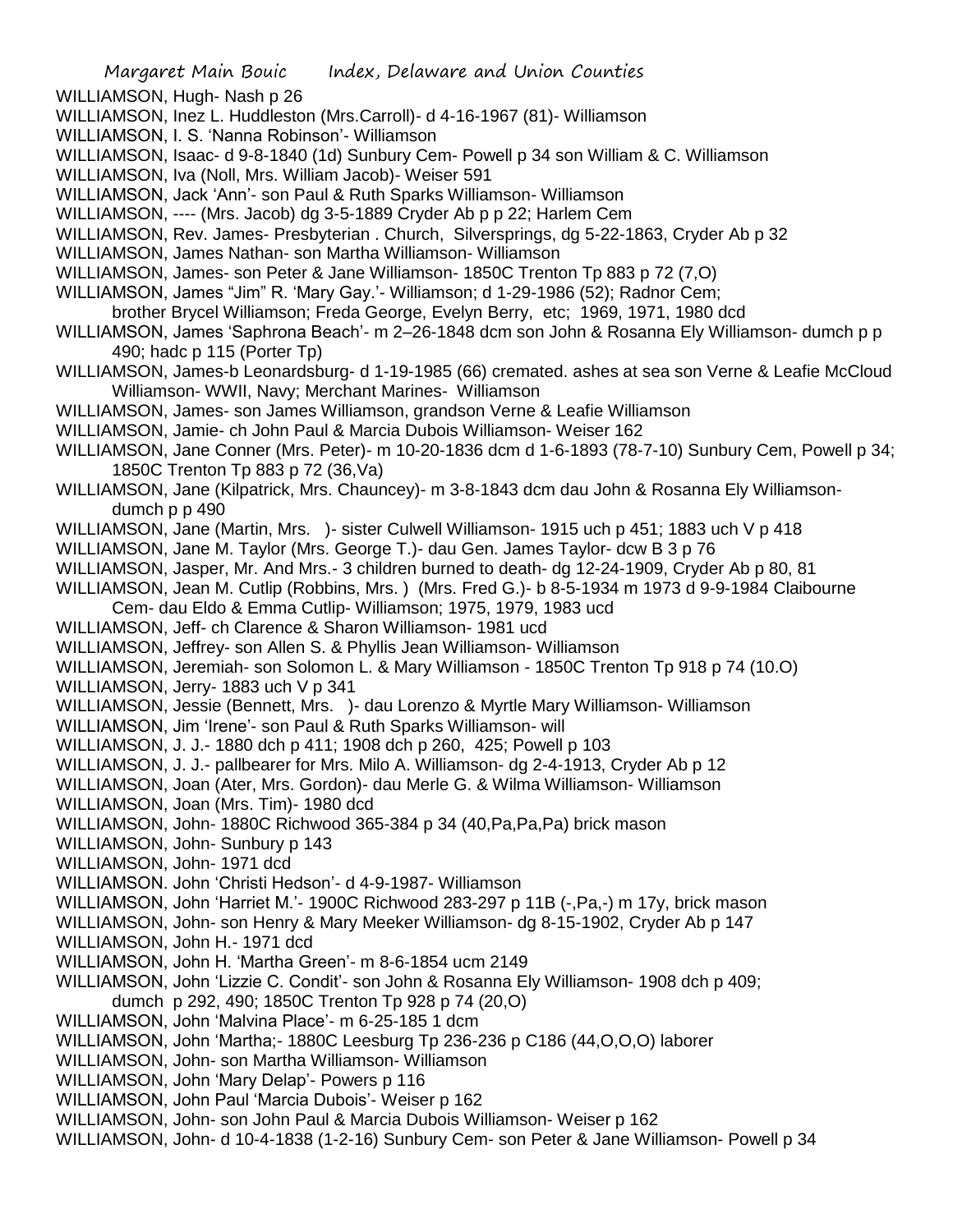WILLIAMSON, John Robert 'Christi Hedson '- d 4-9-1987 (35) Sunbury Mem. Pk.- son Robert S. & Twila June . Williamson- Williamson

WILLIAMSON, John 'Rosanna Ely'- d 5-21-1870 (87y14d) Sunbury Cem; Powell p 31, 281; 1880 dch p 194, 589, 590; 1908 dch p 488; dumch p 490; hadc p 54; 1835 men p 57 Freshwater 11 p 106 Trenton Tp; 1850C Trenton Tp 928 p 74 (67, Pa)

WILLIAMSON, John- b 1953 son Vincent & Ruth Perry Williamson- Williamson

WILLIAMSON, Jonathan 'Clo/arinda- dg 6-14-1912, Cryder Ab p 134; 1880 dch p 705

WILLIAMSON, Joni Laughrey (Mrs. Tim)- dau Daniel Joe & Joann Cudd Laughrey- 1985 uch p 88

WILLIAMSON, Joseph- d Friday, pneumonia, dg 11-4-1902 Cryder Ab p 160; 3 sons, 1 dau; Stratford,

WILLIAMSON, Joseph 'Mary Jennings'- m 10-5-1865 dcm

WILLIAMSON, Joseph- son Solomon L. & Mary Williamson- 1850C Trenton Tp 918 p 74 (16,O)

WILLIAMSON, Josephine E. (Mrs. Fred)- d 3-1-1968 (89) Oak Grove Cem - Williamson

WILLIAMSON, Josie- 1961 dcd

WILLIAMSON, Juanita (Harris, Mrs. )- dau Emory R. & Clara Williamson- Williamson

- WILLIAMSON, Junior 'Sharon'- m 8-23-1964 son Paul & Ruth Sparks Williamson-Williamson
- WILLIAMSON, J. V.- son Henry A. & Mary A. Williamson- dg 1-31-1913, Cryder Ab p 11
- WILLIAMSON, Karlton P. 'Victoria'- 1967 1971, 1973, 1975, 1979, 19981, 1983 ucd
- WILLIAMSON, Karlton 'Wanda'- b 1954 son Karlton P, & Victoria Williamson- 1967, 1971, 1973, 1975, 1981 ucd

WILLIAMSON, Keith- b 1967 son Leslie M. & Deldra S. Williamson- 1980 dcd

- WILLIAMSON, Kenneth R. 'Barbara'- 1980 dcd
- WILLIAMSON, Kevin- b 1969 son Leslie M. & Deldra S. Williamson- 1980 dcd
- WILLIAMSON, Kimberly- b 1961 ch David & Helen L. Williamson- 1967 ucd
- WILLIAMSON, ----Mrs. L.- d 1-25-1977 mother of Barbara Thompson- Williamson
- WILLIAMSON, Laura- b 1964 dau Leslie M. & Deldra S. Williamson- 1980 dcd
- WILLIAMSON, Lawrence W.- b 6-11-1905 d 10-8-1906 son William C. & Mary Ester Williamson-York Cem B29 p 63
- WILLIAMSON, Leafie (Mrs Verne)- Williamson; 1969, 1971 dcd
- WILLIAMSON, ------(Leibold, Mrs. Lane)- dau Fred & Josephine E. Williamson- Williamson
- WILLIAMSON, Leslie M. 'Deldra S.'- 1980 dcd
- WILLIAMSON, Levi Thomas- son Tim & Joni Laughrey Williamson- 1985 uch p 88
- WILLIAMSON, Lincoln- b 1853 d 1879 Oak Grove Cem Powell p 443
- WILLIAMSON, Linda (Bollack, Mrs. Carl)- dau Paul & Ruth Sparks Williamson- Williamson
- WILLIAMSON, Lindsay Jo- b 9-4-1982 dau Richard & Harless Williamson- Williamson
- WILLIAMSON, Lisa Joan dau Clarence & Sharon Williamson- Williamson 1981 ucd; engaged to Jerry Kaltenbach
- WILLIAMSON, Lizzie C. Condit (Mrs. John)- dau Elias J. & Jennie C. Perfect Williamsondumch p 272
- WILLIAMSON, Lizzie (Longbrake, Mrs. Thomas W.)- Longbrake p 33
- WILLIAMSON, Lois Ann Wilcox (Mrs. Michael)- m 2-15-1846 dcm
- WILLIAMSON, Loisa- dau Peter & Jane Williamson- 1850C Trenton Tp 883 p 72 (10,O)
- WILLIAMSON, Lorenzo 'Myrtle Mary'- Williamson
- WILLIAMSON, Lorinda (Courtright, Mrs. John Ezra)- b 6-28-1834 m 10-5-1858 d 7-29-1910 bur Lithopolis-Weiser p 633
- WILLIAMSON, Lottie (Mrs. Vere)- 1969, 1971 dcd
- WILLIAMSON, Louiza (Davy, Mrs. J. L.)- m 1-1-1861 dcm
- WILLIAMSON, Loyd H.- b 9-1898 son William C. & Mary Ester Williamson- 1900C Washington Tp 169-169 p 8A (2,O,O,O); 1910C Washington Tp 238-240 p 10B (12,O,P,O)
- WILLIAMSON, Lucile May (Witters, Mrs. Harry Edwaard)- b 9-25-1914 m 6-10-1923- Weiser p 708
- WILLIAMSON, Lucinda- dau John & Rosanna Ely Williamson- dumch p 490
- WILLIAMSON, Lucy- dau Solomon & Rosantha Smith Williamson- dumch p p 491
- WILLIAMSON, Lulu Elizabeth- dau Solomon & Rosantha Smith Williamson- dumch p 491
- WILLIAMSON, Lydia (Mrs. )- d (72) Africa Cem- d at home of Percy Smothers ; dg 5-11-1909,

Cryder Ab p 31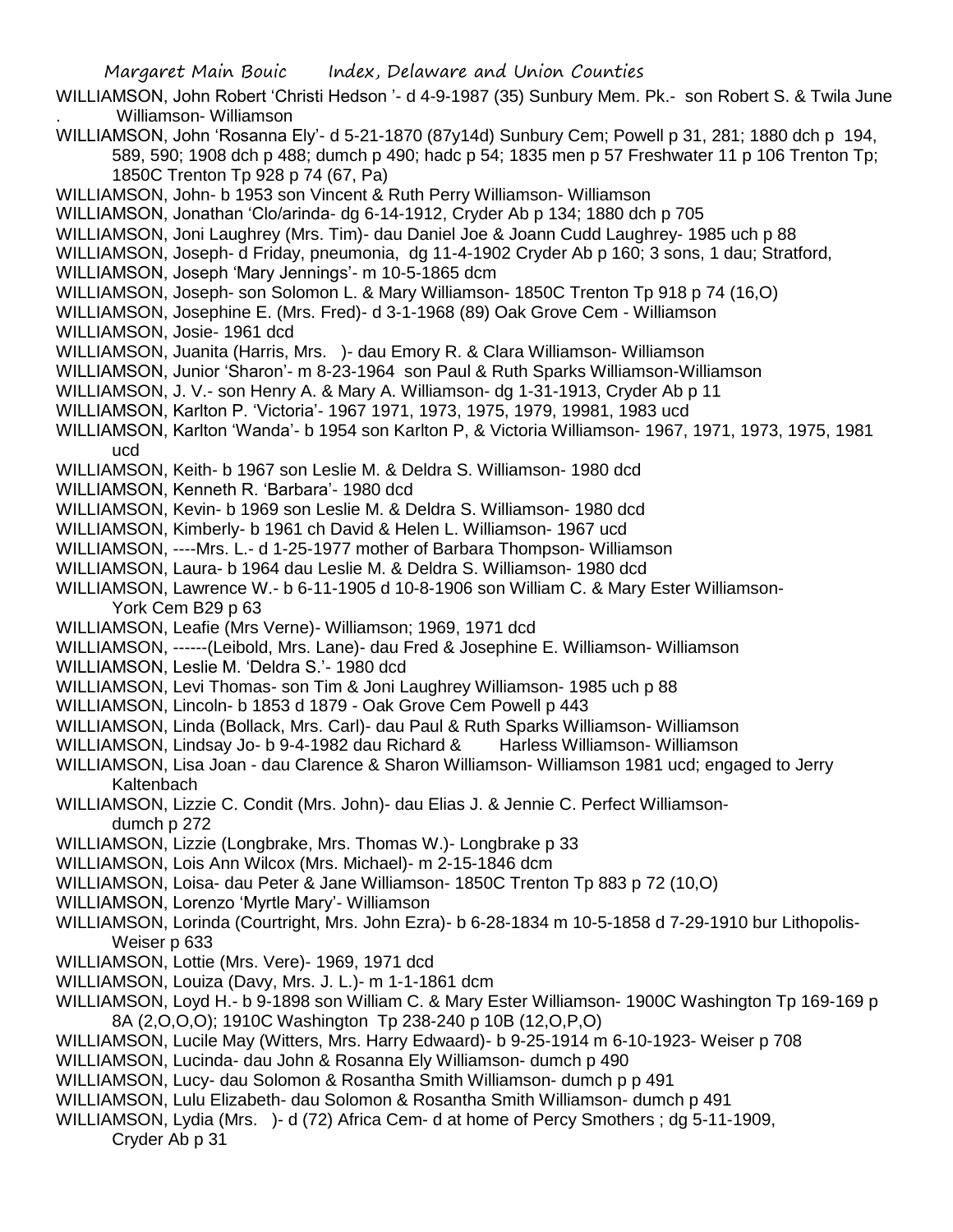WILLIAMSON, Mabel (5) burned to death dau Mr. & Mrs. Jasper Williamson- dg 2-4-1909, Cryder Ab p 80

WILLIAMSON, Madeline- dau Vincent & Ruth Perry Williamson- Williamson

WILLIAMSON, Madison 'Emily Stockwell'- son John & Rosanna Ely Williamson- Powell p 281; 1880 dch p 589, 590; 1908 dch p 409, 488

WILLIAMSON, Madison- son Solomon L. & Mary Williamson- 1850C Trenton Tp 918 p 74 (12,O)

WILLIAMSON, Malvina Place (Mrs John)- m 6-25-1851 dcm

WILLIAMSON, Marc S.- 1980 dcd WILLIAMSON, Marc- son Victor Williamson- Williamson

WILLIAMSON, Marcellus "Budd", d Sunday (50) invalid, colored, brother Ed, sisters Mrs. Wharton, Mrs. Breston, Mrs. Marriott; dg 7-30-1907,, Cryder Ab p 58

WILLIAMSON, Marcia Dubois (Mrs. John Paul)- b 2-25 dau Joe & Madonna Reinhold Dubois Weiser p 162

WILLIAMSON, Margaret (Edelstein, Mrs. )- dau Lorenzo & Myrtle Mary Williamson- Williamson WILLIAMSON, Margaret- Hanover Cem 3-19-3

WILLIAMSON, Margie (Sidenstricker, Mrs; Jim)- dau Paul & Ruth Sparks WilliamsonWilliamson

WILLIAMSON, Marguerite (Mrs Merle)- d 11-15-1976 (79) bur Sunbury- Williamson;

Sunbury p 52, 53, 118, 125; 1969, 1971 dcd

WILLIAMSON, Maria- dau John & Rosanna Ely Williamson- dumch p 490

WILLIAMSON, Mariah S.- hmp p 104

WILLIAMSON, Marie Smith (Mrs. Frances)- m 12-22-1823; dcga p 23, Delaware Pat. & Franklin Ch

WILLIAMSON, Mark- b 1970 son Edward L. & Bonnie A. Williamson- 1973, 1975 ucd

WILLIAMSON, Marquis- 1908 dch p 409

WILLIAMSON, Martha- Sbc p 47

WILLIAMSON, Martha (Mrs. )- d (84) 5 ch, colored, dg 12-21-1906, Cryder Ab p 140

WILLIAMSON, Martha (Mrs )- d 12-1978 (79) bur Kentucky- Williamson

WILLIAMSON, Martha Green (Mrs. John H.)- m 8 -6-1854 ucm 2149

WILLIAMSON, Martha (Mrs. John)- 1880C Leesburg Tp 236-236 p C186 (40,O,O,O)

WILLIAMSON, Mary A. (Mrs. Henry A.)- b 2-24-1832 d 1-29-1913 Sunbury Cem- Powell p 33; dg 1-31-1913, Cryder Ab p 11

WILLIAMSON, ---- (Thrall, Mrs. J. A.)- dau Henry A. & Mary A. Williamson- dg 1-31-1913, Cryder Ab p 11

WILLIAMSON, — (Stith, Mrs. C. E.)- dau Henry A. & Maary A. Williamson- dg 1-31-1913, Cryder Ab p 11

WILLIAMSON, Mary Ann- d age 26- dau Solomon & Mary E. Nowel Williamson- dumch p 491; 1850C Trenton Tp 918 p 74 (2,O)

WILLIAMSON, Mary Brookins (Mrs. Alonzo )- b 7-1-1846 m 1866 d 6-9-1908 dau Silas J. & Lydia Wickiser Brookins- dg 1-19-1904 Cryder Ab p 219 ; dg 6-12-1908 dg 6-19-1908 Cryder Ab p 138, 139

WILLIAMSON, -----(Gonneau, Mrs. George)- dau Alonzo & Mary Brookins Williamson- dg 6-19-1909, Cryder Ab p 140

WILLIAMSON, Mary Delap (Mrs. John)- dau John Delap- Powers p 116

WILLIAMSON, Mary G. (Mrs. James R.)- 1969, 1971, 1980 dcd

WILLIAMSON, Mary E. Jennings (Mrs. Joseph)- m 10-5-1865 dcm dau Sylvester & Charity Scott Jennings-1908 dch p 734

WILLIAMSON,, Mary Ellen Dawson (Mrs. Alonzo S.)- b 12-1-1902 Pickaway Co m 9-10-1921 d 7-31-1986 Browns Chapel Cem, near Clarksburg- dau Albert & Alpha Ater Dawson- Williamson

WILLIAMSON, Mary E. Nowel (Knowls)- m 1-29-1854 dcm d 1-26-1876 (66-11-16) Sunbury Cem- Powell p 31; dumch p 491

WILLIAMSON, Mary E. (Mrs. S. M.)- b 2-10-1809 m 6-30-1833 d 1–26-1876 (67) Sunbury Cemdg 2-24-1876 Cryder Ab p 9

WILLIAMSON, Mary Ester (Mrs. William C.)- b 7-1874 d 10-6-1966 York Cem B29; p 63; 1900C Washington Tp 169-169 p 8A (25,O,Pa,O) m 4y, 1 ch; 1910C Wash Tp 238-249 p 10B (35,O,O,O) m 14y, 2 ch, 1 living

WILLIAMSON, Mary Gay (Mrs. Jim)- Williamson

WILLIAMSON, Mary Jane (Houck, Mrs. )- sister Henry Williamson- dg 8-15-1902, Cryder Ab p 147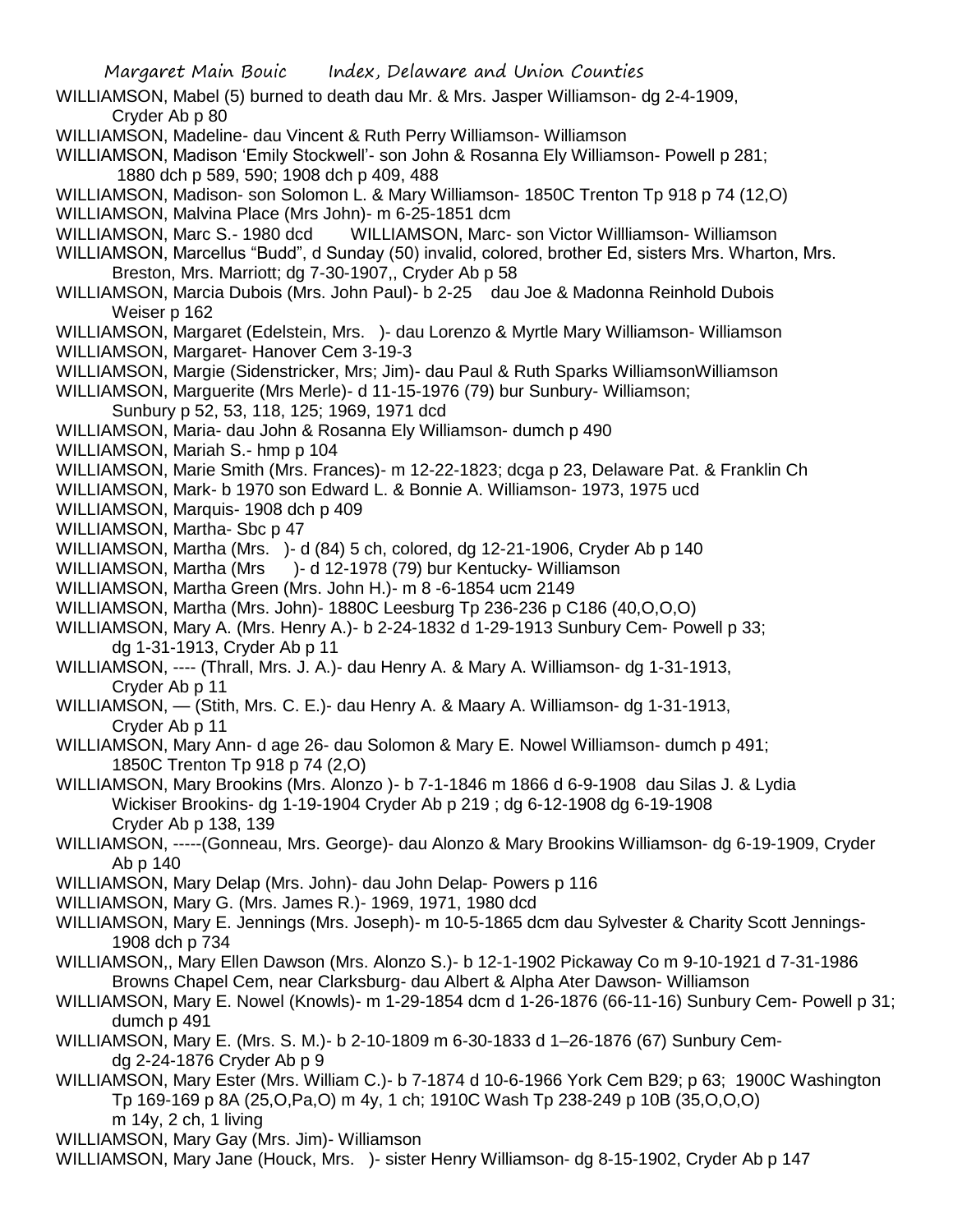Margaret Main Bouic Index, Delaware and Union Counties WILLIAMSON, Mary Jane (Hough, Mrs. Lemuel)- 8-1-1858 dcm WILLIAMSON, Mary Jane- dau John & Rosanna Ely Williamson- dumch p p 490; 1850C Trenton Tp 928 p 14 (13,O) WILLIAMSON, Mary Meeker (Mrs Henry)- m 1-26-1853 dcm ; dg 8-15-1902, Cryder Ab p 147 WILLIAMSON, Mray (Millington, Mrs. Bob)- dau Paul & Ruth Sparks Williamson- Williamson WILLIAMSON, Mary (Paglaiccetti, Mrs. )- dau Llorenzo & Myrtle May Williamson- Williamson WILLIAMSON, Mary (Mrs. Rogert)- 1979 ucd WILLIAMSON, Mary Semans (Mrs. Claude M.)- d 10-7-1964 (70) Oak Grove Cem , sister Dr. W. O. Semans- Williamson; Pabst 8 p 28, 31, 32, 40 WILLIAMSON, Mary (Mrs. Solomon L.)- 1850C Trenton Tp 918 p 74 (40,O) WILLIAMSON, Mary Y.- dau John & Martha Williamson- 1880C Leesburg Tp 236 p C186 (5,O,O,O) WILLIAMSON, Maryetta (Mrs. W. C.)- 1949 ucd WILLIAMSON, May- dau Solomon & Rosantha Smtih Williamson- dumch p 491 WILLIAMSON, M. D.- son Mrs. John Williamson- dg 7-5-1904 Cryder Ab p 255 WILLIAMSON, ----(Lott, Mrs. D. F.)- dau Mrs. John Williamson- dg 7-5-1904, Cryder Ab p 255 WILLIAMSON, ----(Rubert, Mrs. L. D.)- dau Mrs. John Williamson- dg 7-5-1904, Cryder Ab p 255 WILLIAMSON, Melissa (Kraus, Mrs. Matathew)- m 8-23-1998 dau Harry & Carolyn Williamson- Williamson WILLIAMSON, Melissa Shaw (Mrs )- dau Aaron & Betsey A. Jenkins Shaw- dumch p 301 WILLIAMSON, Merle- Pabst 2 p 57, 7 p 31 WILLIAMSON, Merle G. 'Zoa Mae Vigar'- b 3-28-1890 d 4-26-1963 Oak Grove Cem - Williamson WILLIAMSON, Merle 'Marguerite'- d 4-14-1967 (73) buried Sunbury; brother Vere & Carroll Williamson- Williamson WILLIAMSON, Merle- pallbearer for Mrs. Milo A. Williamson- dg 2-4-1913, Cryder Ab p 12 WILLIAMSON, Merrill- son Fred & Josephine E. Williamson- Williamson WILLIAMSON, Michael- son Alen & Phyllis Jean Williamson- Williamson WILLIAMSON, Michael David- son Clarence & Sharon Williamson- Williamson WILLIAMSON, Michael E.- d (47) dg 11-25-1875, Cryder Ab p 7; Co D. 18th Regulars WILLIAMSOn, Michael 'Susan'- Williamson WILLIAMSON, Michael- son Victor J. Williamson- williamson WILLIAMSON, Michelle- b 1968 dau Edward L. & Bonnie A. Williamson- 1973, 1974 u cd WILLIAMSON, Michelle (Mrs. Paul Jeffrey)- parents of Heather Nicole Williamson- Williamson WILLIAMSON, Michael 'Lois Ann Wilcox'- m 2-15-1846 son John & Rosanna Ely Williamson-1908 dch p 409; dumch p 490 WILLIAMSON, Michal- b 1971 son Herbert D. & Ruby J. Williamson- 1980 dcd WILLIAMSON, Mrs..- dau Jeanette Chamberlain Hamilton- dg 7-17-1914, Cryder Ab p 137 WILLIAMSON, Mike- son Clarence & Sharon Williamson- 1981 ucd WILLIAMSON, Mrs. Milo A.- funeral Sat. Sunbury Cem- dg 2-4-1913, Cryder Ab p 12 WILLIAMSON, Myrtle Mary (Mrs. Lorenzo)- d 6-3-1966 (69)- Williamson WILLIAMSON, Nancy (McMaiss, Mrs. Dale)- dau Merle & Marguerite Williamson- Williamson WILLIAMSON, Nanna Roginson (Mrs. I. S.)- Williamson WILLIAMSON, Nellie- d 2 ½ - dau Fletcher E. Williamson- dg 5-16-1907 Cryder Ab p 65 WILLIAMSON, Nellie Grace (Watkins, Mrs. Samuel Owen)- 1985 uch p 143, Price Cem; sister C. H. "Jimmy" Williamson WILLIAMSON, P? (Thrall, Mrs. James)- Pabst 8 p 59 WILLIAMSON, Patty Ann- dau John Paul & Marcia Dubois Williamson- Weiser p 162 WILLIAMSON, Paul Jeffrey 'Michelle'- b 11-28-1964 d 12-17-1985 ( 21) car crash Forest Grove Cem- son Clarence & Sharon Williamson- Williamson WILLIAMSON, Paul 'Ruth Sparks'- b 1-29-1917 W Va m 4-23-1938, Ky d 7-18-1997 Forest Grove Cem-Williamson; 1973 ucd WILLIAMSON, Peter 'Jane Conner'- m 10-20-1836 d 10-2-1881 (68-2-21) Sunbury Cem- Powell p 34 son John & Rosanna Ely Williamson-dumch p 490; 1835 men o 57 #12 p 196 Trenton Tp; 1850C Trenton Tp 883 p 72 (36,O) WILLIAMSON, Phyllis Jean (Mrs. Allen)- d 1-1980- Williamson WILLIAMSON, Ralph- son Robert L. & Helen R. Williamson- Williamson; 1961 dcd WILLIAMSON, Raymond C.- son John Robert & Christi L. Hedson Williamson- Williamson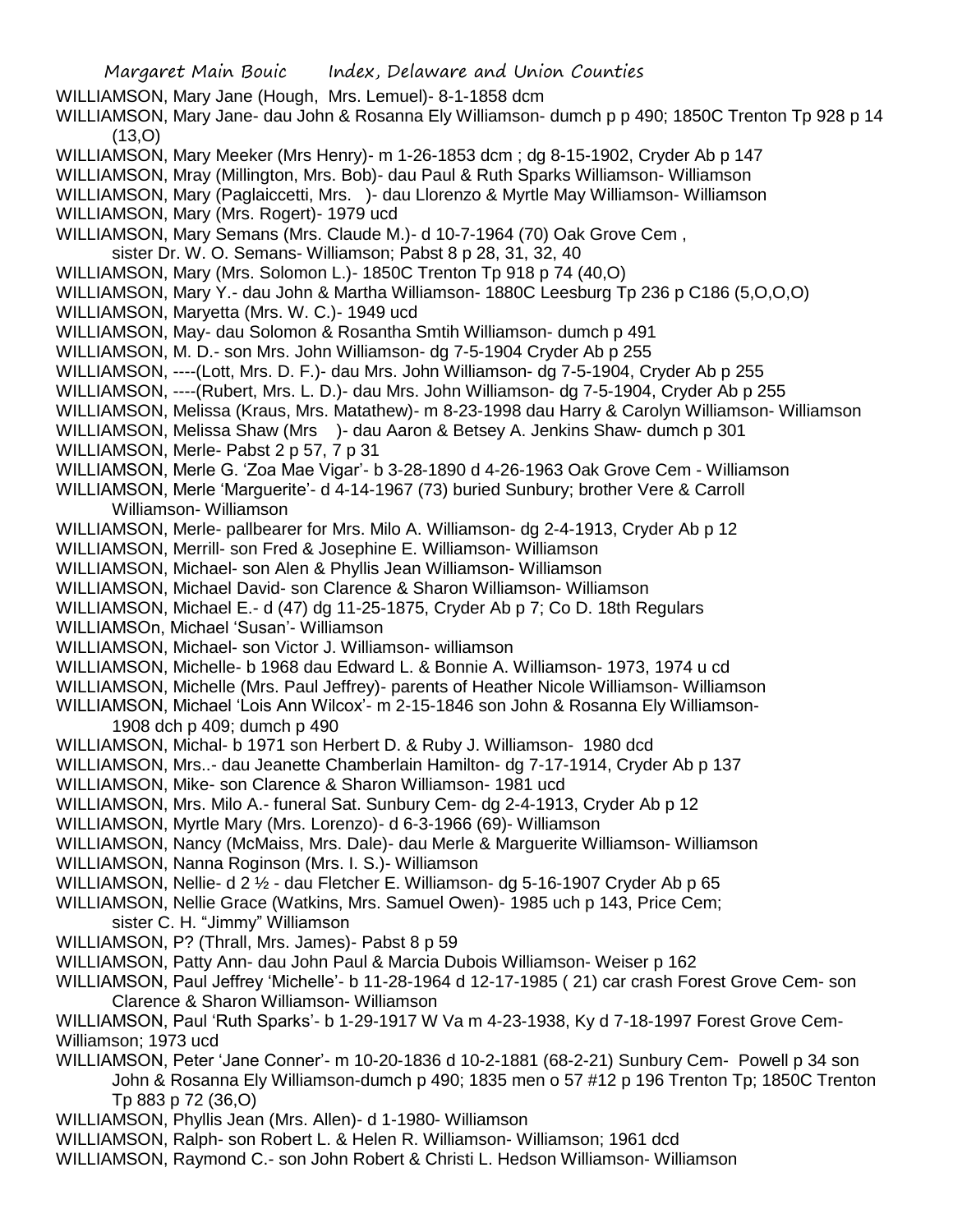- WILLIAMSON, Rebecca (Rogers, Mrs. Ezekiel)- b 1767 m 1786 d 1839 Pabst Pion II p 217
- WILLIAMSON, Regnal (Rignal) d 8-9-1859 (14-5-14) New Millcreek Cem p 14; Powell p 252
- WILLIAMSON, Renita (Russell, Mrs. )- dau James R. & Mary G. Williamson- Williamson; 1969, 1971 dcd
- WILLIAMSON, Richard ' Harless'- son Bill Williamson- Williamson
- WILLIAMSON, Richard- b 1973 son Herbert D. & Ruby J. Williamson- 1980 dcd
- WILLIAMSON, Richard Dale- b 1963 son Fred & Evelyn L. Rice Williamson- Williamson; 1971, 1973, 1975, 1979 ucd
- WILLIAMSON, Ricky Eugene- son Fred & Evelyn L. Rice Williamson- Williamson; 1949, 1971, 1973, 1975 ucd WILLIAMSON, Rita- dau Curtis Williamson- Williamson
- WILLIAMSON, Robert (Chad) b 1955 son James R. & Mary G. Williamson- 1969, 1971 dcd
- WILLIAMSON, Robert L. 'Helen'- d 10-25-1965 (46) Otterbein Cem- Williamson; 1961 dcd
- WILLIAMSON, Robert 'Mary'- 1969 dcd
- WILLIAMSON, Robert S. 'Twila June .- d 9-14-1980 (57) Sunbury Mem. Pk.- son Vere & Lottie Williamson- ; 1969, 1971, 1980 dcd
- WILLIAMSON, Roger- son Paul & Ruth Sparks Williamson- Williamson
- WILLIAMSON, Ronald E.- son Brycel & Elvera Mitchell Williamson- Williamson
- WILLIAMSON, Ronald S.- 1969, 1971, 1980 dcd
- WILLIAMSON, Ronald- son Verne & Leafie Williamson- Williamson
- WILLIAMSON, Rosanna Ely (Mrs. John)- d 2-18-1870 (80-5-6) (94) Simbury Cem- Powell p 31, 281 dau Michael Ely-1880 dch p 589; 1908 dch p 488; dumch p 490; 1850C Trenton Tp 928 p 74 (57,Pa)
- WILLIAMSON, Rosanna (Meeker, Mrs. Steven)- m 11-3-1864 dcm
- WILLIAMSON, Rosanna- dau Solomon L. & Mary Williamson- 1850C Trenton Tp 918 p 74 (5,O)
- WILLIAMSON, Rosantha V. Smith(Mrs. Solomon)- m 12-1888 d 5-22-1893 (43) Olive Green, only dau of Rodney Smith- dg 5-26-1893, Cryder Ab p 122; dumch p 491
- WILLIAMSON, Rose- dau Henry & Mary Meeker Williamson- dg 8-15-1903 Cryder Ab p 147
- WILLIAMSON, Ruby- b Franklin Co d 1-8-1928 (26y) Oakdale Cem 3987 (E233)
- WILLIAMSON, Ruby J. (Mrs Herbert D.)- 1980 dcd
- WILLIAMSON, Ruhanna 'Ella Moore'- m 11-2-1856 dcm
- WILLIAMSON, Ruth (Gooding, Mrs. )- dau Lorenzo & Myrtle Mary Williamson- Williamson
- WILLIAMSON, Ruth M. (Mrs. Thomas S.)- Williamson 1961 dcd
- WILLIAMSON, Ruth Sparks (Mrs. Paul)- d 1995 Williamson; 1973 ucd
- WILLIAMSON, Ruth Earleen Perry (Mrs. Vincent)- b 10-22-1926 Leonardsburg d 7 -9-1988 Ariz. Williamson
- WILLIAMSON, Ruth P. (Mrs. Vincent A.) Williamson; 1969, 1971, 1980 dcd
- WILLIAMSON, Ruth (Spain, Mrs. W. C.)- parents of Richard W. Spain who d 11-23-1918 Williamson
- WILLIAMSON, Sadie- dau Charles & Tina Williamson- 1910C Paris Tp 38-39 p 2B (1 6/12,O,O,Ind)
- WILLIAMSON, Saphrona Beach (Mrs. James)- m 2-26-1848 dcm
- WILLIAMSON, Sarah E.- d 2-26-1840 (6m12d) Sunbury Cem- Powell p 34 dau Peter & Jane Williamson
- WILLIAMSON, Sarah Jane- dau Henry & Mary Meeker Williamson- dg 8-15-1902, Cryder Ab p 147
- WILLIAMSON, Sarah M.- Pabst 8 p 3
- WILLIAMSON, Sarah (Mrs. William L.)- 1961 dcd
- WILLIAMSON, Savena- d age 5; dau Solomon & Mary E. Nowel Williamson- dumch p 490
- WILLIAMSON, S. D.- son I. S. & Nanna Robinson Williamson- Williamson
- WILLIAMSON, Sharon (Mrs. Clarence)- Williamson, parents of Paul Jeffrey, etc; 1981 ucd
- WILLIAMSON, Sharon Thompson (Mrs. Junior)- m 8-23-1964 dau Ishmael & Ola Thompson Williamson
- WILLIAMSON, Sidney (Longbrake, Mrs. John Maxwell)- b 8-20-1871 m 1-5-1890 d 10-20-1890- Longbrake p 37, 38
- WILLIAMSON, Sirena- dau Solomon & Rosantha Smith Williamson- dumch p 490
- WILLIAMSON, S. M. 'Mary E.'- m 6-30-1833, dg 2-24-1876, Cryder Ab p 9
- WILLIAMSON, Solomon- b 9-28-1832, brother Henry Williamson- dg 8-15-1902 Cryder Ab p 147; 1850C Trenton Tp 928 p 74 (17,O)
- WILLIAMSON, Solomon L. 'Mary E. Nowel (Knowles)'Rosantha Smith'- m (1) 1-29-1854 dcm (2) 12-1888 d 2- 14-1883 (71y 25d) Powell p 31 son John & Rosanna Ely Williamson- 1908 dch p 409; dumch p 490; dg 3-5-1897 Cryder Ab p 109; 1850C Trenton Tp 918 p 74 (38,O)
- WILLIAMSON, Stanley- son Mr. & Mrs. Timor Williamson- dg 7-27-1915, Cryder Ab p 67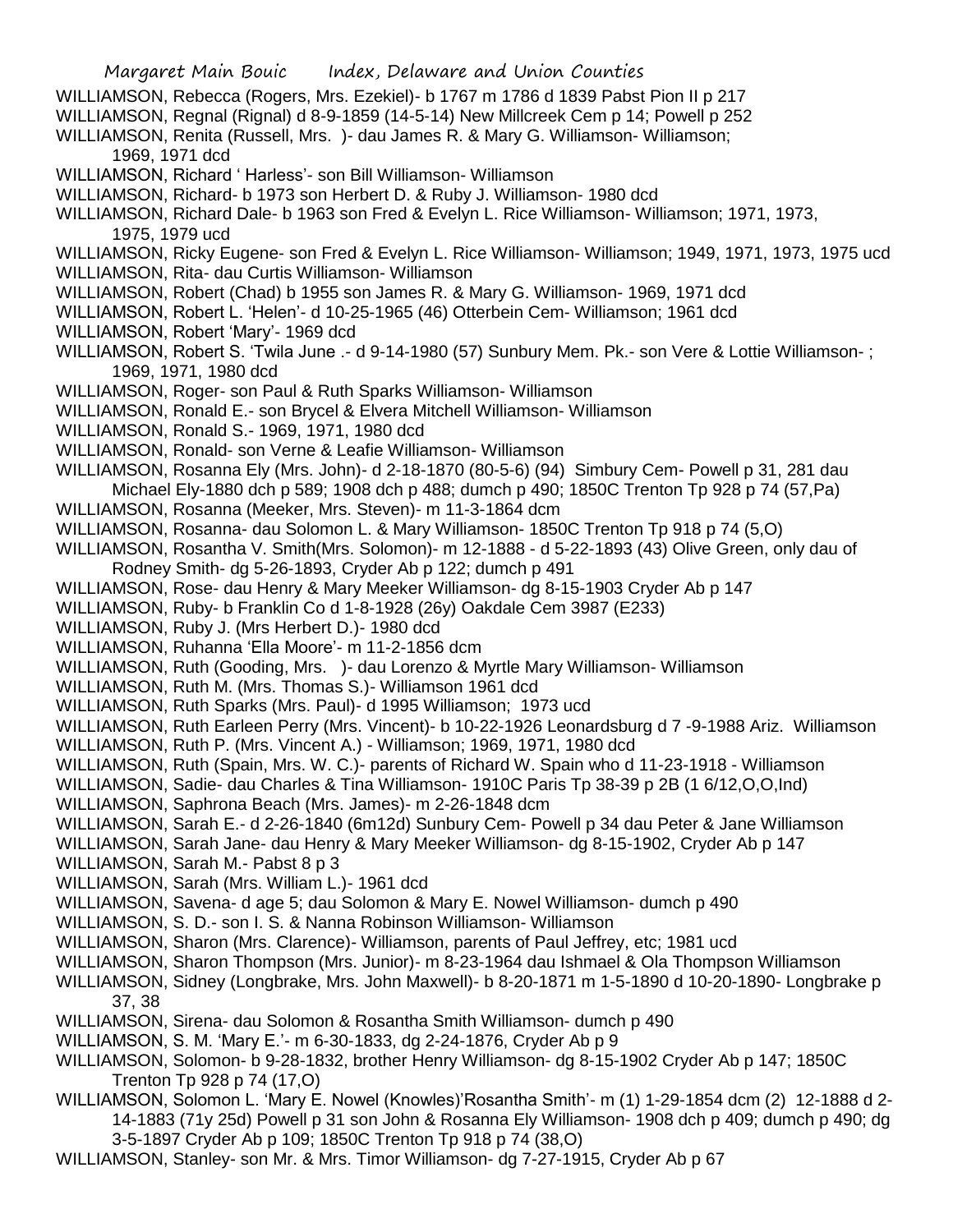- WILLIAMSOn, Stephen- son Victor J. Williamson- Williamson
- WILLIAMSON, Steven- son Allen S. & Phyllis Jean Williamson- Williamson
- WILLIAMSON, Sue (Cowgill, Mrs. Edward Alan)- b 12-17-1918 1985 uch p 33
- WILLIAMSON, Susan- dau John & Rosanna Ely Williamson- dumch p 490
- WILLIAMSON, Susan L. (Westfall, Mrs. ) d 2-24-1985- dau Robert S. & Twila J. Williamson- Williamson
- WILLIAMSON, Susan (Mrs. Michael)- Williamson- parents of Andrew b 10-28-2002
- WILLIAMSON, Susan (Mills, Mrs. )- dau Brycel & Elvera Mitchell Williamson- Williamson
- WILLIAMSON, Susan- dau Solomon L. & Mary E. Knowles Williamson-
- 1850C Trenton Tp 918 p 74 (4,O)
- WILLIAMSON, Susie Marie (Miller, Mrs. George W.)- b 1-20-1902 New Albany- d 4-13-1987 (85) New Albany Cem- dau Kip & Evy Williamson-
- WILLIAMSON, Sylvester Madison- son John & Rosanna Ely Williamson- 1908 dch p 409; dumch p 490; 1835 men p 58 Freshwater 26 p 107 Trenton Tp
- WILLIAMSON, Terry Vere- son Robert S. & Twila J. Williamson- Williamson; 1980 dcd
- WILLIAMSON, Thelma (Downing, Mrs. )- dau Vere & Lottis Williamson- Williamson
- WILLIAMSON, Thomas James- d 10-11-1969 (11) Radnor Cem- son James Williamson- Williamson
- WILLIAMSON, Thomas S. 'Ruth M.- Williamson; 1961 dcd
- WILLIAMSON, Tim 'Jane Laughrey'- 1985 uch p 88
- WILLIAMSON, Tim 'Joan'- 1980 dcd
- WILLIAMSON, -----Bailer (Mrs. Timon)- dau C. K. & Caroline Metzger Bailer- dg 7-27-1915, Cryder Ab p 67
- WILLIAMSON, Timothy Breckinridge- son Tim & Jane Laughrey Williamson- 1985 uch p 88
- WILLIAMSON, Timothy b 1957 son James R. & Mary G. Williamson- Williamson; 1969, 1971 dcd
- WILLIAMSON, Tina (Mrs. Charles)- 1910C Paris Tp 38-38 p 2B (32,Ind,O,O) m 12y, 5 ch
- WILLIAMSON, Troy E,. 'Helen'- 1961 dcd
- WILLIAMSON, Twila J. (Mrs. Robert S.)- Williamson; 1969 1971, 1980 dcd
- WILLIAMSON, Vere E. 'Lottie'- m 7-18-1918 d 10-14-1979 Sunbury Mem. Pk- brother Merle Williamson-Williamson; 1969, 1971 dcd
- WILLIAMSON, Verne 'Leafie'- d 5-6-1963 (71) brother Vere Williamson- Williamson
- WILLIAMSON, Verne- son Verne & Leafie Williamson- Williamson
- WILLIAMSON, Verner (2) burned to death- son Jasper Williamson- dg 12-24-1909, Cryder Ab p 80
- WILLIAMSON, Victor J. 'Violet' b 6-17-1921 d 5-6-1990 (68) Union Cem, Columbus- son Merle G. Williamson- Williamson
- WILLIAMSON, Victoria (Mrs. Karlton P.)- 1967, 1971, 1973, 1975 ucd
- WILLIAMSON, Vincent A. 'Ruth P.- son Verne & Leafie Williamson-Williamson;1969, 1971, 1980 dcd
- WILLIAMSON, Violet (Mrs. Victor J.)- Williamson
- WILLIAMSON, Virginia E.- 1961 dcd
- WILLIAMSON, Wanda M. (Mrs. Karlton D.)- 1979, 1971 ucd
- WILLIAMSON, Wayne ' '- b 1955 son Vincent & Ruth Perry Williamson- Williamson 1969, 1971 dcd
- WILLIAMSON, W. C. 'Maryetta'- 1949 cd
- WILLIAMSON, W. G.- son I. S. & Nanna Robinson Williamson- Williamson
- WILLIAMSON, Wilbur- son Mr. & Mrs. Timor Williamson- dg 7-27-1915 Cryder Ab p 67
- WILLIAMSON, William 'Catherine Bockover'- m 5-25-1836 dcn son John & Rosanna Ely Williamsondumch p 490
- WILLIAMSON, William C. 'Mary Ester' b 3-1869 d 4-6-1958 York Cem B29 p 63; 1900C

Washington Tp 169 p 8A (31,O,O,O) m 4y; 1910C Washington Tp 238-240 p 10B (41,O,O,O) m 14y WILLIAMSON, William L. 'Sarah'- 1961 dcd

- WILLIAMSON, William- son Martha Williamson- Williamson
- WILLIAMSON, Wilma "Billie"- d 12–25-1993 (91) Cheshire Cem
- WILLIAMSON, Yvonne- b 1958 dau Karlton P. & Victoiria Williamson- 1967, 1971, 1975 ucd
- WILLIAMSON, Zoa Mae (Mrs. Merle G.)- d 11-2-1959 (69) Oak Grove Cem Williamson
- WILLIAR, John 'Rachel'- 1908 dch p 879
- WILLIAR, Mary A. (Hutches, Mrs. Nathan)- dau John & Rachel Williar- 1908 dch p 879
- WILLIAR, Rachel (Mrs John)- 1908 dch p 879
- WILLIARD, Daniel 'Sarah Knochel'- m 2-16-1846 dcm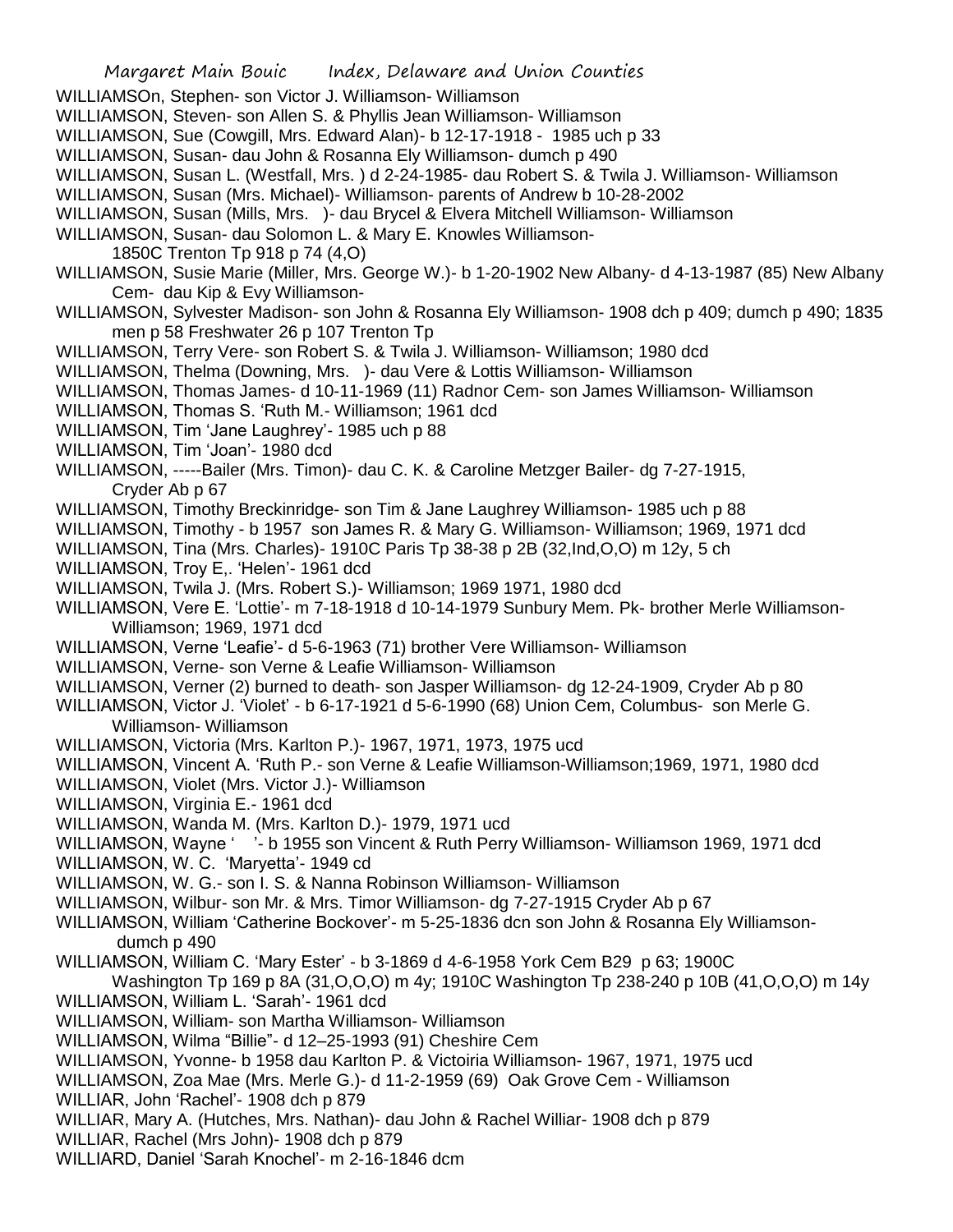WILLIARD, Polyann Nora (Wiest, Mrs. Daniel Joseph)- b 5-24-1884 d 7-12-1947- Weiser p 104

WILLIARD, Sarah Knochel (Mrs. Daniel)- m 2-16-1846 dcm

- WILLICH, Adelheid Hildegarde- b 4-27-1949 dau Hemuth Heinrich & Ilse Johanna Hildegarde Gabler Willich-Weiser p 197
- WILLICH, Albert Christoph Holdhertha Dombrowski'- b 10-31-1924 m 3-27-1935 son Otto & Marianne Henrietta Kulenkampff Willich- Weiser p 197
- WILLICH, Annemarie- b 3-15-1953 dau Albert Christoph & Holdhertha Dombrowski Willich- W p 197
- WILLICH, Barbara Helen Louise- b 11-2-1923 dau Otto & Marianne Henrietta Kulenkampff Willich- Weiser p 197
- WILLICH, Dorothea Elsa Ulrike- b 10-14-1956 dau Hlemuth Heinrich & Ilse Johanna Hildegarde Gabler Willich-Weiser p 197
- WILLICH, Elizabeth Irmgard Marianne- b 6-8-1945 dau Hlemuth Heinrich & Ilse Johanna Hildegarde Gabler Willich- Weiser p 197
- WILLICH, Hannah Margarethe Gatje (Mrs. Walter Karl Friedrich)- b 1-29-1929 m 8-27-1955- W p 197
- WILLICH, Hildegarde Clementine (DeHaan, Mrs. Derk Heinrich Johannes)- b 7-4-1915 m 11-9-1940 dau Otto & Marianne Henrietta Kulenkampff Willich- Weiser p 196
- WILLICH, Hlemuth Heinrich 'Ilse Johanna Hildegarde Gabler'- b 3-23-1917 m 9-3-1944 son Otto & Marianne Henrietta Kulenkampff Willich- Weiser p 197
- WILLICH, Holdheertha Dombrowski (Mrs. Albert Christoph)- b 10-21-1924 m 3-27-1935- Weiser p 197
- WILLICH, Ilse Johanne Hildegarde Gabler(Mrs. Hlemuth Heinrich)- b 11-25-1920 m 9-4-1944- W p 197
- WILLICH, Kathaerina Barbara Brigitte- b 5-17-1952 dau Hlemuth Heinrich & Ilse Johanna Hildegarde Gabler Willich- Weiser p 197
- WILLICH, Klaus Jurgen- b 5-10-1951 son Albeert Christoph & Holdhertha Dombrowski Willich- ` Weiser p 197
- WILLICH, Mairanne Henrietta Kulenkampff (Mrs. Otto)- b 8-16-1892 m 2-6-1914 dau Johann Heinrich & Clementine Souhie Caroline Schwab Kulenkampff- Weiser p 196
- WILLICH, Marianne Julie Elixabeth (Rolfs, Mrs. Ahlert)- b 10-9-1921 m 7-21-1951 dau Otto & Marianne Henrietta Kulenkampff Willich- Weiser p 197
- WILLICH, Normann Albert- b 6-22-1946 son Hlemuth Heinrich & Ilse Johanna Hildegarde Gabler Willich-Weiser p 197
- WILLICH, Otto 'Marianne Henrietta Kulenkampff'- b 5-22-1886 m 2-6-1914- Weiser p 196
- WILLICH, Renata Elsa- b 7-7-1956 dau Walter Karl Friedrich & Hanna Margarethe Gatje Willich- Weiser p 197 WILLICH, Walter Karl Friedrich 'Hannah Margaretha Gatje'- b 4-27-1926 m 8-27-1955 son Otto & Marianne
- Henrietta Kulenkampff Willich- Weiser p 197
- WILLIER, Adam 'Sarah'- Weiser p 403
- WILLIER, Freida Florine (Koppenhaver, Mrs. Robert Arthur)- b 2-11-1908 m 4-9-1939- Weiser p 399
- WILLIER, Lydia (Hoffman, Mrs. William)- b 4-15-1835 m 1853 d 10-6-1901 Pa- Weiser p 403
- WILLIER, Sarah (Mrs. Adam)- Weiser p 403
- WILLING Arthur L. 'Jean'- brother Rose Marie Thomas- Willing
- WILLING, Catharine Augusta Sperry (Mrs. Richard)- b 1797 m 5-24-1821 dau Jacob & Margaret Catherine Muhlenberg Sperry- Weiser p 188
- WILLING, Emily Newbold (Mrs. Jacob Sperry)- m 6-25-1857- Weiser p 188
- WILLING, Frank 'Ida M.'- 1910C Jerome Tp 441-447 p 19A (45,O,Md,O) m 18y, farm laborer
- WILLING, Grace- dau Frank & Ida M. Willing- 1910C Jerome Tp 441-447 p 19A (4,O,O,O)
- WILLING, Ida M. (Mrs. Frank)- 1910C Jerome Tp 441-447 p 19A (45,O,O,O) m 18y, 1 ch
- WILLING, Jacob Sperry 'Emily Newbold'- b 7-1-1826 m 6-25-1857 son Richard & Catharine Augusta Sperry Willing- Weiser p 188
- WILLING, Jean (Mrs. Arthur L.)- Willing
- WILLING, Margaret Sperry- b 4-1-1822 d 6-21-1862 dau Richard & Catharine Augusta Sperry Willing- Weiser p 188
- WILLING, Mary Newbold- b 11-5-1858 dau Jacob Sperry & Emily Newbold William- Weiser p 188
- WILLING, Orianna Hoover (Mrs. )- mother of Rose Mary Willing Thomas- Willing
- WILLING, Pearl (Borsani, Mrs. )- sister Rose Marie Thomas- Willing
- WILLING, Richard 'Catharine Augusta Sperry'- m 5-24-1821 d 4-15-1833- Weiser p 188
- WILLING, Orianna Hoover- b 1894 d 1976 Milford Cem, Sec. 5 Row 9 Union Allen Cem p 53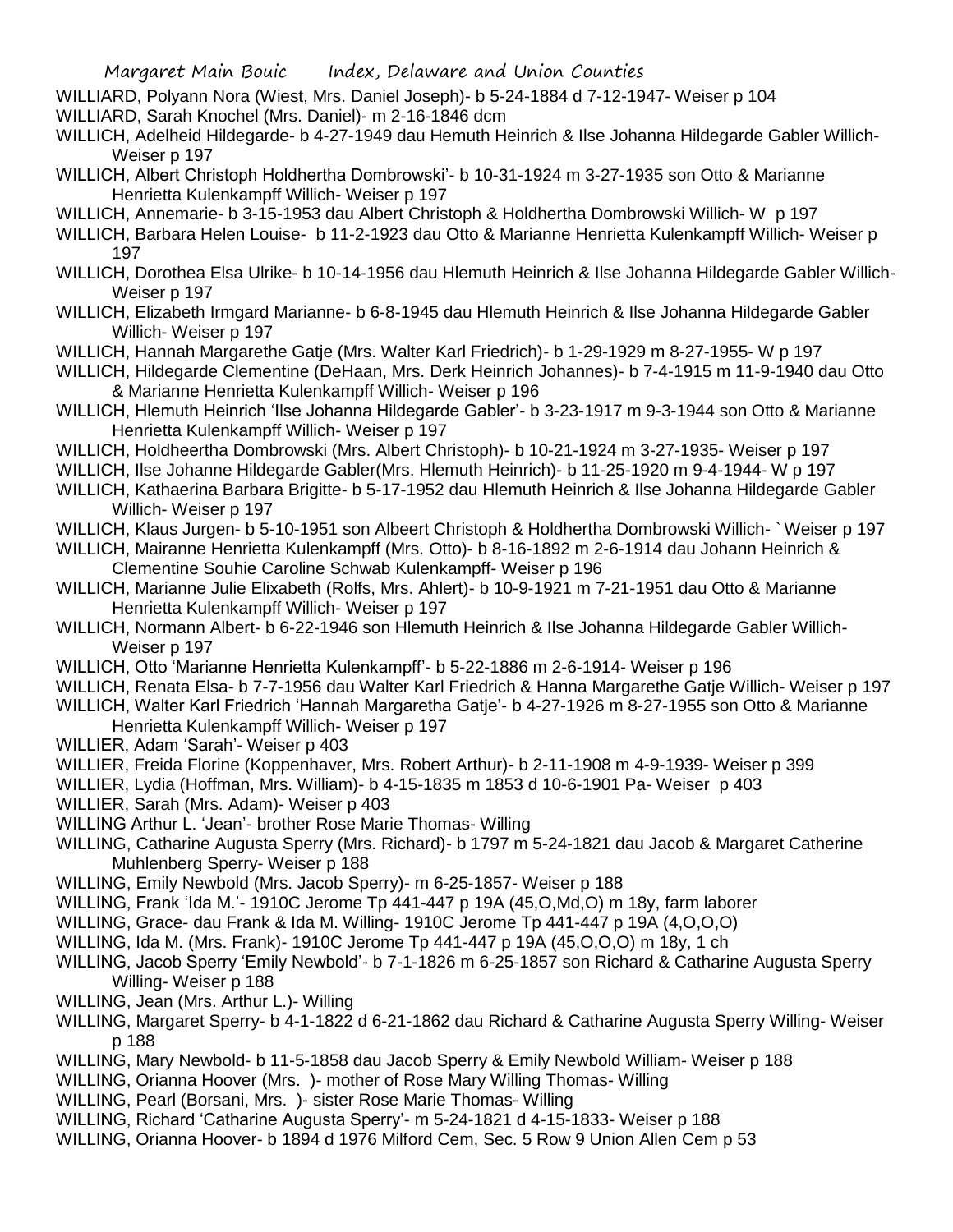- WILLING, Rose Marie (Thomas, Mrs. Harry B.)- b 10-19-1920 j 2-2-1946 d 2-16-1996 (75) UnionTp Cem- dau Orianna Hoover Willing- Willing
- WILLINGHAM, Becky T. (Mrs. Larry G.)- Willingham
- WILLINGHAM, Larry G. 'Becky T.'- Willingham
- WILLINGHAM, Rebecca Suzanne- dau Larry G. & Becky T. Willingham- Willingham, engaged to David Worley
- WILLINGER, Flora (Case, Mrs. Frank Chandler)- Giffen (16883)
- WILLIS------ Powell p 24
- WILLIS, Rev.- 1908 dch p 282
- WILLIS, Abigail Howe (Mrs. Asa)- d 1843- 1880 dch p 739; Willis 1
- WILLIS, Adalee (Mrs. Garland L.)- Willis
- WILLIS, A. F.- 1969, 1971, 1980 dcd
- WILLIS, Alice (Skiles, Mrs. Willis A.)- Maugans Anc p 22 WILLIS, Abigail Howe (Mrs. Asa)- d 1843; Willis 1
- WILLIS, Adalee Faye Moyer (Mrs. Garland)- b 12-22-1915 Delaware Co d 8-23-1996 (80) Marlborough Cemdau Elza & Lula Moyer- Willis
- WILLIS, Alan B. "Bucky'Patricia'- son Paul B. Willis- Willis
- WILLIS, Alice E. Tone (Mrs. Rollin K.)- m 1868 d 2-25-1892 dau Miner P. & Orvilla Goodrich Tone- 1880 dch p 677; dumch p 418; hmp p 16l Maugans Anc p 50l 1976 p 13; dg 8-18-1884, Cryder Ab p 1-2; dg 11-19- 1884, Cryder Ab p 102l dg 3-22-1892, dg 4-5-1892 Cryder Ab p 90, 91,
- WILLIS, -----Morse, Mrs. dau R. K. & Alice Tone Willis- dg 3-1-1892 Cryder Ab p 88
- WILLIS, Alice Dustin (Mrs. Frank Bartlett)- m 1894 dau John H. & Hannah Cornell Dustin- ; Willis 3,4, Sunbury p 141; Pabst 4 p 6, 7, 21, 23, 24, 32, Pabst 6 p 36
- WILLIS, Alison- ch Gary R. & Debbie Willis- 1983 ucd
- WILLIS, Alma M.- dau John H. & Nellie T. Fisher Willis- 1915 uch p 653
- WILLIS, Ann- Pabst Pion II p 252
- WILLIS, Ann (Mrs. Jesse- heir of William Winchester- uccp p 46 record book 2 p 14, 15
- WILLIS, Ann (Mrs. Samuel)- 1870C Darby Tp 173-161 p 23 (35,O); 1880C Darby Tp 153 (45,O,O,O)
- WILLIS, Anna Kenyon- d Thursday (18) T. B. Oak Grove Cem -adopted dau Mrs. Henrietta Willis, dg 8-15- 1922 Cryder Ab p 59
- WILLIS, Anne M William Ettricke of Barford- dau William Willis- McKitrick p 32, 33
- WILLIS, Annette (Long, Mrs. James)- dau Floyd Oscar Sr. & Margaret M. Jacobs Willis,.- Willis
- WILLIS, Anne E.- rtc p 9
- WILLIS, Annie- Oak Grove Cem , Powell p 444
- WILLIS, Annie S. (Sarah?) (Mrs. William H.)- 1910C Darby Tp Unionville 13-13 p 1A (28,O,O,O) m 13y, 2 ch, 1 living
- WILLIS, Asa 'Abigail Howe'- d 1842; 1880 dch p 739; dumch p 417; Willis 1
- WILLIS, A. T.- Pabst 8 p 22
- WILLIS, Barbara B. Sanderson (Mrs Henry)- b 7-5-1815 m 5-25-1837 1915 uch p 715; 1883 uch V p 693; 1870C Taylor Tp 63-62 p 8 (55,O); 1880C Taylor Tp 281-284 p 27 (64,O,O,O)
- WILLIS, Barbara (Gargaro, Mrs. )- dau Garland L. & Adalee Willis- Willis
- WILLIS, Barbara (Keirns, Mrs. John W.)- Willis
- WILLIS, Barbra L.- b 5-1879 dau William H. & Tabitha J. Willis- 1900C Tp 204-209 p B9 (21,O,O,O)
- WILLIS, Barry- son R. E. & Phyllis Willis- 1961 (2 ½) dcd
- WILLIS, Bart 'Catherine'- son Paul B. Willis- Willis
- WILLIS, Barzilla 'Mary Warren'- m 11-10-1842 dcm
- WILLIS, Bertha Combs (Mrs. Carl R.)- parents of James R. Willis- Willis
- WILLIS, Betty J. Benny(Barbor, Mrs. Jack G. )(Mrs. John Lawrence, Sr.)- b 5-5-1925 m(2) 4-4-1981 d 4-28- 2006 (80) Ashland Cem- dau Stephen & Hazel Miles Benny- Willis
- WILLIS, Betty L. Peters (Mrs.Don)- d 9-23-1982 (47) dau Ruth Peters- Willis
- WILLIS, Bonnie (Mrs. John)- 1967, 1971, 1973, 1975 ucd
- WILLIS, Brainerd H 'Lavinia Buell'- b 1832 d April 1923 Oller Cem p 18- son Buckley H. & Susan F. Bartlett Willis- Willis 2,3; 1880 dch p 739; 1908 dch p 884; dumch p 417; Pabst 4 p 25; Pabst 4 p 25; dg 4-5- 1898 Cryder Ab p 150' 1850C Concord Tp 2111 p 126 (19,O); 1880 Concord Tp 45; pallbearer for James Thomaas Hutchisson- for Wm. McCloud, dg 10-2-5-1907, Cryder Ab p 76, dg 5-27-1910 Cryder Ab p 126
- WILLIS, Brenda- dau R. E. & Phyllis Willis- 1961 (21m) dcd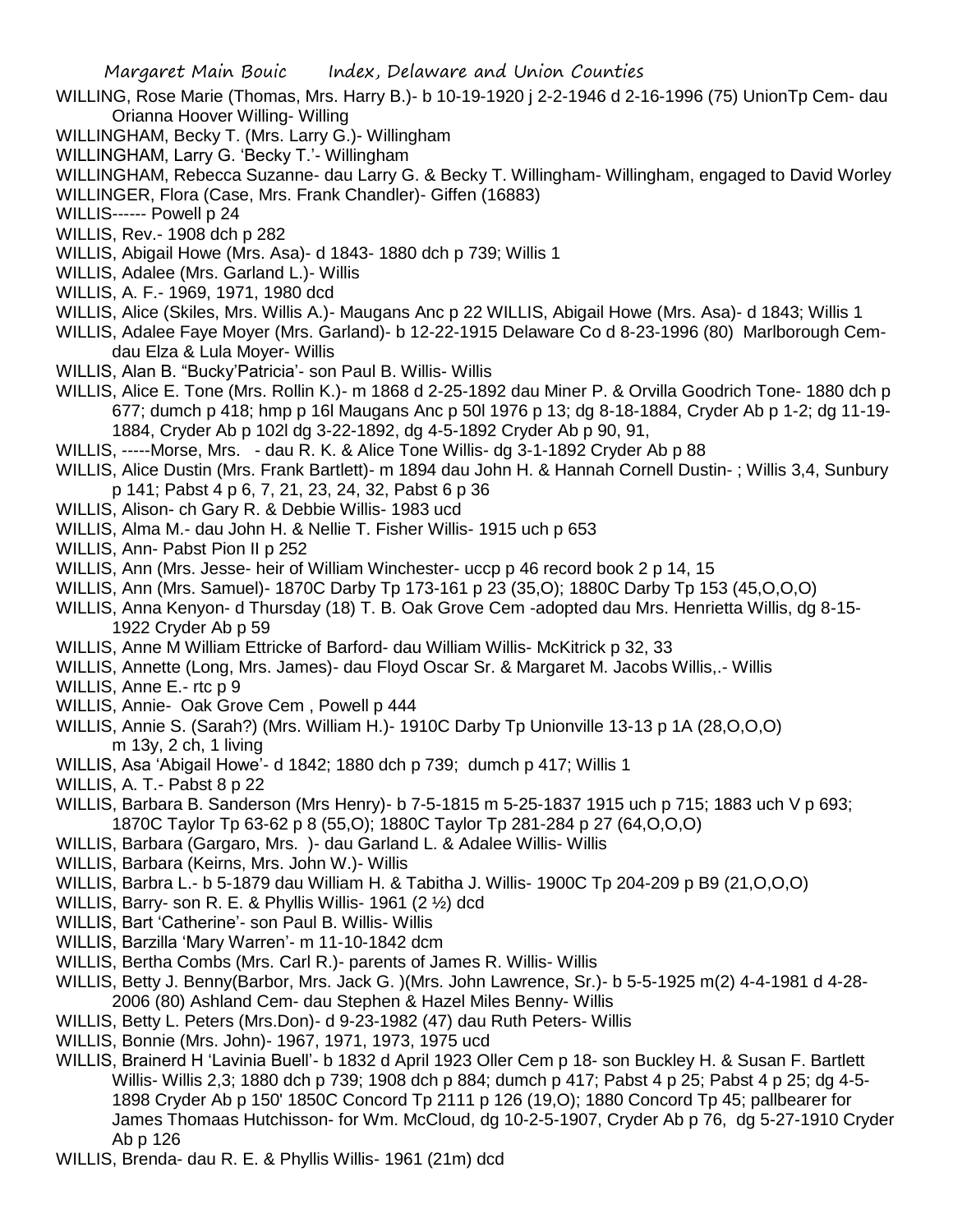- WILLIS, Buckley H 'Susan F. Bartlett'- b 5-4-1805 m 6-18-1835 son Asa & Abigail Howe Willis- Willis 1,2; Fowler p 66; dumch p 417; Pabst 8 p 22; Pabst Pion I p 89; 1869 wsc p 12; 1840C Concord Tp 123 (30-40); 1850C Concord Tp 2111 p 126 (45, Mass); dg 5-11-1876 Cryder Ab p 11; dg 12-20-1889, Cryder Ab p 53; cousin of Vonnie Dutcher Keefer- dg 12-24-1909, Cryder Ab p 79
- WILLIS, Buell- son Jay B. & Lavinia Buell Willis- Willis 3; dg 8-16-1918, Cryder Ab p 57
- WILLIS, Burrel E. 'Thelma McCune'- b 11-26-1892 d 3-3-1981 Maple Grove Cem- son Lewis Ellsworth & Zorah Collins Willis- Willis
- WILLIS, Caleb- father of Frederick Willis- dg 7-18-1922 Cryder Ab p 50
- WILLIS, Carl R. 'Bertha Combs'- Willis
- WILLIS, Caroline (Thatcher, Mrs. )- dau James E. & Della Mae Pettit Willis- Willis
- WILLIS, Catherine (Mrs. Bart)- Willis
- WILLIS, ---- (Mrs. C. E)- mother of John F. Willis- dg 7-7-1881, Cryder Ab p 57
- WILLIS, Charles -son Edward & Lois Willis,, brother Edward Willis- Willis
- WILLIS, Chris- ch Dr. John W. & Laurann Willis- 1981, 1983 ucd
- WILLIS, Claire (Williams, Mrs. )- dau Burrel E. & Nelia Bates Willis- Willis
- WILLIS, Clyde E. 'Eleanor Jeanne'- 1969, 1971, 1980 dcd
- WILLIS, Colleen- dau Floyd Oscar, Sr. & Margaret M. Jacobs Willis- Willis
- WILLIS, Cora (Maddox, Mrs. Frederick T.)- dau Brainerd H. & Lavinia Buell Willis- 1908 dch p 884; dg 4-1- 1910- Cryder Ab p 111
- WILLIS, Cora- dau Josesph & Phebe Yarrington Willis- 1880C Taylor Tp 13-14 p 2 (6,O,O,O)
- WILLIS, Cornelia F. (Cutler, Mrs. John S.)- m 11-5-1850 dau Buckley H & Susan F. Bartlett Willis- Willis 2; dumch p 417m 461; 1880 dch p 739; Pabst Pioin I p 81; 1850C Concord Tp 2111 p 126 (19,Mass); 1880C Concord Tp 45; Willis 2
- WILLIS, Craig D. 'Marilyn'- Registrar, OWU 1953-1964; President of Lock Haven State College- 4-29-1983; **Willis**
- WILLIS, Cynthia J.- dau Henry & Barbara B. Sanderson Willis- 1883 uch V p 693
- WILLIS, Dale- son Virgil & Jessie Wilt Willis- Willis
- WILLIS, Damon- son John & Ethyl E. Pancake Willis- Willis
- WILLIS, Daniel 'Hannah Williams Wilson'- Asp (71-6-1)
- WILLIS, David- son Dr John W. & Laurann Willis- 1981, 1983 ucd
- WILLIS, Debbie (Mrs. Gary R.)- 1983 ucd
- WILLIS, Deborah Malia- dau James D. & Eunice M. Ransaw Willis- Willis
- WILLIS, Delbert E. 'Ellen L.'- 1969, 1980 dcd
- WILLIS, Della Mae Pettit (Mrs. James E.)- parents of James D. Willis- Willis
- WILLIS, Dianne Marie- dau James D. & Eunice M. Ransaw Willis- Willis
- WILLIS, Don 'Betty L. Peters'- Willis
- WILLIS, Donald- son Robert & Violet Willis- 1949 ucd
- WILLIS, Donnas (French, Mrs. )- dau Virgil & Jessie Wilt Willis- Willis
- WILLIS, Dora Taylor (Mrs. W. R.)- dau Henry Walter Taylor- dumch p 321
- WILLIS, Dorothy dau Robert & Violet Willis- 1949 ucd
- WILLIS, Douglas L. 'Mary Ellen Marvin'- b 2-20-1917 m 12-29-1936 d 5-26-1981 Claibourne Cem- son Edgar & Minnie Hartshorn Willis-Willis;1985 uch p 95; 1973, 1975, 1979, 1981 ucd
- WILLIS, Dwight W.- son William Henry, Jr. & Sarah Wilkins Willis- 1915 uch p 715
- WILLIS, Dwight W.- son William H. & Annie S. Willis- 1910C Darby Tp Unionville 13-13 p 1A (6,O,O,O)
- WILLIS, Eddie- son Robert & Viole Willis- 1949 ucd
- WILLIS, Edgar- son Harvey R. Willis- 1910C Taylor Tp 103-107 p 4B (18,O,O,O)
- WILLIS, Edgar 'Minnie Hartshorn'- Willis
- WILLIS, Edith E. Boyles (Mrs. Lowell B.)- m 6-25-1976 d 4-7-1999 (70) Maple Grove Cem- dau Marion & Thelma McCune Boyles- Willis
- WILLIS, Edith R. Maine (Mrs. Harry)- b 10-22-1874 m 11-27-1902 dau Milton N. & Emily A. Cook Maine- Asp 1971
- WILLIS, Edna (Mrs. James T.)- 1971, 1973 ucd
- WILLIS, Edward 'Lois'- b 5-21-1921 Boston d 12-3-2000 (94) Union Cem- son Edward & Ida Willis- Willis
- WILLIS, Edward- son Levi & Etha Lowe Willis- Willis
- WILLIS, Edwin- son Frederick & Elizabeth Frost Willis- dg 7-18-1911, Cryder Ab p 50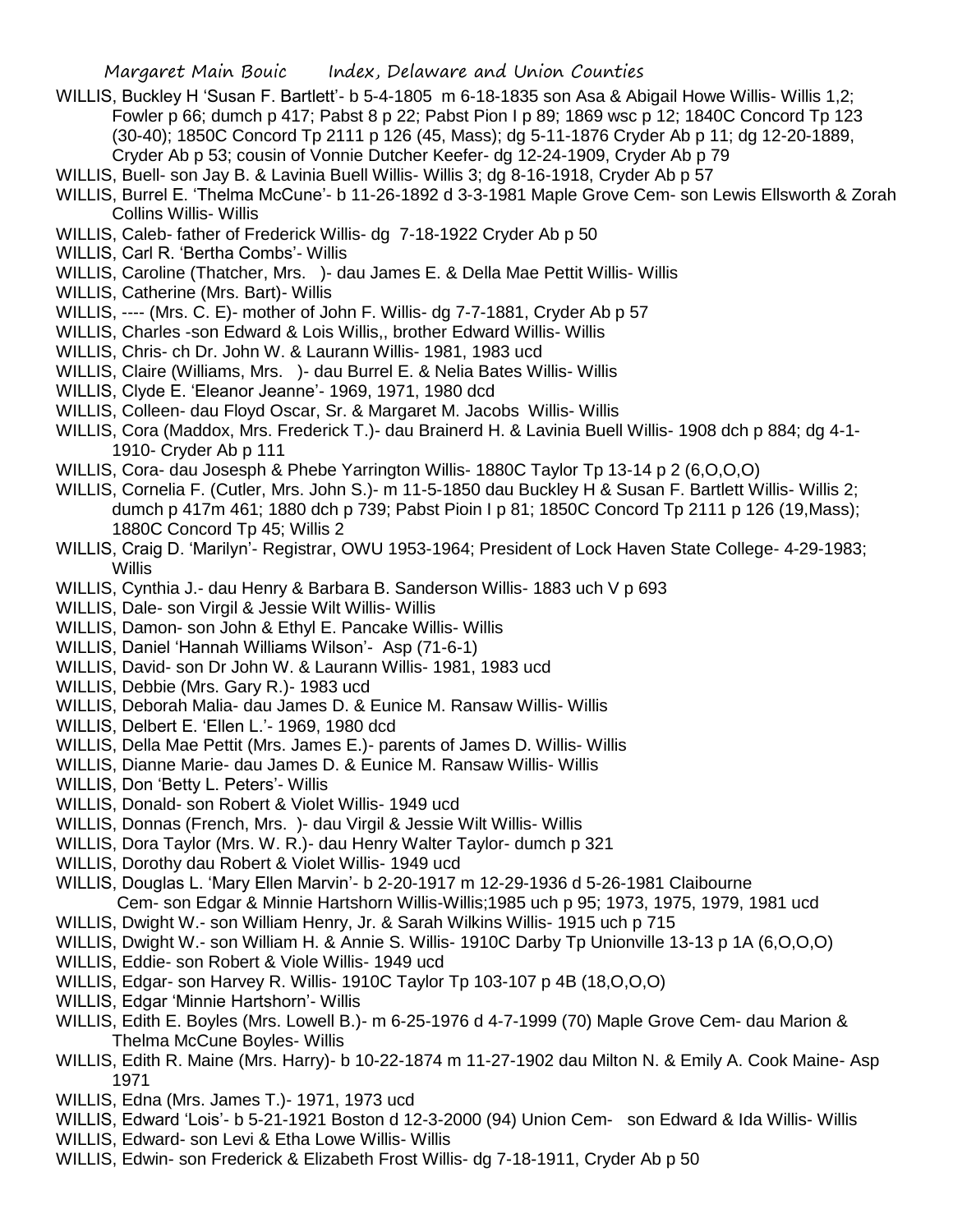- WILLIS, Rev. Elbridge R.- son Buckley H. & Susan F. Bartlett Willis- Willis 2; 1880 dch p 739; dumch p 417; 1850C Concord Tp 2111 p 126 (5,O)
- WILLIS, Eileen (Johnson, Mrs ) sister Henry Willis- Willis
- WILLIS, Eileen (Mrs. Kirk)- Willis
- WILLIS, Eleanor Jeanne (Mrs Clyde E.)- 1969, 1971, 1980 dcd
- WILLIS, Elizabeth Frost (Mrs. Frederick- m 1-11-1858 dcm d 1872; dg 5-14-1911, dg 7-18-1911 Cryder Ab p 48, 50
- WILLIS, Ellen (Mrs . Joseph)- b 1794 n 1814 d 1882- 1883 uch V p 693
- WILLIS, Ellen L. (Mrs. Delbert E.)- 1980 dcd
- WILLIS, Elsie Lucille (Rader, Mrs. Reuben W.)- Willis; parents of Harold E. Rader
- WILLIS, Eltha (Mrs. Levi)- 1949 ucd
- WILLIS, Elynin-dau Buckley H. & Susan F. Bartlett Willis-1850C Concord Tp 2111 p 12(13,Vt)
- WILLIS, Emily S.- d Tuesday, Stratford, (66) Oak Grove Cem dg 11-8-1907, Cryder Ab p 81; dau Buckley H. & Susan F. Bartlett Willis- Willis 2; 1880 dch p 739; dumch p 417; 1850C Concord Tp 2111 p 126  $(11, 0)$
- WILLIS, Erika- b 1978 ch Gary R. & Debbie Willis- 1983 ucd
- WILLIS, Estella- dau Joseph & Phebe Yarrington Willis- 1880C Taylor Tp 13-14 (4,O,O.O)
- WILLIS, Etha O.. Lowe (Mrs. Levi E.)- d 2-9-1972 (81) Forest Grove Cem- 1959, 1967 ucd
- WILLIS, Ethel (Ethyl) E Pancale (Mrs. John)- b 5-12-1907 Ironton d 9-22-2001 (94) dau Abe & Murdie Pemberton Pancake- Willis; 1949, 1971, 1973 1975, 1979, 1981, 1983 ucd
- WILLIS, Ethel Bovey (Mrs. Rollin K.)- b 1-17-1885 m 9-6-1904 d 3-26-1974 dau William C. & Nelly Rowland Bovey- Willis 2,3; Bovey 3, 4; 1908 dch p 504; Maugans Anc p 50
- WILLIS, Etta- dau Joseph & Phebe Yarrington Willis- 1880C Taylor Tp 13-14 (8,O,O,O)
- WILLIS, Eugene- brother Garland L. Willis- Willis
- WILLIS, Eunice M. Ranshaw (Mrs. James D.)- m 9-17-1955- Willis
- WILLIS, (Mrs. F.)- d Wednesday- dg 2-2-1873 Cryder Ab p 104
- WILLIS, F. A.- 1908 dch p 493; son-in-law of Mrs Margaret Berlett- dg 12-25-1917, Cryder Ab p 112; brother Jay B. Willis- dg 8-16-1918, Cryder Ab p 57
- WILLIS, —(Mrs F. A.)-dau Margaret Vergon Berlett- dg 12-21-1917, Cryder Ab p 112
- WILLIS, Floyd Oscar, Sr. 'Margaret M. Jacobs ' b 11-30-1908 Fayette Com 1934 d 6-21-1985 (76) Middleburg Cem- son Virgil & Jessie Wilt Willis- Willis
- WILLIS, Floyd, Jr.- son Floyd Oscar, Sr.- & Margaret M. Jacobs Willis- Willis
- WILLIS, F. P.- cousin of Vonnie Dutcher Keefer- dg 12-24-1909, Cryder Ab p 79
- WILLIS, Frank A.- pallbearer for Alice Dorward- dg 6-12-1917 Cryder Ab p 58
- WILLIS, Frank Bartlett 'Allie Austin'- b 12-28-1871 m 1894 d 3-31-1928 son Jay B. & Lavinia Buell Willis- Willis 3,4; 1880 dch p 486, 739; dumch p 417; 1976 dch p 97. 98. 99. 115. 183. 184, 360; 1915 uch p 59, 365; Powers Pat p 119; Pabst 6 p 20, 36; Pabst Volume 4; Liberty p 4; Sunbury p 66, 141; dg 4-5- 1898, Cryder Ab p 150; dg 8-16-1918 Cryder Ab p 57
- WILLIS, Frank B.- dg 3-19-1915 Cryder Ab p 29; pallbearer for Mrs. E. M. Jocelyn- dg 4-20-1915, Cryder Ab p 42; for Mrs. Edward Snyder- dg 3-24-1914, Cryder Ab p 104
- WILLIS, Frank- 1850C Concord Tp 2111 p 126 (7,0); son Buckley H & Susan Bartlett Willis-
- WILLIS, ----Berlet (Mrs. Frank)- dau Frederick Berlet- dg 5-9-1905, Cryder Ab p 25
- WILLIS, Fred- pallbearer for Frank Corbin- dg 12-17-1911, Cryder Ab p 179
- WILLIS, Frederick 'Elizabeth Frost'- b Ct. 3-6-1828 m 1-11-1858 dcm, m(2) 1-1-1868 d 7-13-1911 (83-4-7) Oak Grove Cem - dg 7-14-1911 Cryder Ab p 48
- WILLIS, Frederick P.- b 10-13-1860 d 3-16-1933 Oller Cem p 18
- WILLIS, Frederick son Samuel & Ann Willis- 1870C Darby Tp p 23 (14,O)
- WILLIS, Garland L. 'Adalee Faye Moyer'- d 5-11-1964 (48) bur Marlborough Cem- Willis
- WILLIS, Gary R. 'Debbie'- 1981 ucd
- WILLIS, George 'Julia'- Willis
- WILLIS, Gladys E. (Cremeans, Mrs. John G.)- m 1934 dau Goerge & Julia Willis- Willis
- WILLIS, Grace O- dau Rollin K. & Alice E. Tone Willis- dumch p 148; 1976 dch p 13; dg 3-1-1892, Cryder Ab p 88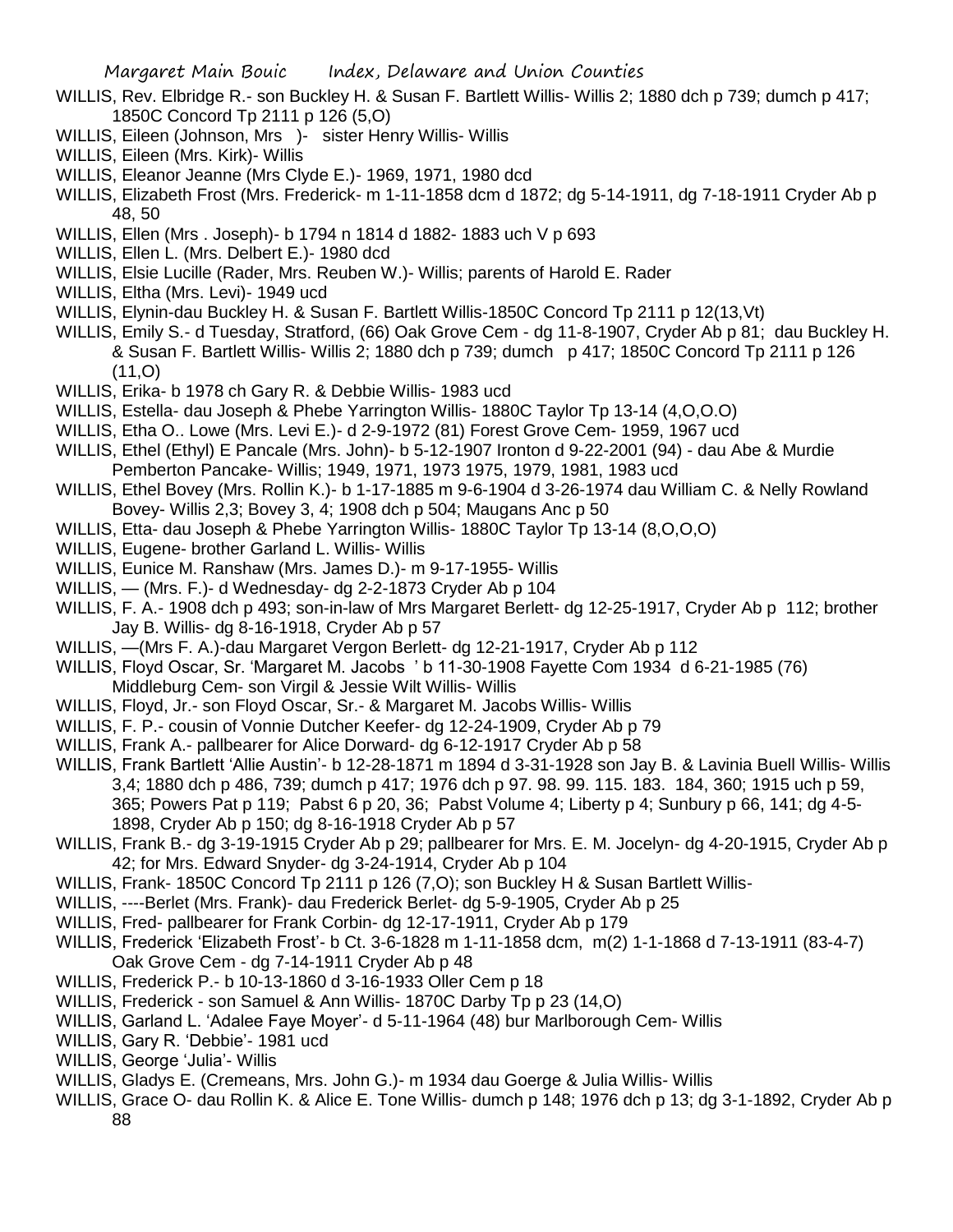- WILLIS, Grace (Mrs. )- mother of Pauline Willis- dg 12-23-1889, Cryder Ab p p 254; aunt of Miss Alice Randall- dg 7-3-1903 Washington 184; sister Serena Randall & Mrs. Samuel Clingan- dg 10-22-1912, Cryder Ab p 165
- WILLIS, Gregory- son Vernon & Lyla Calhon Willis- Bean 112223131; Bovey 5; Calhoun 5; Felkner; Liggett 1844131; Willis 4; Maugans Anc p 101
- WILLIS, Hanna Williams Wilson (Mrs Daniel)- b 7-31-1816 d 2-14-1838 dau Zadock & Anna Robinson Wilson-Asp 71–6-1
- WILLIS, Harold- son Virgil & Jessie Wilt Willis- Willis
- WILLIS, Harold- son Levie & Etha L. Willis- Willis
- WILLIS, Harry 'Edith R. Maine'- m 11-27-1902- Asp (1971)
- WILLIS, Harry S.- son James E. & Della Mae Pettit Willis- Willis
- WILLIS, Harvey- son Henry & Barbara B. Sanderson Willis- 1870C Taylor Tp 63-64 p 8 (20,O)
- WILLIS, Hattie M. Folk (Mrs. Ramoth Harvey)- m 10-5-1874 ucm 5552; mt 3 p 3 1915 uch p 715; 1880C Taylor Tp 265-268 p 26 (24,O,O,Vt)
- WILLIS, Helen- 1983 ucd
- WILLIS, Helen (Eulett, Mrs. )- dau John H & Ethel/Ethyl E Pancake Willis- Willis; 1949 ucd
- WILLIS, Helen- d 6-7-1977 (80) dau Frank Bartlett & Allie Dustin Willis- Willis 4; Sunbury p 141; Pabst 6 p 24- 26, 36, 78
- WILLIS, Henrietta Decker (Mrs. Dr. Plyn A).- m 4-11-1861 d Tuesday dg 3-19-1915, Cryder Ab p 27, Oak Grove Cem - dau Frederick & Anna Townsend Decker; dg 5-11-1876 Cryder Ab p 11; dg 8-15-1911 p 59; Willis 2; 1880 dch p 652, 724; 1908 dch p 625; Decker 2; opc 152; Aunt of Frank B. Willis

WILLIS, Henry- 1961 dcd

- WILLIS, Henry B.- b 1788 d 1866 Oak Grove Cem , Powell p 444; 1835 men p 10 #20 p 11 Bennington Tp
- WILLIS, Henry 'Barbara B. Sanderson- b 9-27-1818 m 5-25-1837 son Joseph & Ella Willis- 1915 uch p 715l 1883 uch V p 693; 1870C Taylor Tp 63-62 p 8 (51,O); 1880C Taylor Tp 281-284 p 27 (61,O,Eng,O)
- WILLIS, Henry Boynton 'Mary Merriman'- b 1-7-1841 m 3-2-1871 ucn 4884 d 3-31-1898 no ch ; dg 4-5-1898, Cryder Ab p 150; son Buckley H. & Susan F, Bartlett Willis- dumch p 417; 1880 dch p 739; 1908 dch p 409; Willis 2 ; Pabst Pioneer II p 252; Powell p 170; hadc p 99, 107; 1850C Concord Tp 2111 p 126 (9.O); 1880C Scioto Tp 204;
- WILLIS, Henry- d 8-18-1961 (68) brother Roy Willis- Willis
- WILLIS, Herman E. 'Joan'- 1980 dcd
- WILLIS, Howard- son George & Julia Willis- Willis
- WILLIS, Ida Marie Weaver (Hyland, Mrs. )(Mrs. )- b 4-23-1900 d 1-14-1989 (88) Forest Grove Cem- dau Manley & Mary Bailey Weaver- Willis
- WILLIS, Ida M. (Mrs. William H.)- 1910C Claib. Richwood 307-314 p 18A (42,O,Va,O) m 1y
- WILLIS, Ima (Jenner, Mrs. )- sister Garland L. Willis- Willis
- WILLIS, Ivan- son Floyd Oscar Willis, Sr.& Margaret M. Jacobs Willis- Willis
- WILLIS, J.- pallbearer 9-19-1913, Cryder Ab p 60
- WILLIS, Jack 'Mary Belle'- 1949 ucd
- WILLIS, Jacqueline S.- b 1954 dau James T. & Edna J. Willis- 1971, 1973 ucd
- WILLIS, James D. 'Eunice M. Ransaw'- b 9-30-1932 Marion m 9-17-1955 d 3-20-2000 Oak Grove Cem ; son James E. & Della Mae Pettit Willis; Willis; Korean War. Vietnam
- WILLIS, James E. 'Della Mae Pettit'- Willis
- WILLIS, James H.- 1870C Marysville 33-33 p 4 (21,O) baker
- WILLIS, James T. 'Edna'- 1971, 1973 ucd
- WILLIS, James- son James T. & Edna Willis- 1971, 1973 ucd
- WILLIS, James R. 'Ruth Scheiderer'- b 7-14-1913 Guernsey Co d 5-23-1988 Oakdale Cem
	- F-94-N 1/2- son Carl R. & Bertha Combs Willis- Willis
- WILLIS, Jane Buell (Mrs. )- sister Grandley O. Buell dg 1-13-1901, Cryder Ab p 56
- WILLIS, Jay B. 'Lavinia Buell'- d Dec. 1920 (85) son Buckley H, & Susan F. Bartlett Willis- Willis 2,3; 1880 dch p 739; 1908 dch p 409; dumch p 417; Willis 2,3; Sunbury p 141; Pabst 8 p 22; pallbearer for Wm.
	- Thomas Beddow- dg 1-25-1910, Cryder Ab p 90; 1850C Concord Tp 2111 p 126 (15,Vt)
- WILLIS, J. B.- 1869 wsc; hadc p 91 (1900 Berkshire Tp
- WILLIS, Jean (Redmon, Mrs. Lowell)- dau Douglas L. & Mary Ellen Marvin Willis- Willis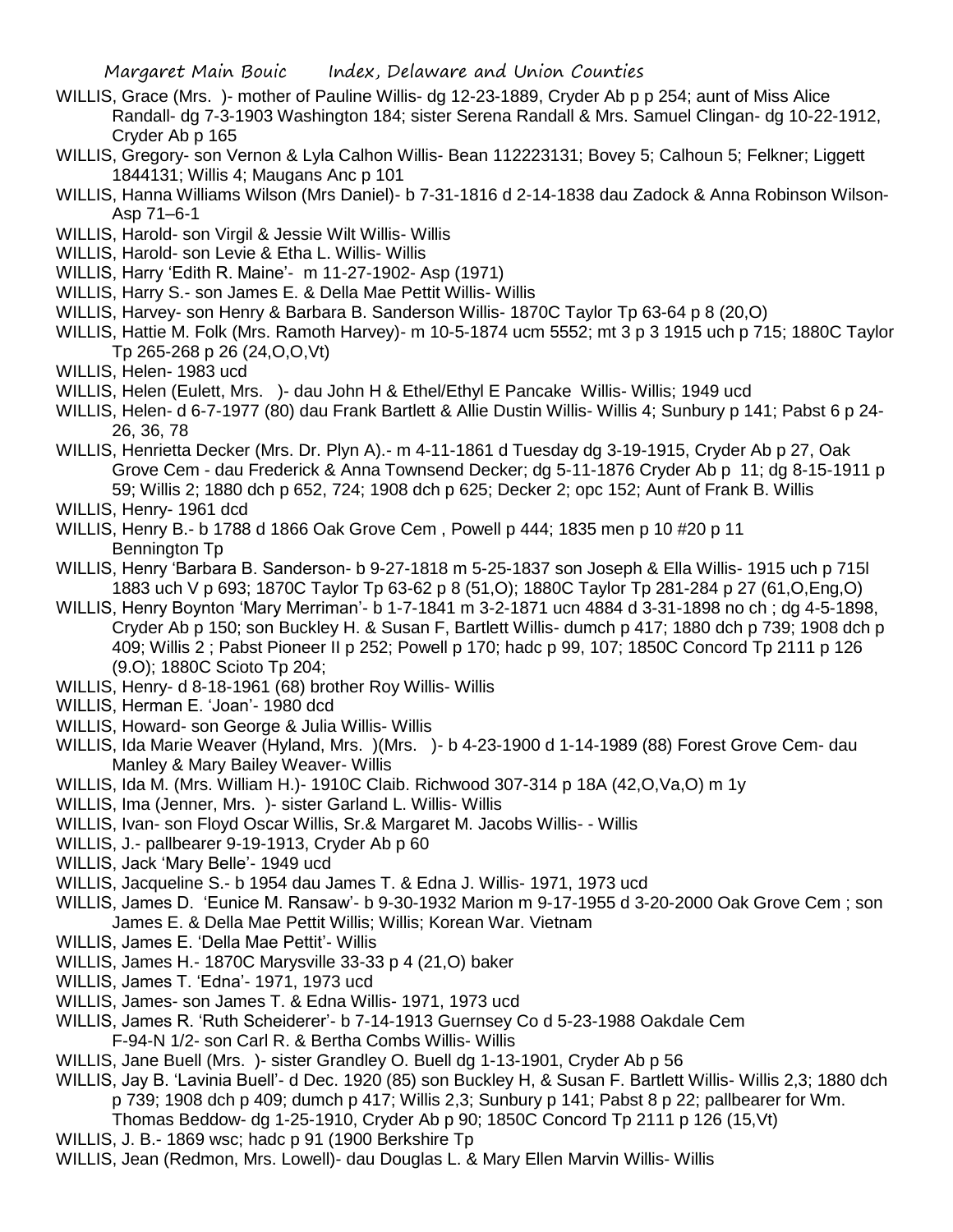- WILLIS, Jean W. (Leloup, Mrs. )(Morris, Mrs. Jeff) dau James R. & Ruth Scheiderer Willis- Willis
- WILLIS, Jennie Johnson (Mrs. Richard B.)- m 1-19-1882, ucm 7110; 1910C Taylor Tp 237-242 p 10A (49,O,Md,Va) m 24y
- WILLIS, Jesse 'Ann'- uccp p 46, record book 2 p 14, 15
- WILLIS, Jessie Wilt (Mrs. Virgil)- parents of Floyd Oscar Willis, Sr.- Willis
- WILLIS, J. H.- 1883 uch V p 61
- WILLIS, Joan (Mrs. Herman E.)- 1980 dcd
- WILLIS, Johanne Allebach (Mrs. W. Richard)- m 9-11-1958- Willis
- WILLIS, John B.- son Buckley H, & Susan F. Bartlett Willis- Willis 2; 1880 dch p 739; dumch p 417
- WILLIS, John- 1959 ucd
- WILLIS, John- 1859C Delaware Town 1055 p 83 (23,O)
- WILLIS, John- son Douglas L. & Mary Ellen Marvin Willis- Willis
- WILLIS, John E.- b 11-1890 son Ramoth & Sarah M. Willis- 1900C Taylor Tp 181-186 p B8 (9,O,O,Va)
- WILLIS, John F.- d Tuesday, consumption, son Mrs. C. E. Willis- dg 7-7-1881, Cryder Ab p 57
- WILLIS, John H.- hadc p 32 (1849 Kingston Tp)
- WILLIS, John H.'Ethel/Ethyl Elma Pancake'- m 1930 d 5-31-1968 (65) Price Cem- son William & Minnie Willis-**Willis**
- WILLIS, John H.- son William H. & Tobitha Jane Bonecutter Willis- 1915 uch p 135, 201, 265, 652 picture, 653, 654; 1870C Taylor Tp 286-289 p 28 (12,O,O,O)
- WILLIS, John L. 'Bonnie'- 1967, 1971, 1973, 1975, 1979, 1981 ucd
- WILLIS, John Jr- b 1966 son John & Bonnie Willis- 1967, 1971, 1973, 1975, 1979, 1981 ucd
- WILLIS, John Lawrence, Sr. 'Betty J. Benny Barbor'- m(2) 4-4-1981- Willis
- WILLIS, John Lloyd- son Douglas & Mary Ellen Marvin Willis- 1985 uch p 95
- WILLIS, John Lloyd- grandson John R. & Lydia Hylon Bell- 1985 uch p 10
- WILLIS, John S.- Pabst 1 p 8
- WILLIS, John W. 'Laurann'- 1981, 1983 ucd
- WILLIS, Joseph- 1880C Taylor Tp 13-14 p 2 (29,O,O,O) laborer
- WILLIS, Joseph 'Ellen'- b 1797 m 1814 s 1872- 1883 uch V p 693
- WILLIS, Joseph- son Henry & Barbara B. Sanderson Willis- 1883 uch V p 693; 1870C Taylor Tp 63-62 p 8 (22,O)
- WILLIS, Joseph- rtc p 9, 10
- WILLIS, Joseph J. 'Sarah'- b 1-1848 1900C Taylor Tp 178-183 (52,O,O,O) widow; blacksmith; 1910C Taylor Tp 215-220 (60,O,O,O) m 5y, blacksmith
- WILLIS, Joseph 'Phebe A. Yarrington- lic 3-5-1870 ucm 469
- WILLIS, J. P.- brother-in-law of Orson Carter- dg 10-13-1906, Cryder Ab p 56
- WILLIS, Julia Ann (Weatherill, Mrs. Edward Franklin)- m 12-20-1958- Weiser p 330
- WILLIS, Julia (Mrs. George)- parents of Gladys Cremeans, Howard Willis- Willis
- WILLIS, June (Deel, Mrs. )(Mann, Mrs. David E. )-,(2) 5-28-1992 dau John H. & Ethel/Ethyl Emma Pancake Willis- Willis; 1949 ucd
- WILLIS, J. W.- Pabst 3 p 23
- WILLIS, Kathleen- dau Kirk & Eileen Willis- Willis
- WILLIS, Kathy- dau Don Willis- Willis
- WILLIS, Kay (Nardin, Mrs. Dr. David)- dau Edward & Lois Willis- Willis
- WILLIS, Kirk 'Eileen'- d 11-17-1966 (60) son Rolla C. & Ethel Bovey Willis- Willis 3; Bovey 4; Maugans Anc p 50
- WILLIS, Kristen (Cox, Mrs. )- dau Lowell B. & Edith E. Boyles Willis- Willis
- WILLIS, Landon- d 3-30-1969 (32) Price Cem- son John H. & Ethel Elma Pancake Willis- Willis
- WILLIS, Laurann (Mrs. John W.)- 1983 ucd
- WILLIS, Lavinia Adaline Buell (Mrs. Jay B.)- b 7-29-1834 m 1-24-1856 d Tuesday d 1910 Oller Cem p 18; dg 4-1-1910, Cryder Ab p 111; dg 8-16-1918, Cryder Ab p 57, mother of Cora Maddox; 1880C Concord Tp 45; Sunbury p 141; dau P. E. Buell
- WILLIS, Levie 'Etha Lowe'- Willis; 1949, 1959, 1967 ucd
- WILLIS, Linda E.- dau Douglas & Mary Ellen Marvin Willis- 1985 uch p 95
- WILLIS, Linda K. (Flavell, Mrs. Richard D. II)- m 7-24-1976- Willis
- WILLIS, Linda- dau R. E. & Phyllis Willis- 1961 (21m) dcd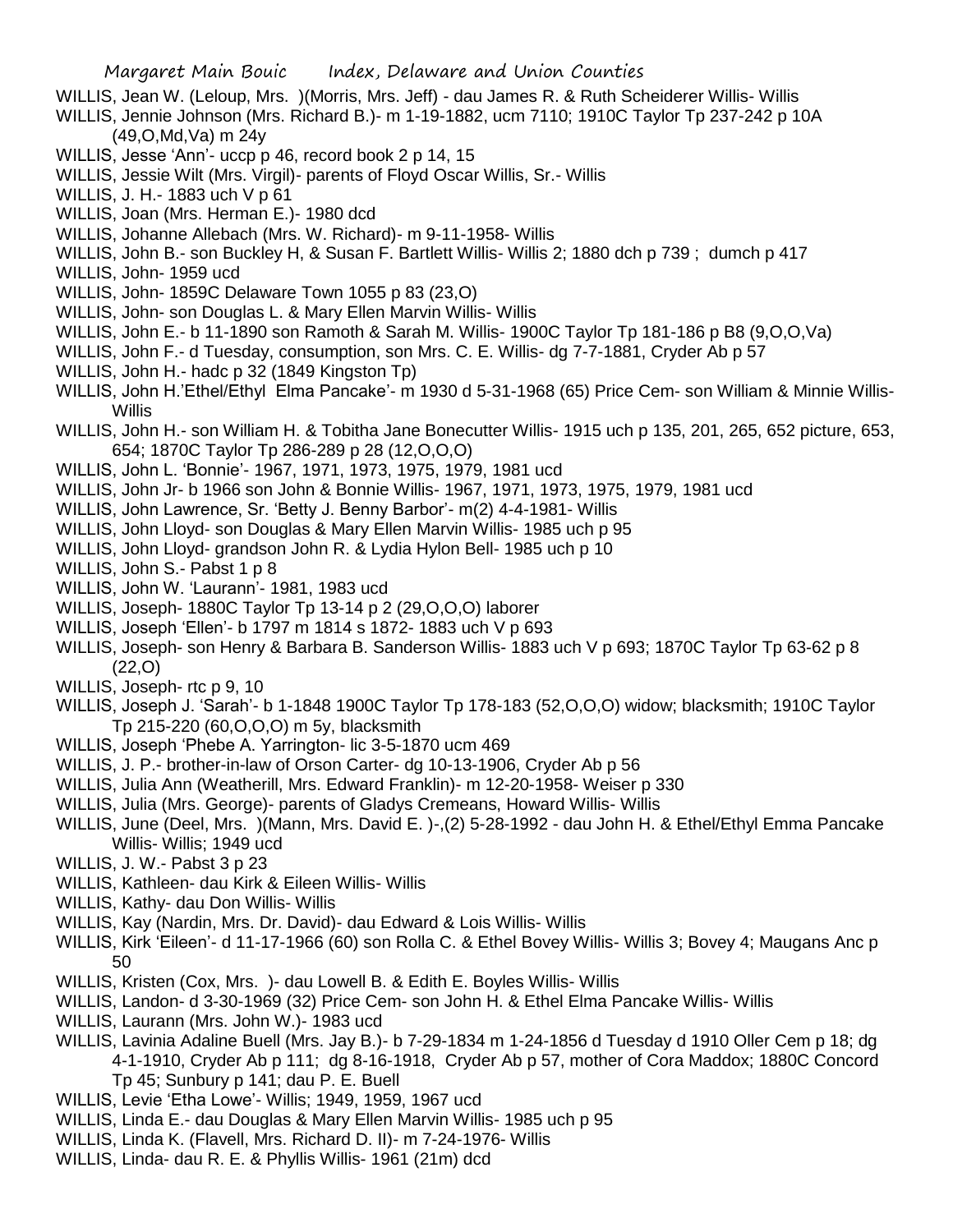- WILLIS, Linda (Temple, Mrs. Jerry)- dau Douglas L. & Mary Ellen Marvin Willis- Willis
- WILLIS, Lindsay- ch W. Richard & Johanne Allebach Willis- Willis
- WILLIS, Lloyd- cousin of Vonnie Dutcher Keefer- dg 12-24-1909 Cryder Ab p 79; dg 3-19-1915, Cryder Ab p 29
- WILLIS, Lloyd Manley-son Jay R. & Lavinia Adaline Buell Willis-dg 8-16-1918, Cryder Ab p 57
- WILLIS, Lois (Mrs. Edward) Willis
- WILLIS, Lola- dau Robert & Violet Willis- 1949 ucd
- WILLIS, Louis E.- son William & Tabitha Jane Stomecutter Willis- 1880C Taylor Tp 286-289 p 28 (14,O,O,O)
- WILLIS, Lowell B. 'Edith E. Boyles'- b 4-7-1917 N. Lewisburg d 2-7-2000 (82) Maple Grove Cem- son Burrel E. & Neila Bates Willis- Willis
- WILLIS, Lyla Calhoun (Mrs. Vernon)- b 4-7-1918 m 11-23-1939 dau J. Calvin & Ivah Ebert Calhoun- Willis 3,4; Bovey 4,5; Calhoun 4,5; Liggett 184413; Felkner; Bean 11222313; opc 724; Maugans Anc p 101
- WILLIS, Mabel (Jacobs, Mrs. )- dau Virgil & Jessie Wilt Willis- Willis
- WILLIS, Mamie Lillian Harter (Mrs. R. K.) d 11-27-1943 dau Andrew J. & Lucy A. Schanck Harter- dumch p 418, 496
- WILLIS, Mandy- granddau John R. & Lydia Hylon Bell- 1985 uch p 10
- WILLIS, Margaret- hmp p 145
- WILLIS, Margaret E.- b 6-1883 dau Richard b. & Nancy J. Willis- 1900C Taylor Tp 189-194 p A9 (16, O, O, O); 1910C Taylor Tp 237-242 p 10A (21,O,O,O)
- WILLIS, Margaret M. Jacobs (Mrs. Floyd O) b 7-13-1918 Greene Co m 1934 d 9-6-1985 (67) Middleburg Cem- dau Van & Cora Crabtree Jacobs- Willis
- WILLIS, Margaret Vergon (Bartlett, Mrs. )- mother of F. A Willis, sister F. P. Vergon, dg 12-22-1917, dg 12-25- 1917 Cryder Ab p 112
- WILLIS, Marilyn (Mrs. Craig D.)- Willis
- WILLIS, Martha (Kelly, Mrs. )- dau Virgil & Jessie Wilt Willis- Willis
- WILLIS, Martha E.- dau William & Tabitah Jane Stonecutter Willis- 1880c Taylor Tp 286-289 p 28 (10,O,O,O)
- WILLIS, Mary- 1983 ucd
- WILLIS, Mary Bell (Mrs. Jack)- 1949 ucd
- WILLIS, M. E.- 1983 ucd
- WILLIS, Mary Ellen Marvin (Mrs. Douglas L.)- b 3-16-1919 Findlay m 12-29-1936-d 8-2-1994 (75) Claibourne Cem- dau Burton Leon & Alta May Walters; 1985 uch p 95; Willis; 1973, 1975, 1979, 1981 ucd
- WILLIS, Mary (Ellis, Mrs. )- dai Virgil & Jessie Wilt Willis- Willis
- WILLIS, Mary E. Merriman (Mrs. Henry B.)- m 3-2-1871 ucm 4884; dg 4-5-1898 Cryder Ab p 150; dg 6-7-1904, Cryder Ab p 250 sister Dr. M. Merryman
- WILLIS, Mary Ethel- d 4-16-1931 (88) Oakdale Cem half sister of Raymond Kroninger- Willis
- WILLIS, Mary L. (Frost, Mrs. M. B.)- m 1-17-1860 dcm
- WILLIS, Mary Warren (Mrs. Barzilla)(Thomas, Mrs. Richard)- m(1) 11-10-1842 dcm, (2)10-12-1853 dcm; dcq Mary Rodman Swickheimer 7; dau David & Sarah Jones Waarren
- WILLIS, Mary (Wheeler, Mrs. )- dau Levie & Etha Lowe Willis- Willis
- WILLIS, Maude (Mrs. )(Kohler, Mrs. Harry)- m (2) 4-15-1965- Willis
- WILLIS, M. E.-1983 ucd
- WILLIS, Michael 'Carolyn'- son lowell B. & Edith E. Boyles Willis- Willis
- WILLIS, Minnie Hartshorn (Mrs. Edgar)- Willis
- WILLIS, Minnie (Mrs. William)- Willis
- WILLIS, Miranda- b 1969 dau John L. & Bonnie L. Willis- 1973, 1975 ucd
- WILLIS, Modest (Mrs. Edgar)- 1910C Taylor Tp 103-107 p 4B (18,O,O,O)
- WILLIS, Myrtle (Morse, Mrs. J. E.)- dau Rollin K. & Alice E. Tone Willis- dumch p 418; Liberty p 3; 1976 dch p 13
- WILLIS, Nancy J. (Mrs. Richard B.)- b 6-1860; 1900C Taylor Tp 189-194 p A9 (39,O,Md,Va) m 19y
- WILLIS, Nancy Jo- dau James R. & Ruth Scheiderer Willis- Willis
- WILLIS, Nathaniel- Pabst 1 p 8
- WILLIS, Neila Bates (Mrs. Burrel E.)- parents of Lowell B. Willis- Willis
- WILLIS, Nellie (Campion, Mrs. )- dcp p 70
- WILLIS, Nellie T. Fisher (Mrs. John H.)- dau Jacob & Jennie Gebhart Fisher- 1915 uch p 653
- WILLIS, Pamela Jo (Myers, Mrs. Robert Allen)- m 4-14-1984 dau W. Richard & Johanne Allebach Willis- Willis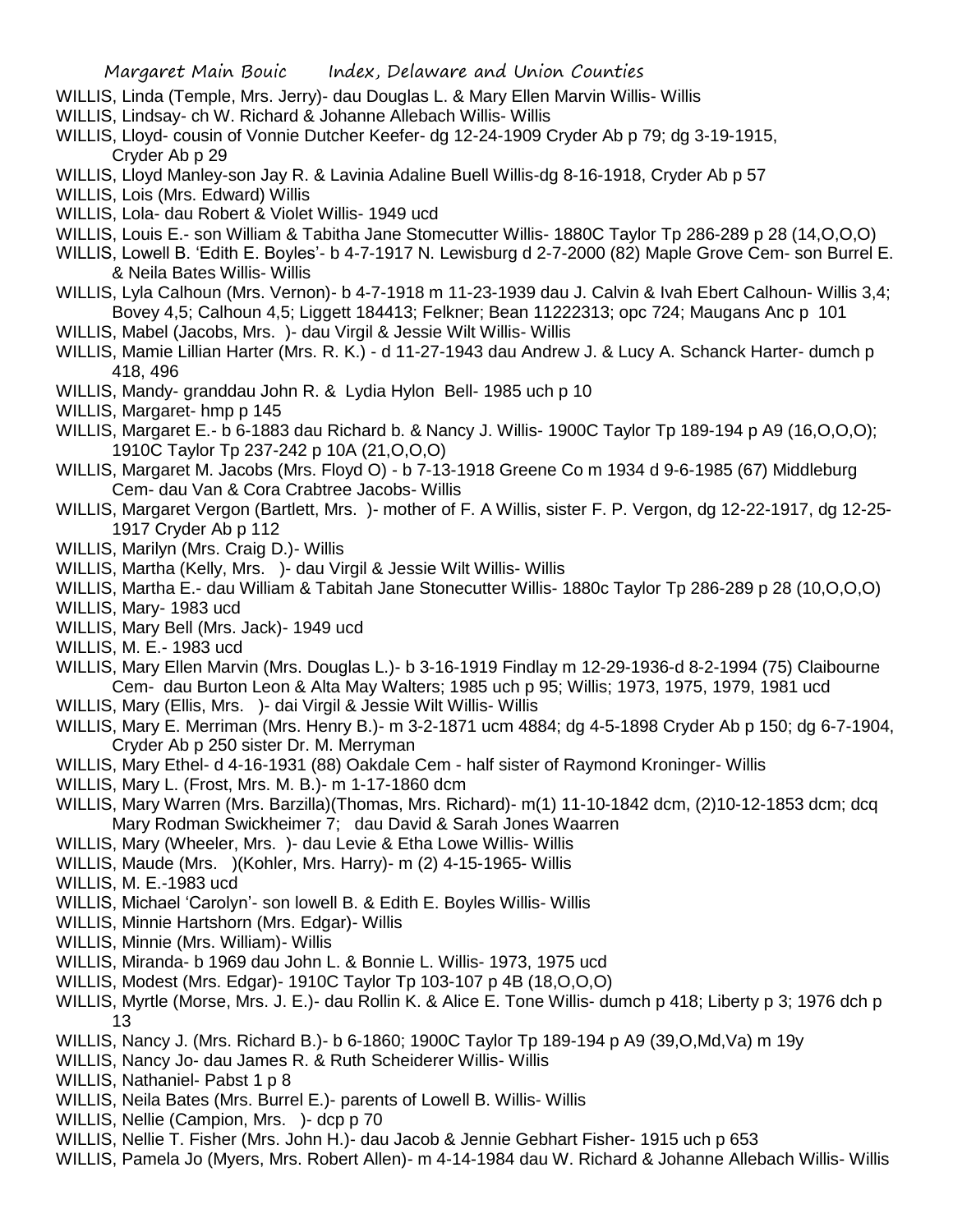- WILLIS, Patricia (Mrs. Alan B.)- Willis
- WILLIS, Paul- b 1963 son James T. & Edna J. Willis- 1971, 1973 ucd
- WILLIS, Paul- son Robert & Violet Willis- 1949 ucd
- WILLIS, Paul B.' ' -b 7-7-1908 Lewis Center d 4-18-1993 (84) son Rolla G. & Ethel Bovey Willis- Willis 4; Bovey 4; Maugans Anc p 50
- WILLIS, Pauline- b 1887 d 1889 Oak Grove Cem , Powell p 443
- WILLIS, Pauline d Friday, dau Mrs. Grace Willis- granddau Paul Randell -dg 12-23-1889 Cryder Ab p 254
- WILLIS, Pauline- dau Robert & Violet Willis- 1949 ucd
- WILLIS, Pearl- brother Garland L. Willis- Willis
- WILLIS, Phebe A. Yarrington (Mrs. Joseph)- 1880C Taylor Tp 13-14 p 2 (26,O,O,O)
- WILLIS, Phoebe- Un Co Prob Vol II p 39 (1879-1886)
- WILLIS, Phyllis Jean- dau Douglas & Mary Ellen Marvin Willis- 1985 uch p 95
- WILLIS, Phyllis (Mrs R. E.)- 1961 dcd
- WILLIS, Plyn A,. 'Henrietta Decker'- m 4-11-1861 dcm d 4-1876 (39) Oak Grove Cem son Buckley H.. & Susan F. Bartlett Willis- Army Surgeon, Civil War; Pabst 3 p 23; Cherrington p 3; Willis 2; 1880 dch p 237. 239, 558, 652, 677, 736; 1908 dch p 349, 409; Fowler p 66, picture 78, 128; dumch p 417; 1976 dch p 289, 296; mt 3 p 13; dg 5-11-1876. Cryder Ab p 11; dg 4-5-1898 Cryder Ab p 150; dg 3-19- 1915, Cryder Ab p 28; dg 10-12-1984
- WILLIS, Ramoth Harvey 'Hattie M. Folk''Sarah M.'- b 11-1851 m 10-5-1874 ucm 5551 son Henry B. & Barbara B. Sanderson Willis- 1883 uch V p 693; 1915 uch p 715; mt 3 p 3; 1880C Taylor Tp 265-268 p 26 (29,O,O,O); 1900C Taylor Tp 181-186 p B8 (48,O,O,O) m 12y; 1910C Taylor Tp 103-107 (58,O,O,O) wid. Farm laborer
- WILLIS, Ramoth Harvey, Jr.'Modest'-b 3-1881 son Ramoth Harvey & Hattie Folk Willis- 1915 uch p 715; 1880C Taylor Tp 265-268 p 26 (2,O,O,O); 1900C Taylor Tp 181-186 p B8 (19,O,O,O); 1910C Taylor Tp 103-107 p 4B (29,O,O,O)
- WILLIS, R. E. 'Phyllis'- 1961 dcd
- WILLIS, Richard B.- son Henry & Barbara B. Sanderson Willis- 1883 uch V p 693
- WILLIS, Richard B. 'Jennie Johnson''Nancy J.'- m 1-19-1882 ucm 7110; 1870C Taylor Tp 63-62 p 8 (13,O); 1880C Taylor Tp 281-284 p 27 (23,O,O,O) ; 1900C Taylor Tp 189-194 p A9 (43,O,O,O) m 19 y; farmer; 1910C Taylor Tp 237-242 p 10A (53,O,O,O) m 24y
- WILLIS, Richard Lee- son Robert & Violet Willis- 1949 ucd
- WILLIS, Richard- son W. Richard & Johanne Alebach Willis- Willis
- WILLIS, W. Richard 'Johanne Alebach- m 9-11- 1958 Willis
- WILLIS, Richard- son Floyd Oscar Willis, Sr.& Margaret M. Jacobs Willis- Willis
- WILLIS, Robert- son Garland L. & Adalee Willis- Willis
- WILLIS, Robert 'Violet'- 1949 ucd
- WILLIS, Roberta J.- dau John H. & Nellie T. Fisher Willis- 1915 uch p 653
- WILLIS, Roberta- dau Robert & Violet Willis- 1949 ucd
- WILLIS, Roger- son Kirk & Eileen Willis- Willis
- WILLIS, Rolla G. 'Ethel Bovey'- b 10-18-1884 m 9-6-1904 d 3-27-1974 son Rollin K. & Alice E. Tone Willis- dpc p 47, 65, 68, 69, 77; dumch p 418; Bovey 3, 4; Maugans Anc p 50; dg 3-1-1892, Cryder Ab p 58; pallbearer for Charles A. DeWitt, dg 3-9-1916, Cryder Ab p 24;
- WILLIS, Rollin K. 'Alice E. Tone''Mamie L Harter'- b 9-26-1843; son Buckley H. & Susan F. Bartlett Willis; Willis 2,3; 1880 dch p p 263, 677, 739; 1908 dch p 32, 101, 159, 173, 181, 409, 427, 504; 1976 dch p 13, 103, 229; dumch p 416, 417, 418, 498; dpc p 46, 48, 50, 77, 92; Liberty p 3; hmp p 13, 59; Maugans Anc p 50; hadc p 99, 107, 111; pallbearer dg 5-17-1907, Cryder Ab p 44l dg 11-29-1907, Cryder Ab p 86; dg 7-25-1911, Cryder Ab p 54, dg 1-10-1912, Cryder Ab 88, dg 11-8-1912, Cryder Ab p 68; dg 4-1- 1910, Cryder Ab p 111; dg 7-1-1910, Cryder Ab p 135; dg 12-20-1889, Cryder Ab p 263;dg 11-21-1913, Cryder Ab p 71, dg 12-5-1913, Cryder Ab p 75; dg 3-24-1914, Cryder Ab p 104; dg 4-20-1915 Cryder Ab p 42; dg 1-12-1917, Cryder Ab p 5; dg 2-8-1917, Cryder Ab p 12; dg 8-16-1918, Cryder Ab p 57 father-in-law of James Morris who d Tuesday in Mexico, dg 12-23-1902, Cryder Ab p 162
- WILLIS, Root- son H. B. Willis- dg 4-5-1898, Cryder Ab p 150
- WILLIS, Roy E.- son Rollin K. & Alice E. Tone Willis- dumch p 418; Sand p 5; 1976 dch p 13; dg 3-1-1892, Cryder Ab p 88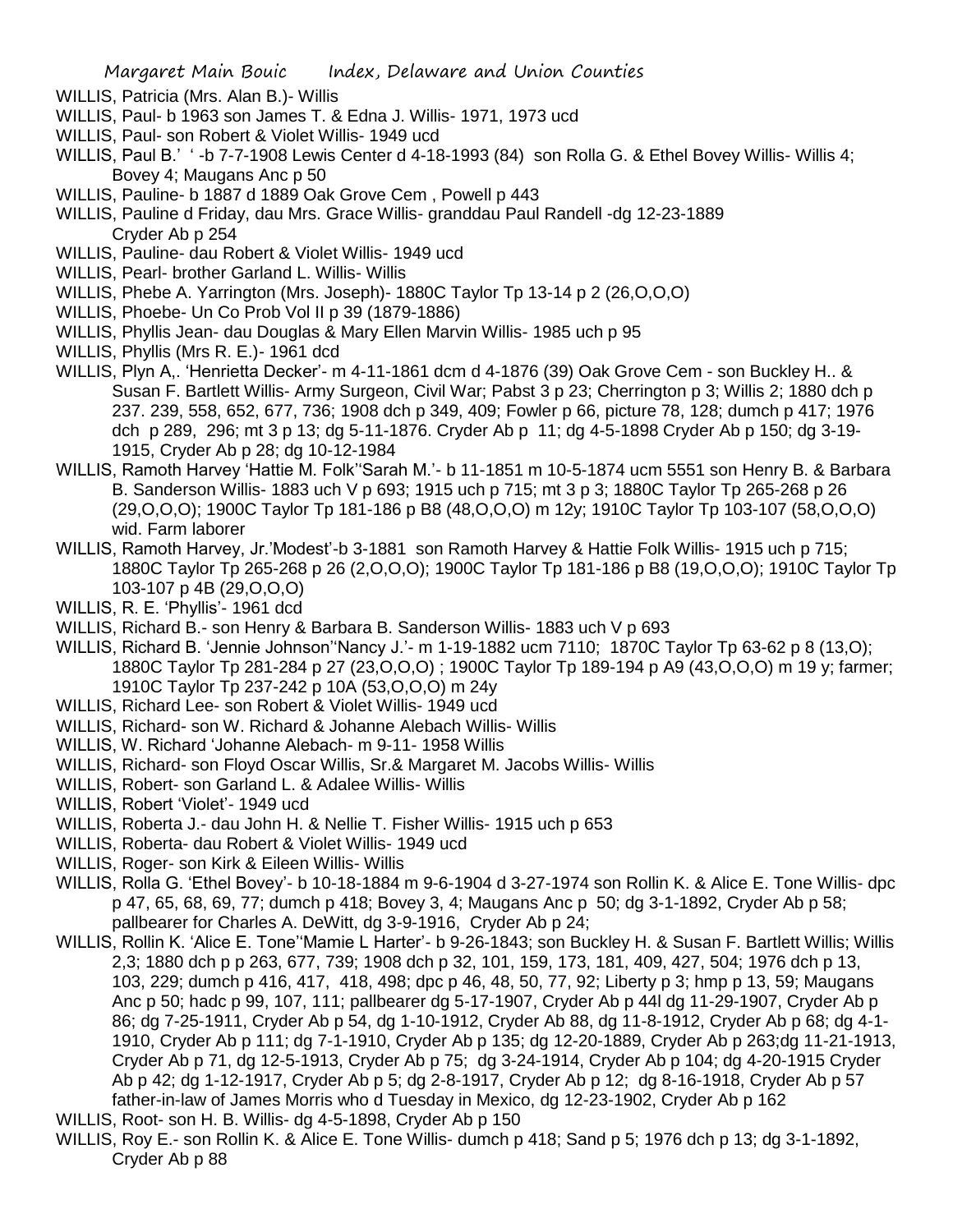- WILLIS, Roy- brother Henry Willis- Willis
- WILLIS, Ruth Scheiderer (Mrs. James R.)- b 9-10-1916 Columbus m 10-26-1940 d 9-22-2000 (84) Oakdale Cem , F-94- N 1/2- Willis
- WILLIS, Samuel- Powers Pat p 300
- WILLIS, Samuel- b 5-1820; 1900C Jerome Tp 84-91 p 4A (80,Pa,Pa,Pa)
- WILLIS, Samuel 'Ann'-1870C Darby Tp 173-161 p 23 (48,Pa);1880C Darby Tp 142 (59,O,O,O)
- WILLIS, Samuel- son Henry & Barbara B. Sanderson Willis- 1883 uch V p 693; 1880C Taylor Tp 286-289 p 28 (9,O,O,O)
- WILLIS, Sarah Ann (Kaser, Mrs. John)- m 8-15-1869 dcm
- WILLIS, Sarah E.- dau Henry & Barbara B. Sanderson Willis- 1870C Taylor Tp 63-62 p 8 (17,O)
- WILLIS, Sarah E. (Robbins, Mrs. Joseph P.)- m 10-8-1872 ucm 5149
- WILLIS, Sarah- b 1960 dau James T. & Edna J. Willis- unvmec p 252, 28, 30; 1971, 1973 ucd
- WILLIS, Sarah (Mrs. Joseph)- 1910C Taylor Tp 215-220 p 9A (58,O,Pa,O) m2 5y; 3 ch, o living
- WILLIS, Sarah- dau Kirk & Eileen Willis- Willis
- WILLIS, Sarah Wilkins (Mrs. William Henry,Jr.)- b 3-28-1882 d 4-24-1973 bur Mt. Carmel- dau William F. & Amelia Shepperd Wilkins- Willis
- WILLIS, Shauna- b 1974 ch Gary R & Debbie Willis- 1983 ucd
- WILLIS, S. L.- 1869 wsc
- WILLIS, Solomon- son Caleb Willis- dg 7-18-1911, Cryder Ab p 50
- WILLIS, Sophia- dau William & Tabitha Jane Stonecutter Willis- 1870C Taylor Tp 286-289 p 28 (3,O,O,O)
- WILLIS, Stephanie- dau Dr. John W. & Laurann Willis- 1981, 1983 ucd
- WILLIS, Susan (Arnold, Mrs. Joel C.)- m 10-11-1854 dcm
- WILLIS, Susan F. Bartlett (Mrs. Buckley H.) b 6-20-1804 m 6-18-1835 d Monday 1889 (87) dau Joel Bartlettdg 12-20-1889, Cryder Ab p 253; dumch p 417; 1880 dch p 739; Willis 1, 2; 1850C Concord Tp 2111 p 126 (46,Mass); 1880C Scioto Tp 204
- WILLIS, Susan I.- b 1856 Oak Grove Cem , Powell p 444
- WILLIS, Susan Stillman (Mrs. Frederick)- m NY- dg 7-18-1911, Cryder Ab p 56
- WILLIS, Tabitha Jane Bonecutter (Mrs. William H.)- b 7-1846; 1915 uch p 652; 1880C Taylor Tp 286-289 p 28 (33,O,O,O); 1900C Taylor Tp 204-209 p B9 (53,O,O,O) m 35y, 7 ch
- WILLIS, Thelma (Goodbar, Mrs. )- sister Garland L. Willis- Willis
- WILLIS, Thelma Iris McCune (Mrs. Burrel) b 7-4-1905 Fayette Co d 2-4-1984 (78) Maple Grove Cem- dau Charles & Mary Olive Kier McCune- Willis
- WILLIS, Timothy- b 1956 son James T. & Edna J. Willis- 1971, 1973 ucd
- WILLIS, Vernon 'Lyla Calhoun'- m 11-23-1939 d 7-9-1973 bur Abilene, Texas- son Rolla G. & Ethel Bovey Willis- Willis 4,5; Bovey 4,5; Calhoun 4,5; Liggett (184413) Felkner 6, 7; Bean (11222313)
- WILLIS, Virgil 'Jessie Wilt'- Willis
- WILLIS, Virgil- son Virgil & Jessie Wilt Willis- Willis
- WILLIS, Willetta (Dixon, Mrs. James) dau Floyd Oscar Sr. & Margaret M. Jacobs Willis- Willis
- WILLIS, William- McKitrick p 32
- WILLIS, William H. 'Ammie S.'- 1910C Darby Tp Unionville 13-13 p 1A (33,O,O,O) m 13y
- WILLIS, William H. 'Ida M.'- m2, 1y; 1910C Claibourne Tp, Richwood 307-314 p 18A (67,O,US,Us); retail grocery
- WILLIS, William H 'Tabitha Jane Bonecutter- b 12-1839 son Henry & Barbara B. Sanderson Willis- 1883 uch V p 684, 693; 1880C Taylor Tp 286-289 p 28 (40,O,O,O) works saw mill; 1900C Taylor Tp 20224-209 p B9 (60,.O,O,O) m 35y
- WILLIS, William Henry, Jr. 'Sarah Wilkins'- b 1875 d 5-1937 son Ramoth Harvey & Hattie Folk Willis- 1915 uch p 715, 716; Willis; 1880C Taylor Tp 265-268 p 26 (4,O,O,O)
- WILLIS, William L.- son Garland L. & Adalee Willis- Willis
- WILLIS, William L.- son James E. & Della Mae Pettit Willis- Willis
- WILLIS, William 'Minnie'- Willis
- WILLIS, William R.- son William & Tabitha Jane Stonecutter Willis- 1880C Taylor Tp 286-289 p 28 (7,O,O,O)
- WILLIS, W, R. 'Dora Taylor- dumch p 321
- WILLIS, W, W,- dcw Bk 4 p 47 (6) witness
- WILLIS, William- d at home of I. G. Rawn, buried Delaware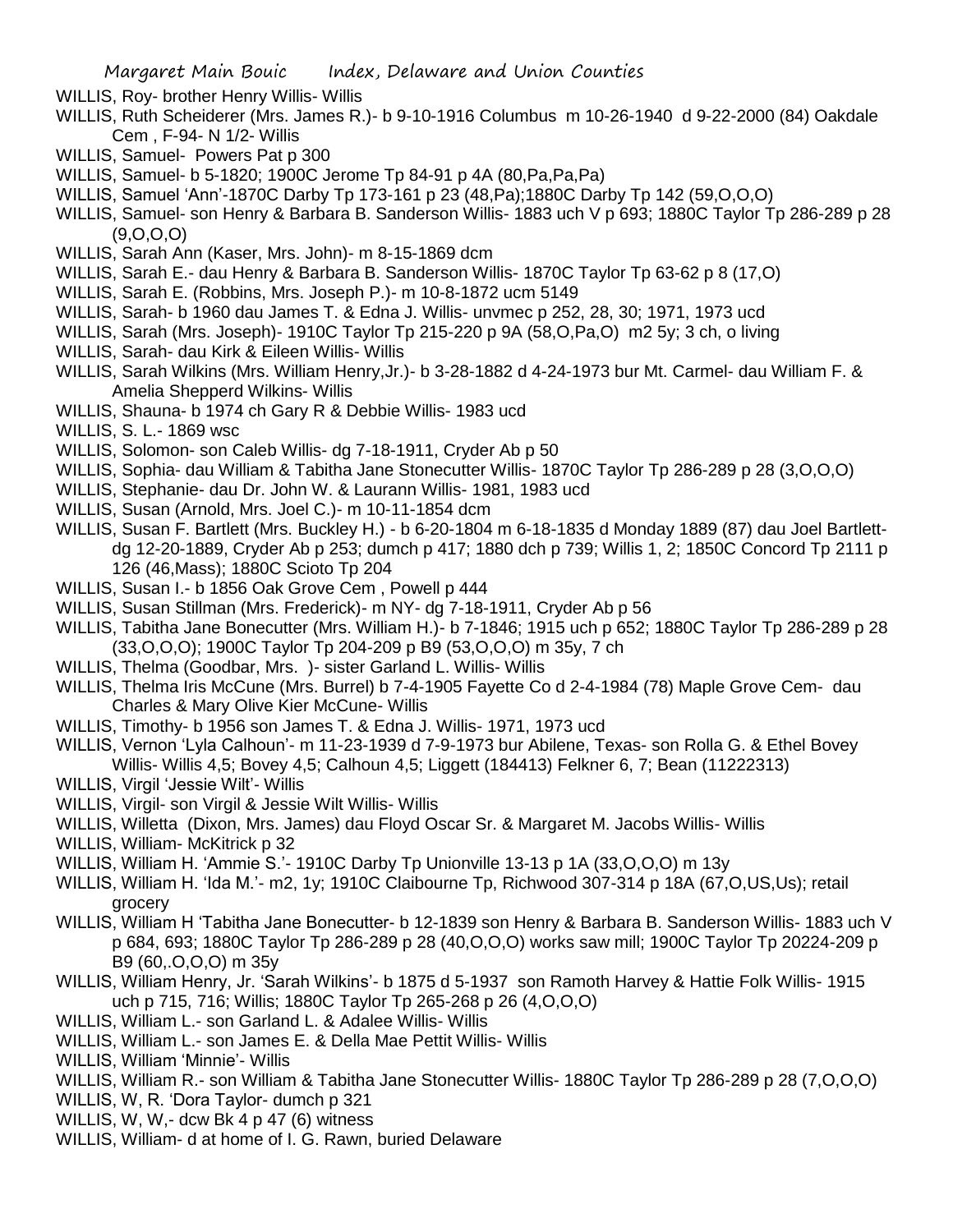- WILLIS, ----(Mrs. W. W.)- d yesterday (60) at home of son-in-law Ira Rawn; dg 3-28-1890. Cryder Ab p 12; dg 11-28-1893 Cryder Ab p 141
- WILLIS, William- 1883 uch IV p 478
- WILLIS, William- 1880C Scioto Tp 207
- WILLIS, Wilma 9Blankenship, Mrs )- sister Farland L. Willis- Willis
- WILLISON, Alice Daniel (Mrs. Alonzo)- Willison
- WILLISON, Alonzo 'Alice Daniel'- Willison
- WILLISON, Amon R.'Rachel A.''Mary J.' b 11-1846 d 3-9-1917 (70-3-25)E. York Cem O20 p 7 -son Amos & Ann Willison- 1850C York Tp 457-465 p 70 (4,O); 1870C Claibourne Tp 296-291 p 38 (22,O) 1900C York Tp 26-26 p 2A (53,O,O,O) m 18y; 1910C York Tp 252-252 p 10B (62. O,Md,O) m2 28y)
- WILLISON, Amos 'Ann' d 10-14-1883 (70-5-16) E. York Cem O-16 York Cem p 8; Un Co Prob Vol II p 32; 1850C York Tp 457-464 p 70 (37,O); 1870C York Tp 249-245 p 32 (54,O)
- WILLISON, Annie (Todd, Mrs. Willie)- Maugans Anc p 207
- WILLISON, Belle (Baker, Mrs. )- dau Robert & Mary L. Leizure Willison- Willison
- WILLISON, Bertha E. (Mrs. Robert H.)- 1961 dcd
- WILLISON, Betty- dau Donald L. & Mary E. Butler Willison- 1959 (5) ucd
- WILLISON, Carl- b 1964 son Donald L. & Mary Butler Willison- Willison; 1967 ucd
- WILLISON, Charlene (Treen, Mrs. )- dau Donald L. & Mary Butler Willison- Willison
- WILLISON, Charles- b 1963 son Ruth Willison- 1971 ucd
- WILLISON, R. Charles- son James Frederick & Nellie Ryan Willison- Willison 1910C York Tp 251-251 p 10B  $(2,0,0,0)$
- WILLISON, Clara (Mrs. James H.)- b 6-1879; 1900C Dover Tp 159-161 (20,O,O,O) m 1y, 1 ch; 1910C Marysville 289-249 p 12A (31,O,O,O) m 11y 3 ch
- WILLISON, Clinton- son Alonzo & Alice Daniel Willison- Willison
- WILLISON, Delana B.- b 3-1888 dau Mary Willison- 1900C York Tp 25-25 p 2A (11,O,O,O)
- WILLISON, Donald L. 'Mary Butler'- b 11-28-1928 m 8-21-1950 d 6-15-1994 (65) Wolfcreek Cem- son Henry D. & Ethel Sherrick Willison- Willison; 1959, 1967 ucd
- WILLISON, Donnie- son Donald L. & Mary E. Butler Willison- Willison; 1959 (1 ½) ucd
- WILLISON, Dorothy (Graham, Mrs. )(Crum, Mrs. )- dau Henry D. & Ethel Sherrick Willison- Willison; 1959 (17) ucd
- WILLISON, Earl L. 'Patricia L. Weber'- m 1959 (22-1959) son Henry P. & Ethel Sherrick Willison- Willison
- WILLISON, Effie (Wright, Mrs. James W., Sr.)- b 1822; dumch p 443
- WILLISON, Elisha- 1880 dch p 749
- WILLISON, Eliza M. (Hoyle, Mrs. Daniel P.)- m 4-17-1862 dcm
- WILLISON, Ella Ashbrook (Mrs. )- dau Levi N. & Elizabeth Hanover Ashbrook- dg 7-30-1897, Cryder Ab p 122
- WILLISON, Elma B.- b 10-1891 dau Mary Willison- 1900C York Tp 25-25 p 2A (8,O,O,O)
- WILLISON, Essa Vera- d 1-17-1972 (90) Sunbury Cem; Willison; 1969, 1971 dcd
- WILLISON, Ethel- b 1960 dau Donald L. & Mary Butler Willison- Willison; 1967 ucd
- WILLISON, Ethel M. (Harraman, Mrs. )- dau James Fredrick & Nellie Ryan Willison- Willison
- WILLISON, Ethel Sherrick (Mrs. Henry D.)- m 1921; 1959, 1967, 1971 ucd
- WILLISON, Eugene A. b 8-10-1923 d 1-10-1980 Claibourne Cem- son Henry D. & Ethel Sherrick Willison-Willison
- WILLISON, George F. -b 12-1878 son George W. & Rachel Buxton Willison- 1880 dch p 750; 1900C Dover Tp. 160-162 p 7B (21,O,O,O) farm laborer
- WILLISON, George W. 'Rachel Buxton'- b 7-18-1841 m 12-23-1874 ucm 5609 Buxton Cem p 6 son Elisha Willison- 1880 dch p 749; mt 3 p 5, 6; 1900C Dover Tp 160-162 p 7B (58,O,O,Md) m 26y, farmer
- WILLISON, Henry D. 'Ethel Sherrick'- b 1-10-1897 m 1821 d 11-16-1969 Claibourne Cem son Alonzo & Alice Daniel Willison- Willison; 1959, 1967 ucd
- WILLISON, Herbie- son Donald L. & Mary E. Butler Willison- Willison; 1959 (4) ucd
- WILLISON, James Fredrick 'Nellie Ryan'- b 11-23-1884 m 9-20-1906 d 8-18-1962Claibourne Cem- son Robert & Mary L. Leizure Willison- Willison; 1900C York Tp 25-25 p 2A (15,O,O,O); 1910C York Tp 251-251 p 10B (24,O,O,O) m 3y
- WILLISON, James H. 'Clara- b 10-1877; 1900C Dover Tp 159-161 p 7B (22,O,O,O) m 1y, farmer; 1910C Marysville 289-249 p 12B (31,O,O,O) m 11y; laborer lumber yard
- WILLISON, James H- son George W. & Rachel Buxton Willison- 1880 dch p 750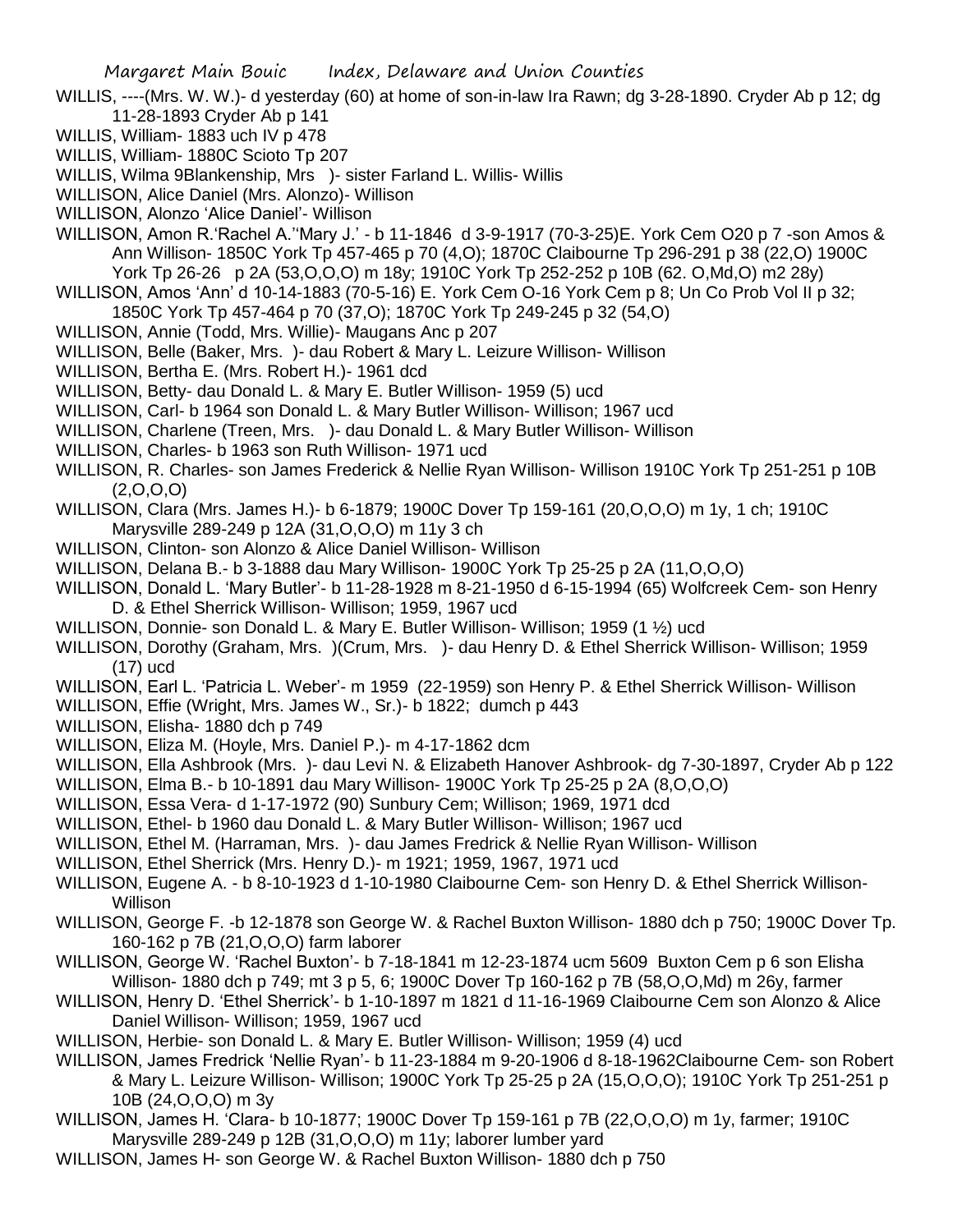- WILLISON, James- b 1969 son Ruth Willison- 1971 ucd
- WILLISON, Jerry- stillborn April 1962 York Cem- son Donald L. & Mary Butler Willison- Willison
- WILLISON, John H.-b 2-1886 son Mary Willison- 1900C York Tp 25-25 p 2A (14,O,O,O) ; 1910C York Tp 251- 251 p 10B (23,O,O,O)
- WILLISON, Larry- b Apr. 1962 son Donald L. & Mary Butler Willison- Willison; 1967 ucd
- WILLISON, Lida (Denny, Mrs. )- dau Alonzo & Alice Daniel Willison- Willison
- WILLISON, Linda- dau Donald L. & Mary Butler Willison- 1959 (3) ucd
- WILLISON, Lynn (Cornish, Mrs. )- b 1966 ch Donald L. & Mary Butler Willison- Willison; 1967 ucd
- WILLISON, Margurete- dau James H. & Clara M. Willison- 1910C Marysville 289-249 p 23B (4,O,O,O)
- WILLISON, Marvel (Hamilton, Mrs. Glen)- m 7-5-1924; Hamilton (1523), Graham (14523) 1967 ucd
- WILLISON, Mary Butler (Mrs. Donald L.)- dau Ed Butler- Willison; 1959. 1967 ucd
- WILLISON, Mary J. (Mrs. Amon R.)- 1900C York Tp 26-26 p 2A (51, O,Eng,Pa) m 18y no ch; 1910C York Tp 252-252 p 10B (61,O,Irel,Irel) m 18y
- WILLISON, Mary Leizure (Mrs. Robert)-b c 1858 Willison; 1900C York Tp 25-25 p 2A (42,O,O,O) wid 5 ch 4 living; 1910C York Tp 251-251 p 10B (53,O,O,O) wid, 4 ch
- WILLISON, Mollet J.- b 1840 d 1924 E. York Cem O-14 p 8
- WILLISON, Nancy- dau Amos & Ann Willison- 1850C York Tp 457-465 p 70 (12,O)
- WILLISON, Nancy (Ross, Mrs. Thomas C.)- m 6-20-1861 ucm 3194
- WILLISON, Nellie Ryan (Mrs. James Fredrick)- b 6-12-1890 m 9-20-1906 d 5-10-1970 Claibourne Cem-
- Willison; 1910C York Tp 251-251 p 10B (20,O,O,O) m 3y, 1 ch
- WILLISON, Oliver 'Rosanna Iliff'- 1880 dch p 836
- WILLISON, Ona- d 4-8-1890 (1m16d) E. York Cem O-15 p 8; dau R. W. & M. L.
- WILLISON, Orlena (Shaver, Mrs. A. B.)- dau Oliver & Rosanna Iliff Willison- 1880 dch p 836
- WILLISON, Patricia L. Weber (Mrs. Earl L.)- m 1959 (18-1959) dau George J. Weber- Willison
- WILLISON, Patty (Hildreth, Mrs. Leroy)- dau Henry D. & Ethel Sherrick Willison- Willison
- WILLISON, Paul- b 1951 son Henry D. & Ethel Sherrick Willison- 1959, 1967, 1971 ucd
- WILLISON, Rachel A. (Mrs. Amon R.)- 1870C Claibourne Tp 296-291 p 38 (20,O)
- WILLISON, Rachel A.- dau Amos & Ann Willison- 1850C York Tp 457-465 p 70 (9,O); 1870C York Tp 249-245 p 32 (25,O)
- WILLISON, Rachel Buxton (Mrs. George W.)-b 3-11-1837 m 12-23-1874 ucm 5609 d 8-14-1906 Buxton Cem p 6; mt 3 p 5, 6; 1900C Dover Tp 160-162 p 7B (63,O,Pa,Pa) m 26y, 3 ch, 2 liv
- WILLISON, Rachel b 4-1900 dau James & Clara Willison- 1900C Dover Tp 159-161 p 7B (1/12, O,O,O); 1910C Marysville 289-249 p 12B (10.O,O,O)
- WILLISON, Robert- son Amos & Ann Willison- d 2-15-1894 E. York Cem O-4 p 8
- WILLISON, Robert H.- son James H. & Clara M. Willison- 1910C Marysville 289-249 p 12B (6,O,O,O)
- WILLISON, Robert H.. 'Martha E. '- 1961 dcd
- WILLISON, Robert M.-b 8-1874 d 9-13-1902 (28-11-2) E. York Cem O-20 p 7; 1900C York Tp 26-26 p 2A  $(25, 0, 0, 0)$
- WILLISON, Robert M.- 1870C York Tp 249-245 p 32 (23,O)
- WILLISON, Robert 'Mary Leisure'- Willison
- WILLISON, Rosann Iliff (Mrs. Oliver) 1880 dch p 836
- WILLISON, Russell- b 1961 son Donald L. & Mary Butler Willison- Willison
- WILLISON, Ruth- 1971 ucd
- WILLISON, Sally- 1870C Claibourne Tp 188-186 p 24 (18,O)
- WILLISON, Scott- b 1966 son Donald L. & Mary Butler Willison- Willison; 1967 ucd
- WILLISON, Shirley- dau Donald L. & Mary Butler Willison- Willison; 1959 (5mos) ucd
- WILLITS, Bernard- b 2-21-1870 d 10-1-1976 son Clayton N. & Mary Vickers Willitsdumch p 256
- WILLITS, Bertha E.- b 5-22-1873 dau Clayton N. & Mary Vickers Willits- dumch p 256
- WILLITS, Mrs. Burnett- dau Gen McClellan & Tella Alice Estep Parmenter- Parmenter
- WILLITS, Clayton N. 'Mary Vickers'- b 5-6-1845 m 12-1866 son Noel & Cynthia Lewis Willits- dumch p 255
- WILLITS, Cyntha Lewis (Mrs. Joel)- b 1805 Pa m 1827 d 1-2-1887 dg 1-14-1887, Cryder Ab p 148; dau John & Hannah Lewis- dumch p 255, 309; Pabst 8 p 90
- WILLITS, Daisy Wolfe (Mrs. Edward Martin)- dumch p 310
- WILLITS, Deborah (Sharpless, Mrs. Benjamin)- dau Joel & Cynthia Lewis Willits- dumch p 310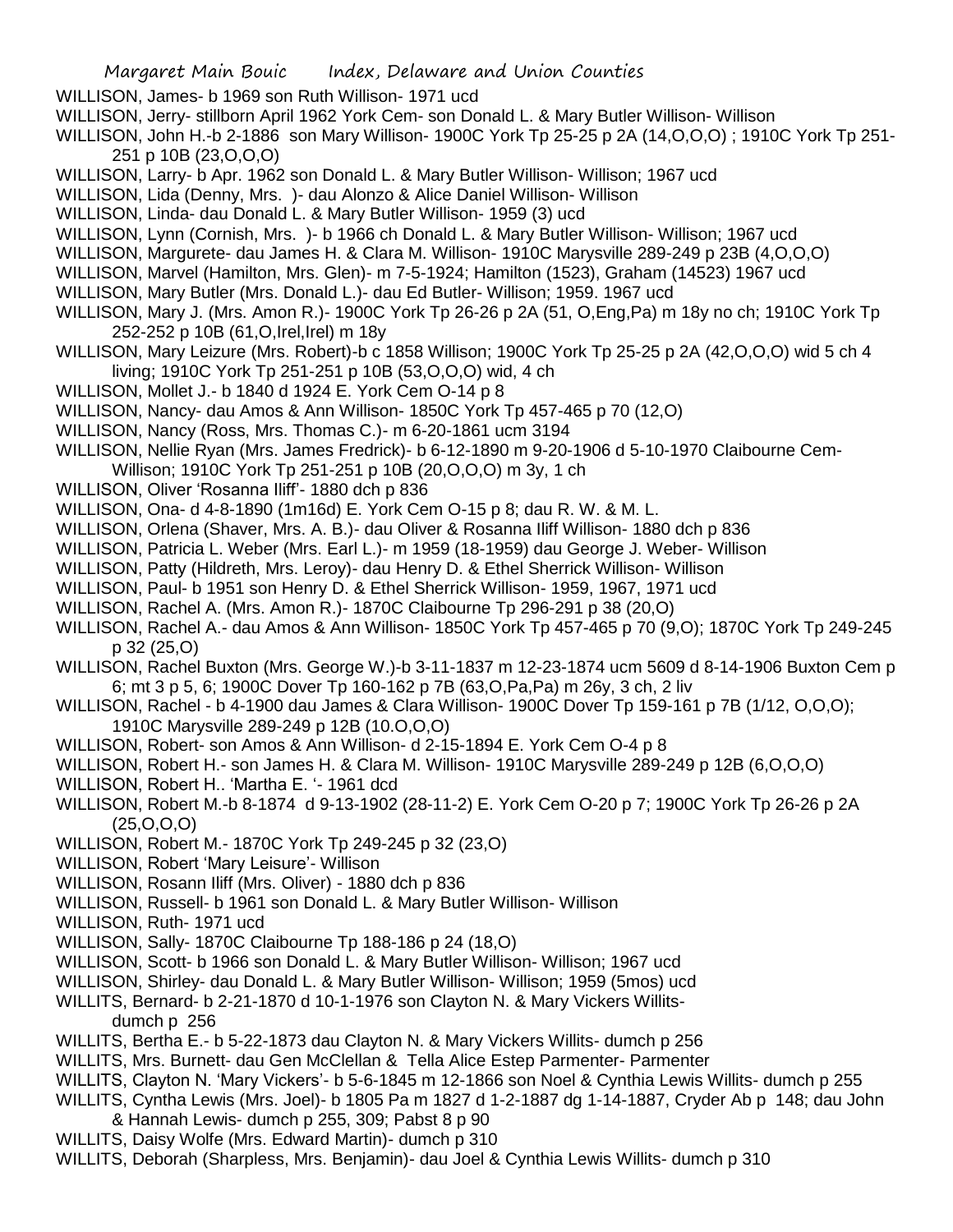- WILLITS, Dessie (Sottosanti, Mrs. ) sister William Willits- Willits
- WILLITS, Doris Jean Hopfer (Mathews, Mrs. Roy)(Mrs. Hobart)- b 11-11-1933 Pa d 7-6-1992 bur Okla- dau John & Bertha Wadsworth Hopfer- Willits
- WILLITS, Edward/Elvia Martin 'Daisy Wolfe'- son William & Lucinda Grandy Willits- dumch p 310
- WILLITS, Elizabeth (Mrs. John)- Pabst 8 p 95
- WILLITS, Sarah Ellen (Benedict, Mrs. Griffith G (or Grafton)- dumch p 310; 1908 dch p 722
- WILLITS, Ellis- d 7-2-1868 (69-7-16) Alum Creek Friends' Cem- Powell p 337
- WILLITS, Elvira (Wood, Mrs. Stephen A.)- dau Joel & Cynthia Lewis Willits- dumch p 310
- WILLITS, Estella (Vaughn, Mrs. W. P.)- m 1890 d 6-22-1893 dau William & Lucinda Grandy Willits- dumch p 190, 199, 310
- WILLITS, Esther Ann- dau Joel & Cynthia Lewis Willits- dumch p 310
- WILLITS, H erschel "Babe"'Ida Belle LeVan'- m 12-28-1928 d 4-8-1988- Willits
- WILLITS, Hobart T. 'Doris Jean Hopfer Mathews '- b 4-1-1914 Knox Co d 6-25-1987 (73) Forest Cem, Fredericktown- Willits; brother William Willits- 1969, 1971 dcd
- WILLITS, Ida Belle Le Van (Mrs. Herschel) -b 2-8-1905 Logan Co m 12-28-1928 d 11-23-1996 (91) Zanesfield Cem- dau Jonathon Marion & Mary Kinney LeVan- Willits
- WILLITS, Irl- brother William Willits- Willits
- WILLITS, Jane (Mrs. Hobart T.)- 1969, 1971 dcd
- WILLITS, Joel 'Cynthia Lewis'- m 1827 son Samuel Willits- dumch p 255, 309; Pabst 8 p 9; dg 1-14-1887, Cryder Ab p 148
- WILLITS, John 'Elizabeth'- Pabst 8 p 95
- WILLITS, John- son Joel & Cynthia Lewis Willits- dumch p 310
- WILLITS, Kathleen E.- b 10-9-1885 dau Clayton N. & Mary Vickers Willits- dumch p 256
- WILLITS, Leonard- b 196 0 son Hobart T. & Jane Willits- 1969, 1971 dcd (Matthews, 1969 dcd)
- WILLITS, Lucinda Grandy (Mrs. William)- dau William & Celinda Brockway Grandydumch p 190, 310
- WILLITS, Mary Vickers (Mrs. Clayton N.)- b 11-14-1847 m 12-1866 dau john & Mary A. Chantry Vickersdumch p p 256
- WILLITS, Milton- b 4-1-1871 d 8-28-1872 son Clayton N. & Mary Vickers Willits- dumch p 256
- WILLITS, Petty- b 1957 dau Hobart T. & Jane Willits- 1971 dcd (Matthews, 1969 dcd)
- WILLITS, Ralph- b 5-18-1875 son Clayton N. & Mary Vickers Willits- dumch p 256
- WILLITS, Ray-brother William Willits- Willits
- WILLITS, Rick- b 1954 son Hobart T. & Jane Willits- 1971 dcd (Matthews, 1969 dcd)
- WILLITS, Robert- son William Willits- Willits
- WILLITS, Samuel- dumch p 309; Pabst 8 p 80
- WILLITS, Samuel- son Joel & Cynthia Lewis Willits- dumch p 310
- WILLITS, Sandy- d 1969 ch Hobart T. & Doris Jean/Jane Willits- Willits; 1971 dcd
- WILLITS, Timmy- b 1959 ch Hobart T. & Jane Willits- 1971 dcd (Matthews, 1969 dcd)
- WILLITS, Tommy-b 1961 son Hobart T & Jane Willits- 1971 dcd (Matthews, 1969 dcd)
- WILLITS, Wendail P.- son Joel & Cynthia Lewis Willits- dumch p 310
- WILLITS, William Arthur- son William & Lucinda Grandy Willits- dumch p 310
- WILLITS, William- d 7-15-1969 (80) bur Forest Grove- Willits
- WILLITS, William Henry- son Edward Martin & Daisy Wolfe Willits- dumch p 310
- WILLITS, William 'Lucinda Grandy'-son Joel; & Cynthia Lewis Willits- dumch p 190, 309, 310
- WILLITT, Clara Lockwood (Mrs. O. E.)- dau Warren S. & Martha j. Elliott Lockwood 1915 uch p 970
- WILLITT, James C. 'Martha Lois Pierce'- dcq Wilmer Pierce 1; Doris Whittier Pierce 1
- WILLITT, Jeffrey Herbert- son James C. & Martha Lois Pierce Willitt- dcq WP 1; DWP 1
- WILLITT, Martha Lois Pierce (Mrs. James C.)- dau Wilmer L. & Doris Whittier Pierce
	- dcq Wilmer L. Pierce 1; Doris Whittier Pierce 1
- WILLMANm Jean, finding water- dg 12-1-1984- Willman
- WILLMAN, Ralph E. 'Ruth- 1975 ucd
- WILLMAN, Ruth (Mrs. Ralph E.)- 1975 ucd
- WILLMETH, Leonard 'Lydia Gibson'- m 5-30-1824 ucm 75 see Wilmoth
- WILLMETH, Lydia Gibson (Mrs. Leonard)- m 5-30-1824 ucm 75 see Wilmoth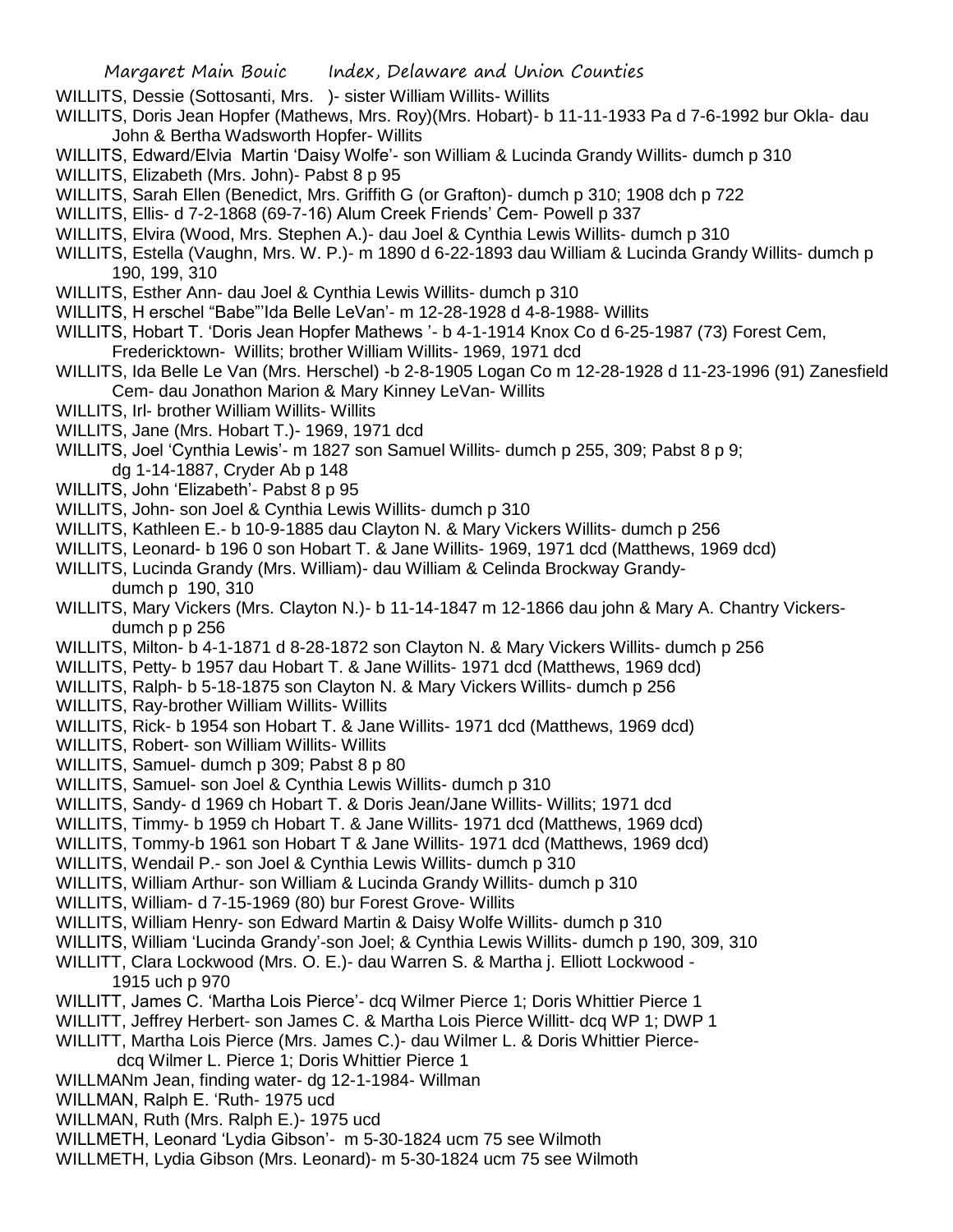Margaret Main Bouic Index, Delaware and Union Counties WILLMETH, Melissa (Stocksdale, Mrs. Todd Eastham)- Willmeth WILLMETH, William- 1830C Millcreek Tp WILLMORE, Nancy (Adamson, Mrs. Ira)- dau William C. Wiolmore- 1908 dch p 727 WILLMORE, William C.- 1908 dch p 727 WILLMOTH, Amos 'Rosannah'- 1860C Allen Tp 840–850 p 115 (35,O) WILLMOTH, Charles A. 'Jane A. Armstrong'- m 12-6-1872 ucm 5186 WILLMOTH, Elizabeth-dau Amos & Rosannah Willmoth-1860C Allen Tp 840-850 p 115 (1,O) WILLMOTH, Elvira V. (Loucks, Mrs. Thomas)- m 1-10-1867 ucm 4123 WILLMOTH, Jane A. Armstrong (Mrs. Charles A.)- m 12-6-1872 ucm 5186 WILLMOTH, M. H.- Powell p 170 WILLMOTH, Rosannah (Mrs. Amos)- 1860C Allen Tp 840-850 p 115 (22,O) WILLMOTH, William- 1860C Dover Tp 256 (24,O) WILLMOTH, William- 1820C Union Tp 209 (18-26) WILLMYER, Mrs. dpc p 80 WILLOBEE, Marvin J.- Willobee WILLOBEE, Sheryl Mae- dau Marvin Jl Willobee- Willobee WILLOBY, Bessie Paige (Mrs. James)- Willoby WILLOBY, Ethel (Dysert, Mrs. )- dau James & Bessie Paige Willoby- Willoby WILLOBY, James 'Bessie Paige'- Willoby WILLOBY, Helen (Kennedy, Mrs. )- dau James & Bessie Paige Willoby- Willoby WILLOBY, Horace- son James & Bessie Paige Willoby- Willoby WILLOBY, Louise G. (Sloop, Mrs. William)- b 12-17-1915 Huntsville m 10-1-1940 Ky d 3-4-2000 (84) Claibourne Cem- dau James & Bessie Paige Willoby- Willoby WILLOUER, Jacob 'Lavina Parks'- m 10-10-1868; dg 10-18-1918, Cryder Ab p 78 WILLOUER, Lavina Parks (Mrs Jacob) - b 2-15-1833 Morrow Co m 10-10-1868 d 10-5-1918 (85-7-23) Tuesday (71) Green Mound Cem; dg 10-11-1918 Cryder Ab p 78; last ch of Mr and Mrs. David Parks WILLOUER, Rozina (Thatcher, Mrs. )- dau Jacob & Lavina Parks Willouer- dg 10-18-1918, Cryder Ab p 78 WILLOUER, —(Mills, Mrs. L. B.)- dau Jacob & Lavina Parks Willouer- dg 10-18-1918, Cryder Ab p 78 WILLOUGHBY, Lt.- Pabst 7 p 102 WILLOUGHBY, Bernard 'Judith'- parents of Melissa Willoughby- Willoughby WILLOUGHBY, Birdsey 'Nancy De Wolf'- 1883 uch V p 655 WILLOUGHBY, Charles 'Eliza A. Barr/Burr'- m 3-25-1880 ucm 6692; 1880C Allen Tp 254-269 p 26 (23,O,NY,O) WILLOUGHBY, Cliffe (Betts, Mrs. E. A.)- dau James & Rebecca Postle Willoughby-1915 uch p 1091 WILLOUGHBY, Civilla Cain (Mrs. David H.)- m 1874 d 1878- 1883 uch V p 655 WILLOUGHBY, David H. 'Civilla Cain''Lillie B. Frye'- b 1-7-1848 or 6-1846 m(1) 1874 (2) 6-1-1882 ucm 7177; son Birdsey & Nancy DeWolf Willoughby- 1883 uch V p 574, 595, 655; 1880C Richwood 245-259 p B201 (32,O,NY,Conn) Tailor, boarder; 1900C Richwood 303-310 p 12A (55,O,O,Conn) Tailor WILLOUGHBY, Effie B. (Galloway, Mrs. Addison)- dau James & Rebecca Postle Willoughby-1915 uch p 1091 WILLOUGHBY, Eliza Barr/Burr (Mrs. Charles)- m 3-25-1880 ucm 6692; 1880C Allen Tp 254-269 p 26 (20,O,France,O) WILLOUGHBY, Elizabeth Canfield, Mrs. Samuel)- Powers Pat p 304 WILLOUGHBY- Elizabeth Daugherty (Mrs. James)- parents of Eugene Willoughby- Willoughby WILLOUGHBY, Ella Bussard (Mrs. Vincent M.)- m 11-1875; 1915 uch p 1092 WILLOUGHBY, Esther (Robison, Mrs. John Filmore)- grandparents of Robinson Willoughby-1985 uch p 36 WILLOUGHBY, Eugene- b 7-4-1896 not m d 6-25-1957- Oakdale Cem - son James & Elizabeth Daugherty Willoughby- Willoughby WILLOUGHBY, Grace (Stone, Mrs. Robert)- dau Vincent M. & Ella Bussard Willoughby-1915 uch p 1092 WILLOUGHBY, Harvey- d 1877- son David H. & Civilla Cain Willoughby- 1883 uch V p 655 WILLOUGHBY, Henry M.- son James & Rebecca Postle Willoughby- 1915 uch p 1091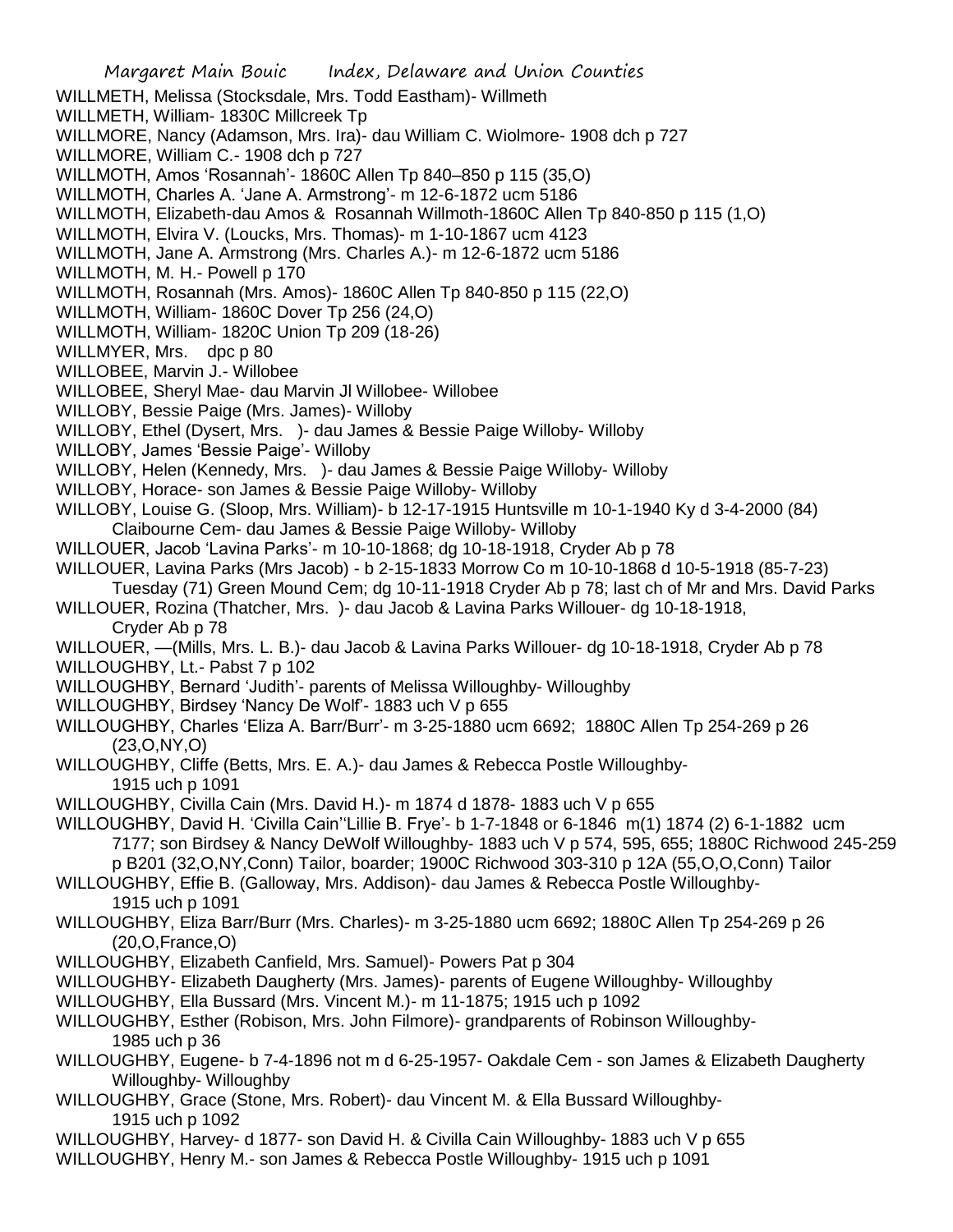- WILLOUGHBY, Ida G.- b 5-1885 dau David R. & Lillie B. Fry Willoughby- 1900C Richwood 303-319 (15,O,O,O) servant
- WILLOUGHBY, James 'Elizabeth Daugherty'- Willoughby
- WILLOUGHBY, James 'Rebecca Postle'- 1915 uch p 1091
- WILLOUGHBY, John C.- son James & Rebecca Postle Willoughby- 1915 uch p 1091
- WILLOUGHBY, Judith (Mrs. Bernard)- Willoughbt
- WILLOUGHBY, Lillie B. Frye (Mrs. David H.)- b 8-1857 m 8-1-1882 ucm 7177; 1883 uch V p 655; 1900C Richwood 303-319 (42,O,Pa,O) m 18y, 3 ch
- WILLOUGHBY, Lucy Jane (Beecher, Mrs. Zina)- Beecher
- WILLOUGHBY, Mary (Bussaard, Mrs. G. W.)- dau James & Rebecca Postle Willoughby-
- 1915 uch p 1091
- WILLOUGHBY, M. E.'- 1880 dch p 302
- WILLOUGHBY, Melissa dau Bernard & Judith Willoughby- Willoughby, engaged to Brian Scheiderer
- WILLOUGHBY, Milly- Un Co Prob Vol I p 80 (1867-1878)
- WILLOUGHBY, Molly Cribberly (Mrs. William M.)- 1915 uch p 1091
- WILLOUGHBY, Nancy DeWolf (Mrs. Birdsey)- 1883 uch V p 655
- WILLOUGHBY, Nellie Mildred (McKitrick, Mrs. Frederick William)- b 6-20-1901 m 7-7-1924-- McKitrick p 438
- WILLOUGHBY, Rebecca (Nevins, Mrs. Thomas)- m 1770 d 1837; dcc Cameron Schultz 195
- WILLOUGHBY, Rebecca Postle (Mrs. James)- 1915 uch p 1091
- WILLOUGHBY, Robert- son James & Rebecca Postle Willoughby- 1915 uch p 1091
- WILLOUGHBY, Sarah Owen (Mrs. William)- b 1817 m 1837 dau Worret & Juliann Brockway Owen- Helen Edwards letter
- WILLOUGHBY, Vera B.- b 9-1894 dau David R. & Lillie B. Fry Willoughby- 1900C Richwood 303-319 p 12A  $(5,0,0,0)$
- WILLOUGHBY, Vincent M. 'Ella Bussard'- b 11-22-1853 son James & Rebecca Postle Willoughby- 1915 uch p 1091, 1092
- WILLOUGHBY, Westel- 1870C Jackson Tp 15-15 (41,NY) carpenter & joiner
- WILLOUGHBY, William M. 'Mollie Cribberley'- son James & Rebecca Postle Willoughby-1915 uch p 1091
- WILLOUGHBY, Winnie- 1880C Marysville 18-21 p 3 (17,Pa,Pa,Pa) servant
- WILLOW, Bertha Winkelblech (Mrs. Donald)- b 8-18-1916 dau Allen S. & Mary Auman Winkelblech- Weiser 590
- WILLOW, Clyde 'Ethel Elena Winkelman'- b 4-23-1890 m 11-22-1951 Weiser 761
- WILLOW, Donald 'Bertha Winkelblech'- Weiser 590
- WILLOW, Donald, Jr.- b 5-30-1936 son Donald & Bertha Winkelblech Willow- Weiser 590
- WILLOW, Ethel Elena Winkleman (Mrs. Clyde)- b 3-25-1890 m 11-22-1951 dau Irvin Holloway & Rose A. Weaver Winkleman- Weiser 761
- WILLOW, Joan- b 1-8-1941 dau Donald & Bertha Winkelblech- Weiser 591
- WILLS, Ada Butler (Mrs. Dr. William H.)- b 4-1860 m 6-6-1883 dau John Butler dumch p 431; 1900C Milford 46-50 p 2B (40,O,Pa,Pa) m 17y, no ch
- WILLS, Barry- b 1963 son Dudley O. & Betty L. Williams Wills- Wills; 1971, 1973, 1975, 1981 ucd
- WILLS, Betty L. (Mrs. Dudley O.)- 1959, 1971, 1973, 1975, 1979, 1981, 1983 ucd
- WILLS, Betty Langstaff (Mrs. Irvin)- b 10-15- dau Walter & Susan Evans Langstaff-Maugans Anc p 221
- WILLS, Caroline- dau John & Elizabeth Compton Wills- dumch p 431
- WILLS, Charles- son John & Elizabeth Compton Wills- dumch p 431
- WILLS, Charles M 'Cora B.'-1910C Liberty Tp Un Co 326 p 13B (44,Ind,Ind,Ind) m 16y farmer
- WILLS, Cora B.(Mrs. Charles M.)-1910C Liberty Tp Un Co 326 p 13B (33,Ind,Ind,Ind) m 14y, 3 ch, 1iv
- WILLS, Dale- son Garrett & Thelma Haley Wills- Wills
- WILLS, Darla- b 1959 ch Dudley O. & Betty L. Williams Wills-Wills; 1971, 1973, 1975, 1981 ucd
- WILLS, Doreen B. Wilson (Mrs. Jeffrey A.)- b 10-25-1958 m 1979 dau Sherman V. & E. Maxine Shields Wills-1985 uch p 147
- WILLS, Dudley O. 'Betty L. Williams'- b 8-29-1930 Blaine m 11-25-1952 d 11-10-1980 (50) Claibourne Cemson Garrett & Thelma Haley Wills- Wills; 1959, 1971, 1973, 1975, 1979, 1983 ucd
- WILLS, Ed- son Garrett & Thelma Haley Wills- Wills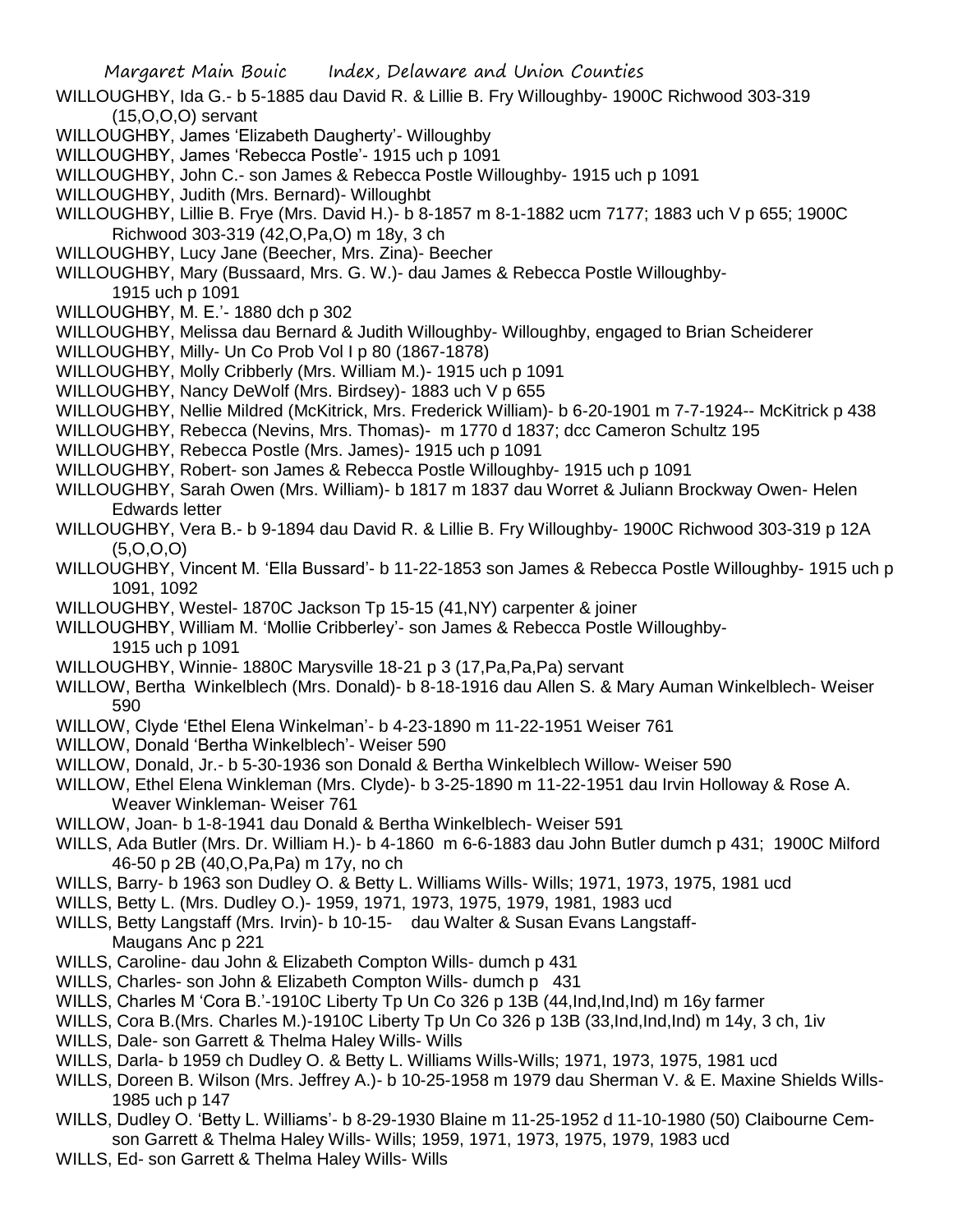- WILLS, Elizabeth Compton (Mrs. John)- dau Ezekiel Compton- dumch p 430
- WILLS, Emma- dau John & Elizabeth Compton Wills- dumch p 430
- WILLS, Gen- son Charles M. & Cora B. Wills- 1910C LibertyTp Un, 326 p 18B (15, Ind, Ind, Ind)
- WILLS, George M.- 1908 dch p 409
- WILLS, Irvin 'Betty Langstaff '- Maugans Anc p 221
- WILLS, James- son Garrett & Thelma Haley Wills- Wills
- WILLS, James L.- Pabst 3 p 7
- WILLS, James Randall- son L. R. Wills- Wills; engaged to Shelley Marie Davidson
- WILLS, Janet- 1971 dcd
- WILLS, Jason- son Jeffrey A,. & Doreen B. Wilson Wills- 1985 uch p 147
- WILLS, Jeffrey A. 'Doreen B.'- b 1957 m 1976 son Dudley O. & Betty Williams Wills- 1985 uch p 147; Wills; 1959, 1971, 1973, 1979, 1981, 1983 ucd
- WILLS, Jennie- dau John & Elizabeth Compton Wills- dumch p 430
- WILLS, J. H.- 1915 uch p 201
- WILLS, Jim- b 1956 son lisle R. & P hyllis Wills- 1971 dcd
- WILLS, Dr. John- heir of William Carter- dcw Bk 2 p 229
- WILLS, Josie- dau Jeffrey A. & Doreen B. Wilson Wills- 1985 uch p 147
- WILLS, Justin- son Jeffrey A. & Doreen B. Wilson Wills- 1985 uch p 147
- WILLS, Lisle R. 'Phyllis'- Wills; 1971 dcd
- WILLS, Mildred Louise Stewart (Chambers, Mrs. )(Mrs. )- b 9-26-1928 Westerville d 3-28-1991 cremateddau Harrison Norman & Trudie Elizabeth Armstrong Stewart- Wills
- WILLS, Milton- 1908 dch p 409
- WILLS, Phyllis (Mrs. Lisle R.)- 1971 dcd
- WILLS, Richard- son Garrett & Thelma Haley Wills- Wills
- WILLS, Ruth (Richey, Mrs. Frank Adam Oliver)- Longbrake p 99
- WILLS, Thomas- son Garrett & Thelma Haley Wills- Wills
- WILLS, ---- d 2-16-1887 (1-5-10) dau Mr. And Mrs. Tom Wills- dg 2-25-1887, Cryder Ab p 151
- WILLS, Vickie (Miller, Mrs. Leslie) b 1957 dau Dudley O,. & Betty Williams Wills- Wills; 1959, 1971, 1973 ucd
- WILLS, William- Co E. Watkins Cem p 6
- WILLS, William- Powers Pat p 299
- WILLS, William- McKitrick p 334
- WILLS, Dr. W. H. 'Ada Butler'- b 2-6-1859/5 m 6-6-1883; dumch p 430, 431; 1915 uch p 160, 398, 401; 1900C Milford 46-59 p 2B (40,O,Pa,Pa) m 17y
- WILLSON, Albert- son Lyman & Anna Willson- d 1861 (6mos) Marlborough Cem p 157
- WILLSON, Andrew- 1860C Allen Tp 829-839 p 114 (61,Ireland)
- WILLSON, Belle Fischer (Mrs Justin)- b 1871 d 1955 Milford Center Cem Sec 4 Row 16l; Union Allen Cem p 47; parents of Willard F. Willson- Willson
- WILLSON, Benjamin- son James & Minerva Willson- 1850C Claibourne Tp 91 p 15 (16,O)
- WILLSON, Caroline- b 1963 dau Ethel Willson- 1973 ucd
- WILLSON, Cathrine- 1850C Claibourne Tp 109 (9,O)
- WILLSON, Christal- b 1961 ch Ethel Willson- 1973 ucd
- WILLSON, Cornelius- 1820C Oxford Tp
- WILLSON, Danny- b 1965 son Ethel Willson- 1973 ucd
- WILLSON, Delibah (Mrs. Samuel K.)- 1860C Washington Tp 1511-1521 p 206 (29,O)
- WILLSON, Dickson- 1860C York Tp 1268-1276 p 171 (29,O) farm laborer
- WILLSON, Dorothy (Cashell, Mrs. )- dau Justin P. & Belle Fischer Willson- Willson
- WILLSON, Elias C.- 1820C Bennington Tp
- WILLSON, Eliza- 1860C York Tp 1268-1276 p 171 (13,O)
- WILLSON, Elias C.- d 1864 (1y) son Lyman & Ann Willson- Marlborough Cem p 157
- WILLSON, Eliza- 1860C York Tp 1268-1276 p 171 (13,O)
- WILLSON, Elizabeth (Mrs. William W.)- 1850C Jackson Tp 67 p 10 (28,O)
- WILLSON, Ethel- 1973 ucd
- WILLSON, James- 1820C Troy Tp; Pabst 7 p 4
- WILLSON, James- 1860C Union Tp 607-613 p 85 (24,Ireland)- farm hand
- WILLSON, James 'Manerva'- 1850C Claibourne Tp 91 p 15 (61,NY)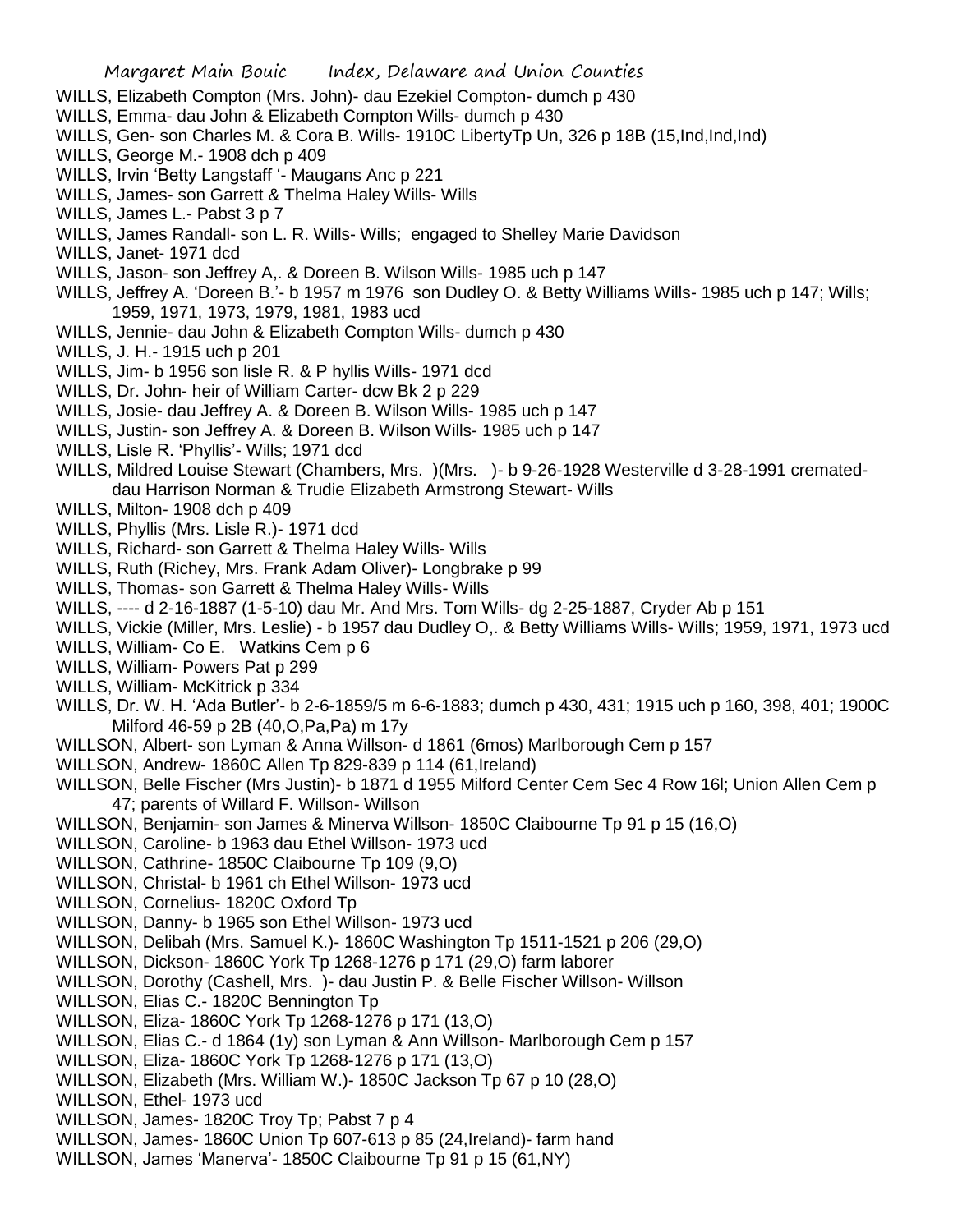- WILLSON, Jean Hilda McKittrick (Mrs. John)- b 1-28-1909 m 10-17-1942 dau Frank Henry & Florence Marks McKkittrick- McKitrick p 477
- WILLSON, John- 1820C Big Rock Tp
- WILLSON, John- 1820C Thompson Tp; Pabst 7 p 4
- WILLSON, John 'Jean Hilda McKittrick'- m 10-17-1942- McKitrick p 477
- WILLSON, Justin P.'Bell Fischer'- b 1870 d 1938 Milford Center Cem, Union Allen Cem p 47- son Menervia Willson- Willson; 1880C Milford Centre 89 p 38 (9,O,Ind,O)
- WILLSON, Justine (Bruerd, Mrs. Lutrelle)- 9-17-1896 m 1916 d 12-20-1983 Raymond Cem- dau Justin P.& Belle Fischer Willson- Willson
- WILLSON, Karen- b 1958 dau Zack E. & Marsha E. Willson- 1971 dcd
- WILLSON, Lora A.- dau Samuel K. & Delilah Willson- 1860C Wash. Tp 1511-1521 p 206 (1,O)
- WILLSON, Mahala- 1860C Darby Tp 267 p 38 (12,Ind)
- WILLSON, Manerva (Mrs. James)- 1850C Claibourne Tp 9 p 15 (55,Conn)
- WILLSON, Marcia (Mrs. Zack) Willson; dg 6-16-1983
- WILLSON, Margaret- 1860C York Tp 1268-1276 p 171 (18,O) common school teacher
- WILLSON, Marsha E. (Mrs. Jack E.)- 1971 dcd
- WILLSON, Marvel (Hamilton, Mrs. )- dau Justin P. & Bell Fischer Willson- Willson
- WILLSON, Menervia- 1880C Milford Centre 89 p 38 (38,O,O,O)
- WILLSON, Mike- b 1959 son Ethel Willson- 1973 ucd
- WILLSON, Mildred J. Brelsford (Mrs. Williard F.)- m 8-21-1939 dau Henry A. & Laura D. Thacker Ery Brelsford- Brelsford; 1967, 1971, 1973, 1975, 1979, 1981, 1983 ucd
- WILLSON, Patty- b 1968 dau Ethel Willson- 1973 ucd
- WILLSON, Phebe (Poor, Mrs. John)- m 10-18-1812 onwq I
- WILLSON, Polly (Hulse, Mrs. Henry)- m 9-23-1825 ucm 93 see Wilson ; unec 1982 II p 15
- WILLSON, Robert- son Justin P. & Belle Fischer Willson- Willson
- WILLSON, Robert D.- son Menervia Willson- 1880C Milford Center 89 p 38 (11,O,Ind,O)
- WILLSON, Sallie- dau Menervia Willson- 1880C Milford Center 89 p 38 (13,O,Ind,O)
- WILLSON, Samuel- Un Co Prob Vol I p 80 (1867-1878)
- WILLSON, Samuel K. 'Delilah'- 1860C Washington Tp 1511-1521 p 206 (24,O)
- WILLSON, Sarah (Clark, Mrs. James) m 8-21-1827 ucm 136 see Wilson; unec 1982, II p 15
- WILLSON, Sharon- b 1957 dau Zack E. & Marcia E. Willson- 1971 dcd
- WILLSON, Susan (Spergen, Mrs. Jesse)- m 4-9-1829 ucm 175 see Wilson; unec 1982, II p 26
- WILLSON, Urana (Boram, Mrs. William)- m 4-3-182 ucm 68 see Wilson, unec 1982, II p 14
- WILLSON, Willard F. "Sliv"'Mildred Brelsford'- b 6-13-1905 Pottersburg D 8-21-2000 (95) Broadway Cem- son
- Justin P. & Bell Fischer Willson- Willson ' Brelsford; ; 1967, 1971, 1973, 1975, 1979, 1981, 1983 ucd WILLSON, William- Powers p 302
- WILLSON, William W. 'Elizabeth'- 1850C Jackson Tp 67 p 10 (40,NJ)
- WILLSON, Zack E, 'Marcia E.'- Willson; 1971 dcd
- WILLSONS, James- Powers p 92, 114
- WILLWORD, Catharine (Mrs. William)- 1910C Washington Tp 127-129 p 5B (71O,Ger,Ger) m 40y 5 ch, 4 living
- WILLWORD, Earnest W.- son William & Catharine Willword; 1910C Washington Tp 127-129 p 5B (31,O,Irel,Ger)
- WILLWORD, Florence dau William & Catharine Willword; 1910C Washington Tp 127-129 p 5B (35.O,Irel,Ger)
- WILLWORD, Harry C. 'Mary J.'- 1910C Washington Tp 128-130 p 5B (30,O,Irel,Ger) m 4y
- WILLWORD, Joseph- son William & Catharine Willword; 1910C Washington Tp 127-129 p 5B (37,O,Irel,Ger)
- WILLWORD, M— dau Harry C. & Mary J. Willword- 1910C Washington Tp 128-130 p 6A (3,O,O,O)
- WILLWORD, Mary J(Mrs. Harry C.)-1910C Washington Tp 128-130 p 6A(28,O,O,O) m 4y 1 ch
- WILLWORD, William'Catharine'- 1910C Washington Tp 127-129 p 5B (76,Irel,Irel,Irel,) m 40y
- WILLY, Dorothy (Bidwell, Mrs. Elisha)- b 1791 d 1856 ped Maxine Lombard White #2 21;
	- unec 1982 II p 29
- WILLY, Sabra (Maine, Mrs. Lemuel S.)- Asp (554)
- WILLYARD, Jack 'Mable'- 1969, 1971 dcd
- WILLYARD, Mable (Mrs. Jack)- 1969, 1971 dcd
- WILMARTH, Edwin G. 'Lulu Barlow'- parents of Lois M. Jordan- Wilmarth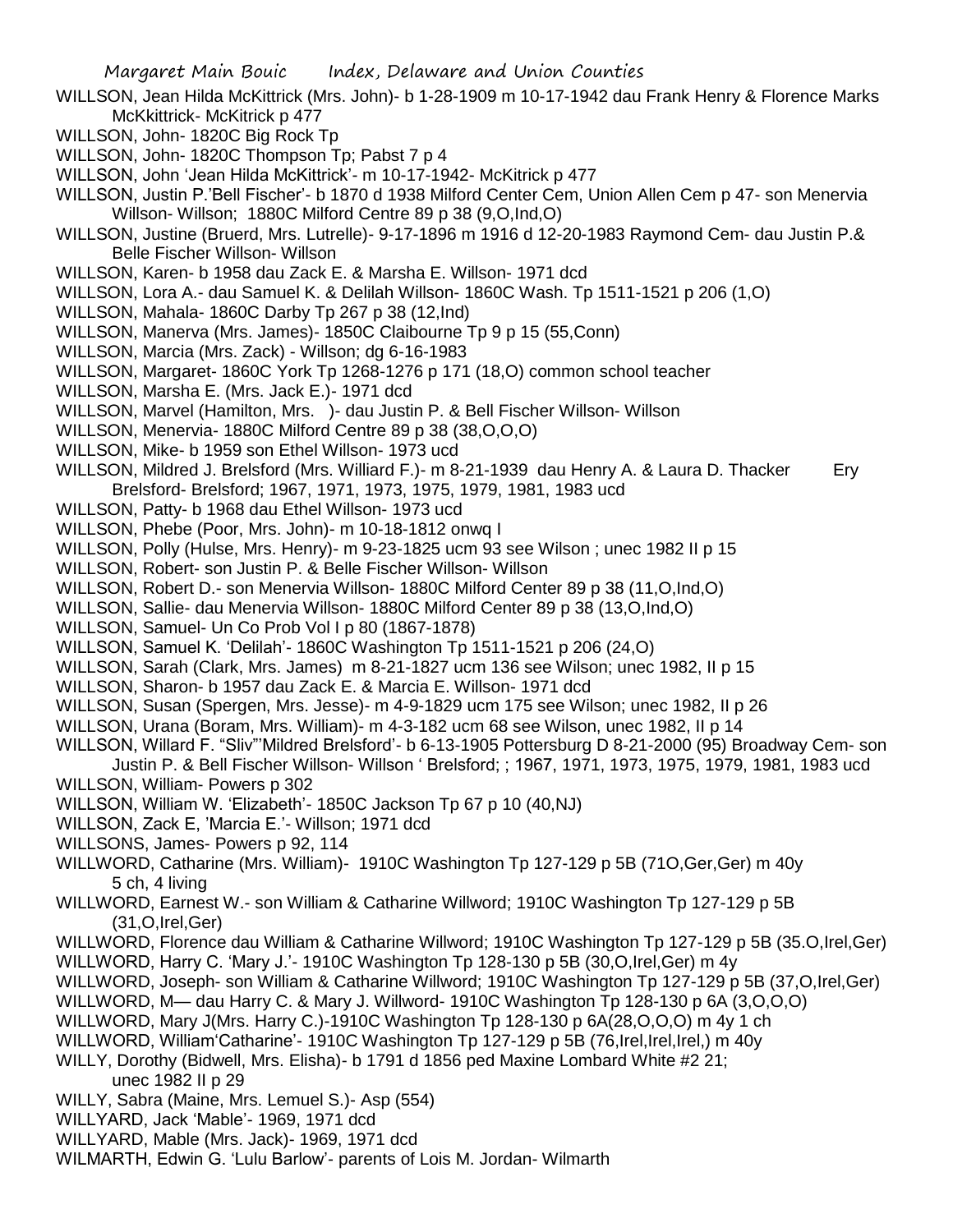- WILMARTH, Helen (Stout, Mrs. )- dau Edwin G & Lulu Barlow Wilmarth- Wilmarth
- WILMARTH, Lois M. (Jordan, Mrs. Lester L. Sr.)- b 6-22-1897 Kenton d 8-3-1983 (86) Grove Cem, Kentondau Edwin G. & Lulu Barlow Wilmarth- Wilmarth
- WILMARTH, Lulu Barlow (Mrs. Edwin G.)- Wilmarth
- WILMER, Bessie (Mrs. O. M.)- 1961 dcd
- WILMER, Billy M.- son Oscar M. & Bessie Wilmer- Wilmer
- WILMER, Frances (Wickes, Mrs. Samuel)- b 2-26-1688 d 1736 dau Simon & Rebecca Tilghman Wilmer- Nash p 406
- WILMER, Oscar M. 'Bessie'- d 5-21-1867 Fernwood Cem, Columbus; Wilmer; 1961 dcd
- WILMER, Roger W.- son Oscar M. & Bessie Wilmer- Wiolmer
- WILMER, Simon 'Rebecca Tilghman' b ca 1630 m 1681 d 1699- Nash p 407
- WILMETH, Samuel- 1830C Paris Tp 319 p 291 (20-30)
- WILMETH, William- uccp p 7 JB 1 p 75
- WILMING, Brooke (Mrs. Greg)- Wilming
- WILMING, Greg 'Brooke'- parents of Madison Ann Wilming- son Harold Wilming- Wilming
- WILMING; Harold 'Lynne'- parents of Greg Wilming
- WILMING, Lynne (Mrs. Harold)(McTeague, Mrs.)- Wilming
- WILMING, Madison Ann- b 10-22-1996- dau Greg & Brooke Wilming- Wilming
- WILMOT, Rhoda A.- 1880C Millcreek Tp 84-88 p 9 (55,O,O,NY)
- WILMOT, William- uccp p 2 will bk p 80, security
- WILMOTH, WILMUTH, WILEMETH- A. 'Rose Ann'- Broderick Cem; Union Allen Cem p 87
- WILMOTH, ----- (murdered)- 1883 uch V p 27
- WILLSON, Alvira- dau Benson & Angenett Spencer Wilmoth- 1850C Paris Tp 651-665 p 99 (2,O); 1870C Paris Tp 152-153 p 21 (21,O); 1880C Allen Tp 227-241 p 23 (O,Va,NJ)
- WILMOOTH, Samuel- 1820C Union Tp; 1830C Millcreek Tp 381 p 290 (30-40)
- WILMOTH, Amos 'Polly A. Sutton'- m 2-1-1844 ucm 947
- WILMOTH, Amos 'Mary'- 1870C Dover Tp 189-191 (45,O)
- WILMOTH, Amos 'Rosanna Hazel McDole' lic 3-8-1860 ucm 3003; 1985 uch p 18; m 9-9-1860; 1870C Millcreek Tp 151-151 p 18 (56,Md)
- WILMOTH, Angeline (Mrs Benson)- 1860C Paris Tp 1200-1210 p 159 (35,O)
- WILMOTH, Anginett (Gueldsturpe, Mrs. Frederick)- m 2-19-1872 ucm 5054; 1870C Paris Tp 152-153 p 2 (46,NJ); 1880C Allen Tp 227-241 (53,NJ.NJ.NJ)
- WILMOTH, Anginett Spencer (Mrs. Benson)- m 6-26-1841 ucm 727; 1850C Paris Tp 651-665 p 98 (26,NJ)
- WILMOTH, Anne E. (Corey, Mrs. William H.)- m 4-30-1878 ucm 6258
- WILMOTH, Annie E. (Mrs. Benson)- 1880 dch p 845
- WILMOTH, Barbara L. (Mrs. Benton M.)- 1979, 1981, 1983 ucd
- WILMOTH, Benson 'Anginett Spencer'- m 6-26-1841 ucm 727, d 6-30-1869 (73) Oakdale Cem 865 1883 uch V p 63; 1830C Millcreek Tp 373 p 290 (30-40); 1850C Paris Tp 651-655 p 98 (40,Va); 1860C Paris Tp 1200-1210 p 159 (66,Va)
- WILMOTH, Benson 'Annie E.'- 1880 dch p 845; 1915 uch p 273; mt 10-8-1859 (64)
- WILMOTH, Benton M. 'Barbara L.'- 1979, 1981, 1983 ucd
- WILMOTH, Carolyn (Mrs. William C.)- Wilmoth
- WILMOTH, Carson- brother William C. Wilmoth- Wilmoth
- WILMOTH, Charles- son Benson & Angeline Willmoth- 1860C Paris Tp 1200-1210 p 159 (10,O); 1870C Paris Tp 152-153 p 21 (19,O)
- WILMOTH, Charles M.- 1870C Marysville Paris Tp 302-310 (19,O) laborer with Sylvester T. Hobbs
- WILMOTH, Dick- Pabst 1 p 35
- WILMOTH, Elizabeth dau Benson Wilmoth- 1850C Paris Tp 651-665 p 98 (15,O)
- WILMOTH, Elizabeth (Bradley, Mrs. Edward Martin)- m 1-6-1831 ucm 220; 1883 uch V p 67
- WILMOTH, Elizabeth (Smith, Mrs. Israel)- m 10-20-1855 ucm 2347; mt 10-24-1855
- WILMOTH, Elvira V.- dau Benson & Angeline Wilmoth- 1860C Paris Tp 1200-1210 p 159(12,NJ)
- WILMOTH, Gary Lee- b 7 -9-1955 son Jack Thurman & Marjorie Walker Wilmoth- Weiser p 67
- WILMOTH, Geneva (Longnecker, Mrs. )- sister William C Wilmoth- Wilmoth
- WILMOTH, Gertha (Lawson, Mrs. )- sister William C. Wilmoth- Wilmoth
- WILMOTH, Greta (DeRossett, Mrsw. )-sister William C. Wilmoth- Wilmoth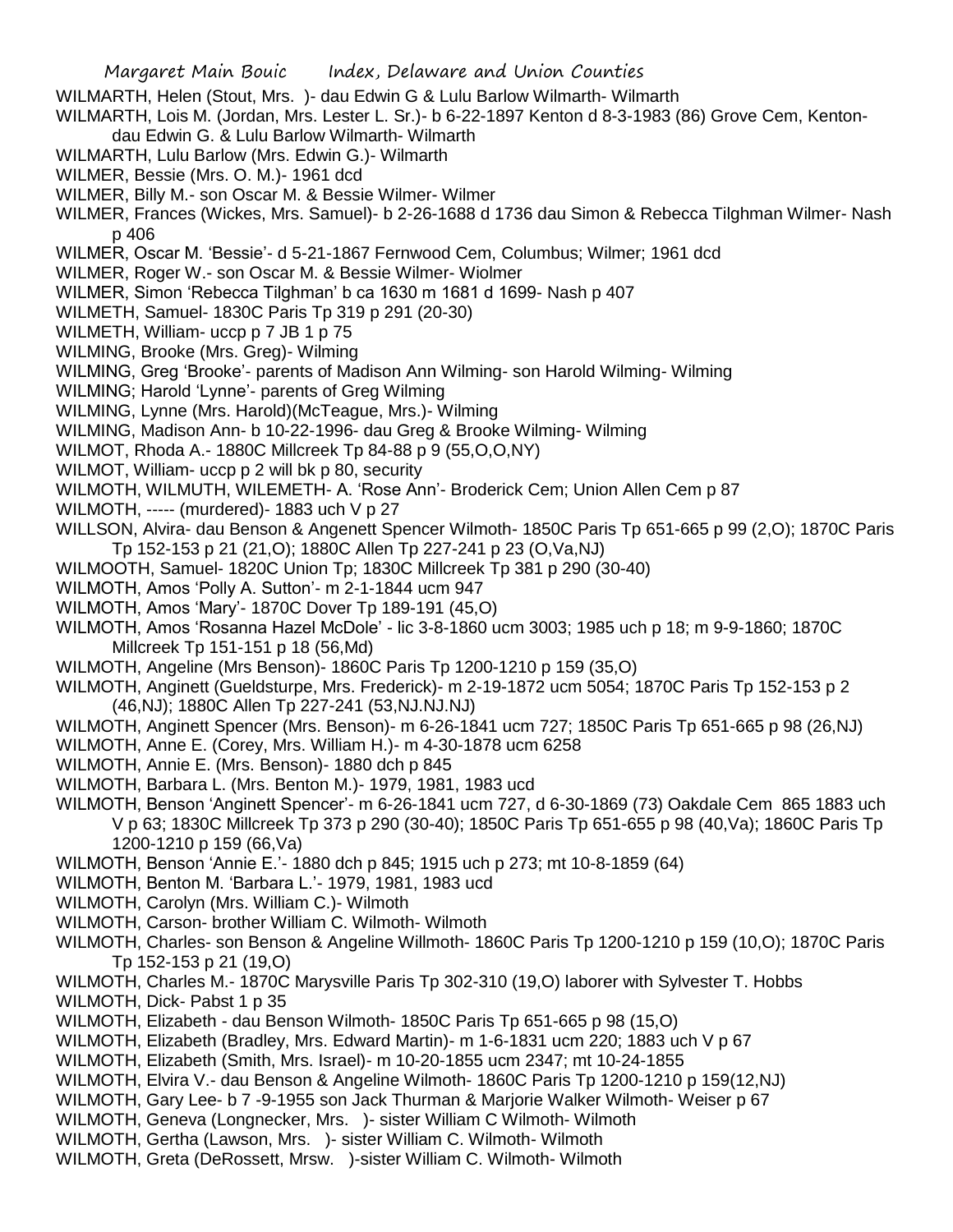- WILMOTH, Hannah Harden (Mrs. Philip)- m 8-24-1854 dcm;( Anna, dau Isaac Harden) dcw Bk 4 p192 (21)
- WILMOTH, Henrietta Hardin (Mrs. Moses)- m 3-20-1851 dcm
- WILMOTH, Jack Thurman 'Marjorie Ellen Walker'- b 8-22-1929 m 2-4-1954- Weiser p 67
- WILMOTH, John- d 6-9-1862; 1883 uch IV p 486
- WILMOTH, John- son Amos & Mary Wilmoth- 1870C Dover Tp 189-191 (13,O)
- WILMOTH, John- son Amos & Rose Wilmoth- 1985 uch p 18; 1870C Millcreek Tp 151-151 p 19 (8,O)
- WILMOTH, Joseph- 1915 uch p 517; 1883 uch V p 68; 1830C Paris Tp 354 p 293 (20-30); 1840C Paris Tp 945 (30-40) Wilmoth
- WILMOTH, Julia A. (Needels, Mrs. Archibald, Sr.)- m 9-26–1848 dcm- dau Benson & Annie E. Wilmoth- 1880 dch p 845
- WILMOTH, Lemuel- brother Joseph Wilmoth- 1883 uch V p 68; 1915 uch p 517
- WILMETH, Leonard 'Lydia Gibson'- m 5-30-1824 ucm 75; unec 1982 II p 14
- WILMOTH, Levice (McIntire, Mrs. James)- m 3-5-1837 ucm 403
- WILMOTH, Linda D. (Fansler, Mrs. )- dau William C. & Carolyn Wilmoth- Wilmoth
- WILMOTH, Lydia Gibson (Mrs. Leonard) m 1824 ucm 75; dau Levin & Rachel Insley Gibson- 1883 uch III p 284 V p 67; unec 1982 II p 14; 1820C Union Tp 208 p 206 (-10)
- WILMOTH, Marjorie Ellen Walker (Mrs. Jack Thurman)- b 8-19-1936 m 2-4-1954 dau John William & Gertrude Millsap Walker- Weiser 67
- WILMOTH, Martin-b 7-26-1850 son Benson & Anginett Spencer Wilmoth- 1850C Paris Tp 651-665 p 99 (9,O)
- WILMOTH, Mary (Mrs. Amos)- 1870C Dover Tp 189-191 (45,O)
- WILMOTH, Mary Jo- b 4-1-1957 dau Jack Thurman & Marjorie Ellen Walker Wilmoth-Weiser p 67
- WILMOTH, Mary R.- dau Amos & Mary W. Wilmoth- 1870C Dover Tp 189-191 (9,O)
- WILMOTH, Moses 'Henrietta Hardin'- m 3-20-1851 dc, d 8-25-1851 (22y, 10m) Old Liberty Churchyard-Powell p 150
- WILMOTH, Philip 'Hannah Harden'- m 8-24-1854 dcm 1908 dch p 409; dcw Bk 4 p 192 (21)
- WILMOTH, Polly A. Sutton (Mrs. Amos)- m 2-1-1844 ucm 947
- WILMOTH, Rosanna McDole (Mrs. Amos)- lic 3-8-1860 ucm 3003
- WILMOTH, Rosanna Hazel (Mrs. Amos)- m 9-9-1860; 1860C Allen Tp 840-850 p 115 (22,O)
- WILMOTH, Rosanna/Rhoda Brown (Basil, Mrs. Nicholas)(Mrs. Amos) 1985 uch p 18
- WILMOTH, Rose (Mrs. Amos)- 1870C Millcreek Tp 151-151 p 19 (50,O)
- WILMOTH, Rose- dau Amos & Rose Wiomoth- 1870C Millcreek Tp 151-151 p 19 (10,O)
- WILMOTH, Rose Ann (Mrs. A.)- d 7-20-1869 (21y7d) Broderick Cem; Union Allen Cem p 87
- WILMOTH, Susan Carr (Mrs. William)- 1915 uch p 517; 1883 uch V p 681; sister Reuben Carr;
	- 1830C Millcreek Tp 381 p 290 (30-40)
- WILMOTH, William C. 'Carolyn'- d 8-2-1987 (55) Bethel Cem, Phillipsburg- Wilmoth
- WILMOTH, William 'Susan Carr'- brother Joseph Wilmuth- 1915 uch p 517-518; 1883 uch V p 68, 73, 74, 361; 1830C Millcreek Tp 381 p 290 (30-40)
- WILMS, Alissa Joy- b 5-20-2003 dau Michael & Linda Riley Wilms- Wilms
- WILMS, Grace (Mrs. Jacob)- Wilms
- WILMS, Jacob 'Grace'- Wilms
- WILMS, Linda Riley (Mrs. Michael)- dau Allister & Helen Riley- Wilms
- WILMS, Michael 'Linda Riley'- son Jacob & Grace Wilms- Wilms
- WILSER, Christine Seitz (Mrs. Johann Philip)- dcq Marguerite Hoffman Buxton 43
- WILSER, Johann Philip 'Christine Seitz'- dcq Marguerite Hoffman Buxton 42
- WILSER, Maria Elizabeth (Holzmuller, Mrs. Johann Zacharias)- dau Johann Philip & Christine Seitz Wilserdcq Maarguerite Hoffman Buxton 21
- WILSON, -----1915 uch p 446; 1883 uch V p 402
- WILSON, Mr. (of England)- 1908 dch p 242
- WILSON, Rev. Pabst 8 p 59; Sunbury p 49
- WILSON, Elder, 1883 uch V p 398
- WILSON, Miss- d April 1820; dcga p 11, Franklin Chronicle
- WILSON, –(Mrs. )- bur Saturday at Pleasant Hill Church Cem- dg 1-25-1886, Cryder Ab p 122
- WILSON, (Mrs. )- d Sat., her sister d a week ago, Ostrander- dg 3-29-1867, Cryder Ab p 154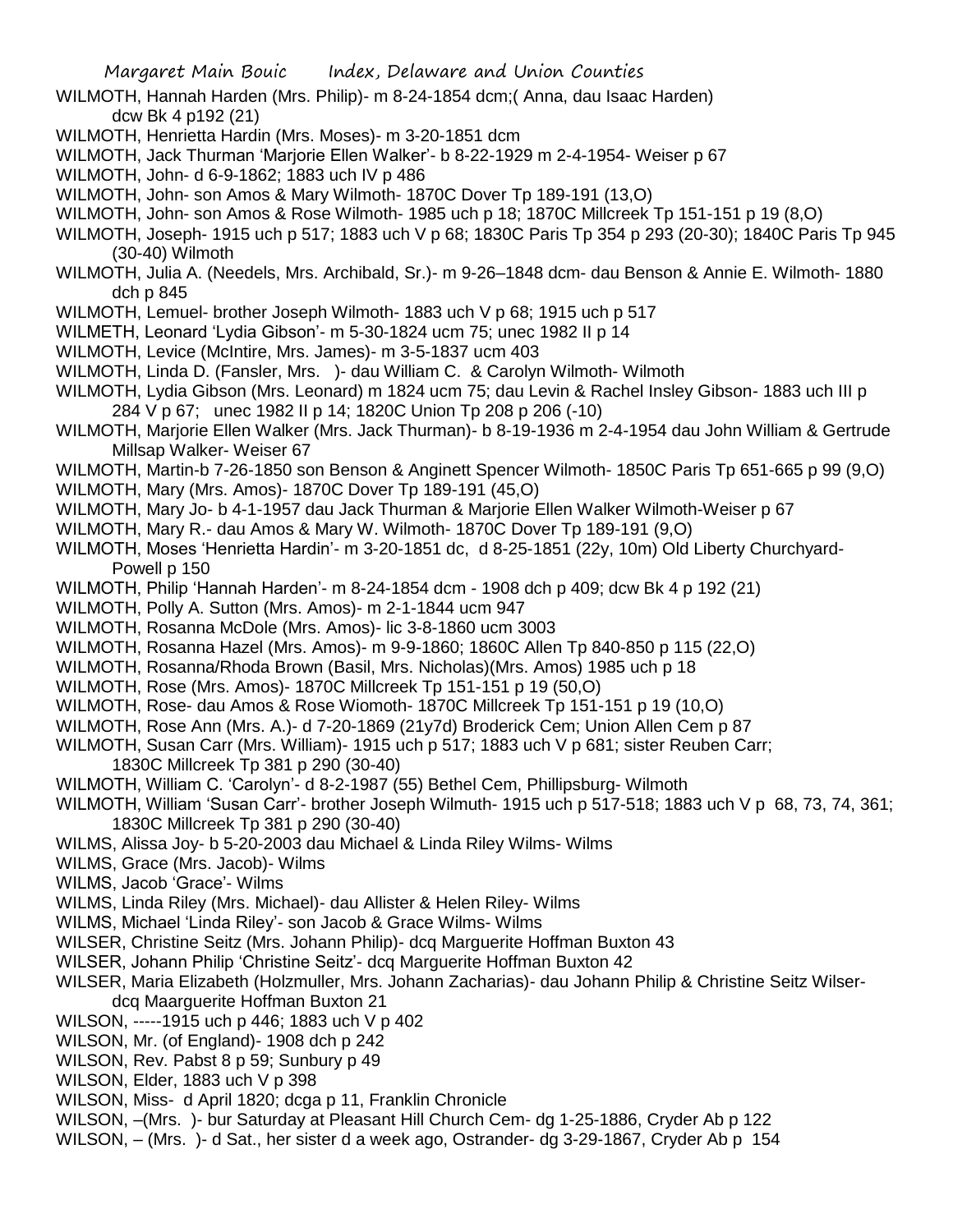WILSON, A.- Pabst 5 p 16; CCC p 22

- WILSON, Aaron- b 2-12-1956 Delaware d 3-6-1999 (43) car accident Oak Grove Cem son George & Juanita V. Adams Wilson- Wilson
- WILSON, Aaron Dwayne 'A/Ellison L. Howard'- b 4-9-1974 m 9-16- son Randall & Barbara Kelley Wilson-Wilson; 1975, 1979, 1981, 1983 ucd
- WILSON, -----(Butts, Mrs. )(Mrs. John)- 1883 uch V p 587

WILSON, ---- (Hulse, Mrs. Henry)- sister Emery Wilson- 1883 uch V p 418

WILSON, A. B. -d Tuesday (78) father of Austin & Harry, dg 4-8-1910 Cryder Ab p 115

WILSON, —(Mrs. A. B.) D Sunday (81) mother of Harry Wilson- dg 6-29-1915, Cryder Ab p 61

WILSON, A B. 'Mary'- parents of Austin Alexander Wilson- dg 3-7-1913, Cryder Ab p 21

- WILSON, Abby Mary (Mrs. Christopher)- d 2-26-1845 (34) Wilson Cem- Powell p 314
- WILSON, Abel- Co A., Army of Potomac, In Memorian, dg 3-23-1915, Cryder Ab p 31; colored; d (69) brick
- mason, dg 1-26-1915, Cryder Ab p 10, father of Edward; 1908 dch p 263, 264, 412, 427
- WILSON, Abel- daughter d (age 3) 5-15-1885, dg 5-2-1885, Cryder Ab p 11
- WILSON, Abigail (Beard, Mrs. Chester)- m 6-10-1841 dcm
- WILSON, Abigail F. (Wurtsbaugh, Mrs. Thomas Ferman)- b 9-12-1847 m 10-30-1879 dau Elias C. & Wealthy Wells Wilson- dumch p 260; 1985 uch p 150
- WILSON, Abigail- dau Joseph & Mary Wilson- 1860C Leesburg Tp 450 (15,O)
- WILSON, Abijah 'Jane''Magdalene'- b 3-15-1872 Westfield Cem, Powell p 352; 1835 men p 64 # 30 p 119 Westfield Tp
- WILSON, Abram 'Johanna Maine'- son John & Mary Wilson- Asp (71) p 161a
- WILSON, Abraham L.- son John & Mary Lenox Wilson- 1880 dch p 740
- WILSON, A. C. 'Jeanette Platt'- parents of Hulme Wilson- dg 5-2-1893, Cryder Ab p 126
- WILSON, A. D.- 1883 uch IV p 474
- WILSON, Ada (Pillow, Mrs. )- dau Jasper N. & Nancy Lyons Wilson- Wilson; 1985 uch p 148; 1910C Leesburg Tp 13-14 p 1B (6,WVa, W Va, WVa)
- WILSON, Adaline Burrows (Mrs. Robert)- m 7-22-1853 ucm 1981
- WILSON, Adell Denison (Mrs. Homer Woodrow)- b Delaware d 10-2-1983- Wilson
- WILSON, Agnes A.-dau Rev. James & Merinda Wilson- 1850C Allen Tp 1490-1509 p 221 (6,O)
- WILSON, Mrs. Agnes- pallbearer for Mary Bell Craig- dg 8-16-1904 Cryder Ab p 259
- WILSON, A. J.- pallbearer for G,. M. Blackford- dg 5-30-1911, Cryder Ab p 40
- WILSON, Al- Sunbury p 143

WILSON, Alan/Allen- son George & Juanita V. Adams Wilson- Wilson

WILSON, Albert C.- son David M. & Nada Scott Wilson- dg 11-1-1907 Cryder Ab p 78

- WILSON, Albert 'Elizabeth- b 1833 d 1-14-1865 Ill. Hinkle letter, Main 1316187
- WILSON, Albert- son George W. & Mayme Pearl Yerian Wilson- Wilson
- WILSON, Alberta (Mrs. Clyde Crum)- Wilson
- WILSON, Alberta (Mrs. William J.)- 1971, 190 dcd
- WILSON, Alexander 'Elizabeth Fairbanks'Janet Taggart'- son James & Mary Eaton Wilson- dcq Merle J. Rutherford 44; 1908 dch p 849; dcga p 33
- WILSON, Ali- b 10-1864; 1900C Marysville 64-64 p B3 (35,O,O,O) wid 1 ch
- WILSON, Alice A. dau James L. & Susanna Wilson-1850C Washing. Tp 1172-1190 p 175 (1,O)
- WILSON, Alice (Buford, Mrs. )- dau Jack & Lean Wilson- Wilson
- WILSON, Alice (Caudill, Mrs. Terry)- . dau Robert & Dorothy May Wilson; Wilson
- WILSON, Alice Courtright (Poth, Mrs. Daniel)- b 11-15-1905 m 10-7-1936 dau Earl & Edith Fellers Courtright Wilson- Weiser p 645
- WILSON, Alice Elizabeth (Fryer, Mrs. Arthur Claude)- b 11-9-1906 m 10-24-1925 dau Guy Clinton & Rosa Longrock Wilson- Hinkle letter; Main 131618651
- WILSON, Alice (Fleming, Mrs. )(Buford, Mrs. Robert) dau John (Jack) & Lena Wilson- Wilson
- WILSON, Alice (Jahn, Mrs. )- dau William H. & Mary Emma A. Arnold Wilson- Wilson
- WILSON, Alice (Mrs. John(Jack) dau William H. Wilson- Wilson
- WILSON, Alice- mother of Oscar Wilson- 1910C Paris Tp 63-64 p 3B (45,O,O,O) wid, 1 ch
- WILSON, Allen- son Edward & Clara Snyder Wilson- Weiser 549
- WILSON, Allen- son Robert P. & Marjorie Wilson- Wilson
- WILSON, Allie, Miss- funeral dau Mr. & Mrs. W. W. Wilson- dg 1-29-1904, Cryder Ab p 257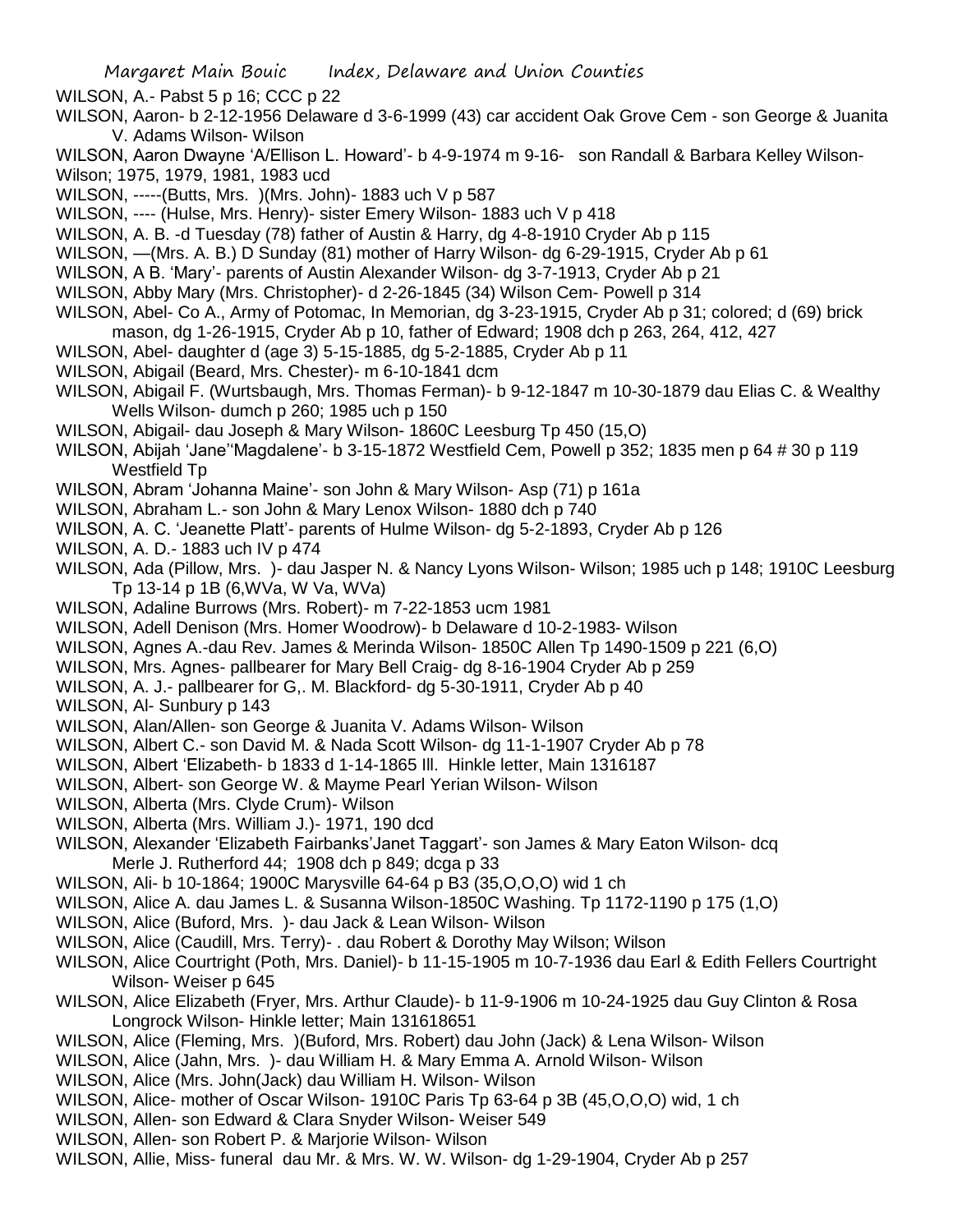- WILSON, Allison L. Howard (Mrs. Aaron Dwayne)- m 9-16- dau John & Lisa Howard-Wilson
- WILSON, Almeda- b Sept. 1879 dau John F. & Romina Suddeth Wilson- 1880C Liberty Tp Union Co 148-152 p 16 (8/12,O,O,O)
- WILSON, Almina (Mason, Mrs. Joseph)- McKitrick p 77
- WILSON, Almond E.- son Rev. Samuel & Orpha H. Wilson- 1850C Union Tp 1350-1368 p 202 (11,O)
- WILSON, Amanda Cook (Mrs. Daniel S.)- m 4-13-1843 ucm 879
- WILSON, Amanda Melvina Peters (Mrs. Daniel W.)- m 9-19-1854; dg 3-1-1907 Cryder Ab p 21
- WILSON, Amanda Michelle- dau C. Robert & Shiela S. Keiffer Wilson- Wilson
- WILSON, Amanda- dau William Wilson- 1860C Jackson Tp 1118-1131 p 149 (13,O)
- WILSON, Ambress 'Ellen Green'- m 7-27-1865 dcm
- WILSON, Amelia (Brown, Mrs. Aaron)- d 1852; 1883 uch V p 83; 1985 uch p 18
- WILSON, Amelia (Brown, Mrs. Windle)- W Brown II p 16. 129, 137, 138, 139. 140, 150
- WILSON, Rev. Amos- 1880 dch p 448; 1908 dch p 265; 1915 uch p 217; 1883 uch V p 35, 464
- WILSON, Amos 'Ann'- 1880C York Tp 135 p 13 (67,O,Md,Md)
- WILSON, Amos C. 'Mary A. Graves'- m 12-16-1841 dcm
- WILSON, Amy- b 1971 dau David A. & Sue A. Wilson- 1980 dcd
- WILSON, Amy (Estep, Mrs. )- dau Mary Lou Wilson- 1880 dch p
- WILSON, Amy Lynn Eastman (Mrs. William Sherman)- m 6-11-1988 dau Don Eastman- Wilson
- WILSON, Amy Marie (Kimbrough, Mrs. Eugene)(Crabtree, Mrs. Fred)- dau Charles Webster & Maud Edna Lynts Wilson- Pounds 5; 1985 uch p 147; John Wilson 134
- WILSON, Andrew- 1850C Allen Tp 1490-1590 p 221 (52,Irel)
- WILSON, Andrew, Jr.- 1880 dch p 499; 1908 dch p 448; 1976 dch p 194
- WILSON, Andrew, Jr.- committed suicide NY 9-22-1870; dg 9-30-1870, Cryder Ab p 83
- WILSON, Rev. Andrew 'Elsie'- b 2-14-1922 Ind d 6-13-1991 (69) Fargo Cem- son Thomas & Mary Hensley Wilson- Wilson
- WILSON, Andrew 'Frances O. Moore'- m 1-12-1856 ucm 2379; mt 1-16-1856
- WILSON, Anette-dau David D.& Ann E. Wilson-1850C Liberty Tp Un Co 1-36-1053 p 15 (1,O)
- WILSON, Angela- dau George & Juanita V. Adams Wilson- Wilson
- WILSON, Angela Lynn- b 6–27-1979 dau Rick Lee & Vicki Lee Bange Wilson- Wilson
- WILSON, Anita Hard (Mrs. Ansel)- d 9-17-1961- Wilson
- WILSON, Ann (Mrs. Amos)- 1880C York Tp 135 p 13 (66,O,Pa,Pa)
- WILSON, Ann (Carter, Mrs. Joseph)- m 1-30-1841 ucm 694
- WILSON, Ann E. (Mrs. David D.)- 1850C Liberty Tp Un Co 1036-1053 p 154 (20,O)
- WILSON, Ann (Mrs. Elden R.)- Wilson
- WILSON, Ann Elizabeth dau Donald G. Wilson Wilson- engaged to Robert Amacy Smith
- WILSON, Ann Elizabeth Warren (Mrs. Jay K.)- Wilson
- WILSON, Ann N, (Mrs. Isaiah)- 1850C Liberty Tp Delaware Co 1538 p 104 (34,O)
- WILSON, Anna Cellars (Mrs. R. C.)- dau Rev. Wilson Fleming- dg 3-8-1918, Cryder Ab p 18
- WILSON, Anna Cisco (Mrs. Mark)- dau Laverna Disco- Wilson
- WILSON, Anna (Cunningham (Mrs. Barnet)- b 1738 m 1760 d 1825; dcc Julia Fry Yoder 89
- WILSON, Anna- dau Daniel W. & Amanda Melvina Peters Williamson- dg 3-1-1907 Cryder Ab p 21
- WILSON, Anna (Dodge, Mrs. Dimond)- dcga p 33; Del Patron & Franklin Chronicle
- WILSON, Anna Ellen (Hartman, Mrs. Fred)- m 1945 d 12-7-1952 dau Marion Jr. & Annie Alice Reed Wilson-Weiser 280
- WILSON, Anna (Gray, Mrs. Kalso)- 1883 uch V p 312
- WILSON, Anna Jane- dau Wendall Wilson- Wilson
- WILSON, Anna Jones (Mrs. Lawrence)- Simon Wilson (1822)
- WILSON, Anna Katherine Fulton (Mrs. Robert L. Sr)- b 9-10-1915 Tenn d 2-8-1993 bur Knoxville, Tenn dau Robert Edwin & Katherine Gibon Fulton- Wilson
- WILSON, Anna Katherine- dau Robert L. Sr. & Anna Katherine Fulton Wilson- Wilson
- WILSON, Anna K. (Mrs. Dr. Percy)- d January 1950 (92) Wilson
- WILSON, Anna (Mrs. Lyman)- 1850C Troy Tp 2615 p 137 (32,O)
- WILSON, Anna Mae (Woodruff, Mrs. )- sister Malcolm W. Wilson- Wilson
- WILSON, Anna Maine (Mrs. Lyman)- b 1817 dau Jonas & Mary Cole Maine- Asp 785; Main 1316171, (1316182)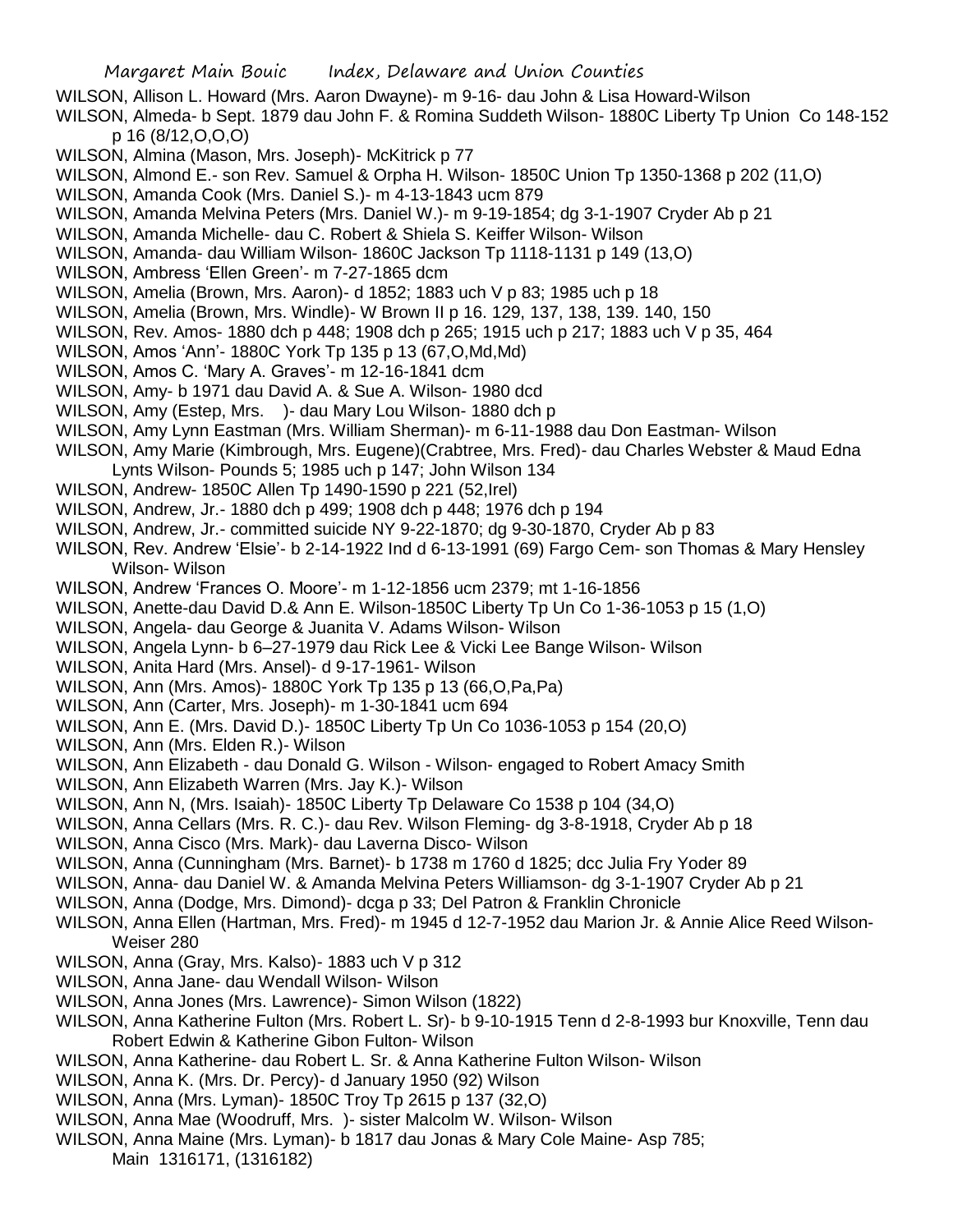- WILSON, Ann Marie- d 9-1875 dau James & Lucreita Dole Wilson- dg 9-12-1900. Cryder Ab p 215
- WILSON, Anna May Macklin (Mrs. Robert Wendell)(Hoskins, Mrs. Curtis)- Hoskins 5,6; Pounds 5,6; John Wilson (139)
- WILSON, Anna Robinson(Mrs. Zadock)-b 5-16-1785 dau Seth & Hannah Williams Robinson-Asp (71-6)
- WILSON, Anna (Spaulding, Mrs. Azariah)- b 5-14-1784 d 6-15-1888 dau Abram & Johanna Maine Wilson- Asp 71-8
- WILSON, Annabelle (Mrs. Dale Jr.)- Wilson
- WILSON, Annabelle Zerbe (Mrs. Harold E.)- Wilson
- WILSON, Anne- 1850C Thomson Tp p 138 (70,Pa)
- WILSON, Anne McKittrick (Mrs. )- dau Thomas J. & Ellen Bridget Mckittrick- McKitrick p 410-411
- WILSON, Annetta (Dawson, Mrs. )- sister James E. Wilson- Wilson
- WILSON, Annie Alice Reid (Mrs. Marion, Jr)- b 1-14-1889 m 2-22-1914 dau George Flint & Harriet Ellen Fossinger Reid- Weiser p 280
- WILSON, Annie Newman (Mrs. George)- b 12-31-1876 d 6-2-1930 dau Thomas & Elizabeth Weiser Newman-Weiser p 815
- WILSON, Annie (Spalding Mrs. Azariah)- m 11-1817 dau Abram & Johanna Maine Wilsonsee Asp 71
- WILSON, Ansel 'Anita Hard'- Wilson
- WILSON, Anthony A.- son David A. & Ethel H. Wilson- Wilson
- WILSON, Anthony J.- son Mark Wilson- engaged to Terri J. Anderson- Wilson
- WILSON, April (Harris, Mes. )- dau Nathan E. & Mary Wilson- Wilson
- WILSON, Ardis Porter (Mrs. Elmer Frank)- Pounds 5,6; Wilson (121)
- WILSON, Arley (Gleason, Mrs. Frank)- Simon Wilson (1241)
- WILSON, Arso- son Mary A. Wilson- 1880C Scioto Tp 312
- WILSON, Arthur H. 'Lena V.'- d 5-22-1968 (79) Trenton Cem; Wilson; 1961 dcd
- WILSON, Arthur 'Marian Grace Fish'- b 12-29-1904 m 6-9-1928- Weiser p 165
- WILSON, Arthur- son Ralph & Martha Wilson- 1860C Leesburg Tp 385 (1,O)
- WILSON, Arthur- brother Robert G. Son Robert & Dorothy May Wilson- Wilson
- WILSON, Arthur Wellington- b 121-2-1865 d 5-9-1942 ILL not m, son Jonas & Elizabeth E. Baughman Wilson-Hinkle letter; Main 13161862
- WILSON, Ashley Nicole- b 3-5-1992 dau Tracy Wilson- Wilson
- WILSON, Asro- son Mary A. Wilson- 1870C Marysville Paris Tp 238-239 p 27 (4,O)
- WILSON, Assenath (Parkis, Mrs. Samuel)(Bachus, Mrs. Jabez)- dau Abraham & Johanna Maine Wilson- Asp 71-5
- WILSON, Audaria Margaret Scott (Mrs. Horace M.)- McKitrick p 459
- WILSON, Audrey (Moore, Mrs. )- dau Louis & Harriet Jayner Wilson- Wilson
- WILSON, Austin Alexander b 7-21-1867 d 2-28-1913 (45-7-7) son A. B. & Marie Wilson- dg 4-8-1910 Cryder Ab p 115
- WILSON, Austin A- son Austin B. & Mary Bush Wilson- 1908 dch p 849
- WILSON, Austin B. 'Mary Bush'- son Alexander & Elizabeth Fairbanks Wilson- 1908 dch p 849
- WILSON, Austin B. 'Nancy Bush'- m 5-8-1865 dcm
- WILSON, Stanley Austin- b 2-18-1915 d 6-24-1922 son Charles Webster & Maude Lynts Wilson- 1985 uch p 147; Pounds 5;
- WILSON, ----Clark (Mrs. Austin)- dg 4-22-1913, Cryder Ab p 33
- WILSON, Avery- b Jan. 1870 son John & Romina Suddeth Wilson- 1870C Liberty Tp Un Co 88 p 11 (3/12,O)
- WILSON, A. W.'Margaret H.'-d 7-2-1850 (46-6-12) GAR York Cem L58 p 39;uccp p 139 est JB 4 p 206
- WILSON, Bailey B.- d 11-23-1960 (61) Oak Grove Cem brother Wendell Wilson- Wilson
- WILSON, Bailey Eugene- son Bailey B. Wilson- Wilson
- WILSON, Barbara (DeHart, Mrs. Philip)- dau Philip R. & Carol Ruth Long Wilson- Wilson
- WILSON, Barbara E. Wilcox (Mrs. John W.)- dau Elton & Geneva Wilcox- Wilson
- WILSON, Barbara (Harrison, Mrs. )- dau Edwin S. & Helen A. Pike Wilson- Wilson
- WILSON, Barbara- dau J. N. & Nancy Wilson- 1949 ucd
- WILSON, Barbara J. Scheiderer (Mrs. Richard)- m 11-16-1962- dau Norbert Scheidereer; 1975, 1979, 1981, 1983 ucd
- WILSON, Barbara Jean (Mrs. Nelson Robert, Jr.)- div 1980; 1971, 1979, 1983 ucd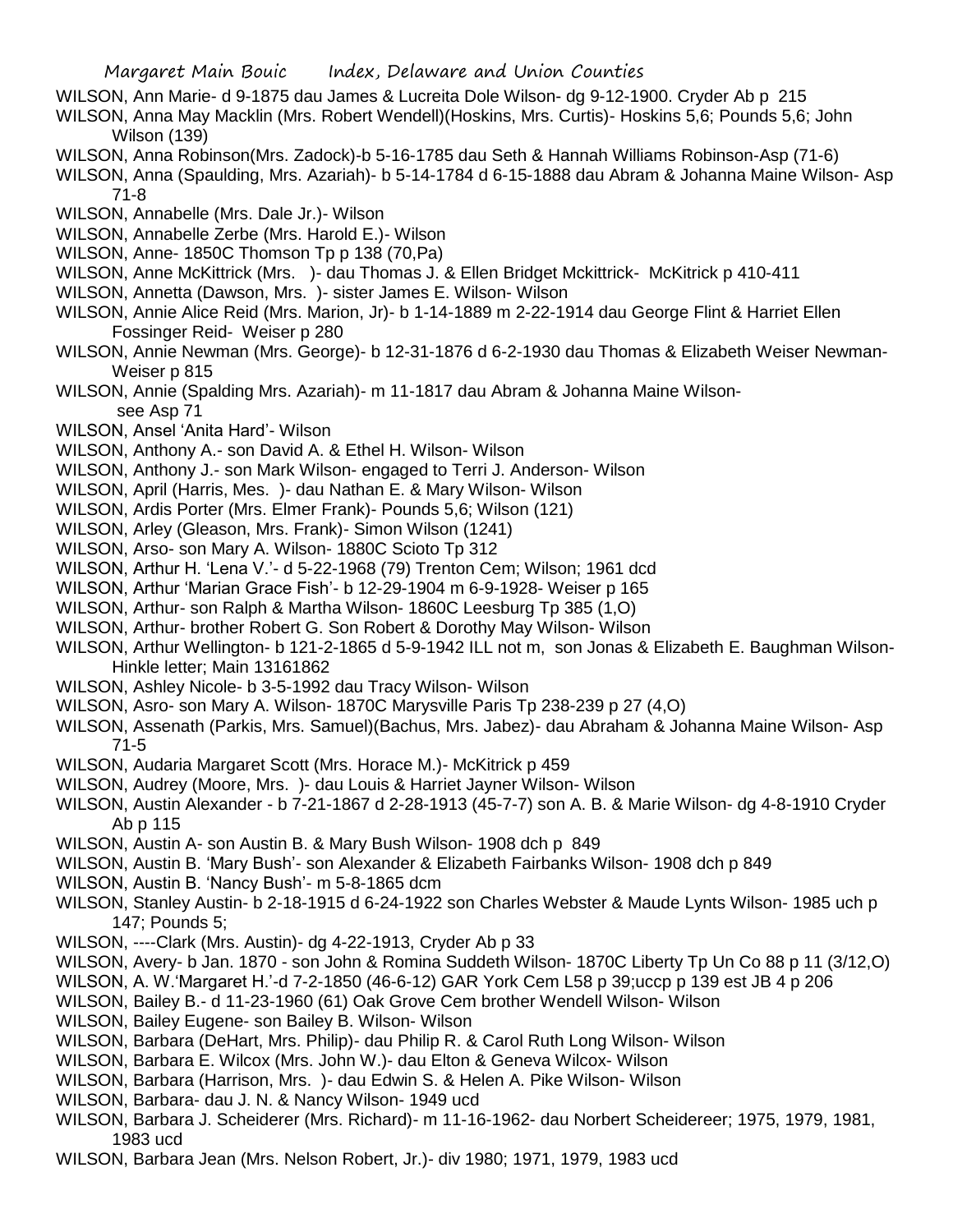- WILSON, Barbara (Mrs. Randall)- 1973, 1975, 1979, 1981, 1983 ucd
- WILSON, Barbara- b 1963/4 dau Robert W. & Nellie R. Wilson- 1979, 1981 ucd
- WILSON, Barbara Jean (Eubanks, Mrs. Jeffrey Allen)- m 5-1984 dau Robert Wilson- Wilson
- WILSON, Barbara J. Kelly (Mrs. Randall D.)- m 8-28-1971 Linnville O- Wilson
- WILSON, Barbara (Keirnes, Mrs. John W.)- Wilson
- WILSON, Barbara Pierce (Mrs. Franklin G. )- m 12-22-1986
- WILSON, Barbara Sue Barry (Mrs. Timothy Aaron)- m 4-9- dau Mike & Susan Barry- parents of Jordan Paige Wilson- Wilson
- WILSON, Barbara Sue(Shersted, Mrs. Larry Charles)- m 7-15-1967 dau John H. & Bernice Weber Wilson-Wilson
- WILSON, Barney- d last night, Westfield, Oxford Tp dg 6-9-1893 Cryder Ab p 124
- WILSON, Barrett 'S. S.'- 1880C Scioto Tp 32-33 (26,O,O,O) m within year
- WILSON, Barry R. 'Sheryl Lynn Inbody'- m 1-20-1973 son carl E. & Wanda/Rhonda Wilson- Wilson
- WILSON, Bart b 1963 son William H. & Gloria J. Wilson- 1980 dcd
- WILSON, Bart 'Carla- parents of Mia P aige Wilson- Wilson
- WILSON, Beatrice (Weaver, Mrs. )- dau Frank & Nellie Snyder Wilson- Wilson
- WILSON, Becky O'Brien (Mrs. Lowell:- dau James Owen & Clara Marie Van Gundy O'Brien; 1985 uch p 107
- WILSON, Bell E. (Mrs. William)- Pabst 5 p 15, 16
- WILSON, Bell Gieke (Mrs. Edgar)- Simon Wilson 1243
- WILSON, Ben 'Ruth' (44-1964) Wilson
- WILSON, Benjamin 'Charlotte "Lottie" McCrackan-dumch p 244; 1870C Richwood 52-50 p 6 (23,O) dentist
- WILSON, Benjamin 'Elizabeth'- dcc Maxson Greene 426
- WILSON, Benjamin 'Elizabeth Curl'- m 6-16-1842 ucm 805
- WILSON, Benson- son Ben & Ruth Wilson- Wilson
- WILSON, Benson- son John (Jack) & Lena Wilson- Wilson
- WILSON, Bercha- dau Jasper N. & Nancy Lyons Wilson- Wilson
- WILSON, Bernadine (Jurtz, Mrs. Ben)- dau Virginia Wilson- Wilson
- WILSON, Bernard- brother Malcolm W. Jack Wilson- Wilson
- WILSON, Bernice Ann Hubbard (Mrs. William Howard)- m 8-1-1971 dau Alvy Hubbard- Wilson
- WILSON, Orpha Bernice Hall (Mrs. Howard R.)- d 5-25-1971 bur Dublin sister Leonard Hall- Wilson
- WILSON, Bernice Weber (Mrs. John)-m 54y d 8-2-1994 (73) Fairview Cem- Wilson
- WILSON, Bernis- Pabst 5 p 23
- WILSON, Bertha Barnett (Mrs. James)- Wilson
- WILSON, Bertha (Beaver, Mrs. )- sister Harry J. Wilson- Wilson
- WILSON, Bertha (Edwards, Mrs. Harvey H.)- m 1-15-1891 dau Midas O. & Mary Thomas Wilson- dumch p 326
- WILSON, Bertha E.- dau Jasper N. & Nancy Lyons Wilson- 1985 uch p 148; 1910C Leesburg Tp 13-14 p 1B (8,W,Va,W Va, W Va)
- WILSON, Bertha I. Burson (Mrs. Lawrence M.)- b 1-17-1911 d 4-26-1997 (86) Sunbury Mem Pk- dau George E. & Nina M. Taylor Burson Wilson; 1971, 1980 dcd
- WILSON, Bertie- Pabst 5 p 21
- WILSON, Bess Hunt (Mrs. Elliott) d 7-4-1961 (84) Sunbuey Cem, sister Robert Hunt- Wilson; Sunbury p 144
- WILSON, Bessie A. (Gannon, Mrs. John)- b 12-1-1898 Scioto Co d 5-19-1984 dau Daniel & Levina Fillinger Wilson- Wilson
- WILSON, Bessie A. (McKittrick, Mrs. Samuel David)- b 1-20-1920 m 1-3-1938- McKitrick p 407
- WILSON, Bessie (Cunningham, Mrs. )- dau Jasper N. & Nancy Lyons Wilson- Wilson
- WILSON, Bessie Hartshorn (Mrs. Carmon S.)- b 1876 d 1951 Raymond Cem- dau John & Sarah
- Hammond Hartshorn; 1915 uch p 566. 999; Wilson; 1880C Liberty Tp Un Co 133-137 p 14 (3,O,O,O) WILSON, Bessie (Lloyd, Mrs. Jack)- dau Elmer & Flora Wilson- Simon Wilson 1812
- WILSON, Bessie M.- dau Jasper N. & Nancy Lyons Wilson- 1985 uch p 148; 1910C Leesburg Tp 13-14 p 1B (3,W Va,W Va.W Va)
- WILSON, Bessie- dau Robert G. Wilson- Wilson
- WILSON, Bessie R. Townsend (Mrs. Warren F.)- Wilson
- WILSON, Bessie R. (Travis, Mrs. )(Mrs. Van Clay)- d 1-11-1980 (83) Oller Cem- Wilson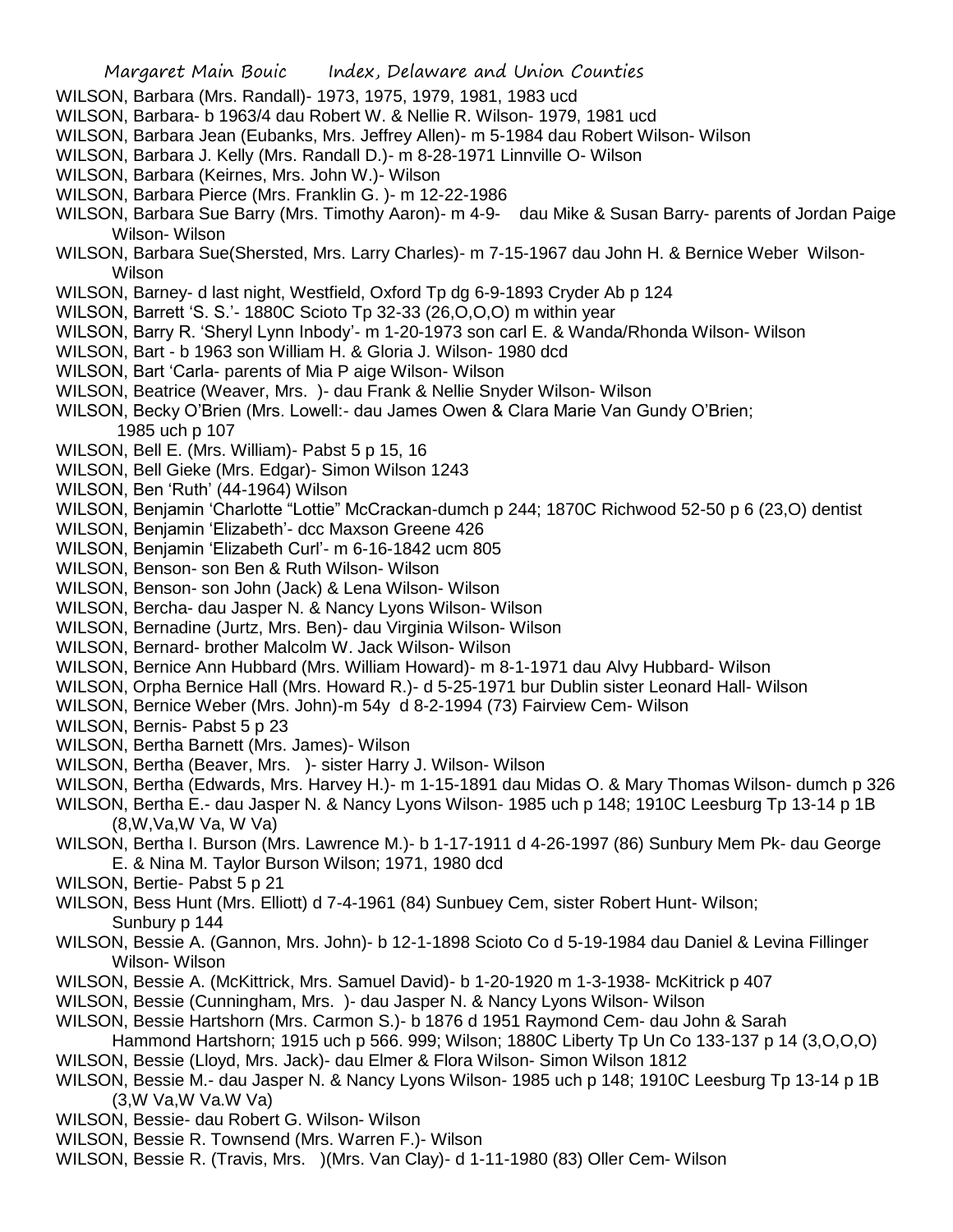- WILSON, Betsey- sister Sally Wilson Phinney- dcga p 10 Delaware Patron
- WILSON, Betsy West (Mrs. James)- m 3-18-1852 ucm 1780
- WILSON, Betty (Chambers, Mrs. Richard)- Maugans Anc p 131
- WILSON, Betty J. (Mrs. James J.)- 1983 ucd
- WILSON, Betty Jean Griffith (Mrs. James J.)- b 11-9-1921 m 4-4- 1941 dau Reuben H. & Aquilla Schaffer Griffith- dcq 1; 1969 dcd; 1975, 1979, 1981 ucd
- WILSON, Betty Jo- unvmec p 31
- WILSON, Betty June (Camp, Mrs. David G.)(Basham, Mrs. Dan)- b 6-9-1946 m(1) 6-10-1967 (2) 7-24-2005 dau Donald Willis & Glayda Pounds Wilson- Pounds 1426311; Weaver 129(11)211; Graham 16115211; John Wilson 13(10)1; Richey; opc 1985 uch p 147
- WILSON, Betty Longnecker (Mrs. )- dau John A. & Myrla Turner Longnecker- 1985 uch p 93
- WILSON, Beulah Mae (Ankrum, Mrs. )- sister Robert G.- dau Robert & Dorothy May Wilson- Wilson
- WILSON, Beulah- dau Seth Elwood & Josie Louisa Murphy Wilson- Wilson
- WILSON, Beverly (Wockenfus, Mrs. )- dau Dale Wilson, Jr.- Wilson
- WILSON, Bill- son John & Bernice Weber Wilson- Wilson
- WILSON, Birt- 1910C Richwood 82-83 p 3B (42,O,O,O) m 10y, cook, hotel
- WILSON, Blanche B. Coughenour (Mrs. Frank)- b 3-1-1899 d 1-3-1973 Milford Cem, Union Allen Tp Cem p 50- dau Marlowe & Jennie Harding Coughenour- Wilson
- WILSON, Blanche Corbin (Mrs. Ralph A.)- dau Mrs. Wm. Corbin- dg 12-18-1914, 164; Wilson
- WILSON, Bob- son Fred & Iva Wakeley Wilson- Wilson
- WILSON, Bobbie ch Nathan E. & Mary Wilson- Wilson
- WILSON, Bonnie (Freshwater , Mrs. Harold)- dau Seth Elwood & Josie Murphy Wilson- Wilson; Thompson 17815
- WILSON, Bradley Dale 'Elaine Phelps'- son Carl E. & Wanda Wilson- Wilson
- WILSON, Brandy- son John (Jack) & Lena Wilson- Wilson
- WILSON, Brandy- dau Martin Lee & Kandy Koeppel Wilson- Wilson
- WILSON, Brenda Carol- d 1-6-1961 (8mos) Oak Grove Cem- dau Merrel Wilson- Wilson
- WILSON, Brenda (Fisher Mrs. )- dau Roy O. & Gladys Wilson- Wilson
- WILSON, Brenda (Jones, Mrs. Stephen)- dau Herbert R. & Julia Anne Roberts Wilson- Wilson
- WILSON, Brenda Joyce Washburne (Mrs. Steven Kenneth)- m 10-2-1982 dau Louis B. Washburne-Washburne; Wilson
- WILSON, Brenda Kay- b 10-2-1979 dau Thomas & Newman Wilson- Wilson
- WILSON, Brenda Lowe Link. (Mrs. Brett William)- m 9-8-1979 dau Robert E. & Luella Link Wilson- Wilson
- WILSON, Brenda May Wilson (Kiger, Mrs. James Arthur)- b 1-18-1939 m 7-7-1956- Weiser p 668
- WILSON, Brenda (Skedell, Mrs. Joseph)- dau Charles & Olga Hanscel Wilson- Wilson
- WILSON, Brent- son Dale Wilson, Jr.- Wilson
- WILSON, Brent- son James J. & Betty Jean Griffith Wilson- Wilson; dcq Betty Jean Griffith Wilson 1- Wilson
- WILSON, Brett- b 1963 son Charles F. & Dorothy Wilson- 1971 dcd
- WILSON, Brett William 'Brenda Louise Link'- m 9-8-1979 son William H. Wilson- Wilson; 1980 dcd
- WILSON, Brian 'Debbie'- 1980 dcd
- WILSON, Brian 'Elizabeth Dondineau'- parents of Keenan Anthony Wilson- Wilson
- WILSON, Brian- b 1965 son Ernest & Kathleen Wilson ; 1973, 1975, 1983 ucd
- WILSON, Brian W.- son John W. & Barbara E. Wilcox Wilson- Wilson
- WILSON, Britta (Peiper, Mrs. West)- dau Smith & Susan Wilson- Wilson- Simon Wilson 183
- WILSON, ---- Brockway ( Mrs. )- dau Mrs. S. A. Brockway- dg 4-30-1884 Cryder Ab p 96
- WILSON, Bruce- son Nathan E. & Mary Wilson- Wilson
- WILSON, Bruce- son William Wesley Wilson- Wilson
- WILSON, Bryan J. 'Dolly M. Spurlock'- m 4-8-1955 son Ralph & Carol Wilson- Wilson
- WILSON, Bryan- son Robert & Phyllis Mitchell Wilson- Wilson
- WILSON, Burcha- ch Jasper N. & Nancy Lyons Wilson- 1985 uch p 148
- WILSON, Burt- son John F. & Romina Suddeth Wilson- 1880C Liberty Tp un Co 148-152 p 16 (10,O,O,O) WILSON, C.- 1979 ucd
- WILSON, Calvin Richard b 5-2-1931 d 11-12-1992 Wyo. Milford Cem- son Frank & Nellie Emeline Snyder Wilson- Wilson
- WILSON, W, Calvin- son Wm. H. & Mary E. Orr Wilson- dg 7-14-1911 Cryder Ab p 46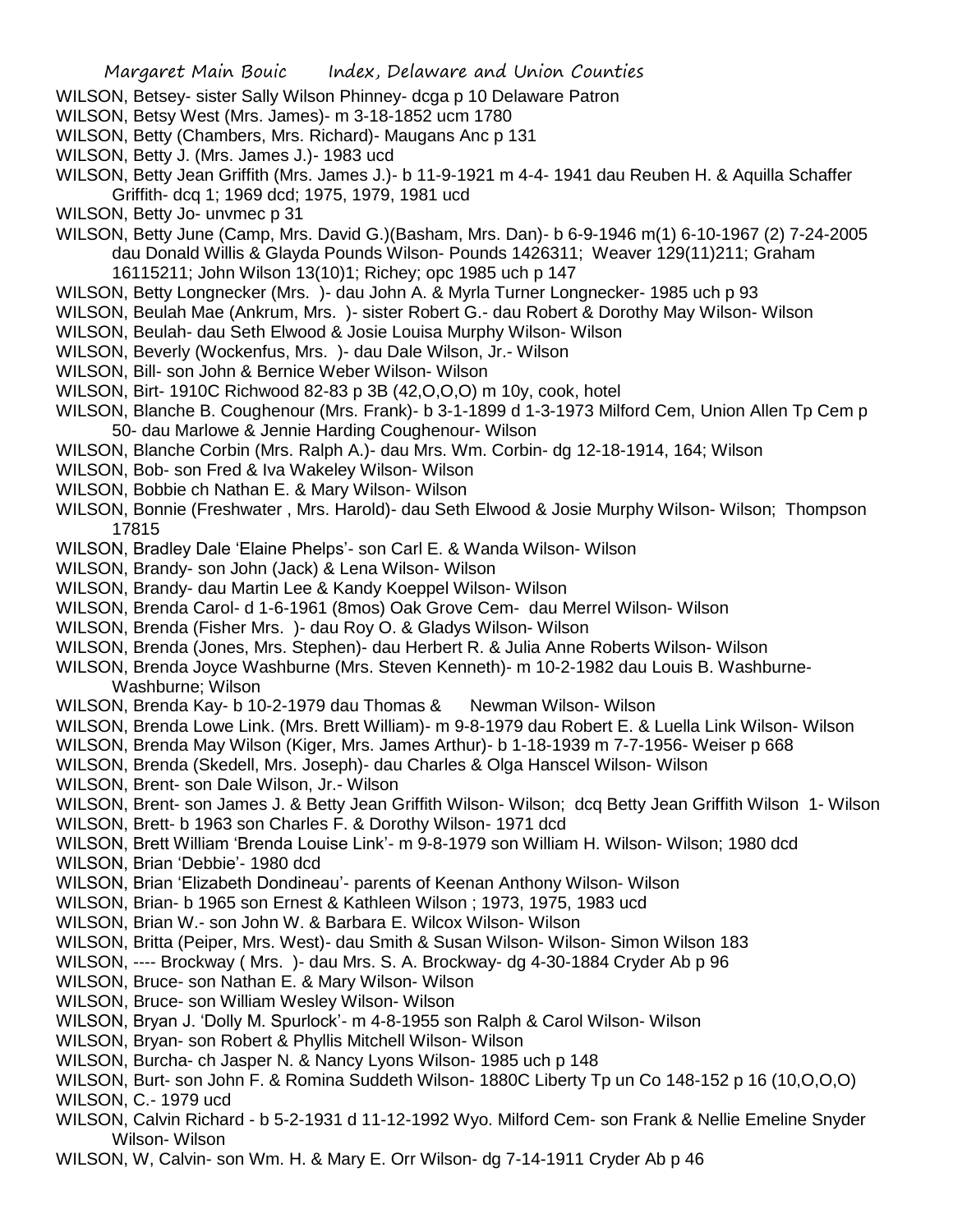- WILSON, Cameron Louis- b 4-18-2001 son Aaron & Allison Howard Wilson- Wilson
- WILSON, Cari (Oberfield Mrs. Mike) dau Steven W. & Lenni Yeaner Wilson- Wilson
- WILSON, Carl E. 'Wanda'- d 12-19-1978 (58) Oak Grove Cem son Dale & Elsie L. Hall Wilson- Wilson
- WILSON, Carl 'Rhonda Beddow'- parents of C. Robert Wilson- d 7-11-1914, Cryder Ab p 46
- WILSON, Carla Daugherty (Mrs. Bart)- dau Gene & Sue Daugherty- Daugherty
- WILSON, Carmon son John F. & Romina Suddeth Wilson- 1880C Liberty Tp 148-152 p 16 (6,O,O,O)
- WILSON, Carmon L. 'Maxine Brown '- b 2-27-1920 m 6-28-1940 d 10-14-1972 Raymond Cem- son Carmon S. & Bessie Hartshorn Wilson- Wilson; 1949, 1959 ucd
- WILSON, Carmon S. 'Bessie Hartshorn'- Wilson; 1915 uch p 566, 999
- WILSON, Carol Beem (Mrs. James)- m 8-19-1972- Wilson
- WILSON, Carol- dau Elden R. & Ann Wilson- Wilson
- WILSON, Carol (Mrs. James L.)- 1980 dcd
- WILSON, Carol L. Gaines (Mrs. Paul)- b 3-5-1952 Delaware m 8-17-1969 d 12-31-2000 (48) cremated- dau Elmer Guy & Fanny Belt Gaines- Wilson aka Jessa Wells
- WILSON, Carol. (Mrs. Ralph)- parents of Bryan K. Wilson- Wilson
- WILSON, Carol Ruth Long (Mrs. Philip R.)- b 7-13-1927 Indianapolis d 1-8-2001 (73) Kingwood Mem. Pk., Lewis Center- dau Clarence & Edith Hoffman Long-Wilson
- WILSON, Carol Sue (Stephens, Mrs. Michael)- dau Lawrence M. & Bertha Wilson- Wilson
- WILSON, Carol Trent (Mrs. Roy)- Wilson
- WILSON, Carole (25-1982) dau Dr. Charles L. & Marilyn Wilson- Wilson
- WILSON, Carole J. Goff (Mrs. Robert B.)- Wilson
- WILSON, Caroline Cherry (Mrs. S.)- m 10-13-1847 ucm, 1263
- WILSON, Caroline E. (Mrs. Jonas W.)- Hinkle letter; Main (113161713). (13161823)\_
- WILSON, Caroline- dau Joseph & Mary Wilson- 1850C Thomson Tp 103 p 189 (13,O)
- WILSON, Caroline (Nash, Mrs. Frank)- m 1902 d 9-19-1904- Nash p 348
- WILSON, Carolyn- 1979, 1981 ucd
- WILSON, Carolyn (Mrs. Danny)- Wilson
- WILSON, Carolyn (Duncan, Mrs. Joseph)- dau Russell D.,Sr. & Euna Hall Wilson- Wilson
- WILSON, Carolyn Profitt (Mrs. Jack E.)- 1983 ucd
- WILSON, Lois Carolyn (Mrs. Jack E.)- 1975, 1979, 1981 ucd
- WILSON, Carolyn (Mrs. Richard)- d 4-22-1970 (75) bur California- Wilson
- WILSON, Carolyn (Hecker, Mrs. Randy) 0b 1961 dau Roy O. & Ethel Maria Bailes Wilson; Wilson; 1967, 1975 ucd
- WILSON, Carrie- Pabst 5 p 34; 7 p 30
- WILSON, Carthel- ch Nathan E. & Mary Wilson- Wilson
- WILSON, Caryl (Crumm, Mrs. Edward)- dau Seth Elwood & Josie Murphy Wilson- Wilson; Thompson 17815
- WILSON, Casey- son Richard & Carol Wilson- Wilson; engaged to Jennie Baldwin
- WILSON, Casi- dau Steven W. & Lenne Yeaner Wilson- Wilson
- WILSON, Catherine- b 1836 d 1854- Wilson Cem, Bennington Tp Powell p 314
- WILSON, Catherine- dau Anna Cellars Wilson- granddau Rev. Wilson Fleming
	- dg 3-8-1918 Cryder Ab p 18
- WILSON, Catherine Gridley (Mrs. James C.)- m Aug. 1821; dcga p 16; Franklin Chron
- WILSON, Catherine- dau Joseph & Mary Wilson- 1850C Thomson Tp 103 p 189 (10,O)
- WILSON, Catherine "Katie"( Winegarner, Mrs. Griver)- d 2-7-1998 (89) Wilson
- WILSON, Cathryn (Mrs. Henry, Jr.)- Sunbury p 96, 144; 1971, 1979, 1981, 1983 ucd
- WILSON, Rev. Cedric P. 'M. Elizabeth Orr'- b 10-22-1929 Ind d 8-7-2002 bur Cape Girardeau, Mo. son Howerton & Ethel May Belcher Wilson- Wilson; US Navy, Korea; 1980 dcd
- WILSON, Celia A. (Sipe, Mrs. George)- m 12-22-1844 dcm
- WILSON, Celinda- 1860C Marysville 1551-1544 (70,NY)
- WILSON, C. H,.- 1908 dch p 424; 1915 uch p 447; Darby Jerome Cem p 50
- WILSON, Chaney'Laurel'- Wilson
- WILSON, Charity Demuth (Mrs. Elias)- d 2-24-1823 (28-5-22) Wilson Cem- Bennington Tp; Powell p 314; dumch p 260
- WILSON, Charity Duty- dau Charles C. & Wealthy Wells Wilson- dumch p 260
- WILSON, Charity (Doty, Mrs. John M.)- m 12-13-1843 dcm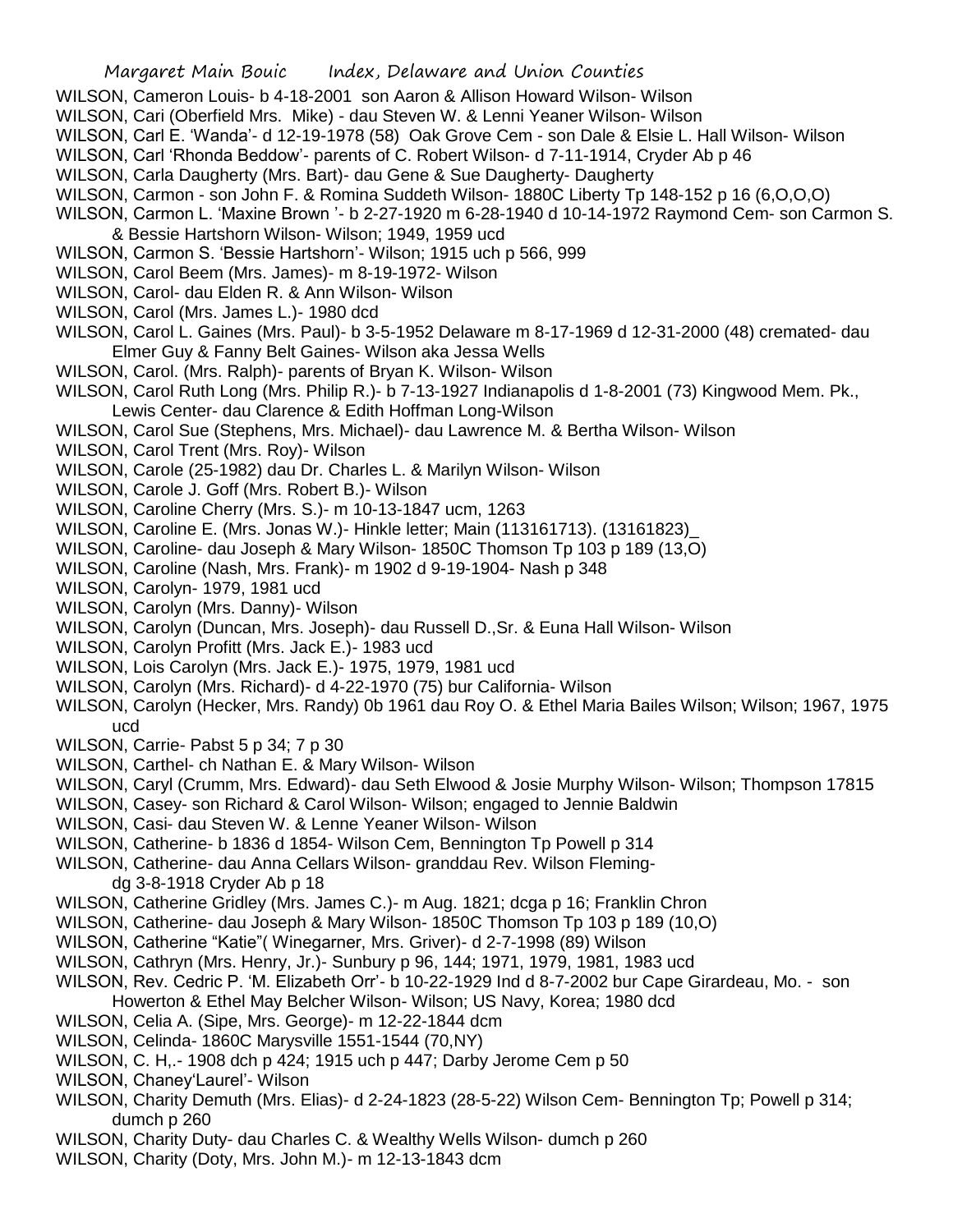- WILSON, Charlene (Sweet, Mrs. Fred)-dau Frank Austin. & Glenna May Escott Wilson- Wilson
- WILSON, Charles- 1870C Leesburg Tp 24 p 4 (15,Ind)
- WILSON, Charles- uccp p 25 JB 3 p 28
- WILSON, Charles- 1915 uch p 425; 1883 uch V p 679
- WILSON, Charles- killed CHVT railroad- dg 3-28-1893 Cryder Ab p 116, 148
- WILSON, Charles B. 'Olga H.'- d 10-8-1988 (77) Forest Grove Cem- son George & Mayme Wilson- Wilson
- WILSON, Charles B.- son Olive Pearl Whiley Wilson- Wilson
- WILSON, Charles C. 'Sarah A. Paver'- m 10-7-1869 ucm 4612; 1883 uch V p 478
- WILSON, Charles 'Christie'- parents of Monica Lynn Wilson- Wilson
- WILSON, Charles- son Collin Wilson- Wilson
- WILSON, Charles- pallbearer for Mr. David Dankel- dg 10-17-1916- Cryder Ab p 98
- WILSON, Charles E. 'Louise Breece'- d 9-1977 Oak Grove Cem Wilson
- WILSON, Charles- d Sunday (51) father of Ed & Dalton Wilson- dg 12-28-1906 funeral Wed. Norton Baptist Ch Cryder Ab p 141
- WILSON, Charles- son Ellis B. & Goldie Wilson- 1949 ucd
- WILSON, Charles E.- Mitchell Cem. Darby Jerome Cem p 17, 21, interment 1-9-1939 (1y6m)- son H. L. & M. K.
- WILSON, Charles F. 'Dorothy'- 1971 dcd
- WILSON, Charles F. 'Elaine A.'- son Harry J. & Hazel T. Wilson- Wilson
- WILSON, Charles F.- b Mar. 1893 son Harvey & Emma Wilson- 1900C Richwood 328-346 p 13A (7,O,O,O)
- WILSON, Charles 'Flora Roberts'- parents of Ruth Daum- Wilson
- WILSON, Charles- son George W. & Mary L. Wood Wilson- 1860C Leesburg Tp 374 (6,O)
- WILSON, Charles- son George W. & Mayme Pearl Yerian Wilson- Wilson
- WILSON, Charles H,- b 1861 Darby Jerome Cem p 41
- WILSON, Charles H.- Pabst 7 p 19 WILSON, Charles H. uccp p 39, adm JB 4 p 206
- WILSON, Charles H. 'Leona Burton'- d 1-16-1960 (62) Oak Grove Cem brother Wendell Wilson- Wilson
- WILSON, Charles H. 'Phebe Shaw'- b 3-5-1873 m 12-20-1895 d 11-7-1915 (42-8-2); dg 8-28-1908 Cryder Ab
- p 152; dg 12-22-1908, Cryder Ab p 174; dg 11-12-1915, 11-26-1915, Cryder Ab p 90. 93
- WILSON, Charles I 'Nellie Defany'- b 2-14-1856 m 10-30-1876 d 12-23-1906 (50-10-9) dg 1-1-1907 Cryder Ab p 2; son William h. & Lavana Wilson
- WILSON, Charles Israel- son James & Lucretia Dale Wilson- dg 9-12-1900 Cryder Ab p 215
- WILSON, Charles- son Joseph & Mary Wilson- 1850C Thomson Tp 1103 p 189 (1,O)
- WILSON, Charles J. 'Sarah J. McNeal'- m 1-27-1848 ucm 1289; 1850C Leesbujrg Tp 23 p 3 (30,O); 1860C Leesburg 372 (40,O); 1870C Leesburg Tp 23 p 3 (50,O)
- WILSON, Cr. Charles L. 'Marilyn' div- Wilson
- WILSON, Charles Norman- son Hamer Woodrow & Adell Denison Wilson- Wilson
- WILSON, Charles- son Nellie B. Wilson- Wilson
- WILSON, Charles 'Olga Hanscel'- Wilson
- WILSON, Charles- son Robert F. & Birginia Mae Bean Wilson- Maugans Anc p 102
- WILSON, Charles Webster 'Maud Edna Lynts'- b 3-27- 1879 d 2-15-1954 New Millcreek Cem, p 25- son John R. & Julia Ann Shoup Wilson- Pounds 4,5; John Wilson 13; 1985 uch p 147
- WILSON, Charles W. 'Vivian'-paremts of Rev. Frank Wilson- Wilson
- WILSON, Charlotte- dau Charles & Olga Hanscel Wilson- Wilson
- WILSON, Charlotte (Connolly, Mrs. Edward)- m 10-24-1861 ucm 1718 d 1872- 1915 uch p 959
- WILSON, Charlotte (Mrs. David)- dcw Bk2 p 303
- WILSON, Charlotte (Mrs. David)- d 2-26-1859 (56-6-20); Bennington Tp; Powell p 314
- WILSON, Charlotte- dau J. N. & Nancy Wilson- 1949 ucd
- WILSON, Charlotte L. (Mrs. Harman O.)- 1959 ucd
- WILSON, Charlotte McCracken (Mrs. Benjamin)- dau Joseph & Elizabeth Weirich McCracken- dumch p 244; 1870C Richwood 52-50 p 6 (22,O)
- WILSON, Charlotte (McIlvain, Mrs. John)- dau Simon & Rebecca Wilson- Simon Wilson 14
- WILSON, Charlotte Reed (Mrs. )- dau Helen J. Reed- 1985 uch p 48
- WILSON, Charlotte Ruth(Baxter, Mrs. Kenneth Darrell)- b 5-22-1933 m 5-15-1954- Weiser p 436
- WILSON, Charlotte (Treon, Mrs. )- dau Charles E. & Louise Wilson- Wilson
- WILSON, Cheryl- b 1969 dau Ernest E. & Helen K. Wilson- 1979, 1981, 1983 ucd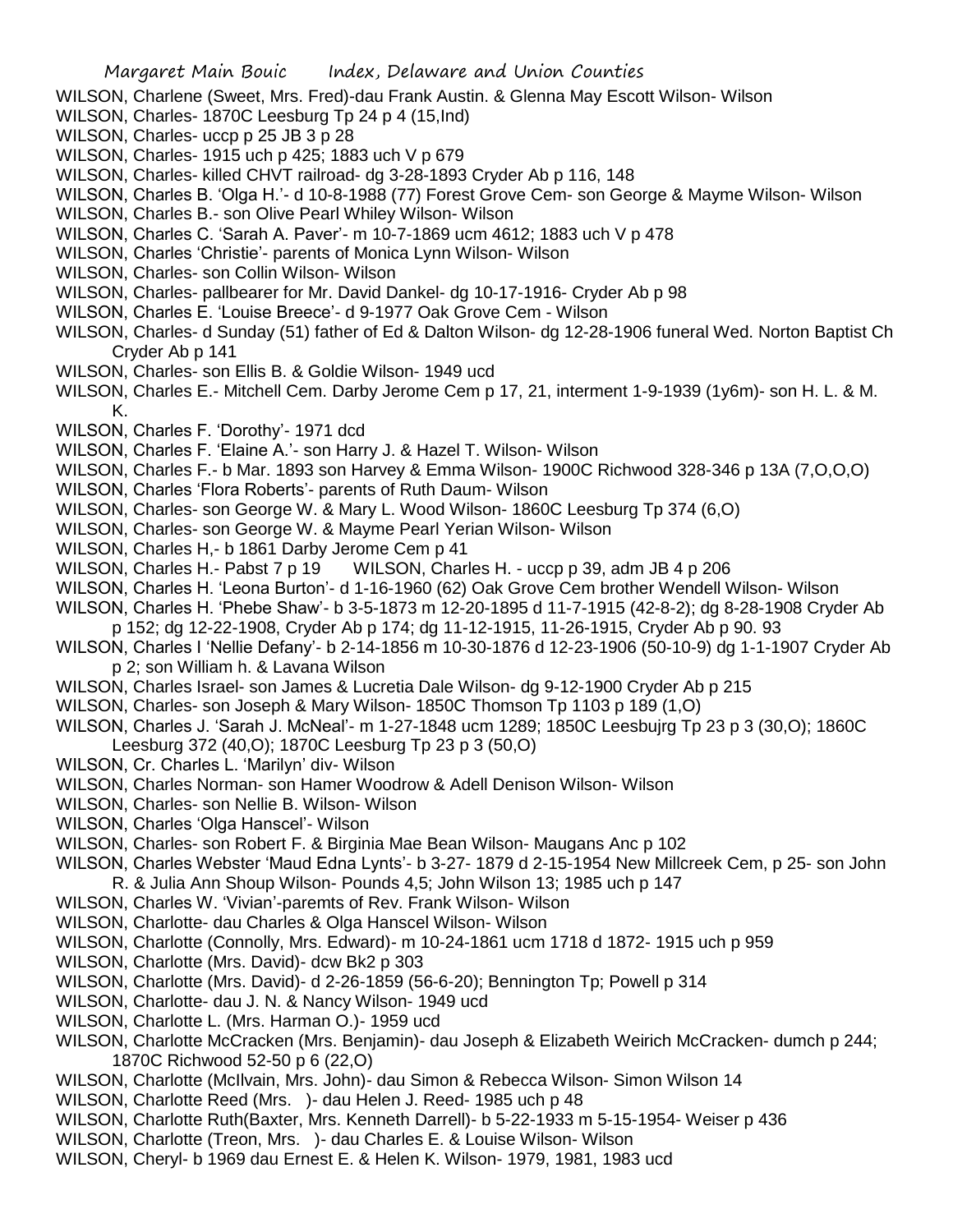- WILSON, Chester L.'Margaret :Linn Overholser'- b 4-16-1902 m 9-1-1935 d 9-6-1992 Tusco- son George W. & Eliza Jane Laughrey Wilson-1910C Leesburg Tp 119-120 p 5A(8,O,Ind,O)
- WILSON, ----d 8-10-1925 Oakdale Cem 3747 (G141); Infant son of Chester Wilson-
- WILSON, Christ- hadc p 14 (1849 Bennington Tp)
- WILSON, Christel (Bonner, Mrs. Richard)- b 1958 m 12-1-1979 dau Lowell B/G & Rebecca O'Brien Wilson; Wilson; 1959, 1969 1971, 1973, 1976, 1979, 1981 ucd
- WILSON, Christie (Mrs. Charles)- Wilson
- WILSON, Christina Renee Grener (Mrs. John Edward)- m 7-25-1987 dau Richard S. Grener- Wilson
- WILSON, Christine- dau John Robert Wilson- Wilson
- WILSON, Christine(Yarrington,Mrs. Ernest)-dau Sylvester & Mabel L. Pontious Wilson- Wilson
- WILSON, Christopher 'Abigail'- d 11-8-1850 (45-8-10) Wilson Cem, Bennington Tp, Powell p 314; 1835 men p 10 # 49 p 12 Bennington Tp
- WILSON, Christopher- d 3-3-1842 (4 wks) Wilson Cem- son C. & Abigail Wilson, Bennington Tp; Powell p 314
- WILSON, Christopher Lee- b 8-21-1978 son Barry R. & Sheryl Lynn Inbody Wilson- Wilson
- WILSON, Christopher 'Mary Mead'- m 9-23-1847 dcm
- WILSON, Chrystal A.- dau Ethel Marie Bailes Wilson- Wilson
- WILSON, Cindy Marie- dau Wayne H. Wilson- Wilson
- WILSON, C. J.- 1883 uch IV p 494; Sunbury p 92
- WILSON, C. J.- uncle of Harry Teiple- dg 10-225-1918- Cryder Ab p 85
- WILSON, C. L.- b 1856 d 1906 Wyatt Cem- Powell p 307
- WILSON, Clara Ann (Mrs. Johnie)- Wilson
- WILSON, Clara E. (Wood, Mrs. Robert E.)- m 2-19-1879 ucm 6432
- WILSON, Clara- b 2-1862 div; 1900C Richwood 411-442 o 16A (38,Mich, Mich,O); 1910C Claibourne Tp 460- 469 p 16B (48,Mich,Mich,O); step-dau Jane Wood
- WILSON, Clara Loretta (Leidy, Mrs. John Ralston)- b 6-2-1907 m 6-1-1932 dau Earl & Edith Fellers Courtright Wilson- Weiser p 645
- WILSON, Clarissa (Sweetland, Mrs. Mark B.)- m 2-4-1936 dcm
- WILSON, Clara Snyder (Mrs. Edward)- dau Simon & Mary Clark Snycdf- Weiser p 549
- WILSON, Cladith (Crain, Mrs. ) dau Thomas & Mary Hensley Wilson- Wilson
- WILSON, Cr C. Hodge 'Cora Estella'- Wilson
- WILSON, Clarence A. 'Martha'- d 12-6-1978 Fairview Memorial son Fred & Iva Belle Wilson- Wilson; 1961 dcd
- WILSON, Clarence- son Edward & Clara Snyder Wilson- Weiser p 549
- WILSON, Clarinda Edwards- b 12-17-1865 m 7-113-1881 d Friday, Typhoid; dg 11-25-1890, Cryder Ab p 39
- WILSON, Clark 'Lennie Thomas'- Wilson
- WILSON, Clark 'Ruth Jane''Mary Cornell'- son Elmer & Flora Wilson- Simon Wilson 1823
- WILSON, Clayton W. 'Deborah K Holstein'- b 2-26- 1950 d 10-8-2002 Milford Cem- son James W. & Ruth Ann Edwards Wilson- Wilson; 1959, 1967, 1971, 1973, 1975, 1979, 1981. 1983 ucd
- WILSON, Clifford 'Georgia'- son Howerton & Ethel May Belcher Wilson- Wilson; 1971 dcd
- WILSON, Cloe- Pabst 5 p 22
- WILSON, Clyde A.- son David M. & Nada Scott Wilson- dg 11-1-1907 Cryder Ab p 78
- WILSON, Clyde- pallbearer for Clyde Gill- dg 4-14-1917, Cryder Ab p 789
- WILSON, ----McMahon (Mrs. Clyde J,.)- dau T. L. McMahon- dg 10-1-1918, Cryder Ab p 68
- WILSON, Clyde Crum 'Alberta'- d 1-6-1967 (87) bur Calif.- Wilson
- WILSON, Clyde- brother Henry D. Wilson, Sr.- Wilson
- WILSON, Clyde Lynts- b 5-25-1910 d 2-2-1937 New Millcreeek Cem- son Charles Webster & Maud Edna Lynts Wilson- Pounds 5; John Wilson 137; 1985 uch p 147
- WILSON, John Coen 'Laura Mae Gannon'- d 10-2-1975 Wilson
- WILSON, Coleen Ann Weiser (Mrs. Rufus William)- b 10-10-1932 m 12-21-1956 dau Wayne Willard & Hazel Hortense Beeson Weiser - Weiser p 262
- WILSON, Colleen- dau Collin B. Wilson- Wilson
- WILSON, Collin B.- b 4-4-1922 Delaware d 7-5-1990 Detroit son Charles H. & Leona Burton Wilson- Wilson; WWII
- WILSON, Collins- d 194- son Charles H. & Leona Cunningham Wilson- Wilson
- WILSON, Columbia- b 5-1884 niece of Elizabeth Wilson- 1900C Liberty Tp 311-319 p 13A (16,O,O,O)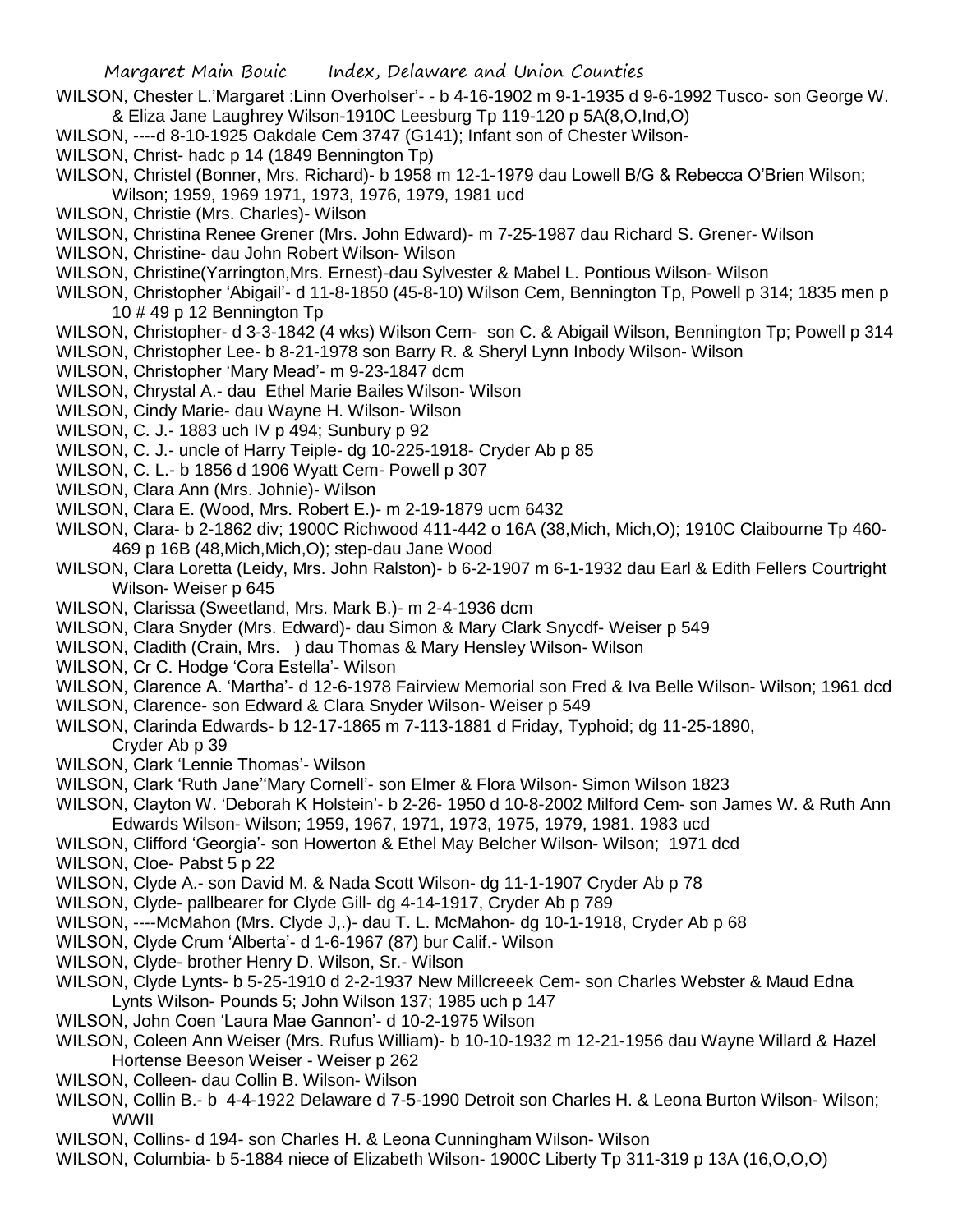- WILSON, Connie Mary (Brilla, Mrs. John Robert)(Lodge, Mrs. )- m 6-12-1965 dau Malcolm W. & Marie Wilson- Wilson; 1961 (17) dcd
- WILSON, Connie- dau Roy O. & Gladys Wilson- Wilson
- WILSON, Connie(Stratton, Mrs. Robert L.)- m 7-8-1944, Ky- dau Frank & Nellie Snyder Wilson- Wilson
- WILSON, Constance Collier (Mrs. Frederick)- b 4-23-1904 Richwood d 10-7-2000 (96) Claibourne Cem- dau John S. & Mary Star/Sterr Collier- 1985 uch p 30, 182; Wilson
- WILSON, Constance E. (Mrs. Fred K)- 1971, 1973, 1975, 1979, 1981, 1983 ucd
- WILSON, Cora Bell- dau John F. & Romina Suddeth Wilson- 1880C Liberty Tp Un Co 148-152 p 16 (11,O,O,O); 1870C Liberty Tp 88 p 11 (2,O)
- WILSON, Cora Estella (Mrs. Dr. C. Hodge)- d 10-31-1953 bur Sunbury- Wilson
- WILSON, Cora- b 4-1886 dau James & Fannie Wilson- 1900C Liberty Tp 242-247 p 11A (14,O,O,O)
- WILSON, Cora (Russell, Mrs. William)- dau Edward & Clara Snyder Wilson- Weiser p 549
- WILSON, Corrine (Riech, Mrs. Kent)- Loveless p 6
- WILSON, Courtney Marie- b 8-14-1994 dau Walt & Tammy Wilson- Wilson
- WILSON, Craig 'Mary'- Wilson; 1980 dcd
- WILSON, Crystal (Simpson, Mrs. )- b 1960 dau Roy O. & Ethel M. Bails Wilson- Wilson; 1967, 1975, 1979, 1981 ucd;
- WILSON, Curtis- b 1-1890 son James & Fannie Wilson- 1900C Liberety Tp 242-247 p 11A (10,O,O,O)
- WILSON, Cynthia (Buck, Mrs. Theodore Davis)- m 11-19-1952- Weiser p 433
- WILSON, Cynthia Lynn West (Mrs. Jon Stephen)- m 3-1-1980 Wash- Wilson
- WILSON, Daisy Demoss (Mrs. George)- b 11-28-1882 d 1952 dau William & Eliza Jane Eikelberner Demoss-Weiser p 157
- WILSON, Daisy Warden (Mrs. Richard)- m 10-25-1941- Wilson
- WILSON, Dakota- dau Kevin & Samantha Wilson- Wilson
- WILSON, Dale, Jr. 'Annabelle'- d 11-17-1991 964) Army Vet Wilson
- WILSON, Dale- son Charles I & Nellie Defamy Wilson- dg 1-1-1907, Cryder Ab p 2
- WILSON, Dale 'Elsie L, Hall' Wilson
- WILSON, Dale- son Dale & Elsie L. Hall Wilson- Wilson
- WILSON, Dale, Jr.- brother Harold E. Wilson- Wilson
- WILSON, Dalmon Ray- b 6-17-2004 son Kevin & Samantha Wilson- Wilson
- WILSON, Dalton- son Charles Wilson- dg 12-28-1906 Cryder Ab p 141
- WILSON, Dalton Ray- b 6-17-2004 son Kevin & Smantha Crabtree Wilson- Wilson
- WILSON, Dana (Mrs. Dennis)- Wilson
- WILSON, Dana- son Fred & Iva Wakely Wilson- Wilson
- WILSON, Daniel son Charles J. & Sarah J. McNeal Wilson- 1860C Leesburg Tp 372 (8,O); 1870C Leesburg Tp 23 p 3 (18,O)
- WILSON, Daniel- son Emery & Celinda Wilson- uccp p 47; record Bk 3 p 320
- WILSON, Daniel Leonard 'Mary Ann McGhee'- b 5-7-1718 d 4-15-1867 son Zadock & Anna Robinson Wilson-Asp 71-6-2
- WILSON, Daniel S. 'Amanda Coook'- m 4-13-1843 ucm 879
- WILSON, Daniel W.'Amanda Melvina Peters'- b 10-6-1831 Pickaway Con 9-19-1854 d 2-22-1907 (75-8-16) son Daniel & Sarah Wilson- dg 3-1-1908 Cryder Ab p 21
- WILSON, ----Dankel (Mrs. Charles)- dau David & Esther Dankel- dg 3-3-1916, Cryder Ab p 31l dg 10-13-1916, Cryder Ab p 98
- WILSON, Daniel- brother Joames E. Wilson- Wilson
- WILSON, Daniel 'Levina Fillinger'- parents of Bessie A. Gannon- Wilson
- WILSON, Danny 'Carolyn'- b 1963 son Roy Ol. & Ethel Marie Baoiles Wilson- Wilson; 1967, 1975, 1979, 1981 ucd
- WILSON, Darbie- b 1970 ch Brian & Debbie Wilson- 1980 dcd
- WILSON, 1st Lt Darlene M. (Mrs. Capt. Robert Benjamin II) Army- Wilson
- WILSON, Darlene (Smith, Mrs. )- dau Ralph & Blanche Corbin Wilson- Wilson
- WILSON, Darrell 'Andria'- son Lawrence M. & Bertha Burson Wilson- Wilson
- WILSON, Dave E. 'Grace L.'- 1959 ucd
- WILSON, David- 1835 men p 33 # 2 p 58 Kingston Tp
- WILSON, David- dcc David Williams 376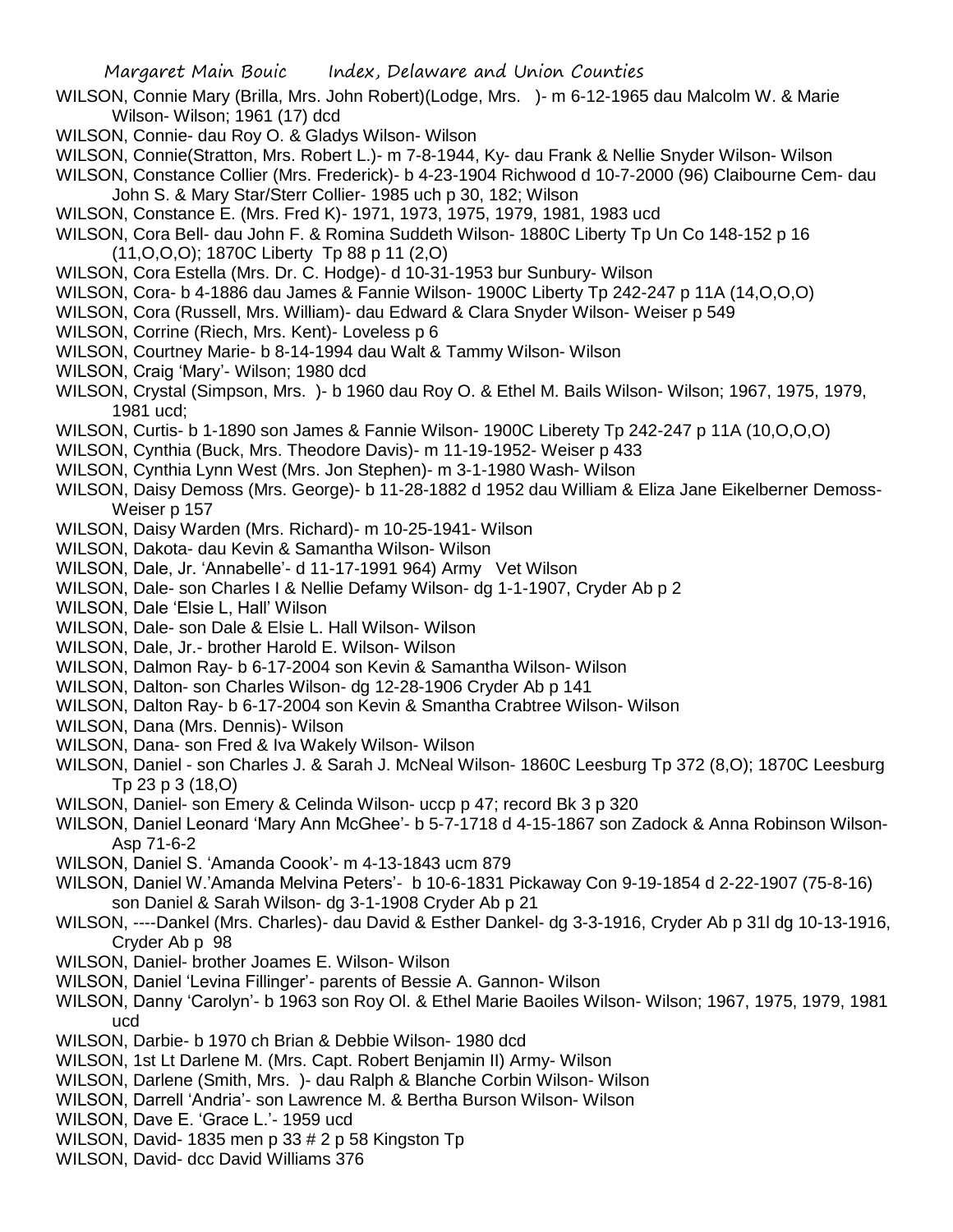WILSON, David- hadc p 14 (Bennington Tp) 1820C Bennington Tp; 1835 men p 10 # 46 p 12 Bemnnington Tp WILSON, David- Wilson

- WILSON, David- b 4-25-1826 Wilson Cem- Powell p 314; dcga p 47
- WILSON, David A.- son Austin B. & Mary Bush Wilson- 1908 dch p 849
- WILSON, David A. 'Ethel H.'- d 11-18-1963 Oak Grove Cem Wilson
- WILSON, David Arthur- d Thursday (39) , most of his life in bed because of scarlet fever- son Oscar Wilson dg 4-13-1909, Cryder Ab p 24
- WILSON, David A. 'Sue A.'- 1980 dcd
- WILSON, David D. 'Ann E.;- 1850C Liberty Tp Un Co 1036-1053 p 154 (23,O)
- WILSON, David 'Charlotte- d 2-2-1843 (43y, 4d) Wilson Cem, Bennington Tp Powell p 314,
- WILSON, David R.- brother Howard R. Wilson- Wilson
- WILSON, David b 1962 son Henry R. & Sarah Wilson- 1980 dcd
- WILSON, David H. 'Nancy Brown'- m 4-2-1861 dcm
- WILSON, David- son James E. Wilson- Wilson
- WILSON, David- b 1955- son James & Dorothy L. Wilson- 1961, 1969, 1971 dcd
- WILSON, David "Red" 'Jodi Powell '- son Merrel L. & Molly Brokaw Wilson- Wilson
- WILSON, David 'Monica Wheeler'- son Roy & Sarah Wilson- Wilson
- WILSON, Rev. David M.- 1908 dch p 286; hmp p 150
- WILSON, David M. 'Nada Scott'- b 1-21-1847 m 12-24-1905 son Midas & Mary Wilson- dg 11-1-1907 Cryder Ab p 78
- WILSON, David- b 1970 son Orlando S. & Sandra R. Wilson- 1980 dcd
- WILSON, David R.- son Nelson Robert, Jr. & Barbara Wilson- 1979, 1981 ucd
- WILSON, Mr. & Mrs. David- parents of Imo Chloe Wilson- dg 11-1-6-1900 Cryder Ab p 41
- WILSON, David N. B.- mt 3 p 24
- WILSON, David- son Richard & Daisy Warden Wilson- Wilson
- WILSON, David 'Virginia Talley- Wilson
- WILSON, David Wayne- son Rev. Andrew & Elsie Wilson- Wilson
- WILSON, David- son William H. & Mary Emma A. Arnold Wilson- Wilson
- WILSON, Dean- son Carmon & Maxine Wilson- 1949 ucd
- WILSON, Debbie (Mrs. Brian)- 1980 dcd
- WILSON, Deborah K. Holstein (Mrs. Clayton W.)- Wilson; 1971, 1975, 1979, 1981 ucd
- WILSON, Delford 'Violet Marie Overfield'- m 3-19-1969 son John A. & Louie B. Gardner Wilson- Wilson; 1975, 1979, 1981, 1983 ucd
- WILSON, Delbert- son Jasper N. & Nancy Lyons Wilson- 1985 uch p 48
- WILSON, Deliverance (9-1842) dau Emery Wilson- uccp p 11 JB p 2
- WILSON, Dell Jane (Price, Mrs. Larry)- dau Sherman V. & Eleanor Maxine Wilson- 1985 uch p 144; 1967, 1971, 1973, 1975 ucd
- WILSON, Deolno 'Ruby'- 1949 ucd
- WILSON, Denise D. Iden (Mrs. Robert J.)- m 9-9-1989 dau John P. & Carolyne D. Iden- Wilson
- WILSON, Dennis C. 'Peggy Bevis''Karen Kay McClaren' b 12-8-1945 m (2) 3-20-1970- son Sherman V. & Eleanor Maxine Wilson- 1985 uch p 147, 148, 177; 1949, 1959,1973,1975,1979,1981,1983 ucd
- WILSON, Dennis 'Dora'- brother Patricia J Wilson- son Edwin B. & Mary Grace Davis Wilson- Wilson
- WILSON, Dennis- son James & Bertha Barnett Wilson- Wilson
- WILSON, Dennis 'Peggy'- 1967 ucd
- WILSON, Denny- father of William Sherman Wilson- Wilson
- WILSON, Derrick Robert- b 8-27-1991 son David & Jodi Powell Wilson- Wilson
- WILSON, Diana Lynn (Kibbey, Mrs. Garry E.) -b 11-28-1946 m 8-28-1976 dau Robert & Nellie R. Sells Wilson-Wilson; 1973 ucd
- WILSON, Diana(Ormeroid, Mrs. Dale)- dau Kenneth L. & Ella Cotton Wilson- Wilson 1983 ucd
- WILSON, Dianne Dee (Hill, Mr. Richard)(Hoover, Mrs. Donald)- dau Sherman V. & Eleanor Maxine Wilson-Wilson; 1985 uch p 147; 1959 (12), 1979 ucd
- WILSON, Diantha- dau William H. & Rosemary Wilson- 1961 (6) dcd
- WILSON, Dick- son Carmon & Maxine Brown Wilson- Wilson
- WILSON, Dina Ann (Graham, Mrs. William)- dau William & Margaret McGrew Wilson- dcq Thomas Graham 17 WILSON, Dolly Adams (Mrs. Samuel)- Wilson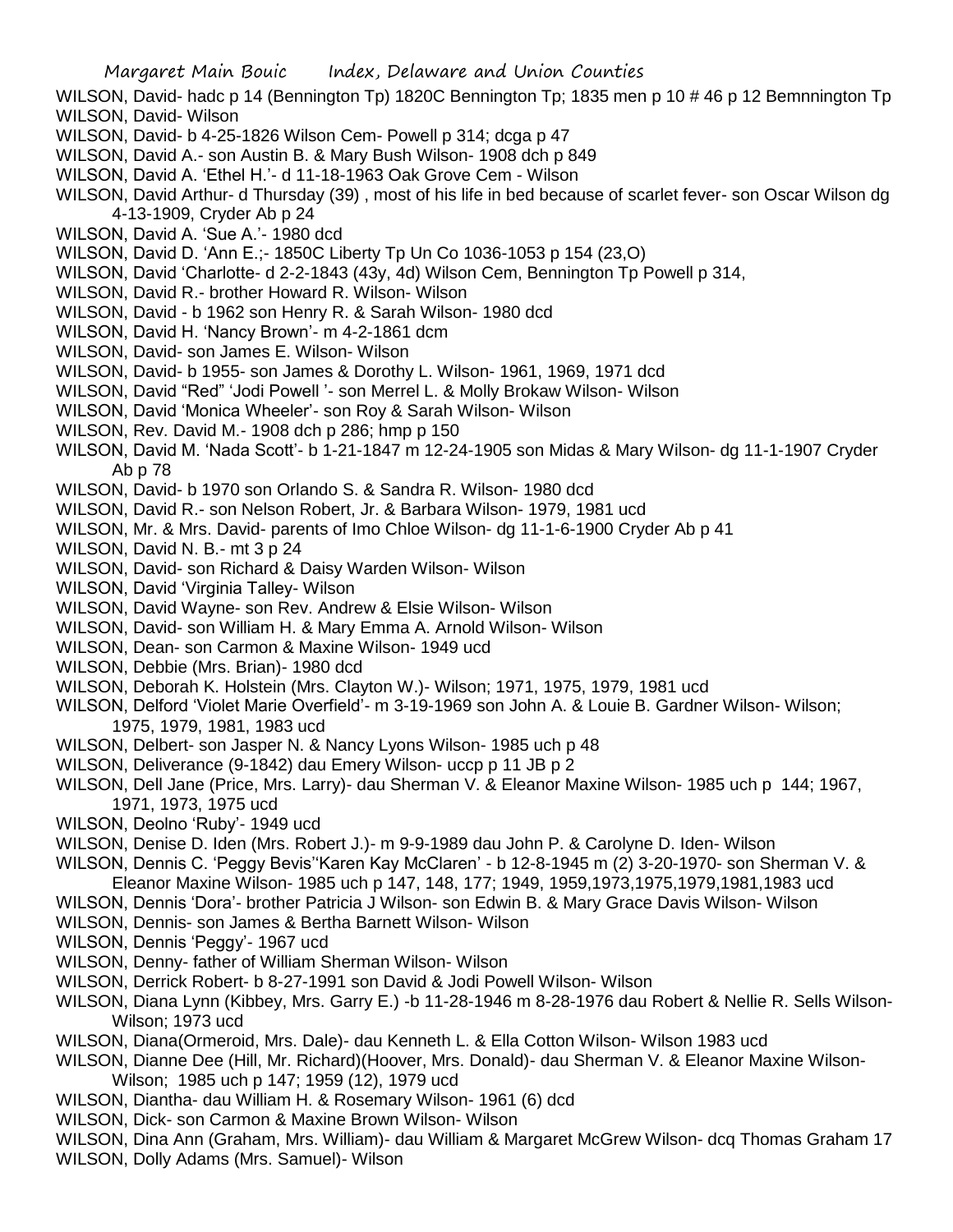- WILSON, Dolly- dau Emery & Celinda Wilson- uccp p 47 record book 3 p 320
- WILSON, Dolly Mae- dau Martin Wilson- Wilson
- WILSON, Dolly M. Spurlock (Mrs. Bryan K.)- m 4-8-1955 dau Karen Spurlock- Wilson
- WILSON, Donabel (Fisher, Mrs. Harold)- dau Stephen M. & Margaret Wilson- Wilson
- WILSON, Donald- son Ellis B. & Goldie Wilson- 1949 ucd
- WILSON, Donald G., Mr. And Mrs. Paretns of Ann Elizabeth Wilson
- WILSON, Donald- son Harold E. & Annabelle Zerbe Wilson- Wilson
- WILSON, Donald- son John Harold & Dorothy Hensley Wilson- Wilson
- WILSON, Donald R.- son Seth Elwood & Josie Murphy Wilson- Wilson; Thompson 17815
- WILSON, Donald Willis 'Gladys Pounds'- b 2-8-1921 m 10-2-1945 son Charles Webster & Maud Edna Lynts
- Wilson- Wilson 13(10); opc 867 ; Weaver (129(11)21); Graham (1611521); Pounds (142631) ; 1985 uch p 147,
	- 148; Richey 9, 10; 1971, 1980 dcd
- WILSON, Donna Jean (Prude, Mrs. Lester)- dau Floyd B. Wilson- Wilson
- WILSON, Donna M. Earnest (Mrs. William H .)- parents of Richard K. Wilson- Wilson
- WILSON, Donna (Nolan, Mrs. )- sister James E. Wilson- Wilson
- WILSON, Dorama- dau Wilbur & Harriett WoodsonWilson- Wilson
- WILSON, Doreen (Wills, Mrs. Jeffrey)- b 10-25-1958 dau Sherman V. & Eleanor Maxine Wilson- 1985 uch p 147; 1959, 1967, 1971, 1973, 1975 ucd
- WILSON, Doris (Mrs. William)- mother of Lenora Allman Wilson- Wilson 1971 ucd
- WILSON, Dorothy (Mrs. Charles F.)- 1971 dcd
- WILSON, Dorothy (Cosby, Mrs. )- dau Wilbur W. & Harriet Wilson- Wilson
- WILSON, Dorothy Evelyn Alspach (Mrs. Fred J.)- b 4-9-1909 dau Oscar Dale & Edythe Gail Carnes Alspach-Weiser p 649
- WILSON, Dorothy (Gaa, Mrs. John)- dau William H & Mary Emma A. Arnold Wilson- Wilson
- WILSON, Dorothy Gregg (Mrs. Kenneth B.)- m 11-6-1954 m 40 y; Wilson
- WILSON, Dorothy Hensley (Mrs. John Harold)- Wilson
- WILSON, Dorothy L. (Mrs. James L.) 1961, 1969, 1971, 1980 dcd
- WILSON, Dorothy- dau Louis D. & Eva L. Wilson-1910C Washington Tp 26-26 p 2A (2, O, O, O)
- WILSON, Dorothy May (Mrs. Robert)- parents of Robert G; Wilson- Wilson
- WILSON, Dorothy M. Wirthman (Mrs. )- b 7-2-1897 d 10-17-1991 (94) dau Fred M. & Margaret Degan Wirthman- Wilson
- WILSON, Dorothy Rowland (Mrs. Thomas)- Weiser p 549
- WILSON, Dorothy Sarah (Skidmore, Mrs. John Outland)- b 1-25-1908 m 10-24-1929 d 4-19-1991 (83) Hathaway Cem- dau L. D. & Evie L. Penhorwood Wilson- Wilson; 1985 uch p 108. 129
- WILSON, Dorothy- dau Sherman & Eleanor Maxine Wilson- 1949 ucd
- WILSON, Douglas A. 'Janet B.'- 1980 dcd
- WILSON, Douglas- b 1964 son Dennis C. & Karen K. McClaren Wilson- 1973, 1979, 1981, 1983 ucd
- WILSON, J. Douglas- son Robert B. & Carole J. Goff Wilson- Wilson; 1980 dcd
- WILSON, Douglas Lee 'Pat'- b 1950 son Sherman V. & Eleanor Maxine Wilson- manager Wilson Ag Center-
- 1985 uch p 53, 147, 177; 1979, 1969, 1967, 1971, 1975, 1983 ucd
- WILSON, Dr.- 1880 dch p 238 Fowler p 66, 69
- WILSON, Dyer- son William H. & Minerva Reed Wilson- 1870C Union Tp 92-91 p 13 (1,O)
- WILSON, Earl- b 4-1855 son Ali Wilson- 1900C Marysville 64-64 p B3 (15,O,O,O)
- WILSON, Earl 'Edith Fellers Courtright' b 11-11-1876 m 12-7-1904- Weiser p 645
- WILSON, Earl Eugene- b 10-27-1818 son Earl & Edith Tellers Courtright Wilson- Weiser 646
- WILSON, Earl O.- b Indiana d 12-20-1912 (27y 9m) Oakdale Cem 2505 (D157)
- WILSON, Earnest 'Margaret'- b 2-8-1897 d 6-26-1991 (94) son Ellsworth & Lulu Mitchell Wilson- Wilson
- WILSON, Ed- son Charles Wilson- dg 12-28-1906, Cryder Ab p 141
- WILSON, Ed 'Tammy'- son Herman & Nancy M. Boring Wilson- Wilson
- WILSON, Edgar 'Bell Giekie''Irene Jones'- son Somon E. & Ella Swabe Wilson- Simon Wilson 1243
- WILSON, Edgel 'Judy'- son Reed & Lucie Gardner Wilson- Wilson
- WILSON, Edith Blue (Wood, Mrs. Clarence)(Mrs. Harold)- b 2-10-1913 Un Co d 5-10-2003 (90) Oakdale Cem,
	- E-322 dau Howard & Olive Schertzer Blue- Wilson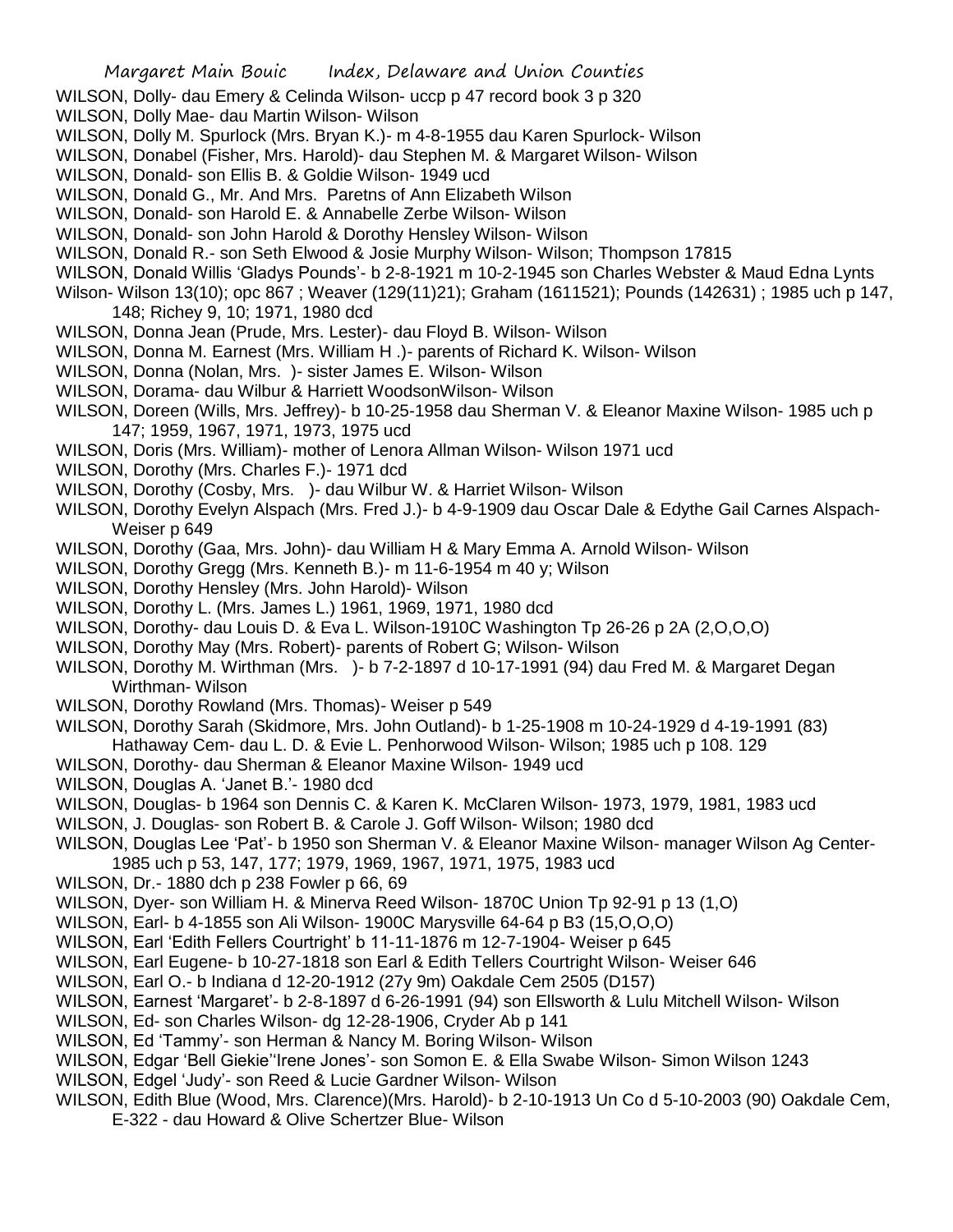- WILSON, Edith Eloise (Rohr, Mrs. Robert Hempy) b 8 -18-1908 m 6-23-1931 dau Earl & Edith Fellers Courtright Wilson- Weiser p 645
- WILSON, Edith Fellers Courtright (Mrs. Earl)- b 10-15-1878 m 12-7-1904 dau George Bigelow & Clara Eve Fellers Courtright- Weiser p 645
- rWILSON, Edith-granddau William H. & Cintha E. Elliott-1910C York 201-201p 8B(5,WVa,WVa.WVa)
- WILSON, Edna (Clark, Mrs. Robert S.)- m 4-10-1928- Weiser p 462
- WILSON, Edna Faye Fridley (Mrs. George Andrew)- b 12-26-1917 m 12-2-1944- Weiser p 646
- WILSON, Edward- d Friday (68) Professor Bowling Green, wife d several years ago; 2 sons; dg 12-22-1908, Cryder Ab p 173
- WILSON, Edward- father of Able Wilson- dg 1-26-1915; Cryder Ab p 10
- WILSON, Edward B.- son William H. & Donna M. Earnest Wilson- Wilson
- WILSON, Edward- son Charles I. & Nellie Defany Wilson- dg 1-1-1907 Cryder Ab p 2
- WILSON, Edward 'Clara Snyder'- Weiser p 549
- WILSON, Edward- Nash p 28
- WILSON, Edward- son Collin Wilson- Wilson
- WILSON, Edward Dale 'Nellie Marie Orahood'- b 5-20-1900 m 10-24-1926 d 12-19-1981 bur Maple Grove Cem- son Edward & Rosa Wallace Wilson- Wilson
- WILSON, Edward- son Ellis B. & Goldie Wilson- 1949 ucd
- WILSON, Edward- pallbearer for Mrs. S, A,. McNeil- dg 8-30-1912, Cryder Ab p 154, for Mary Bush Wilson, dg 7-2-1915, Cryder Ab p 63; for John Jacob Gruber- dg 4-4-1916 Cryder Ab p 43
- WILSON, Edward 'Lottie L.- uncle of Horace Wilson- Wilson
- WILSON, Edward 'Rosa Wallace'- Wilson
- WILSON, Edward 'Sandra'- parents of Sherry Lynn Wilson- Wilson
- WILSON, Edward Warren- b 1857 d 1941 Winsor Corners, Oxford Tp- Powell p 192
- WILSON, ---- Jones (Mrs. Edward)- dau Cornelius D. Jones- dg 9-22-1905, Cryder Ab p 52
- WILSON, Edwin Bryon 'Mary Grace Davis'- d 2-2-1977 (65) Trenton Ceml Wilson
- WILSON, Edwin G. 'Mary G.'- 1961, 1971, 1980 dcd
- WILSON, Edwin S. 'Helen A. Pike m 49y''Ruth Bartell' m 7y- b Nov. 1914, Marion d 7-30-1995 Fla. bur Marion Cem- son Marvin L. & Lena Davids Wilson- Wilson
- WILSON, E, E,- d Sunday, consumption, dg 7-29-1890, Cryder Ab p 25
- WILSON, Eileen A. (Mrs. Richard L.)- 1980 dcd
- WILSON, Eileen (Forney, Mrs. )- dau Chester L. & Margaret Linn Wilson- Wilson
- WILSON, Elaine Phelps (Mrs. Bradley Dale)- m 3-21-1971 dau Harvey Phelps- Wilson
- WILSON, Elda Fern (Bouic, Mrs. Walter Pearl)- b 9 -23-1901 m 6-22-1926 dau Charles Webster & Maud Edna Lynts Wilson- Bouic (13922); Weaver (129(10)2); Graham (18192); Pounds 5,6; Turney 6,7; 1985 uch p 147; 1959, 1967 ucd
- WILSON, Elden R.'Ann'- d 2-19-1988 Calif., brother Woodrow Wilson- Wilson
- WILSON, Rev. Elder (D)- 1880 dch p 509, 541
- WILSON, Eleanor Hammelberger (Mrs. Lowell O.)- Wilson; 1959, 1967, 1971, 1973 ucd
- WILSON, Eleanor (Lehman, Mrs. Ralph)- m 12–16-1939- Weiser p 826
- WILSON, Eleanor (Miller, Mrs. )- dau Earnest & Margaret Wilson- Wilson
- WILSON, Eleanor (Shonting, Mrs. Milton)- dau James H. Wilson- Wilson
- WILSON, Eli B. 'Mary Lett'- lic 4-28-1882, ucm 7189
- WILSON, Elias-d (53) dg 10-15-1888 (Pagetown) Cryder Ab p 205. 206; dg 1-25-1889, Cryder Ab p 216
- WILSON, Elias C.- d 8-20-1864 Marlborough Cem, Powell p 290; son L. Wilson
- WILSON, Elias, Jr. 'Marietta Curtis'- m 10-2-1859 dcm
- WILSON, Elias 'Charity Demuth''Wealthy Wells'- b 7-8-1791 d 11-5-1885 (94-3-27) Powell p 315, 373; also Marengo Cem; dumch p 260; War of 1812; hadc p 14 (1849 Bennington Tp); 1835 mdn p 10 # 43 p 12 Bennington Tp
- WILSON, Elijah- b 7-29 Son Keith & Brandy Wilson- Wilson
- WILSON, Elinor/Eleanor/Elnore B. (Mrs. Velmont)- Wilson; 1961, 1969, 1971, 1980 dcd
- WILSON, Elisa (Mrs. Hugh)- 1850c Allen tp 1489-1508 p 221 (42,Ireland); 1880C Allen Tp 259-274 p 26 (68,Ireland, Ireland,Ireland)
- WILSON, Elisa- dau Hugh & Elisa Wilson- 1850C Allen Tp 1489-1508 p 221 (10,L.Canada)
- WILSON, Eliza- Un Co prob Vol II p 37 (1879-1886)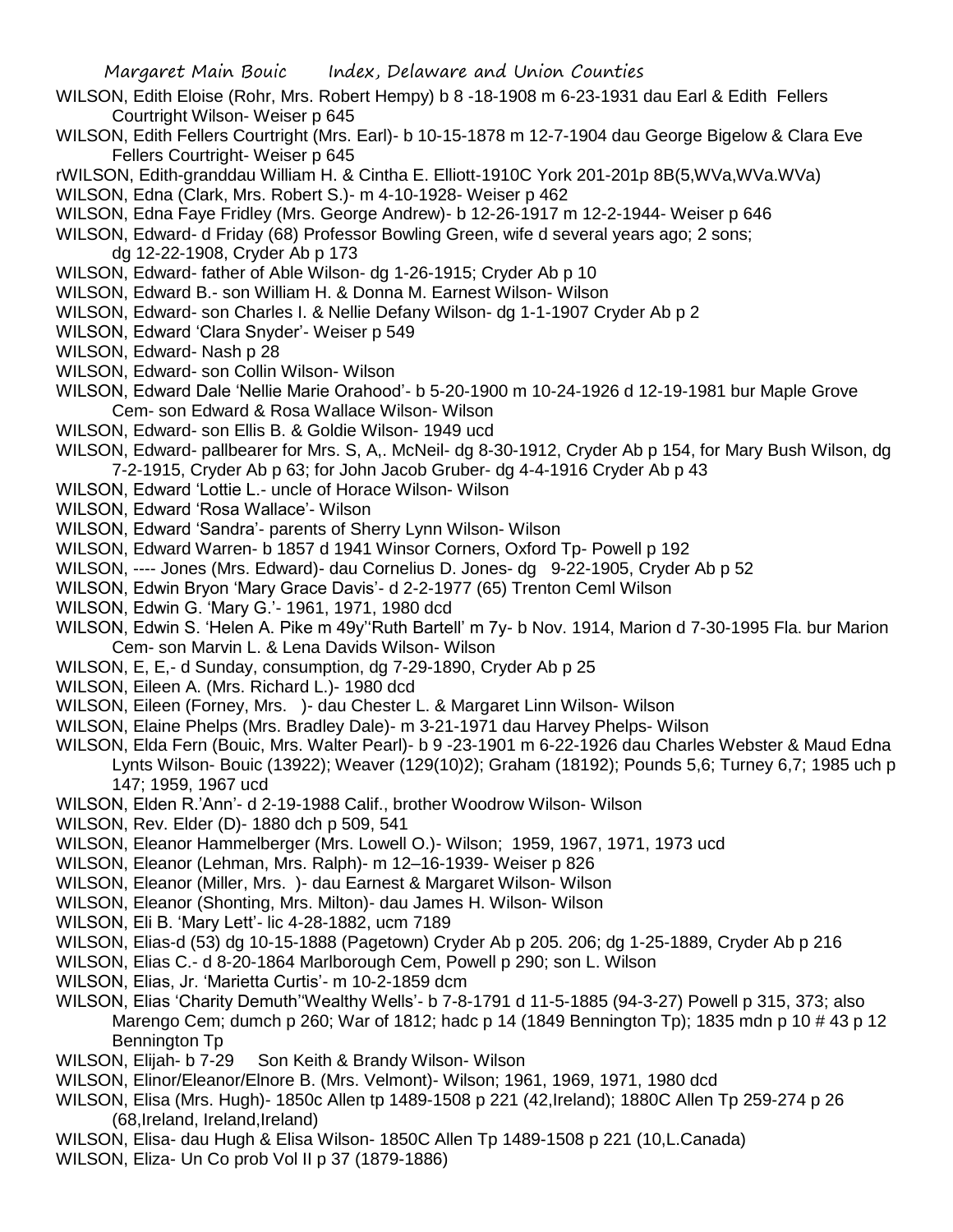- WILSON, Eliza (Asher, Mrs. John)- m 3-2-1862 ucm 3296
- WILSON, Eliza (Colvin, Mrs. Enoch)- dau Simon & Rebecca Wilson- Simon Wilson 17
- WILSON, Eliza Jane Laughrey (Mrs. George W.)- b 8-1869; 1900C Leesburg Tp 24-24 p 2A (30,O,O,O)
- WILSON, Eliza (Mrs. Oliver C.)- d 11-27-1851 (44-6-24) Trenton Cem, Powell p 277; 1850C Trenton Tp 853 p 71 (43,Pa)
- WILSON, Eliza (Olmstead, Mrs. Arora J.)- m 11-25-1827; dcga p 41 Del Pat & Frank. Chron.
- WILSON, Eliza (Wyatt, Mrs. Samuel)- dau Edward Wilson- Nash p 28
- WILSON, Elizabeth- dcga p 33; Delaware Patron & Franklin Chronicle
- WILSON, Elizabeth- 1850C Jerome Tp 1909-1930 p 279 (17,O)
- WILSON, Elizabeth- 1850C Jerome Tp 1909-1930 p 279 (27,O) sister Mary Powers
- WILSON, Elizabeth (Mrs. Albert)- Hinkle letter; Main (1316187)
- WILSON, Elizabeth Ann (Chaffin, Mrs. Dan J.)- m 11-22-1975 dau Ken A. Wilson- Wilson
- WILSON, Elizabeth Atwood- 1883 uch V p 587
- WILSON, Elizabeth Baughman (Mrs. Jonas)- b 12-28-1837 ILL d 8-27-1913 bur Fulton, ILL; dau Daniel & Sarah Baughman; Chandler letter. Main (1316186)
- WILSON, Elizabeth (Mrs. Benjamin)- dcc Maxson Greene 427
- WILSON, Elizabeth (Bush, Mrs. David)- b 1-7-1801 d 3-11-1876 Marlborough p 163- dau James & Mary Eaton
	- Wilson- Hinkle letter; 1880 dch p 770; 1908 dch p 849; dumch p 258; dcq Mrs. A. C. Rodman 15; Merle J. Rutherford 11
- WILSON, Elizabeth (Carpenter, Mrs. Edward)- b 8-8-1706 m 8-12-1724 d 4-24-1791 dau Benjamin & Elizabeth Wilson- dcc Maxson Greene 213, 437
- WILSON, M. Elizabeth (Mrs. Cedric P.)- 1980 dcd
- WILSON, Elizabeth- dau Charles & Sarah J. McNeal Wilson- 1870C Leesburg Tp 23 p 3 (1,O)
- WILSON, Elizabeth Curl (Mrs. Benjamin)- m 6-16-1842 ucm 805
- WILSON, Elizabeth Eaton (Mrs. John)- m 12-22-1823 dcga p 23 Del Pat & Fr Chron (Berlin Tp)
- WILSON, Elizabeth Edwards (Mrs. Capt. Samuel)- m 9-26-1838 dcml dcga p 66
- WILSON, Elizabeth- d 1-18-1843 (14d) dau Elias & Wealthy Wilson- Wilson Cem, Bennington Tp; Powell p 314
- WILSON, Elizabeth Fairbanks (Mrs. Alexander)- 1908 dch p 849
- WILSON, Elizabeth (Finch, Mrs. Thomas)- m 7-23-1854 ucm 2148
- WILSON, Elizabeth (Hastings, Mrs. David)- b 6-3-1838 d 10-6-1922 dcc Cynthia Cummins 21
- WILSON, Elizabeth J.- dau William & Elizabeth Wilson- 1850C Liberty Tp 991-1008 p 148 (7,O)
- WILSON, Elizabeth dau Rev. James & Marinda Wilson- 1850C Allen Tp 1490-1509 p 221 (18,Vt)
- WILSON, Elizabeth- dau John & Elsie Cooper Wilson- Weiser p 560
- WILSON, Elizabeth- b 1833 d 1-14-1865 (32-1-28) bur Fulton, ILL- dau John & Hannah Maine Wilson- Hinkle letter
- WILSON, Elizabeth Long (Mrs. Jeremiah)- m 10-30-1836 dcm
- WILSON, Elizabeth (Mabra, Mrs. )- sister John (Jack) Wilson- Wilson
- WILSON, Elizabeth McIlroy (Mrs. James)- m 8-20-1851 ucm 1695
- WILSON, Elizabeth- granddau Mathew & Elizabeth Patton- Powers p 261
- WILSON, Elizabeth (Neville, Mrs. Jerry)- MR-DAR p 7
- WILSON, M. Elizabeth Orr (Mrs. Rev. Cedric) m 47 y- Wilson
- WILSON, Elizabeth (Powers, Mrs. )- dcc Larry Powers 1
- WILSON, Elizabeth (Price, Mrs. James)- 1985 uch p 116 parents of Mary Price Rickard
- WILSON, Elizabeth Shoup- dau Joseph Shoup- dcw Bk 1 p 14
- WILSON, Elizabeth (Tonquet, Mrs. William)- dau Nathaniel Wilson- 1883 uch V p 565
- WILSON, Elizabeth (Mrs. William J.) 1850C Liberty Tp Un Co 991-1008 p 148 (35,Pa); 1860C Lib Tp 1019- 1029 p 140 (44,Pa); 1870C Lib Tp 87 p 11 (56,Pa); 1880C Lib Tp 259-26 9 p 26 (65,Pa,Ireland,Pa); 1900C Liberty Tp (84, Pa.Pa,Pa)
- WILSON, Ella E. Cotton (Mrs. Kenneth L.) m 2-13-1960 Ky; 1979, 1981, 1983 ucd
- WILSON, Ella (Eddy, Mrs. Calvin)- parents of Margaret Eddy Herd- Wilson
- WILSON, Ella Edler (Mrs. Scott)- parents of Lottie Engle- Wilson
- WILSON, Ella Mapes (Mrs. Leonidas L.)- 12-30-1880 ucm 6877
- WILSON, Ella Miriam (McKittirck, Mrs. Elmer Samuel)- b 12-27-1895 m 6-29-1921 dau Horace M. & Audaria Margaret Scott Wilson- McKitrick p 459
- WILSON, Ella (Oldaker, Mrs. Henry)- parents of M. Lucile Oldaker Darby- Wilson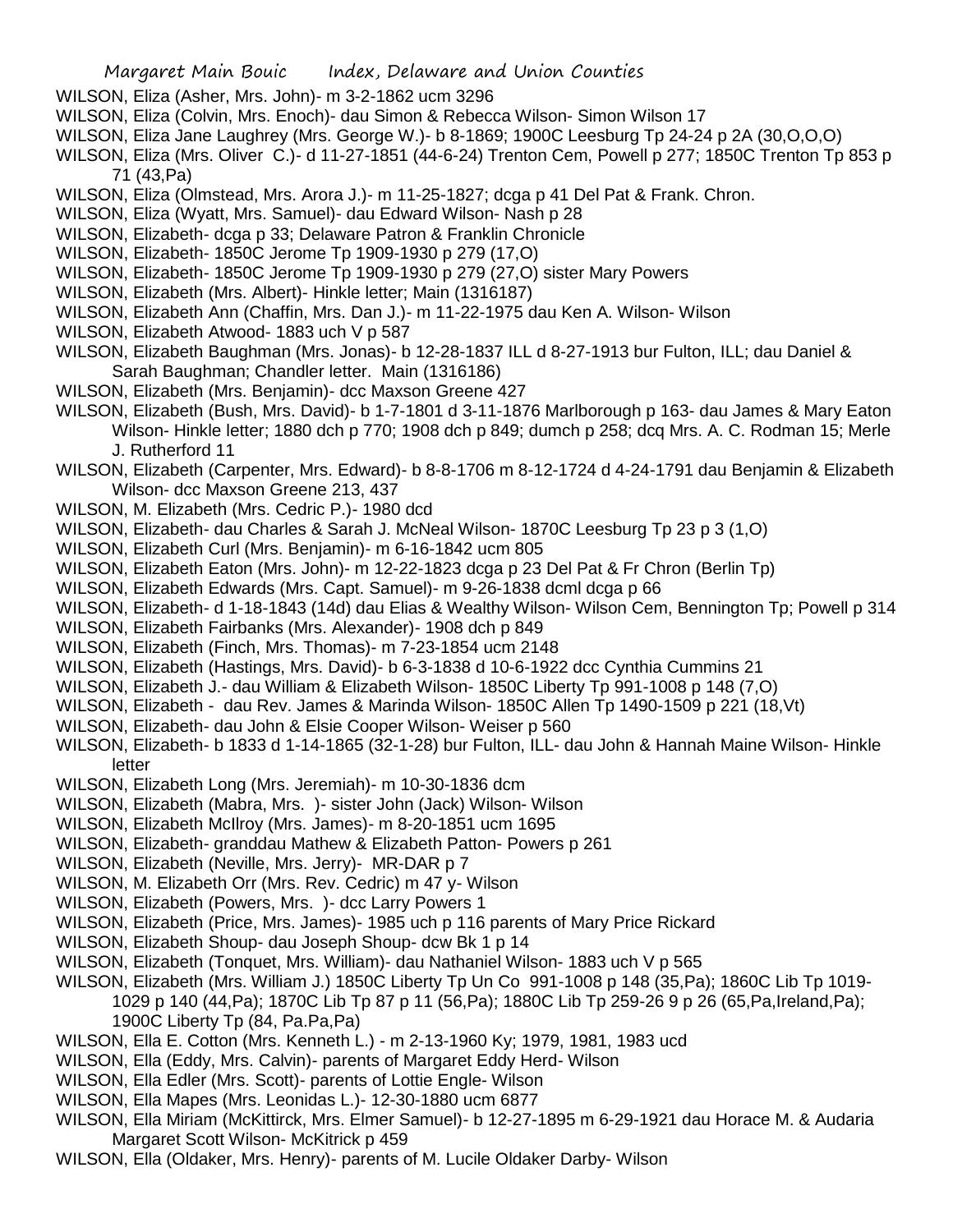- WILSON, Ella (Shippen, Mrs. )- dau Edward & Clara Snyder Wilson- Weiser 550
- WILSON, Ella Swabe (Mrs. Simon E.)- Simon Wilson (124)
- WILSON, Ella (Vought, Mrs. George G.)- , 1872 dg 7-30-1907, Cryder Ab p 59
- WILSON, Ellen Carol (Stevens, Mrs. )- dau Kenneth R. & Dorothy Gregg Wilson- Wilson
- WILSON, Ellen- dau Charles J. & Sarah J. McNeal Wilson- 1860C Leesburg Tp 372 (1,O); 1870C Leesburg Tp 23 p 3 (11,O
- WILSON, Ellen (Mrs. )Cormany, mrs. )- Wilson
- WILSON, Ellen Green (Mrs Ambress)- m 7-27-1865 dcm
- WILSON, Ellen M. Lee (Mrs. Seth Abraham)- Asp (71-6-6)
- WILSON, Ellen (Tanner, Mrs. John )- m 7-4-1877 ucm 6089
- WILSON, Ellie (Sutton, Mrs. )- sister Van Clay Wilson- Wilson
- WILSON, Elliott 'Bess Hunt'- Wilson; Sunbury p 144
- WILSON, Elliott- son Henry D.,Sr. & Nellie Wilson- Wilson
- WILSON, Elliott Orr- son William & Mary E. Orr Wilson- Pabst 5 p 15; dg 7-11-1911, dg 7-14-1911, Cryder Ab p 47, 48
- WILSON, Ellis B. 'Goldie'- 1949 ucd
- WILSON, Ellis B.- son Jasper N. & Nancy Lyons- 1910C Leesburg Tp 13-14 p 1B (1 1/12,W Va,W Va, W Va)
- WILSON, Ellsworth 'Lulu Mitchell'- parents of Earnest Wilson- Wilson
- WILSON, Seth Ellwood 'Josie Mjrphy'- b 12-7-1884 m 5-3-1916 d 8 -22-1974 son Charles & Flora Roberts Wilson- Wilson; Thompson (17815)- 1959, 1967, 1971, 1973 ucd
- WILSON, ------Connell (Mrs. Elmer)-d Sunday, childbirth; dg 12-12-1913 Cryder Ab p 77
- WILSON, Elmer E. 'Emma Smith' b 6-4-1865 m 12-28-1886 d 7-27-1890 Berkshire Cem, Powell p 11; dg 8-19- 1890. Cryder Ab p 28
- WILSON, Elmer 'Flora'- son Smith & Susan Wilson 182
- WILSON, Elmer Frank 'Ardis Porter'- son Jacob Rank & Pearl May Gray Wilson- Pounds 5,6; John Wilson 121
- WILSON, Elmer 'Maude Baldwin'- Wilson
- WILSON, Elmyra (Cronkright, Mrs. John)- m 9-2-1838 dcm
- WILSON, Elsie (Mrs. Rev. Andrew)- Wilson
- WILSON, Elsie "Janis" Bierbower (Mrs. Gilbert)- b 3-6-1889 m 1932 d 1956 dau John & Josephine Bierbower-Marysville p 34
- WILSON, Elsie Cooper (Mrs. John)- dau Thadeus S. Cooper- Weiser p 560
- WILSON, Elsie L. Hall (Mrs. Dale)- d 6-16-1967 (67) Oak Grove Cem Wilson
- WILSON, Elsie Marie (Miller, Mrs. )- dau Howard R. & Orpha Berniece Hall Wilson- Wilson
- WILSON, Elvina Hague (Mrs. Samuel H.)- Longbrake p 63, 64
- WILSON, Elsworth- son Charles & Sarah J. McNeal Wilson- 1870C Leesburg Tp 23 p 3 (7,O)
- WILSON, Emery- 1850C Taylor Tp 1079-1096 (3/12,O)
- WILSON, Emery- Newhouse Cem, consumption- dg 1-15-1892 Cryder Ab p 82
- WILSON, Emery 'Selinda Brooks' son Charles J. & Sarah J McNeal Wilson- 1830C Leesburg Tp 516 p 299 (40-50)- uccp p 22 est JB2 207, 208; JB 3 p 2; uccp p 47 Record Bk 3 p 320
- WILSON, Emil 'Haruko'- son Richard & Willa Mae GreenWilson- Wilson
- WILSON, Emily- dau Charles J. & Sarah J. McNeal Wilson- 1860C Leesburg Tp 372 (6,O); 1870C Leesburg Tp 23 p 3 (16,O)
- WILSON, Emily (Evans, Mrs. Jobe0- m 10-4-1835 dcm
- WILSON, Emily (Goines, Mrs. )- sister Langstaff Wilson- Wilson
- WILSON, Emily Hoskins (Mrs. William)- m 1-1-1849 ucm 1373
- WILSON, Emily Riley (Mrs. Henry)- dumch p 429
- WILSON, Emily Russell (Mrs. Nathan P.)- ,m 6-16-1842 dcm
- WILSON, Emily (Mrs. William)- 1860C Jackson Tp 1118-1131 p 149 (29, Ky)
- WILSON, Emma E. (Crook, Mrs. Isaac)- m 7-25-1869 dcm
- WILSON, Emma Eikelberner (Mrs. James)- dau Daniel C. & Malinda Taylor Eikelberner Weiser p 163
- WILSON, Emma (Mrs. Frank A.)- Chandler letter
- WILSON, Emma- dau George & Priscilla Wilson- 1850C Berlin Tp 1908 p 118 (9,O)
- WILSON, Emma (Mrs. Harvey)-1900C Ricnwood 328-346 p 13A (35,O,O,O)m 14y,6 ch 5 living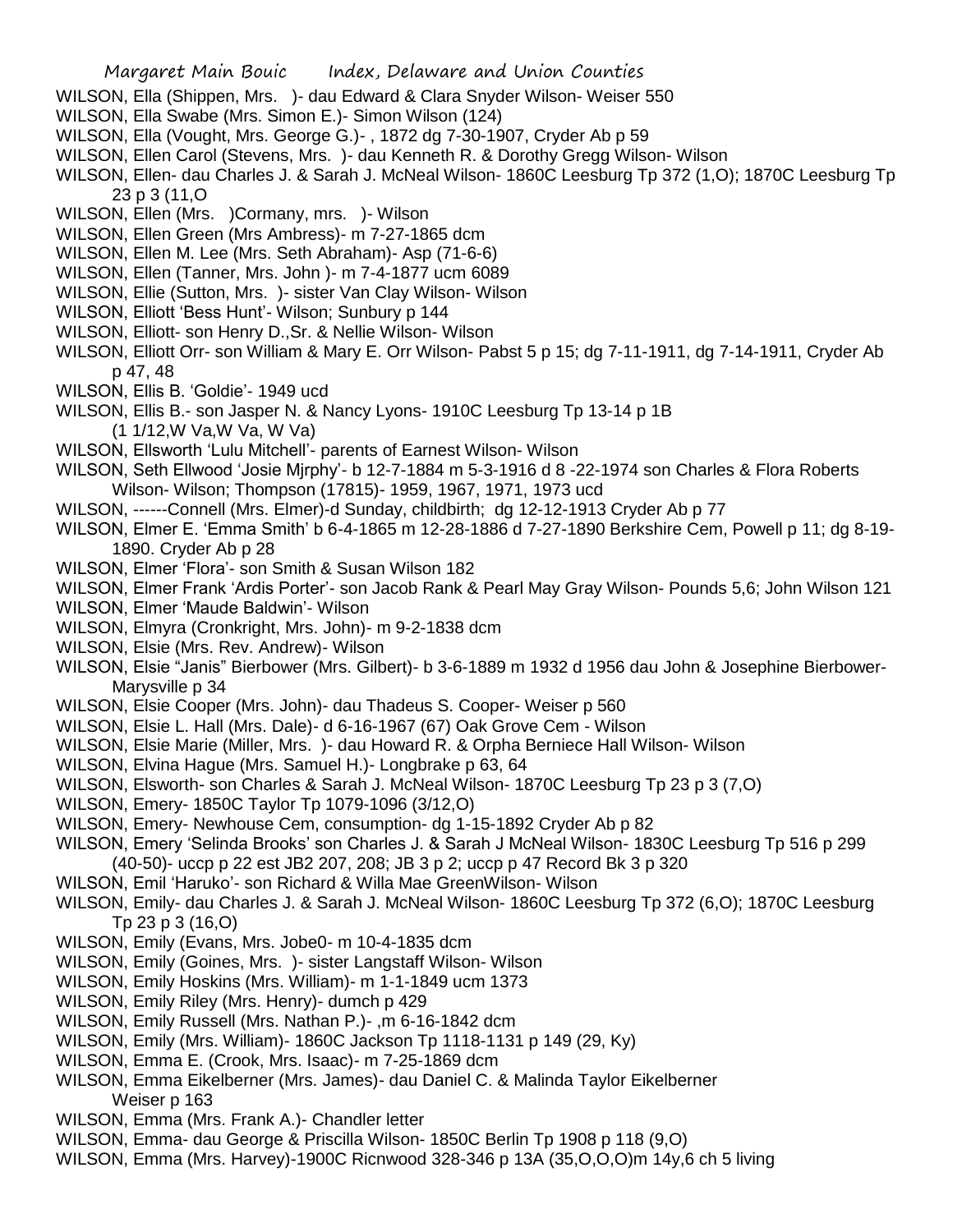- WILSON, Emma- d Monday (6mos) measles & Pneumonia- dau Max William Wilsondg 4-15-1904, Cryder Ab p 40
- WILSON, Emma Smith (Mrs. Elmer E.)- m 12-28-1886, d 8-19-1890, Cryder Ab p 29
- WILSON, Emma (Wood, Mrs. John B.)- m 5-1-1872 ucm 5076
- WILSON, Emory C.- son Mary A. Wilson- 1870C Marysville,Paris Tp 238-239 p 27 (12,O); 1880C Scioto Tp 312
- WILSON, Enos- 1820C Bennington Tp 1835 men p 11 # 64 p 13 Bennington Tp
- WILSON, Envon (Foreman, Mrs. Pete)- dau Reed & Luvie Gardner Wilson- Wilson
- WILSON, Ernest- 1985 uch p 148; 1900C Leesburg Tp 13-14 p 1B (8,W Va, W Va, W Va)
- WILSON, Ernest E. 'Helen Kathleen'- Wilson; 1973, 1975, 1979, 1981, 1983 ucd
- WILSON, Ernest P. 'Valeta Winston''Flora Cunningham'- b 12-30-1901 m(1) 9-4-1926 d 9-20- 1983- son Jasper N. & Nancy Lyons Wilson- Wilson; Winston (1532)
- WILSON, Ester E.- d 6-16-1930 (24y) Oakdale Cem 4257 (H-100)
- WILSON, Estella Grieg (Smallwood, Mrs. )(Mrs. John F.)- Simon Wilson- (125)
- WILSON, Esther Ann (McClain, Mrs. John)- b 1840 d 4-2-1912 dcc Helen Wornstaff Kern 15
- WILSON, Esther Marie Bailes (Mrs )- b 5-19-1936 W Va d 2-21-1992 (55) W. Va- dau William P. & Dena Bailes- Wilson
- WILSON, Esther Marie (Buehler, Mrs. Arthur Walter)- b 10-10-1913 m 3-20-1936 dau Guy Clinton & Rosa Langrock Wilson- Hinkle letter; Main 131618655
- WILSON, Esther dau Homer & Jenny Thompson Wilson- Wilson
- WILSON, Esther Pike (Mrs. James)- m 3-2-1851 dcm
- WILSON, Ethel Hall (Volk, Mrs. Walter)(Mrs. Norman)- d 2-3-1963 sister Harold Hall- Wilson
- WILSON, Ethel H. (Mrs. David A.)- sister John (Jack) Wilson- Wilson
- WILSON, Ethel (Mrs. Leon)- b 8-1882; 1900C Richwood 305-323 (17,O,O,Md) m 2y laundress
- WILSON, Ethel M. Bailes (Mrs. Roy O.)- 1st wife- Wilson; 1967, 1975, 1979, 1981 ucd
- WILSON, Ethel Pennington (Mrs. Herbert L.- d 1959- Wilson
- WILSON, Ethel Stewart (Mrs. Francis)- parents of Fern Ellen Huff- Wilson
- WILSON, Dr. Eugene- son James & Mary E. Wilson- 1908 dch p 375; Fowler p 100; 1976 dch p 296; Pabst 5 p 15; dg 4-14-1908 Cryder Ab p 127
- WILSON, Eugene M. "Pete"'Ruth Stoddard'- b 6-2-1912 Madison Co m 1-31-1941 d 1-13-1988 Milford Cemson John Coen & Mae Mitchell Wilson- Wilson; 1971, 1973, 1975, 1979, 1981, 1983 ucd
- WILSON, Euna Hall (Mrs. Russell D.,Sr.)- b 12-16-1933 Ky, d 9-21-2003 (69) Obetz Cem dau Lee & Frannie Hamilton Hall- Wilson
- WILSON, Eunice (Nichols, Mrs. David) b 5-23-1782 day Abram & Johanna Maine Wilson- Asp 71-4
- WILSON, Eva Blue (Mrs. Thomas E.)- b 1871 d 1948 Mmilford Cem, Union Allen Cem p 41
- WILSON, Eva L. (Mrs. Louis)- 1910C Washington Tp 26-26 p 18 (40,O,O,O) m2 8ym 2 ch
- WILSON, Eva R. (Mrs. Johnnis V.)- 1961 dcd
- WILSON, Everett- son George & Daisy Demoss Wilson- Weiser 157
- WILSON, Evette- b 1967 dau Richard L. & Eileen A. Wilson- 1980 dcd
- WILSON, Evie L. Penhorwood (Mrs. L. D.)- parents of Dorothy Skidmore- Wilson
- WILSON, Ezekiel- 1835 men 36 # 22 p 63 Liberty Tp
- WILSON, Ezekiel 'Nancy'- dcga p 18 Delaware Patron & Franklin Chronicle
- WILSON, Fae (Miller, Mrs. Albert)- dau Orman & Myrl McGohan Wilson- Wilson
- WILSON, Fanny- d Sept. 1822 dcga p 7; Delaware Pat & Franklin Chron; uccp p 25 JB 3 p 28
- WILSON, Fanny (Sibold, Mrs. Ichabod)- m 2-2-1843 ucm 863
- WILSON, Fannie (Mrs. James)- b 1-1859; 1900C Liberty Tp un Co 242-247 p 11A (41,O,O,O) 20y, 6 ch, 4 living
- WILSON, Faye M. Fisher (Mrs. Wilbur D.)- b 11-12-1890 Fayette Co m 11-11-1915 d 8-10-1976 dau Joseph C. & Bertha Orr Fisher-Wilson
- WILSON, Fe(i)rmer L.- b 4-1891 son Harvey & Emma Wilson- 1900C Richwood 328-346 p 13A 9,O,O,O) WILSON, Fern Dutt (Mrs, Horace H.)- b 6-14-1914 d 6-28-1997 (83)- dau Edward & Blanche Layman Dutt-Wilson; 1961, 1969, 1971, 1980 dcd
- WILSON, Fern (Ebright, Mrs. Carl)- d 2-19-1967 (49) dau George W. & Mayne Pearl Yerian Wilson- Wilson
- WILSON, Fern Ellen (Huff, Mrs. Francis C.)- dau Francis & Ethel Wilson Stewart Wilson Wilson
- WILSON, Fern (Morrison, Mrs. )- dau Homer & Jenny Thompson Wilson- Wilson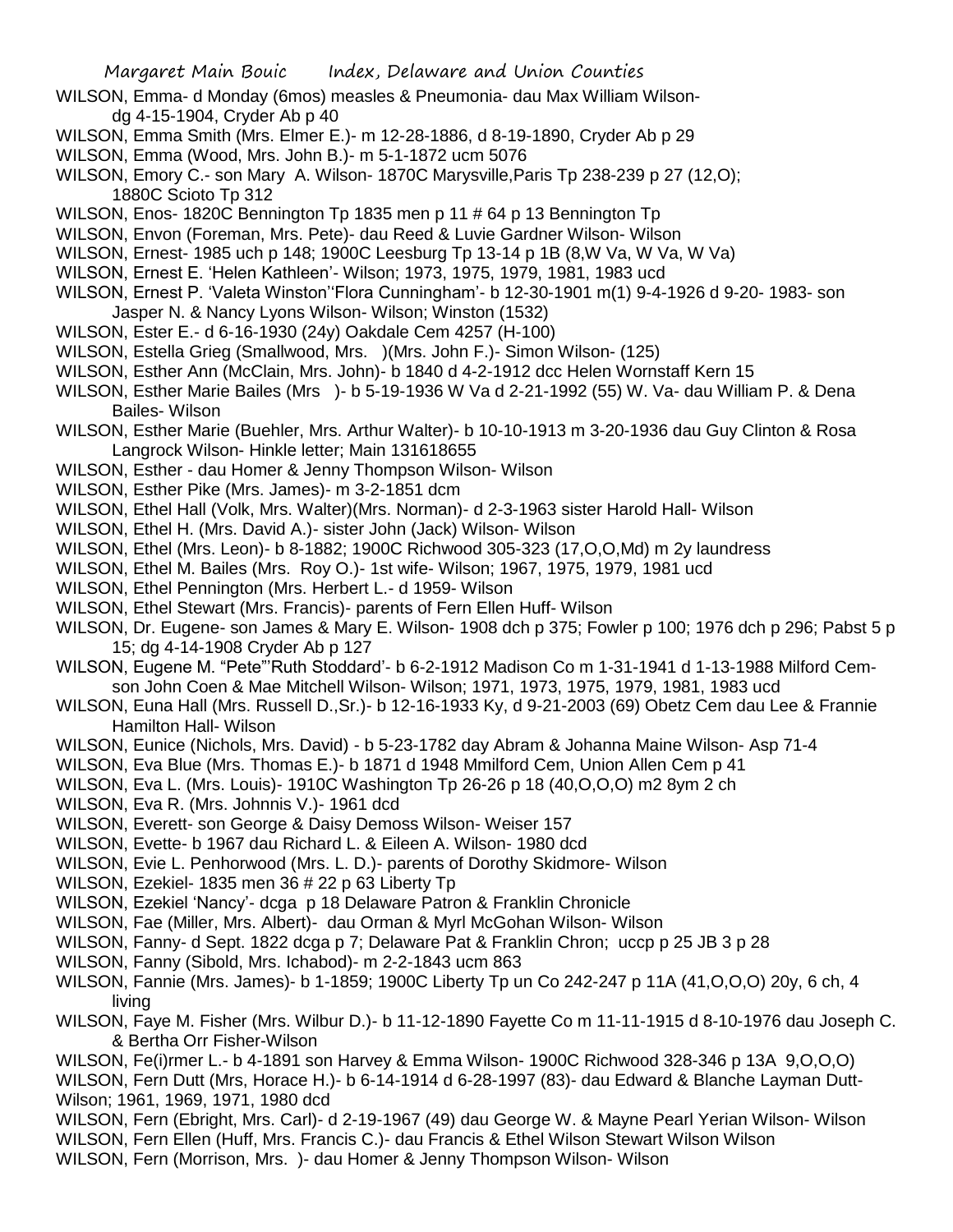- WILSON, F. H.- Un Co Prob Vol II p 24 (1879-1886)
- WILSON, Fidelia (Bull, Mrs. Thompson)- m Clinton Tp; dcga p 10; Franklin Chron 2-4-1820
- WILSON, Finley 'Ida'- b 6-1864- son John & Romina Suddeth Wilson- 1870C Liberty Tp Un Co 88 p 11 (6,O); 1900C Liberty Tp 338-347 p 15A (35,O,O,O) m 14y, carpenter
- WILSON, Flo Wyant (Mrs. Zane)- m 9-24-1873 dg 2-24-1891, Cryder Ab p 47
- WILSON, Flora (Bird, Mrs. O. E.)- b 1-29-1860 m 11-12-1884 d 5-23-1895 (35-3-24) vault at Bethlehem Cem-1880C Leesburg Tp 242-242 p D186 (20,O,O,O) housework at D. DeGood
- WILSON, Flora (Cunningham, Mrs. )(Mrs. Ernest P.)- Wilson
- WILSON, Flora (Mrs. Elmer)- Simon Wilson (182)
- WILSON, Flora Roberts (Mrs. Charles)- parents of Ruth Daum- Wilson
- WILSON, Florence A. Sturtevant (Mrs. Ivan) b 10-4-1911 m 10-20-1951 d 10-14-1974 dau Fred & Abbie E. Davis Wilson- Wilson; 1967, 1971, 1973 ucd
- WILSON, Florence dau George W. & Mary L. Wood Wilson- 1860C Leesburg Tp 374 (5/12,O); 1870C Leesburg Tp 24 p 4 (10,O)
- WILSON, Florence (McGown, Mrs. Abe)- dau Smith & Susan WilsonWilson- Simon Wilson 184
- WILSON, Florence (Floe) (Mrs. Zane)- Pabst 3 p 10, 19; Pabst 5 p 20
- WILSON, Flossie Clark (Mrs. William)- parents of Louise A. Shy- Wilson
- WILSON, Floyd M. 'Maxine Shults'- m 5-26-1934 d 12-1-1988- Wilson
- WILSON, Fortunata Mary Mandillo (Mrs. Franklin G.) d 10-16-1985 Wilson
- WILSON, Frances- 1860C Allen Tp 780-787 p 107 (73,Va); 1870C Allen Tp 215-207 p 14 (79,Va)
- WILSON, Frances Crawford (Mrs. John W.)- m 60y Wilson
- WILSON, Frances N. (Bishop, Mrs Ma X,)- b 1-19-1910 Logan Co d 4-10-1988 (78) Maple Grove Cem- dau Warren F. & Bessie R. Townsend Wilson- Wilson
- WILSON, Frances O. Moore (Mrs. Andrew)- m 1-12-1856 ucm 2379; mt 1-16-1856
- WILSON, Francis 'Ethel Stewaart'- Wilson
- WILSON, Francis J.- 1880C Marysville7-8 p 1 (40.Vt.Vt.Vt)
- WILSON, Francis- b 1857 dau Martha Wilson/Wilton- 1900C Jerome Tp 350-362 p 15B (43,O,O,O)
- WILSON, Frank- b 1891 d 1974 Milford Cem; Union Allen Cem p 50
- WILSON, Frank- remains in Vault Friday- dg 2-28-1888 Oak Grove Cem Cryder Ab p 184
- WILSON, ---- (Mrs. Frank)- lpc p 16
- WILSON, Frank A. 'Emma'- b 10-2-1871 d 1-10-1948 son Jonas & Elizabeth E. Baughman Wilson- Hinkle letter; Main 13161840
- WILSON, Frank Austin 'Glenna May Escott'- b 2-27-1897 m 1925 d 9-20-1975 son Frank & Ida May Mullen Wilson- Wilson
- WILSON, Frank 'Grace'- 1910C Claibourne Richwood 197-205 p 7B (28,O,O,O) m 8y; Manufacturer of cement block
- WILSON, Frank- son George, brother George & Stanley-Wilson; dg 8-12-1913, Cryder Ab p 52
- WILSON, Frank 'Pinky'- d 9-22-1969 (80) brother George Wilson- Wilson
- WILSON, Dr. Frank H.- Wilson
- WILSON, Frank- 1908 dch p 412
- WILSON, Frank 'Ida May Mullen'- Wilson
- WILSON, Frank M.- b 1886 d 1954 Milford Cem, Union Allen Cem p 50
- WILSON, Frank 'Nellie Snyder'- parents of Kenneth R. Wilson- Wilson; 1971, 1973 ucd
- WILSON, Frank S. 'Lida Sidebottom'- dumch p 449
- WILSON, Frank 'Sue Miller'- Maugans Anc p 155
- WILSON, Rev. Frank 'Vivian'- b 7-18-1920 m 54y d 10-22-1995 (75) son Charles W. & Marie Schultz Wilson-Wilson
- WILSON, Franklin- d 7-22-1829 (22) Bennington Tp, Wilson Cem- Powell p 31 4
- WILSON, Franklin G 'Barbara Pierce'- m 12-22-1986 d 5-8-1987 (62) cremated- Wilson
- WILSON, Franklin G. 'Fortunata Mary Mindello; 'Barbara Pierce Anderson '- d 5-8-1987 (62) cremated -Wilson
- WILSON, Jacob Franklin 'Pearl May Gray'- d 6-15-1926; John Wilson 12; Pounds 4, 5
- WILSON, Fred J. 'Dorothy Evelyn Alspach'- Weiser p 649
- WILSON, Fred J 'Elizabeth "Betty" I. Berry- Wilson
- WILSON, Fred K.'Connie Collier'-b 9-17-1896 d 2-28-1970 son John Wilson- Wilson; 1983 ucd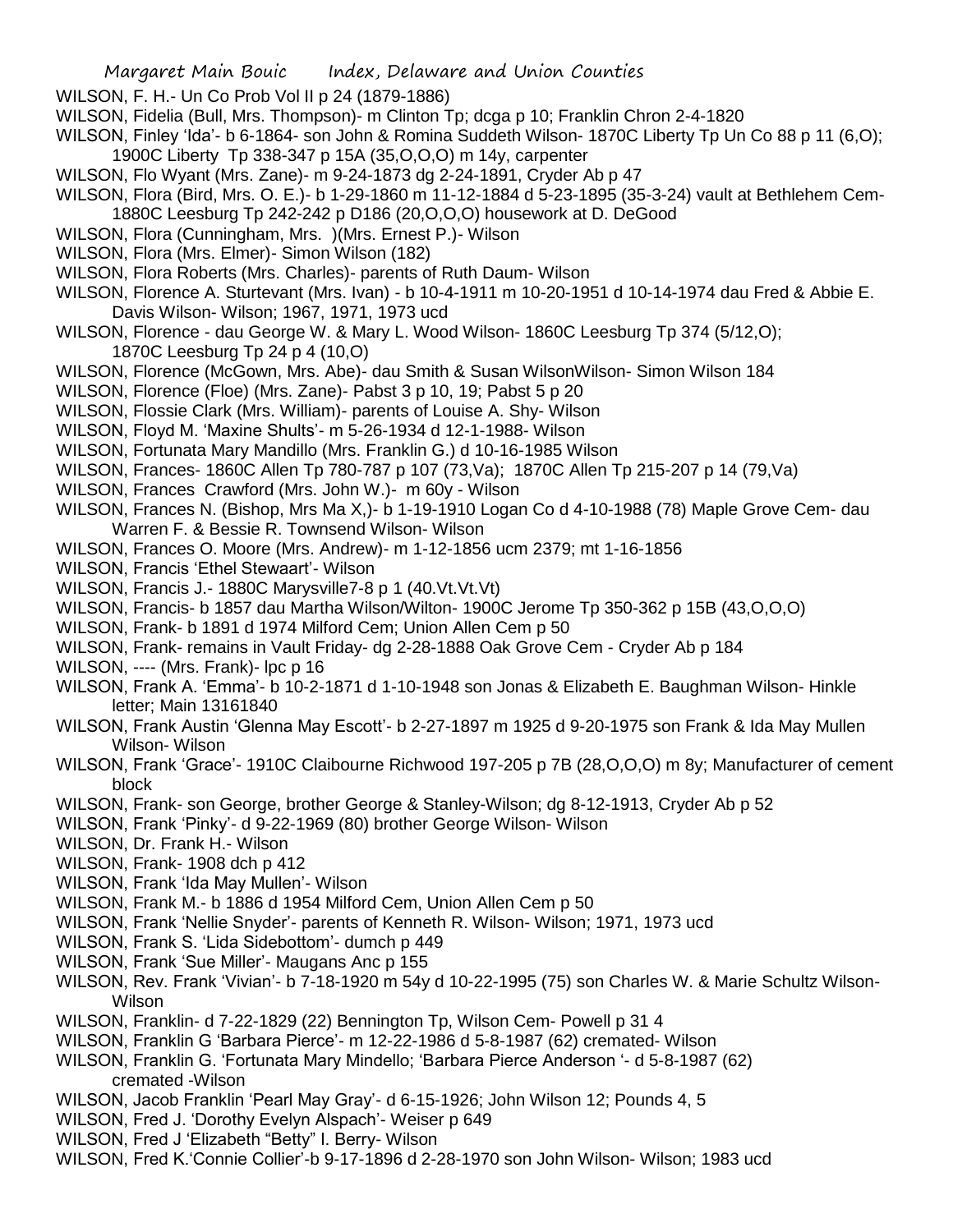- WILSON, Fred 'Tresser Songer'- son Edward & Clara Snyder Wilson- Weiser p 549
- WILSON, Freda Mae Wollam (Mrs. Woodrow)- b 2-3-1913 d 3-26-1962 dau Elmer & Clara Gabriel Wollam- bur Mechanicsburg; Gabriel 16521; Wilson
- WILSON, Freda Mayo (Mrs. )- d 4-18-1965 (54) Oak Grove Cem sister George Mayo- Wilson
- WILSON, Freeman R. 'Lydia Gardner'- m 3-13-1845 dcm
- WILSON, Freend- son Elias & Wealthy Wilson- Powell p 314
- WILSON, French- son James & Bertha Barnett Wilson- Wilson
- WILSON, French J/G.'Ruby M. Bays' 'Joyce Parsons'- b 4-6-1917 W Va d 1-14-1988 (70) Oakdale Cem, M-181-SE 1/4 ; Wilson
- WILSON, Gail (Mrs. Joseph Edward)- d 1981 Wilson
- WILSON, Gail D.- 1979, 1981 ucd
- WILSON, Gail- b 11-22-1974 dau Steven Wilson- Wilson
- WILSON, Garrett Edward- b 2-4-2004 son Aaron & Allison Howard Wilson- Wilson
- WILSON, Gary Allen 'Nancy Love'- b 5-5-1945 Columbus m 5-14-1963 d 3-27-2003 (57( Forest Grove Ce,mson John & Virginia Gray Wilson- Wilson 1949 ucd
- WILSON, Gelinda (Nott, Mrs. Aaron B.)- m 2-9-1838 ucm 479
- WILSON, Gene (George, Mrs. William)(Bidlack, Mrs. )- dau Seth Elwood & Josie Murphy Wilson- Wilson; Thompson 17815
- WILSON, Geneva- dau Howard R. & Berniece Wilson- Wilson; 1969, 1971 dcd
- WILSON, George- 1908 dch p 434
- WILSON, George- Wilson; 1949 ucd
- WILSON, George- 1880C Union Tp 9 (36, Eng, Eng, Eng)
- WILSON, George- Powers p 115
- WILSON, George- 1883 uch p 532, 541 bur Milford, V p 197
- WILSON, George A.- d 1944 son George W. & Mayme Pearl Yerian Wilson- Wilson
- WILSON, George A.'Juanita V.Adams'- d 12-7-1970 Oak Grove Cem -parents of Aaron- Wilson
- WILSON, George Andrew 'Vada Belle Abbott''Edna Faye Fridley- b 8-29-1910 m(1) 1-22-1931 (2) 12-2-1944 son Earl & Edith Fellers Courtright Wilson- Weiser p 645
- WILSON, George 'Annie Newman'- Weiser p 815
- WILSON, George 'Daisy Demoss'- Weiser p 157
- WILSON, George (16-1842) son Emery Wilson- uccp p 11 JB 1 p 207, JB 3 p 2;
- uccp p 47, record book 3 p 320
- WILSON, George Finley- son John F. & Romina Suddeth Wilson- 1880C Liberty Tp 148-152 p 16 (15,O,O,O)
- WILSON, George- son George Wilson- Wilson ; dg 8-12-1913, Cryder Ab p 52
- WILSON, —(Mrs. George)- aunt of Jesse Phillips- dg 7-27-1915 Cryder Ab p 67
- WILSON, George- pallbearer for Charles Mayo, dg 11-11-1912, Cryder Ab p 176, for George Howe, dg 1-24- 1913, Cryder Ab p 16, for Emory B. Hinkle, dg 4-18-1913, 32, for Nancy Ghowe- dg 6-3-1913, Cryder Ab p 41, for Henry Heller, dg 2-24-1914, Cryder Ab p 97, for Chester J. Brown, dg 5-8-1914, Cryder Ab p 117, for Mrs. Harriet B. Johnson- dg 2-1-1918, Cryder Ab p 11
- WILSON, George P.- son Isaiah & Ann Wilson- 1850C Liberty Tp Del Co 1538 p 104 (2,O)
- WILSON, George 'Priscilla'- 1850C Berlin Tp 1908 p 118 (43,Eng)
- WILSON, George T. (Sunbury)- Wilson
- WILSON, George W., Mr. and Mrs. -Flossie Lina Barber d at their home; dg 11-1-1915, Cryder Ab p 89; dg 11-19-1918 Cryder Ab p 95
- WILSON, George- d Wed. (26) son W. A. & Martha Wilson- dg 9-16-1887, Cryder Ab p 163
- WILSON, George Washington -son George Washington , brother Frank (Pinky) Wilson- Wilson
- WILSON, George W.- d 7-25-1908 Oak Grove Cem- Wilson
- WILSON, George W. 'Eliza J.'- b 5-1859; 1900C Leesburg Tp 242-24 p 2A (44,Ind,O,Ind)

m 10y; stone mason; 1910C Leesburg Tp West 117-120 p 5A (51,unk,O,Ger)- m 20y, farmer WILSON, Dr. George W. 'Josephine Spencer'- Wilson

- WILSON, George W. 'Mahala Lamay- m 10-22-1872 ucm 5161
- WILSON, George W. 'Mary L. Wood'- m 5-8-1849; 1883 uch IV p 490; 1850C Marysville 550-562 p 84 (24,O); 1860C Leesburg Tp 374 (34,O)
- WILSON, George W. 'Mayme P. Yerian'- m 3-23-1900 d 1963 parents of William H. Wilson- Wilson WILSON, George- son William H. & Mary Emma Arnold Wilson- Wilson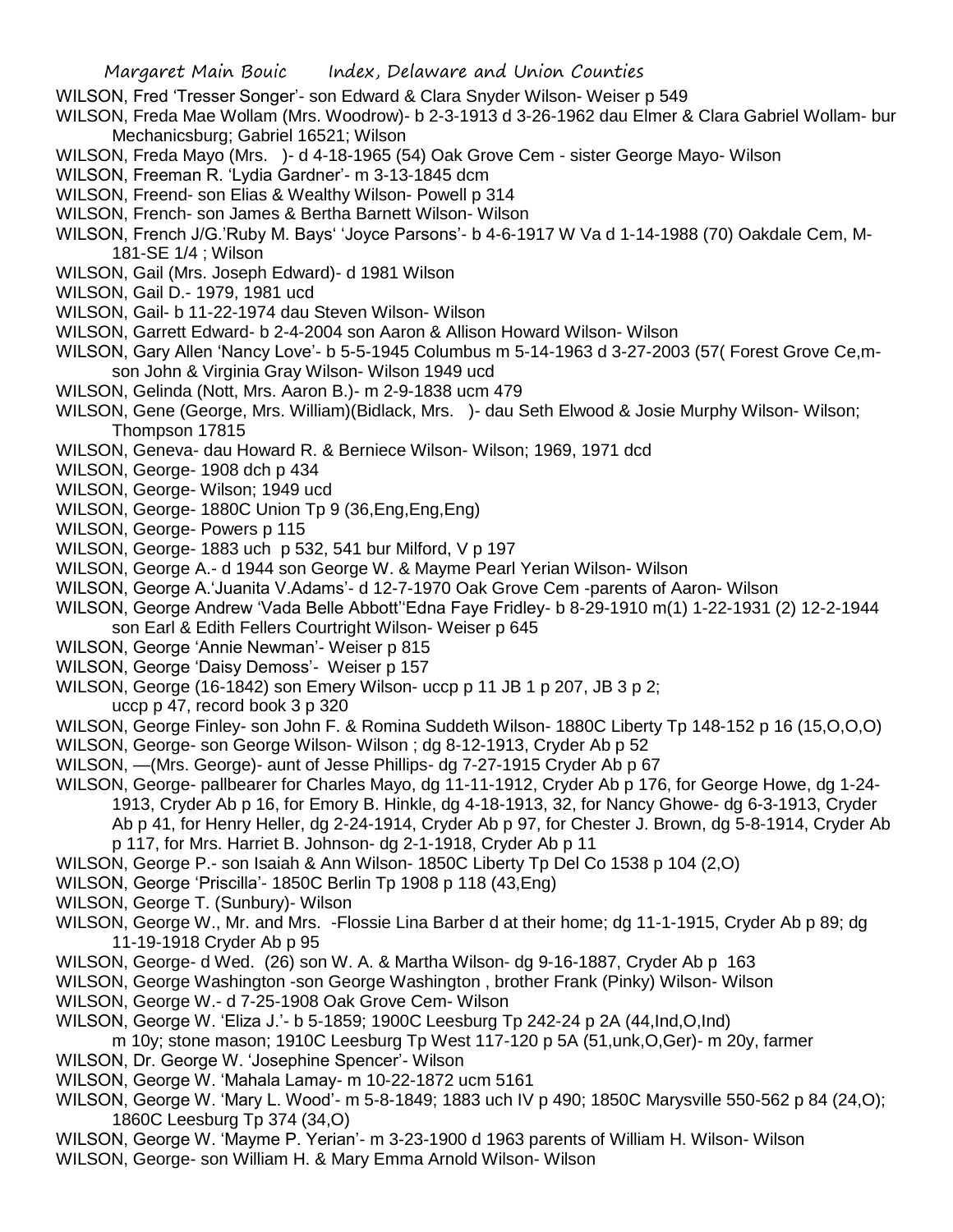- WILSON, Georgia (Mrs. Clifford)- 1971 dcd
- WILSON, Georgia Mary Louise McKittrick (Mrs. Robert R.)- dau Francis George Wellington & Laura May Coffin McKitrick- McKitrick p 359. 360
- WILSON, Geraldine (Ludwig, Mrs. Paul D.)- b 4-8-1906 m 3-3-1927 Columbus d 2-1-1979 (72) Raymond Cem- dau Carmon S. & Bessie Hartshorn Wilson- Wilson
- WILSON, Gertrude- dau Charles Webster & Maud Edna Lynts Wilson- John Wilson 131
- WILSON, Gertrude (Holmes, Mrs. )- dau Frank & Ida May Mullen Wilson- Wilson
- WILSON, G. H.- 1883 uch IV p 463
- WILSON, Gilbert 'Elsie Bierbower'- m 1932- Marysville p 34
- WILSON, Ginger (Mrs. Jim)- parents of Timothy Aaron Wilson- Wilson
- WILSON, Gladys Ann (McCafferty, Mrs. Gene Lee)- m 1958 div 1972- 1985 uch p 101
- WILSON, Gladys- dau Elmer & —Connel Wilson- dg 12-12-1913, Cryder Ab p 77
- WILSON, Gladys Pounds (Mrs. Donald Willis)- b 2-1-1923 m 10-2-1945 dau Jay & Della Violet Weaver Pounds- 1985 uch p 147; Pounds 142631; Graham 1611521; Weaver 129(11)21; John Wilson (13(10)); Richey; opc 868; 1961, 1969, 1971 dcd
- WILSON, Gladys (Mrs. Roy O.)- Wilson
- WILSON, Gladys- dau Seth E. & Josie Louisa Murphy Wilson- Wilson
- WILSON, Glenna May Escott (Mrs. Frank Austin .)- b 2-17-1899 Pa m 10-10-1925 d 11-18-2002 (100)
- Oakdale Cem, N-136-NE 1/4 dau James F. & Nan Ashton Escott- Wilson
- WILSON, Gloria Jean- dau John & Virginia Wilson- 1949 ucd
- WILSON, Gloria J. (Mrs. William H.)- 1980 dcd
- WILSON, Gloria (Jones, Mrs. )(Gibson, Mrs. )- dau French G. & Ruby M. Bays Wilson- Wilson
- WILSON, Goldie (Mrs. Ellis B.)- 1949 ucd
- WILSON, Goldie J. (Mrs. John M.)- 1961 dcd
- WILSON, Gordon kent 'Helen Alicia Beadles'- b 3-1-1936 m 5-28- 1955 son Lawrence A. & Mona Cerise Simmons Wilson- Weiser p 435
- WILSON, Orlando Gordon 'Marveline'- 1961 sxs
- WILSON, Grace (Mrs. ) Sunbury p 144
- WILSON, Grace (Mrs. Frank)- 1910C Claib. Tp Richwood 197-205 p 7B (25,O,O,O) m 8y 1 ch
- WILSON, Grace L, (Mrs. Dave E.)- 1959 ucd
- WILSON, Grace (Taylor, Mrs. )- sister John (Jack) Wilson- Wilson
- WILSON, Grace Treadway (Mrs. William)- parents of Joseph Edward Wilson- Wilson
- WILSON, Grafton 'Zilphia Spaulding'- b 6-27-1791 m 4-11-1820 d 8-3-1871 son Abram & Johanna Maine Wilson- Asp 75-7
- WILSON, Grant- brother Arthur Wilson- Wilson
- WILSON, Greg- son Robert & Phyllis Mitchell Wilson- Wilson
- WILSON, Gregory 'Sheri'- son Kenneth & Ella Cotton Wilson- Wilson; 1979, 1981, 1983 ucd
- WILSON, Grove C. 'Sarah H.'- d 1955- Wilson
- WILSON, Guy Clinton 'Rose Langrock'- b 2-12-1880 ILL d 7-8-1920 Can son Jonas & Elizabeth E. Baughman Wilson- Hinkle letter; Main 1316185
- WILSON, G. W.- Co E 71 Ohio Inf. Milford Cem- Union Allen Tp Cem p 16
- WILSON, G. W.- pallbearer for M. E. Demorest- dg 3-28-1911, Cryder Ab p 21
- WILSON, Gwendolyn Sue (Compton, Mrs. )- dau Orlando Gordon & Marveline Wilson- Wilson
- WILSON, H,- 1880 dch p 288; CCC (1875 Delaware Tp)
- WILSON, Hannah Rohani- b 8-22-1992 dau Todd & Tahraneh Rohani Wilson- Wilson
- WILSON, Hannah- b 2-25-1777 dau Abram & Johanna Maine Wilson- Asp 71-2
- WILSON, Hannah E. Webster (Mrs. John G.)- m 1-25-1869 ucm 4499 d 8- 20-1890 dau Mary K. Winget- opc 124
- WILSON, Hannah (Mrs. Ezekiel)d 4-14-1839 (24y1m) Powell Cem, Powell p 162
- WILSON, Hannah (Gardner, Mrs. Reuben B.)- b 9-3-1831 m 12-8-1853 Powell p 346- dau Elias & Wealthy Wells Wilson- dumch p 260; 1880 morch p 652
- WILSON, Hannah Maine (Mrs. John)- b 5-30-1797 m 9-23-1817 d 8-30-1883 bur ILL dau Sebbeus & Hannah Cole Main- Main 131618 ; Asp 370; dcw Bk 1 p 77
- WILSON, Hannah (Robinson, Mrs. Reaves)- m 8-1-1823 ucm 49; unec 1982 II p 14
- WILSON, Hannah Sagar (Mrs. William)- m 7-7-1831 ucm 234 unec 1982 II p 34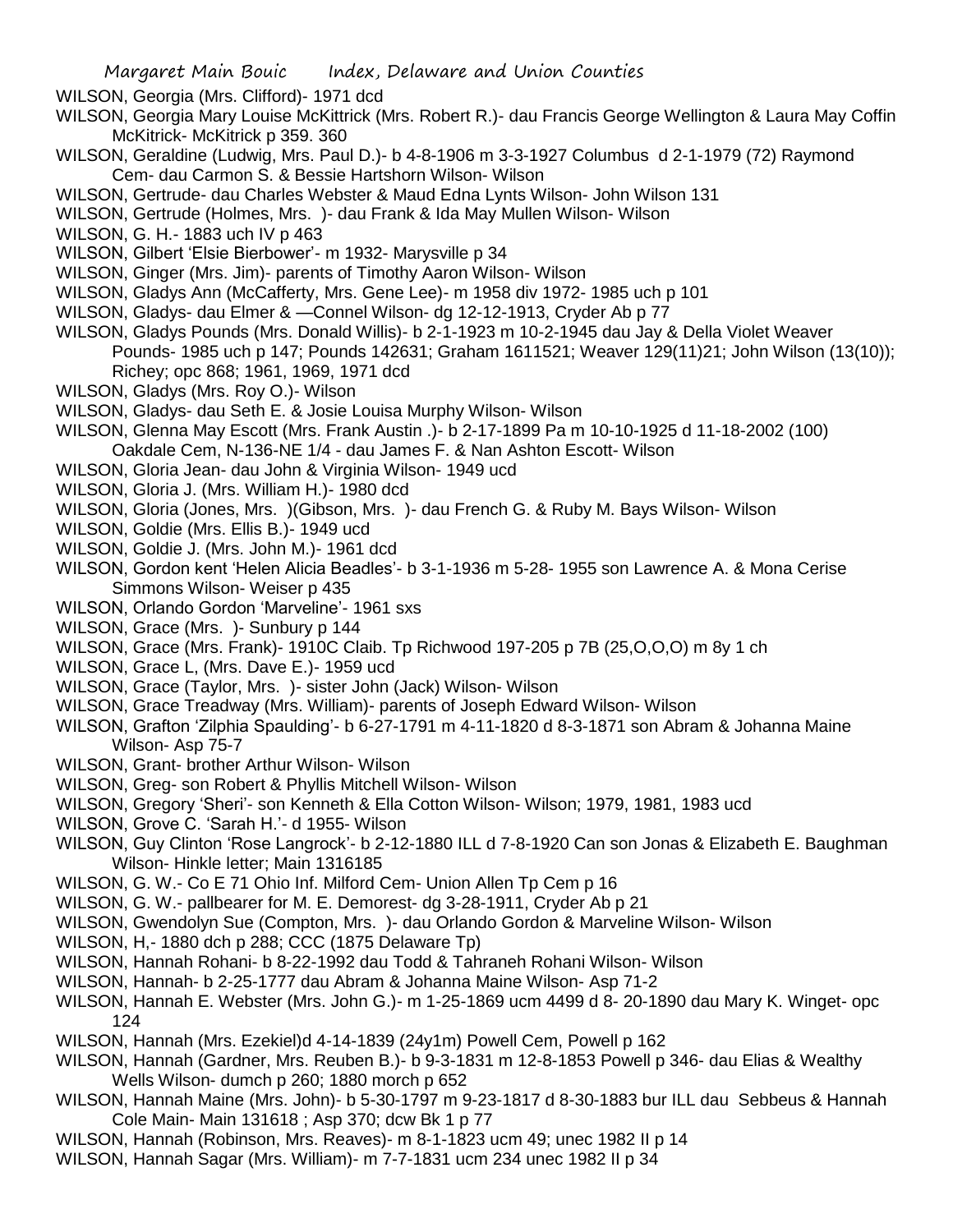- WILSON, Hannah Smart (Mrs. Thomas H.)-m 7-19-1882 ucm 7195
- WILSON, Hannah Williams (Willis, Mrs. Daniel)- b 7-31-1816 d 2-14-1838 dau Zadock & Anna Robinson Wilson- Asp 71-6-1
- WILSON, Harlas J. b 7-14-1918 Athens Co d 11-1-1990 (72) son Fred & Iva Belle Wakely Wilson- Wilson
- WILSON, Harley- d 11-6-2004 (40) son Arthur H. & Len Wilcox Wilson- Wilson; 1961, 1969, 1980 dcd
- WILSON, Harley M. 'Bam Bam'- b 6-6-1924; Trenton Cem
- WILSON, Harold E. 'Annabelle Zerbe'- d 7-17-1979 (60) bur Florida- Wilson
- WILSON, Harold- son Dale & Elsie Hall Wilson- Wilson
- WILSON, Harold 'Edith Blue Wood'- Wilson
- WILSON, Harriet A. Jaynes (Mrs. Louis)- b 8-10-1928 Delaware Co d 5-8-1999 (70) dau Horace D. & Carrie Freeman Jaynes- Wilson
- WILSON, Harriet Curtis (Mrs )- killed by gasoline explosion, sister Sturgis Curtis- dg 7-23-1907, Cryder Ab p 57 WILSON, Harriet- dau David Wilson- dcw Bk 2 p 303
- WILSON, Harriet (Dunning, Mrs. )- sister Charles E. Wilson- Wilson
- WILSON, Harriet Elizabeth (Mrs. )- d 6-18-1873 (78) Wilson
- WILSON, Harriet F. (Crook, Mrs. Bradford)- m 6-9-1859 dcm
- WILSON, Harriet Jamison (Mrs. James)- dcc David Williams 95
- WILSON, Harriet (Maine, Mrs. Thomas V.)- b 1803 m 1820 d 7-3-1886- Asp (464)
- WILSON, Harriet Ruth- stillborn 12-15-1962 dau George & Juanita V. Adams Wilson- Wilson
- WILSON, Harriet (Mrs. Wilbur W.)- Wilson
- WILSON, Harriett -1880C Paris Tp 121-136 p 53(13,O,Penn,Ger) servant for Adam & Catharine Rousch
- WILSON, Harry-son A. B. & Mary Wilson-dg 4-8-1910, Cryder Ab p 115; dg 3-7-1913, Cryder Ab p 21
- WILSON, Harry B.- son Austin B. & Mary Bush Wilson- 1908 dch p 849
- WILSON, Harry E. 'Thelma Richie'- parents of Rosemarie Clem- Wilson
- WILSON, Harry J; 'Hazel T.'- d 5-7-1963 Walnut Grove Cem- Wilson
- WILSON, Harry- b 3-1888 stepson John & Margaret Johnson- 1900C Marysville 41-41 p B2 (12,O,O,O)
- WILSON, Harry- pallbearer for Philo F. Burrows- dg 2-16-1917, Cryder Ab p 18
- WILSON, Harry 'Rosa W. Parker'- m 7-2-1876 ucm 5894; mt 3 p 27
- WILSON, Harry 'Sue'- brother Robert G., son Robert & Dorothy May Wilson- Wilson
- WILSON, Haruko (Mrs. Emil)- Wilson
- WILSON, Rev. Harvey- 1908 dch p p 271, 281
- WILSON, Harvey 'Emma'- b 12-1861 1900c Richwood 328-346 p 13A (38,O,O,O) m 14y
- WILSON, Hattitia Martha- dau W. & Belle E. Wilson- Pabst 5 p 15
- WILDON, Hayden- son Homer & Jenny Thompson, brother Merrell Wilson- Wilson
- WILSON, Hazel (Hedge, Mrs. )- dau Ellsworth & Lulu Mitchell Wilson- Wilson
- WILSON, Hazel (Maugans, Mrs. John Henry)- b 9-30-1888 d 3-4-1970 dau Reuben & Maude Wilson-Maugans Anc p 66
- WILSON, Hazel (Pacha, Mrs. Frank)- parents of Paul L. Pacha- Wilson
- WILSON, Hazel T. (Mrs. Col. Charles F.)- d 7-29-1964 (76) Walnut Grove Cem- Wilson
- WILSON, Hazel T. (Mrs. Harry J.)- Wilson
- WILSON, Heidi- b 1953 (Yaeger, Mrs. )- dau James J. & Betty Jean Griffith Wilsondcq BGW 1; Wilson
- WILSON, Helen A. (Miss)- b 9-22-1921 d 5-1-1977 bur Sourth Solon dau Chaney & Laurel Wilson- Wilson
- WILSON, Helen Alicia Beadles (Mrs. Gordon Kent)- m 5-28-1955 Weiser p 435
- WILSON, Helen A. Pike (Mrs. Edwin S.)- d 12-24-1986- Wilson
- WILSON, Helen (Bailey, Mrs. Otto)- d 11-24-1986 bur Columbus (57) dau John (Jack) & Helena Wilson-Wilson; Bailey
- WILSON, Helen Burns (Mrs. Leo C.)- b 7-27-1902 Pa d 5-14-1990 (87) Oak Grove Cem
- WILSON, Helen Genevieve (Mrs. Rev. Dr. John M.)- m 60y- Wilson
- WILSON, Helen (Hamilton, Mrs. )- dau Frank & Blanche B. Coughenour Wilson- Wilson
- WILSON, Helen (Hoffman, Mrs. Dan)- dau Reed & Luvie Gardner Wilson- Wilson
- WILSON, Helen (Howard, Mrs. )- dau Thomas & Mary Hensley Wilson- Wilson
- WILSON, Helen (Lewis, Mrs. )- dau Ernest P. & Valeta Winston Wilson- Wilson
- WILSON, Helen M. Bishop (Mrs. Russell)- b 8-2-1903 d 10-20-1976 dau George & Mary Sutton Bishop-Wilson; 1949, 1959, 1967, 1971, 1975 ucd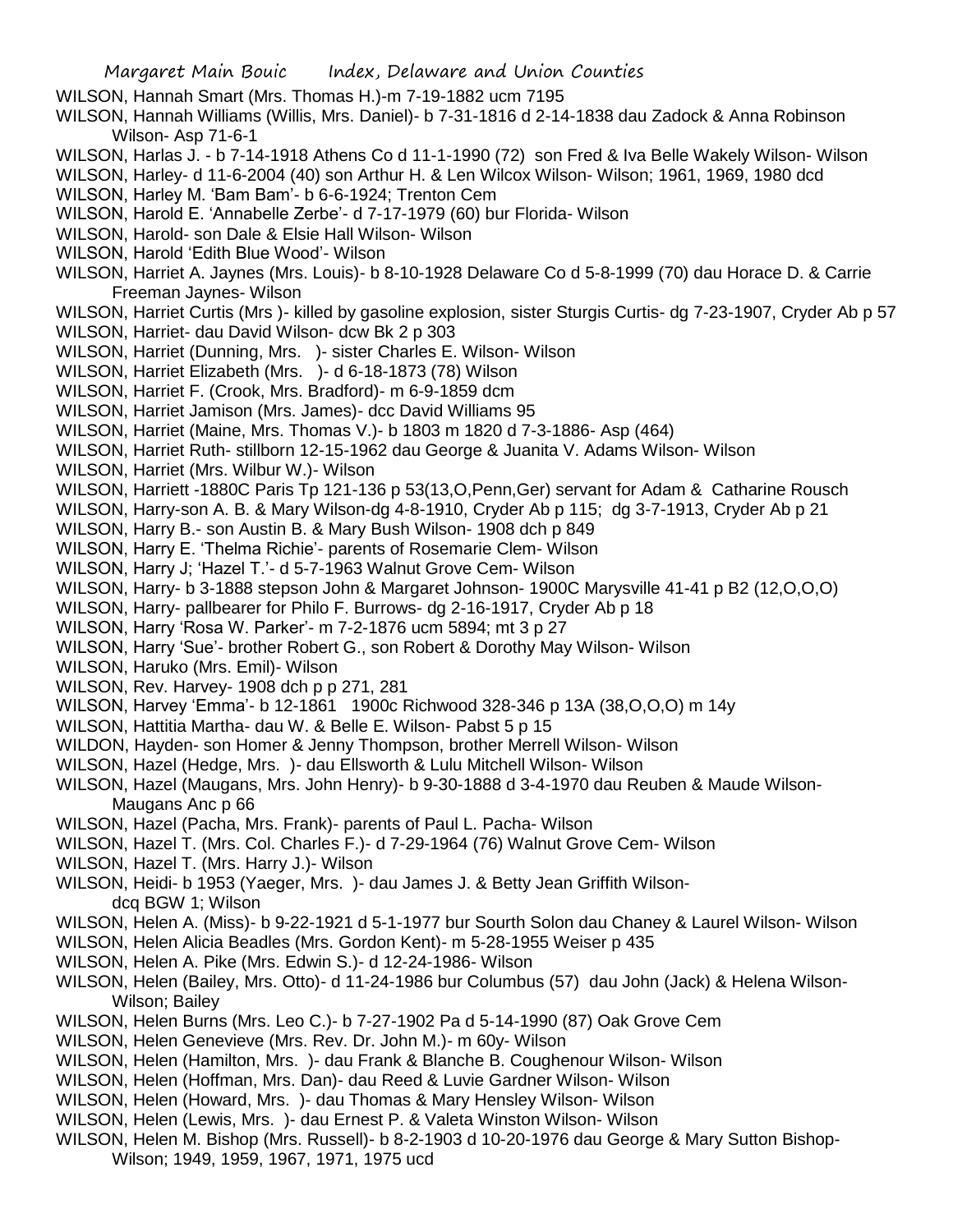- WILSON, Helen (Needham, Mrs. )(Ruebush, Mrs. Raymond Ray)- b 4-2-1892 m 11-14-1944 dau Frank & Sue Miller Wilson- Maugans Anc p 155
- WILSON, Henrietta (Ward, Mrs. Will)(Durfey, Mrs. Josephus)(Onions, Mrs. Thomas)- b 10-4-1841 m 10-15- 1858 dcm; dumch p 429; opc 235; 1880C Scioto Tp 268
- WILSON, Henry- b 1802 d 1877 Oak Grove Cem , Powell p 443
- WILSON, Henry- 1830C Jerome Tp 39 p 281 (20-30)
- WILSON, Henry D.,Jr. 'Cathryn'- son Henry D. Sr. & Nellie Wilson- Wilson; Sunbury p 144; 1961, 1969, 1971, 1980 dcd
- WILSON, Henry D. Sr. 'Nellie'- d 11-12-1976 (85) Sunbury Mem. Park; Sunbury p 144; Wilson; 1969, 1971 dcd
- WILSON, Henry- 1908 dch p 409
- WILSON, Henry 'Emily Riley'- son Joseph D. & Mary Wilson- dumch p 429
- WILSON, Henry M. S.- son Oliverr C. & E. A. -d 5-19-1862 (24y) Trenton Cem- Powell p 277 Pabst 5 p 8, 9; 1850C Trenton Tp 853 p 71 (14,O)
- WILSON, Henry R. 'Sarah'- 1980 dcd
- WILSON, Henry- son Thomas & Mary Hensley Wilson- Wilson
- WILSON, Herbert C. 'Mae Turney'- 1985 uch p 147; Wilson
- WILSON, Herbert Jr. Son Herbert C. & Mar Turney Wilson- Wilson
- WILSON, Herbert- son Fred & Iva Belle Wilson- Wilson
- WILSON, Herbert L. 'Ethel Pennington'- b 6-22-1892 d 4-4-1977 Forest Grove Cem- son Charles & Flora Roberts Wilson- Wilson; 1961, 1969, 1971 dcd
- WILSON, Herbert R. 'Julia Anne Roberts'- Wilson
- WILSON, Herbert 'Rosetta Fields'- Wilson
- WILSON, Herbert 'Shirley Kirby'- b 8-17-1921 Selma d 5-16-2006 (81)son Herbert & Rosetta Fields Wilson-WWII; Wilson
- WILSON, Herman- son Jasper N. & Nancy Lyons Wilson- 1985 uch p 148; 1949 ucd
- WILSON, Herman 'Nancy M Boring.'- d 1968- Wilson 1961 dcd
- WILSON, Herman O. 'Charlotte L.- 1959 ucd
- WILSON, Hiram- d 4-6-1862; 1883 uch V p 477
- WILSON, H. L. 'M. K.'- Darby Jerome Tp Cem p 17
- WILSON, Dr. Hodge- son James & Belle E. Wilson- Pabst 5 p 16; Sunbury p 143; dg 4-14-1908, Cryder Ab p 126
- WILSON, Holly Simpkins (Mrs. Joseph) m 10-5- dau Keye & Cathy Simpkins- Wilson
- WILSON, Homer D. 'Joyce L.'- 1976 dch p 62; 1971 dcd
- WILSON, Homer V. 'Jenny'- Wilson
- WILSON, Honora- b 1966 dau Steve & Sandra Wilson- dg 11-9-1987; 1971 dcd
- WILSON, Horace H. 'Fern Dutt'- d 5-18-1983 (66) Wyatt Cem- 1976 dch p 356; Wilson; 1961, 1969, 1971, 1980 dcd
- WILSON, Horace M. 'Audaria Margaret Scott'- McKitrick p 459
- WILSON, Hortense Elizabeth- dau Dr. C. Hodge & Cora Estella Wilson- Wilson
- WILSON, Hortense- dau James & Mary E. Wilson- Pabst 5 p 15, 21
- WILSON, Howard- son Edward & Clara Snyder Wilson- Weiser p 549
- WILSON, Howard- son Fred & Iva Belle Wilson- Wilson
- WILSON, Howard R. 'Bernice'- d 5-6-1973 (73) Dublin Cem- Wilson; 1969, 1971 dcd
- WILSON, Howard- father of William Howard Wilson- Wilson
- WILSON, Hubert L.- d April 1977 (84) Forest Grove Cem- brother Russell Wilson- Wilson
- WILSON, Hugh 'Elisa'- 1883 uch V p 465; 1850C Allen Tp 1489-1508 p 221 (44,Ire)
- WILSON, Hugh F.- son Jonathan & Matilda Wilson- 1850C Trenton Tp 910 p 73 (13,O)
- WILSON, Ida (Chlarson, Mrs. Heber Otto)- McKitrick p 146, 157
- WILSON, Ida (Kelsey, Mrs. )- dau George Wilson- Wilson
- WILSON, Ida May- dau John & Nancy Frye Wilson- Simon Wilson 123
- WILSON, Ida May Mullen (Mrs. Frank)- Wilson
- WILSON, Inah D.- Pabst 5 p 21
- WILSON, infant- Un Co Prob Vol I p 26 (1867-1878)
- WILSON, ------ Un Co Prob Vol I p 44 (1867-1878)
- WILSON, Irene Jones (Mrs. Edgar)- Simon Wilson- (1243)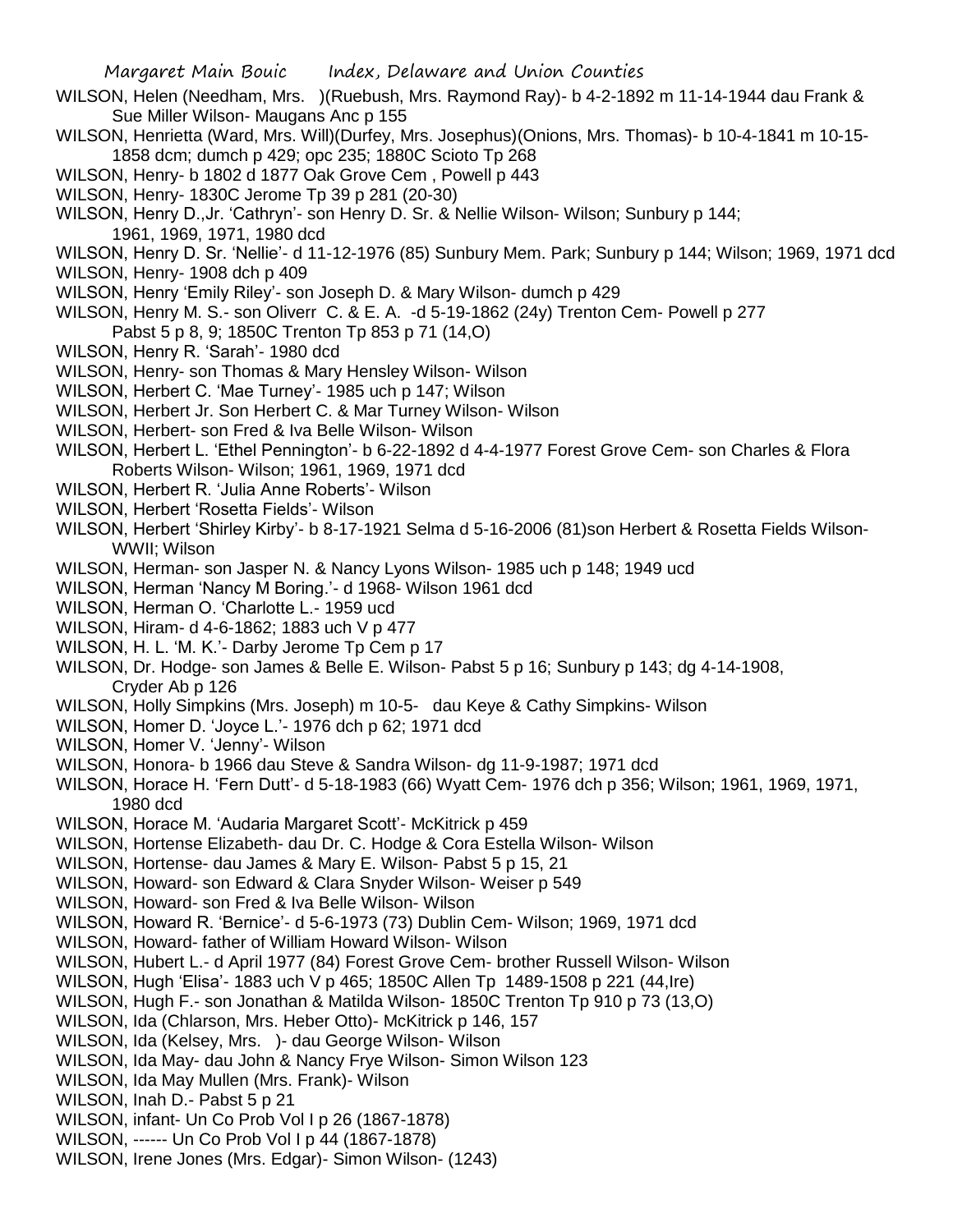- WILSON, Irene V. (Hayward, Mrs. Clarence)- b Lawrence Co d 7-15-1995 (86) Pleasant Hill Cemdau Elmer & Maude Baldwin Wilson- Wilson
- WILSON, Irene (Klein, Mrs. George)- dau Simon E. & Ella Swabe Wilson- Simon Wilson 1242
- WILSON, Irma G. (Mrs. Donald F.)- d 3-4-1986 Walnut Grove Cem; Wilson; 1971, 1980 dcd
- WILSON, Isaac- d 12-1863; 1883 uch IV p 477
- WILSON, Isaac 'Margaret'- d 4-26-1846 (88) Westfield Baptist Cem- Powell p 352; 1835 men p 64 #55 p 120 Westfield Tp
- WILSON, Isabel (Watkins, Mrs. )- sister John (Jack) Wilson- Wilson
- WILSON, Isabella (Ferguson, Mrs. Allen)- b 10-22-1822 m 3-4-1841 d 2-2-1888 dau Simon & Rebecca Wilsondcq Anabel Edelblute Howey 11; dcc Cinda Howey 27
- WILSON, Isaiah 'Ann'- 1850C Liberty Tp Delaware Co 1538 p 104 (37,O)
- WILSON, Iva Belle (Mrs Fred)- d 10-29-1980 (93) Cheshire Cem, Wilson
- WILSON, Ivan 'Florence Sturdevant'- b 7-13-1901 Logan Co m 10-20-1951 d 11-27-1980 son
- Thomas A. & Mary Jane Bowersmith Wilson-Wilson; 1967, 1971, 1973, 1975, 1979, 1981 ucd
- WILSON, J.- 1840C Liberty Tp Union Co 404 (60-70)
- WILSON, J. A.- Director of infirmary, brother of Zane Wilson- dg 2-24-1891, Cryder Ab p 47
- WILSON, J.- CCC )(1875 Orange Tp)
- WILSON, Jack- brother Absalom W. and Bernard Wilson- Wilson
- WILSON, Jack E. 'Lois Carolyn'- 1975, 1979, 1981, 1983 ucd
- WILSON, Jack- son Jay K. & Ann Elizabeth Warren Wilson- Wilson
- WILSON, Jack- son John & Myrta Wilson- 1949 ucd
- WILSON, Jack Eugene 'Jill Denise Nuckles' b 1950 d 7-22-2003 (53) son Ralph & Marilyn Jean Shafe Wilson- Wilson; 1967, 1971 ucd
- WILSON, Jackie (Cleingan, Mrs )- dau William & Doris Baker Wilson- Wilson
- WILSON, Jackie (Martin, Mrs. )- dau John F. Sr. & Mary Ellen Millhoan Wilson- Wilson
- WILSON, Jacob 'Mary S. Beck'- m 4-28-1859 ucm 2878
- WILSON, Jacqueline (Kenley, Mrs. David) dau John Thomas (Jack) & MarSue Bailey Wilson- Wilson; 1961 (15) dcd
- WILSON, James- Sunbury p 108
- WILSON, James- Pabst 5 p 15, 16
- WILSON, James- 1835 men p 10 #48 p 12 Bennington Tp
- WILSON, , James- 1969, 1971 dcd
- WILSON, James- 1835 men p 30 #33 p 51 Harlem Tp
- WILSON, James- 1883 uch V p 451
- WILSON, James- 1850C Brown Tp 2923 p 161 (21,O)
- WILSON, James- d 9-10-1821 (65) Marlborough Cem p 163; Powell p 286; 1880 dch p 519; 1908 dch p 295; 1820C Radnor Tp; dcga p 4 Delaware Patron & Franklin Chronicle
- WILSON, James- d Saturday (74) dg 4-14-1908, Cryder Ab p 126, 127
- WILSON, James- d 6-15-1864 (11-10-24) Wilson Cem- Bennington Tp; Powell p 314
- WILSON, (Mrs. James)- d Tuesday, Worthington Cem, dg 5-28-1885, Cryder Ab p 111
- WILSON, (Mrs. James)- Pabst 8 p 42
- WILSON, ----(Drushell, Mrs. )- dau James Wilson- dg 4-14-1908 Cryder Ab p 127
- WILSON, James B/E. 'Sherry L.'- 1979 ucd
- WILSON, James 'Carol Beem'- m 8-19-1972 parents of Jamie & Nate- Wilson
- WILSON, James C. 'Catharine Gridley'- Aug.1821; dcga p 16; Franklin Chronicle
- WILSON, James- son Clarence A. & Martha J. Wilson- 1961 (12) dcd
- WILSON, James- brother David Wilson- dcw Bk 2 p 303
- WILSON, James Douglas- son Col. Robert Benjamin II & Carole Goff Wilson- Wilson
- WILSON, Rev. James E. uccp p 25 lic. to marry; JB 3 p 45; uccp p 27, JB 3 p 130
- WILSON, Rev.James E.'Merinda'-1883 uch III p 383; 1850C Allen Tp 1490-1509 p 221(45. Irel)
- WILSON, James E.- 1915 uch p 155, 191; 1883 uch V p 48
- WILSON, James- son Elias C. & Wealthy Wells Wilson- dumch p 260
- WILSON, James E. 'Mary Vance'- b 1-10-1933
- WILSON, James E.-son James & Sarah Wilson-1850C Liberty Tp Un Co 989-1006 p 148 (22,O)
- WILSON, James 'Elizabeth McIlroy'- m 8-20-1851 ucm 1695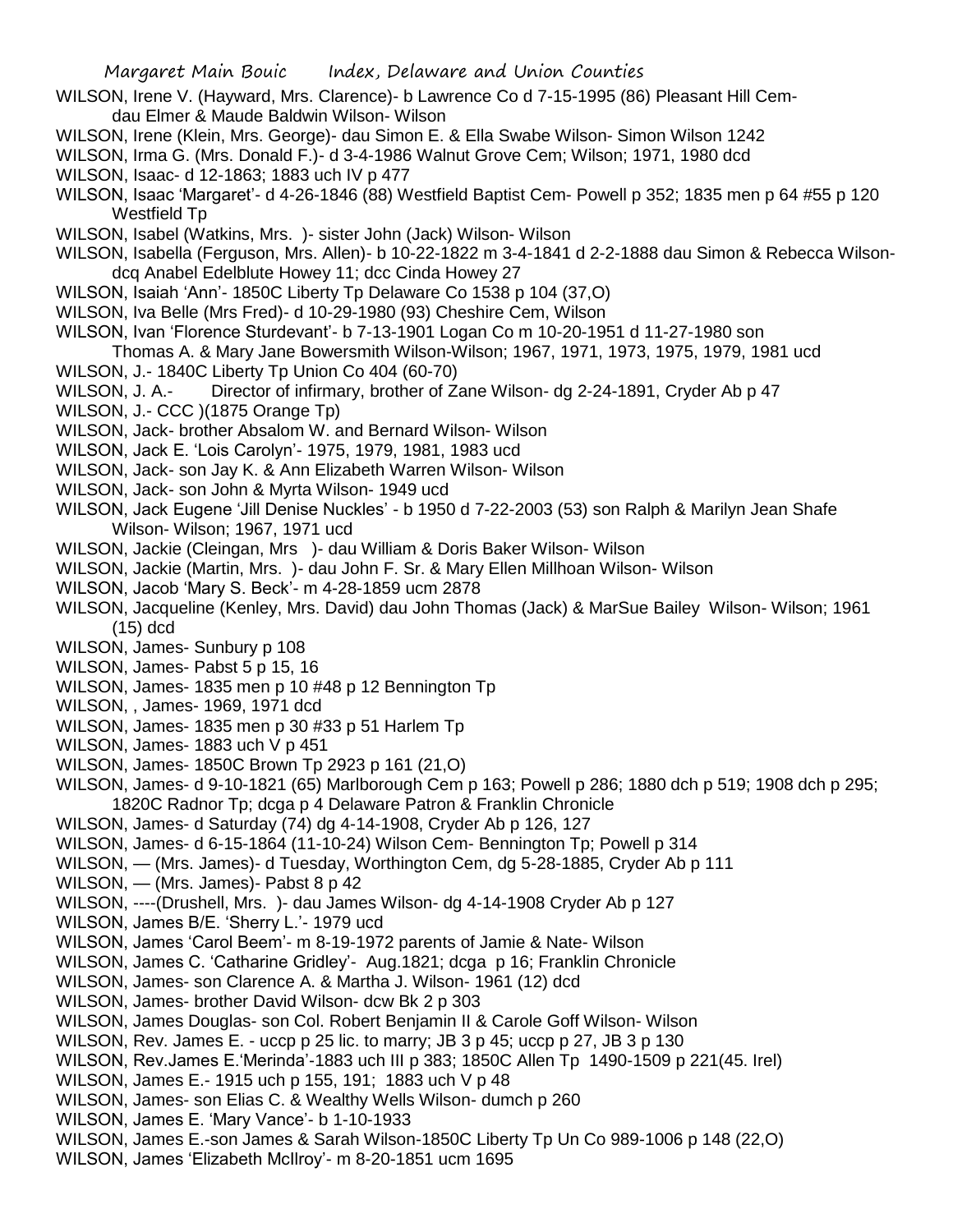- WILSON, James 'Emma Eikelberner'- Weiser p 163
- WILSON, James 'Esther Pike' m 3-2-1851 dcm
- WILSON, James Eugene- son James & Phebe Maine Wilson- Asp 831-1
- WILSON, James Frederick- son James & Lucretia Dale Wilson- dg 9-12-1899, Cryder Ab p 215
- WILSON, James 'Fannie'- b 10-1853 1900C Liberty Tp Un Co 242-247 p 11A (46,O,-,-) m 20y
- WILSON, James- son George W. & Mary L. Wood Wilson- 1860C Leesburg Tp 473 (8,O); 1870C Leesbsurg Tp 24 p 4 (18,O)
- WILSON, James H.- d 11-17-1971 (72) bur West Milton- father of Eleanor Shonting- Wilson
- WILSON, James 'Harriet Jamison'- b 7-25-1763 d 8-13-1822 son William & Margaret Blackborn Wilson- dcc David Williams 94
- WILSON, James- son Herbert C. & Mae Turney Wilson- Wilson
- WILSON, James H.- son Joseph & Mary Wilson- 1850c Thomson Tp 103 p 189 (4,O)
- WILSON, James J. 'Betty Jean Griffith;- m 4-4-1951; WWII; dcq 1; 1969, 1975, 1979, 1981, 1983 ucd
- WILSON, James 'Jeanette Thoburn'- m 10-7-1846 funeral Monday dg 6-23-1908, Cryder Ab p 140; dg 9-20- 1910, Cryder Ab p 159; father of Mrs. Jane W. Nelson
- WILSON, James- b 8-12-1822 d 7-8-1901 Fulton, Ill;son John & Hannah Maine Wilson- Asp 996; Chandler letter
- WILSON, James J. P. of Buckingham Co, Va- unec 1982 II p 36
- WILSON, James L. 'Carol'- 1980 dcd
- WILSON, James L.- 1959, 1967 ucd
- WILSON, James L. 'Dorothy L.'- 1961, 1969, 1971, 1980 dcd
- WILSON, James L.- son Oliver & Eliza Wilson- 1850C Trenton tp 853 p 71 (6,O)
- WILSON, James L. 'Susanna'- b 3-1822 1850C Washington Tp 1172-1190 p 175 (28,Va); 1880C Wash. Tp 117-121 p 13 (58,VA,Va,Va); 1900C Wash. Tp 4040 p 2B (78,Va,Va,Va) m 53y; 1910C Wash Tp 226- 26 p 2A (88,Va,Va,Va) m 61y
- WILSON, James Lowell "Bud"- b 5-10-1922 d 5-4-1980 Maple Grove Cem- son Russell & Helen M. Bishop Wilson- Wilson
- WILSON, James 'Lucretia Dole'- m 9-1848 dg 9-12-1899, Cryder Ab p 215
- WILSON, James 'Lucy M'- Union Allen Tp Cem p 83
- WILSON, James- son Lyman & Anna Maine Wilson- Hinkle letter
- WILSON, James 'Mahala B. Kelsey'- m 4-24-1873 ucm 5264
- WILSON, James 'Margaret Haines'- lic 3-29-1862; ucm 3306
- WILSON, James 'Martha Barnett'- Wilson
- WILSON, James 'Mary'- 1860C Liberty Tp 973-983 p 134 (71,Ireland)
- WILSON, James 'Mary Eaton'- son Alexander & Janet Taggert Wilson- dcq Merle Rutherford 22; 1908 dch p 409, 849
- WILSON, James 'Mary Vance'- father of Mike, David, Scott- Wilson
- WILSON, James Michael- son Rev. John M. & Genevieve Wilson- Wilson
- WILSON, James M. 'Judith G. Walker'- son Dr. John M. Wilson- Wilson
- WILSON, James- son Nellie B. Wilson- Wilson
- WILSON, James 'Phebe Maine'- Asp (831)
- WILSON, James 'Rachel'- 1870C Jackson Tp 68-67 p 10 (60,NY); 1880C Taylor Tp 25-26 p 3 (78, Va, Eng, Vt)
- WILSON, James- son Ralph & Blanche Corbin Wilson- Wilson
- WILSON, James- son Robert F. & Virginia Mae Bean Wilson- Maugans Anc p 102
- WILSON, James- son Robert & Martha Wilson- 1850C Trenton Tp 783 p 67 (16,O)
- WILSON, James- son Russell & Helen Wilson- 1949 ucd
- WILSON, James S.- 1967 ucd
- WILSON, James 'Sarah'- d 1-4-1863 (74) Baughan Cem, lptw p 11; 1850C Liberty Tp Un Co 989-1006 p 148 (22,O)
- WILSON, James- b 7-29-1945; opc 896- son Walter & Gwendolyn Wilson- Wilson 1959 (13)ucd
- WILSON, James- son William H. Wilson- Wilson
- WILSON, James W. 'Ruth A.'- 1959, 1967, 1971, 1973, 1975, 1981, 1983 ucd
- WILSON, James William 'Ruth Ann Edwards'- m 50y, parents of Clayton, Lynette- Wilson
- WILSON, James- 1870C Union Tp 92-91 p 13 (18,Ia) lived with William H. Wilson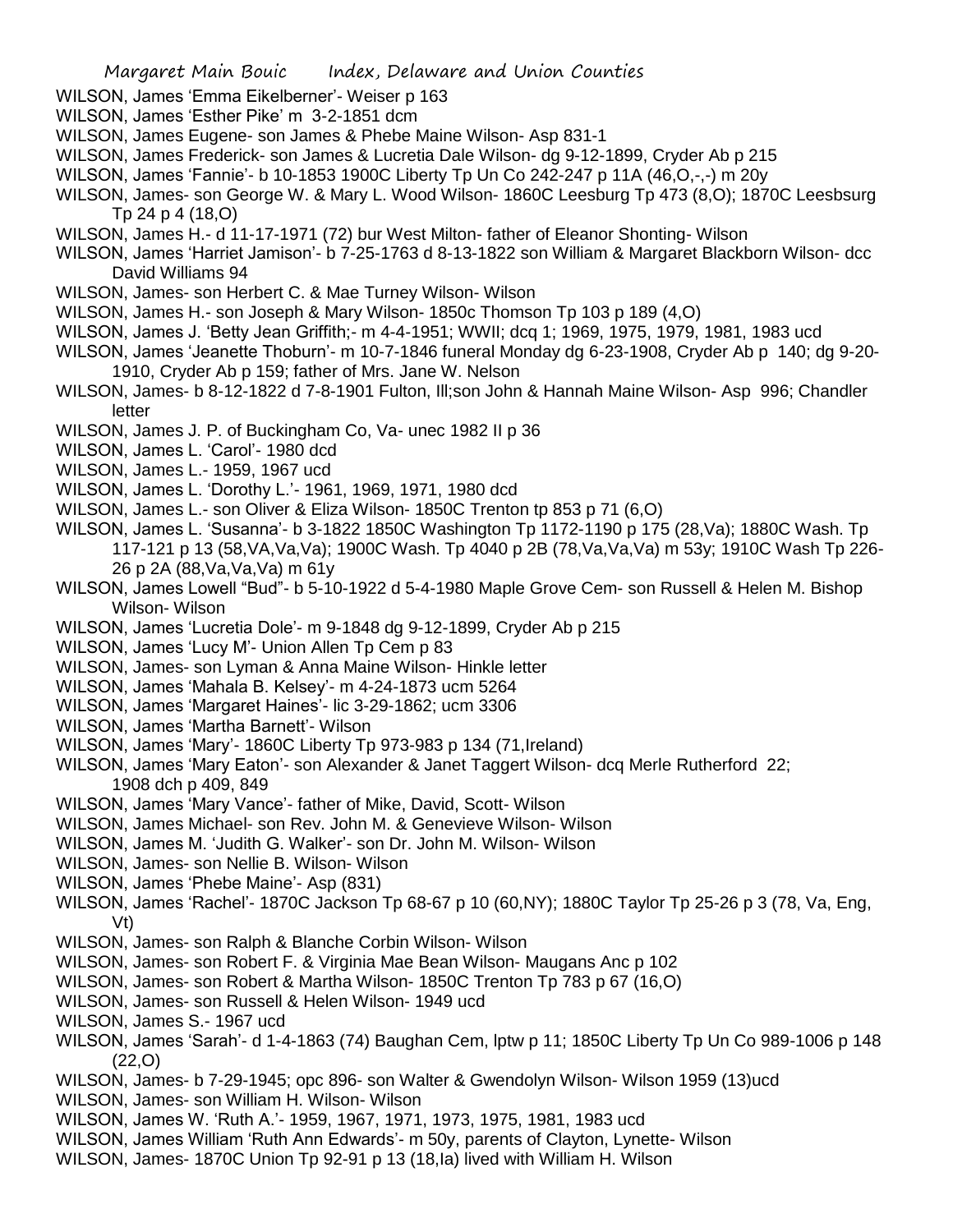- WILSON, James- son William H & Mary Emma A. Arnold Wilson- Wilson
- WILSON, Jamie Gayle- b 11-22-1974 d 8-2-2000 (25) dau Steven W. & Lennie Yesner Wilson- Wilson
- WILSON, Jamie- b 1976 ch James L. & Carol Wilson- Wilson; 1980 dcd
- WILSON, Jane- d 3-7-1869 (77y) Stark Cem- Powell p 201
- WILSON, Jane (Mrs. Abijah)- d 6-25-1849 (55) Westfield Baptist- Powell p 352
- WILSON, Jane (Gardner, Mrs. Ozem)- m 2-20-1823; dg 4-22-1890 Cryder Ab p 43; dcga p 18; Del Patron & Frank. Chronicle
- WILSON, Jane/June (Holycross, Mrs. Pearson)- m 6-25-1855 ucm 2300; dumch p 437; 1870C Allen Tp 145- 138 p 10 (29,Canada); 1880C Allen Tp 240-255 p 24 (39,Can, Irel,Irel)
- WILSON, Jane- dau Hugh & Elisa Wilson- 1850C Allen Tp 1489-1508 p 221 (9,L.Can)
- WILSON, Jane (McKissick, Mrs. Daniel)- b 1759 d 1844- McKitrick p 420
- WILSON, Jane (Nelson, Mrs James W.)- dau James & Jeanette Thoburn Wilson- dg 6-23-1908 Cryder Ab p 140; dg 9-20-1910 Cryder Ab p 159
- WILSON, Jane V. (Cooper, Mrs. Jehu)- dau John & Nancy Frye Wilson- Simon Wilson 121
- WILSON, Janet B. (Mrs. Douglas A.)- 1980 dcd
- WILSON, Janet Belle (Wagner, Mrs. Charles Robert)- b 6-10-1930 m 9-20-1852- Weiser p 662
- WILSON, Janet (Hiestand, Mrs. Dan)- dau Philip R. & Carol Ruth Long Wilson- Wilson
- WILSON, Janet (Jackson, Mrs. )- dau Ralph & Blanche Corbin Wilson- Wilson
- WILSON, L. Jane (Mrs. Lauren R.)- dg 3-16-1987; Wilson
- WILSON, Janet (Tillman, Mrs. David)-dau Merrel L. & Molly Brokaw Wilson- Wilson (3-1961)
- WILSON, Janet (Mrs. C. Robert)- parents of Jo Ellen Wilson- Wilson
- WILSON, Janet (Mrs. Roy)- 1975, 1979, 1981 ucd
- WILSON, Janet (Shriver, Mrs. Robert)- dau William H. & Mary Emma Arnold Wilson- Wilson
- WILSON, Janet Stulpin (Mrs. Richard K.)- m 26y; Wilson
- WILSON, Janet Taggert (Mrs. Alexander)- dcq Merle Rutherford 45
- WILSON, Janice (Thompson, Mrs. Bernard)- dau Margaret Overholser Linn Wilson- 1985 uch p 133
- WILSON, Janie (Wilson, Mrs. ) b 9-20-1883 d 7-3-1976 sister John (Jack) Wilson- Wilson
- WILSON, Janis (Ulery. Mrs. Bill)- dau Lawrence M. & Bertha Burson Wilson- Wilson
- WILSON, Jarred John- b 8-11-1977 dau John Edward & Mary Kay DeCapp Wilson- Wilson
- WILSON, Jason Wylie- b 5-22-1977 son Clayton W. & Deborah K. Holstein Wilson- Wilson
- WILSON, Jasper N. 'Nancy Lyons'- b 1871 m 1894 d 1950 son John & Mary Lenox Wilson- 1985 uch p 148;
- 1880 dch p 740; Pabst 3 p 19; Wilson; 1910C Leesburg Tp 13-14 p 119 (38,W Va, W Va, W Va) m 16y
- WILSON, Jay Arthur- b 9-4-1942son Gordon Kent & Helen Alicia Beadles Wilson-Weiser p 435
- WILSON, Jay K. 'Ann Elizabeth Warren'- d 12-23-1967, Michigan- Wilson
- WILSON, Jay- b 1967 son Homer D. & Joyce D. Wilson- 1971 dcd
- WILSON, J. B.- d Wed.Consumption, Orange Tp,Oak Grove Cem ; dg 5-13-1890 Cryder Ab p 17
- WILSON, J. C. -hadc p 99 (Delaware Tp)
- WILSON, J. E.- 1883 uch IV p 399
- WILSON, J. E.- son William & Doris Baker Wilson- Wilson
- WILSON, Jean (Jones, Mrs. )- dau Ralph & Blanche Corbin Wilson- Wilson
- WILSON, Jeannette (Hockett, Mrs. Lucien)- m 5-25-1946 dau Russell & Helen M. Bishop Wilson- Wilson
- WILSON, Jeanette Platt (Mrs. A. C.)- parents of Hulme Wilson- dg 5-2-1893 Cryder Ab p 120
- WILSON, Jeanette Thoburn (Mrs. James)- b 1-17-1823 Irel m 10-7-1846 d 9-19-1910;
	- dg 9-20-1910 Cryder Ab p 159
- WILSON, Jeannette (- b 2-4-1954 dau Walter & Ruth Cunningham Wilson- 1959 (5) ucd
- WILSON, Jeanie- (Eubanks, Mrs. Jeff)- b 1964 dau Robert W. & Nellie R. Sells Wilson- Wilson; 1973, 1975 ucd
- WILSON, Jeannie (Matyskella, Mrs. )- dau Virginia Wilson- Wilson
- WILSON, Jeff- son John F, Sr. & Mary Ellen Milhoan Wilson- Wilson
- WILSON, Jeff- b 1966 son Terry & Pearl Wilson- 1979, 1981 ucd
- WILSON, Jeffery- son Robert & Phyllis Mitchell Wilson- Wilson
- WILSON, Jemima Bixler- b 1910 d 10-16-1933 York Cem B52 p 66
- WILSON, Jemima (Cowgill, Mrs. Jonathan G.)- m 11-8-1865 ucm 4458
- WILSON, Jemima- dau Hugh & Elisa Wilson- 1850C Allen Tp 1489-1508 p 221 (2, L. Can)
- WILSON, Jene (George, Mrs. William J.)- m 2-9-1946 Wilson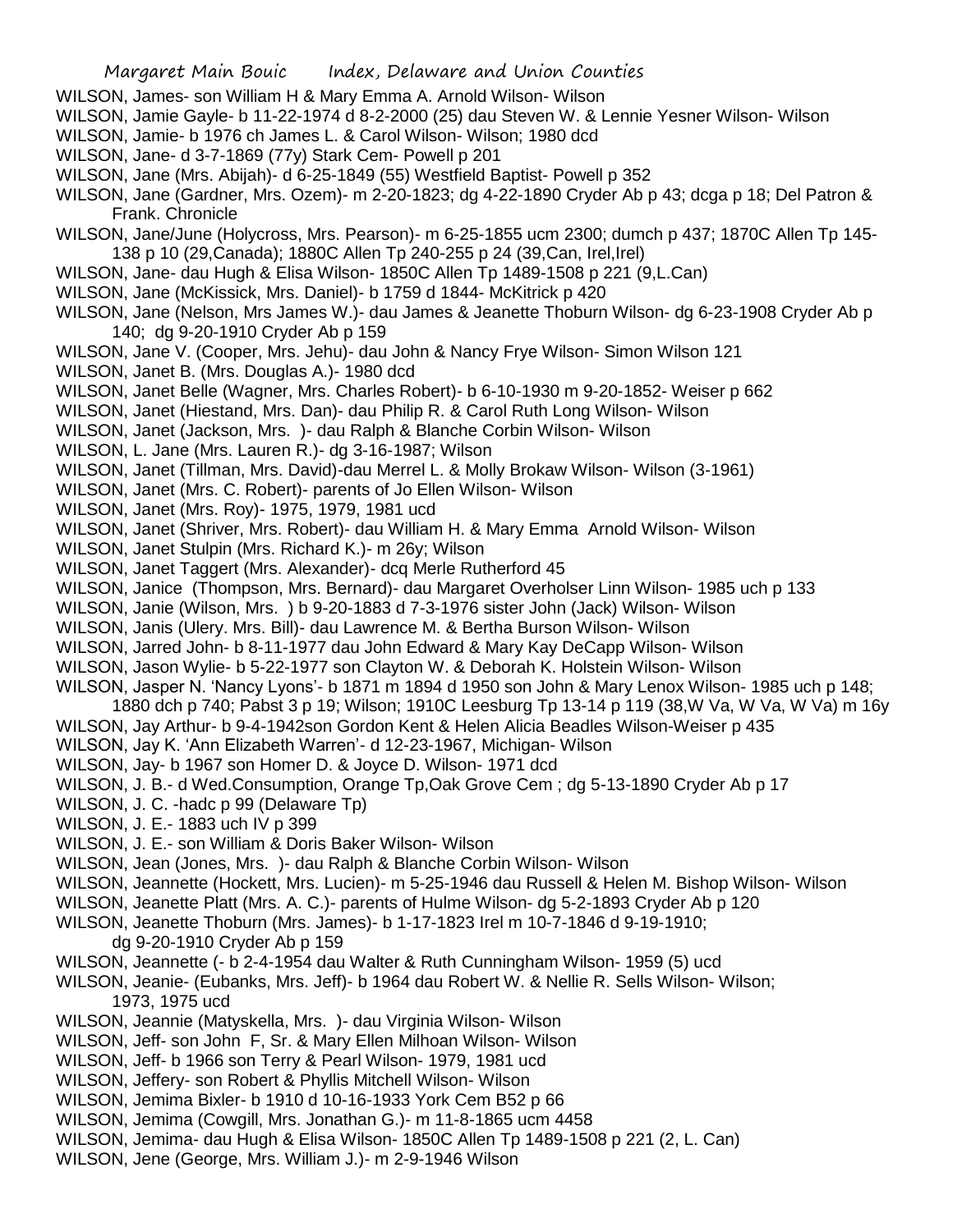- WILSON, Jennah Lucille- b 6-11-1997 dau Terri Jo Anderson Wilson- Wilson
- WILSON, Jenne G.- dau? of Frances J. Wilson- 1880C Marysville 7-8 p 1 (11,O,Vt,Vt)
- WILSON, Jennie (Hill, Mrs. John C.)- m 9-24-1881 ucm 7025
- WILSON, Jennie- dau John F. & Romina Sudduth Wilson- 1880C Liberty Tp Un Co 148-152 p 16 (19,O,O,O)
- WILSON, Jennie (Heminger, Mrs. A. P.)- m 11-3-1861 ucm 3243
- WILSON, Jennie (Nelson, Mrs. Prof. Edward Thomson)- m 1871; dg 3-5-1897 Cryder Ab p 109
- WILSON, Jennifer- b 1978 dau Larry G. & Wanda Wilson- 1980 dcd
- WILSON, Jennifer Lee- b 9-1-1975 dau William F. Wilson- Wilson
- WILSON, Jenny (Mrs. Homer V.)- Wilson
- WILSON, Jeremiah 'Elizabeth Long'- m 10-30-1836 dcm
- WILSON, Jeremiah- son Hugh & Eliza Wilson- 1860C Allen Tp 769-776 (11,O)
- WILSON, Jerome- son Thomas & Lucille Wilson- Wilson
- WILSON, Jerry- son Clarence A. & Martha Wilson- Wilson
- WILSON, Jerry O. 'Kristina'- 1979, 1981, 1983 ucd
- WILSON, Jerry- b 1959 ch Robert W. & Nellie R. Sells Wilson- Wilson; 1973, 1975 ucd
- WILSON, Jerry 'Sheila'- 1979, 1981 ucd
- WILSON, Jerusha (Sperry, Mrs. Peter W.)- 1908 dch p 660
- WILSON, Jesse- son William Wilson- 1860C Jackson Tp 1118-1131 p 149 (10,O)
- WILSON, Jessica Marie (Mullins, Mrs. Jonathan)- b 5-9-1983 dau Randall & Barbara Kelly Wilson- Wilson; 1983 ucd
- WILSON, Jewell (Markin, Mrs. Ralph W.)- m 3-1-1949 dau Martin D. & Thelma J. Cunningham Wilson- Wilson; 1985 uch p 148
- WILSON, Jill Ann (Kleiber, Mrs. Waune)- m 5-16-1987- Wilson
- WILSON, Jill- b 1952 lived with David G. & Nancy L. Herd- 1971 ucd
- WILSON, Jill Denise Nuckles (Mrs. Jack Eugene)- Wilson
- WILSON, Jill- dau French G; & Ruby M. Bays Wilson- 1959 (7) ucd
- WILSON, Jill- b 1963 dau Richard & Barbara J. Wilson- 1975, 1979, 1981, 1983 ucd
- WILSON, Jill- b 1974 dau Sam G. & Linda K. Wilson- 1980 dcd
- WILSON, Jim 'Ginger'- parents of Timothy Claron/Aaron Wilson- Wilson
- WILSON, J. J.- 1973 ucd
- WILSON, J. L. 'Ju–er'? 1880C Claibourne Tp 157-167 p 217C (59,Irel,Irel,Eng)
- WILSON, Ju–er? (Mrs. J. L.)- 1880C Claibourne Tp 157-167 p 217C (35,O,O,O)
- WILSON, J. M.- Pabst 8 p 22
- WILSON, J. N. 'Nancy Lyons'- 1915 uch p 835; 1949 ucd
- WILSON, Joan- dau Delno & Ruby Wilson- 1949 ucd
- WILSON, Joan (Furay, Mrs. Jack, Jr.)- dau Clarence A. & Martha Wilson- Wilson
- WILSON, Joan (Jambor, Mrs. James)- dau Eugene & Ruth Stoddard Wilson- Wilson
- WILSON, Joan Jeanette (Jambor, Mrs. James Steven)- m 6-17-1967 dau Eugene M. Wilson- Wilson
- WILSON, Jo Anne- sister Roger E. Wilson- Wilson
- WILSON, Jodi Ann (Rausch, Mrs. Michael Donald)- b 1963 m 7-2-1983 dau Richaard D. & Barbara J. Wilson; Wilson; 1975, 1979, 1981, 1983 u cd
- WILSON, Jodi Powell (Mrs,. David "Red")- Wilson; parents of Derrick Robert, b 8-27-1991
- WILSON, Jo Ellen- dau C. Robert & Janet Wilson- Wilson; engaged to Alan Jay Stamp
- WILSON, Joe Elmer- b 3-1896 son Harvey & Emma Wilson- 1900C Richwood 328-346 p13A (4,O,O,O)
- WILSON, Joetta (Mrs. John E.)- 1973, 1975 ucd
- WILSON, Johanna Maine (Mrs. Abram)- dau Nathaniel & Johanna Parkhurst Maine- Asp 71
- WILSON, Commander John- Powers p 52
- WILSON, John- 1835 men p 8 #179 p 8 Berkshire Tp; 1840C Berkshire Tp p 178 (50-60)
- WILSON, John- 1835 men p 38 # 117 p 67 Liberty Tp
- WILSON, John- Powers p 255
- WILSON, John- 1835 men p 28 # 106 p 48 Genoa Tp
- WILSON, John- dcw B 4 p 95 (11) witness
- WILSON, John- 1880 dch p 317, 319, 322, 241, 536; 1908 dch p 88, 89, 82, 107, 206; 1976 dch p 12, 188
- WILSON, John- Nash p 106, 147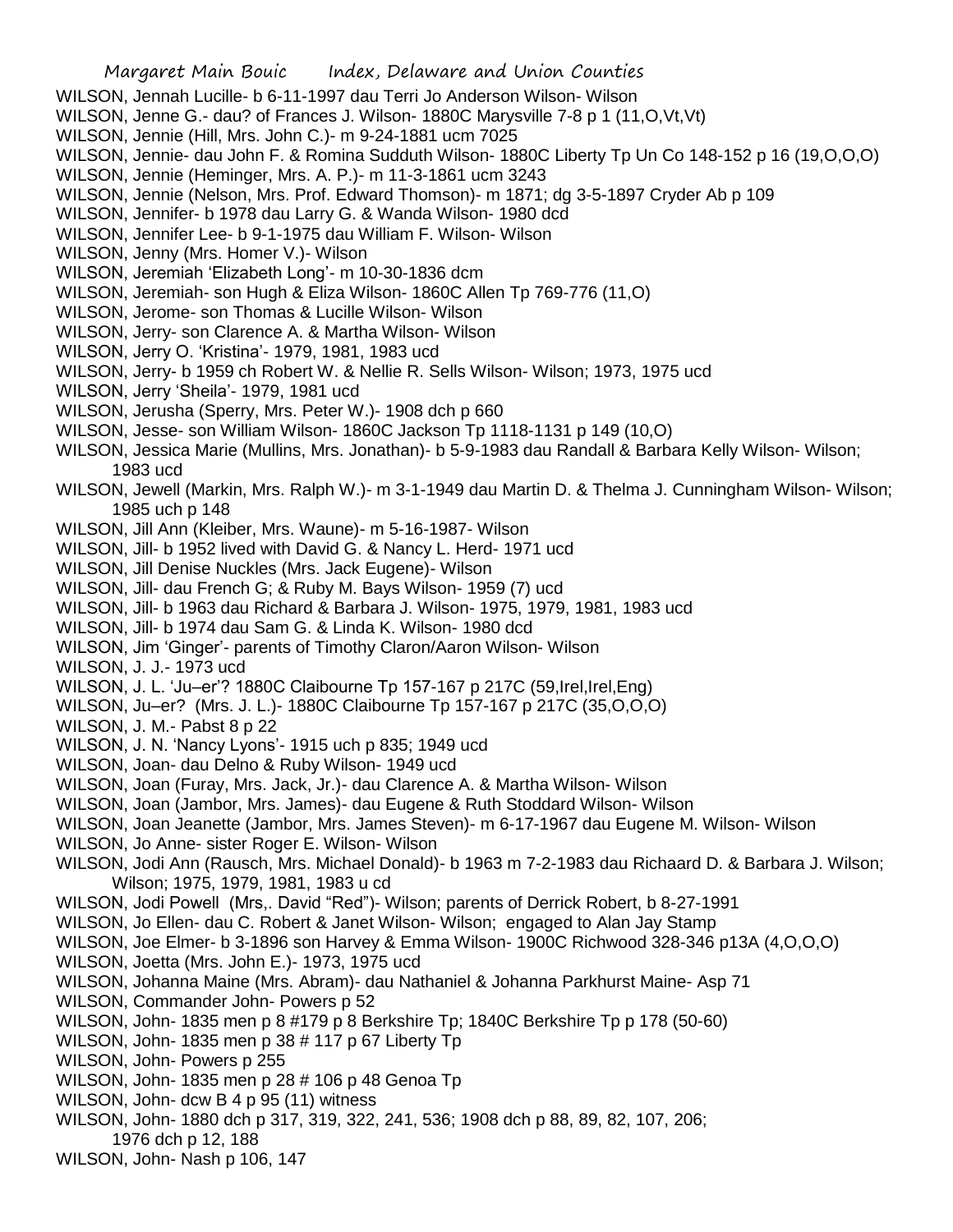- WILSON, ----(Mrs. John)- d (80) Eaton St.- dg 3-24-1893 Cryder Ab p 116
- WILSON, ---- (Mrs. John)- d recently- dg 1-18-1883, Cryder Ab p 76
- WILSON, John- b 1828 d 1888 Oak Grove Cem , Powell p 443
- WILSON, John- 1908 dch p 409, 451
- WILSON, —infant dau of John- b 1859 Oak Grove Cem , Powell p 443
- WILSON, John (Jack)- d 11-23-1963 (82) Wilson
- WILSON, John "Buck"- son John (Jack) Wilson- Wilson
- WILSON, John A.- son Henry D. Sr. & Nellie Wilson- Wilson
- WILSON, John 'Bernice Weber'- m 54y- Wilson
- WILSON, John B.- son John & Mary Lenox Wilson- 1880 dch p 740
- WILSON, John- son Chaney & Laurel Wilson- Wilson
- WILSON, John Coen 'Laura Mae Gannon'- b 12-9-1889 d 10-2-1975 son Clark & Lennie Thomas Wilson-Wilson
- WILSON, John Cooper- son John & Elsie Cooper Wilson- Weiser p 560
- WILSON, John D.- b 3-1856 1900C Washington Tp 40-40 p 2B (44,O,Va,O) farm laborer
- WILSON, John Edward 'Christina Renee Grener'- m 7-225-1987 son C. Robert Wilson- Wilson
- WILSON, John Edward 'Mary Kay DeCapp'- m 6-28-1929 son Eugene M. Wilson- Wilson
- WILSON, John E.- son Eugene & Ruth S. Stoddard Wilson- Wilson
- WILSON, John E. 'Joetta'- 1973, 1975 ucd
- WILSON, John E. 'Judy L.- 1967, 1971, 1973, 1975, 1979, 1981, 1983 ucd
- WILSON, John, Jr.- son John E. & Estella Grieg Wilson- Simon Wilson 1252
- WILSON, John 'Elizabeth Eaton'- m 12-22-1823; dcga p 23 Del Pat & Franklin Chronicle
- WILSON, John 'Elsie Cooper'- Weiser p 560
- WILSON, John F. 'Icy Dora Hodge'- m 2-22-1882 ucm 7135
- WILSON, John F. Sr. 'Mary Ellen Millhoan'- m 57y d 1998- Wilson
- WILSON, John F. 'Mattie Witherow''Estella Grieg'-son John & Nancy Frye Wilson-Wilson 125
- WILSON, John F. 'Romina Suddeth' m 1-6-1859 ucm 2824 son William J. & Elizabeth Wilson- 1883 uch IV p 512; 1850C Liberty Tp un Co 991-1008 p 148; 1870C Lib Tp 88 p 11 (32,O); 1880C Lib Tp 148-152 p 16 (42,O,-,O)
- WILSON, John- son French G. & Ruby M. Bays Wilson- Wilson; 1959 (9) ucd
- WILSON, John G. 'Hannah E. Webster'- m 1-25-1869 ucm 4499
- WILSON, John G. son Margaret Haines Wilson- grandson Joshua B. & Mary Haines Wilson 1870C Washington Tp 108-103 p 15 (7,O); 1880C Washington Tp 163-169 p 18 (17,O,O,O).
- WILSON, John- son George & Priscilla Wilson- 1850C Berlin Tp 1908 p 118 (14,O)
- WILSON, John- son George W. & Mayme Pearl Yerian Wilson- Wilson
- WILSON, Rev. John H.- hmp p 32
- WILSON, John 'Hannah Maine'- b 1-1-1793 m 9-23-1817 d 10-27-1856 bur Ill; son James & Mary Eaton Wilson- Hinkle letter; Main (131618); Asp (370; Childers (1100) p 70, 160
- WILSON, John Harold 'Dorothy Hensley'- d 8-8-1979 (66) bur Chesterville- Wilson
- WILSON, John- son Harriet Elizabeth Wilson- Wilson
- WILSON, John H. son W. & M. York Cem L58 p 39
- WILSON, John Henry 'Bernice'.- b 4-30-1919 Ostrander d 4-6-2003 Fla Fairview Cem, son Seth Elwood & Josie Murphy Wilson- father of Barbara Sue Shersted- Wilson
- WILSON, John- son James & Mary Eaton Wilson- Wilson
- WILSON, John- son John Coen "Max" & Mae Mitchell Wilson- Wilson
- WILSON, John, Jr.- son John F., Sr. & Mary Ellen Millhoan Wilson- Wilson
- WILSON, John- d 4-27-1888 father of Jap.- dg 4-27-1888 , dg 5-1-1888, Cryder Ab p 191
- WILSON, John- son John Robert Wilson- Wilson
- WILSON, John "Jack" son John W. & Frances "Toots"Crawford Wilson- Wilson
- WILSON, John- son John R. & Lovie E. Gardner Wilson- Wilson
- WILSON, John- son John & Virginia Gray Wilson- Wilson
- WILSON, John- son Joseph & Mary Wilson- 1850C Thomson Tp 103 p 189 (23,O)
- WILSON, John L. "Buck" 'Sylvia'- b Delaware d 11-24-1984 (68) Wilson
- WILSON, John Lee 'Marianne'- son John Henry & Bernice Weber Wilson- Wilson
- WILSON, John Lee 'Susan Carol Engel'- m 8-19-1967 son John Wilson- Wilson; Thomas 17815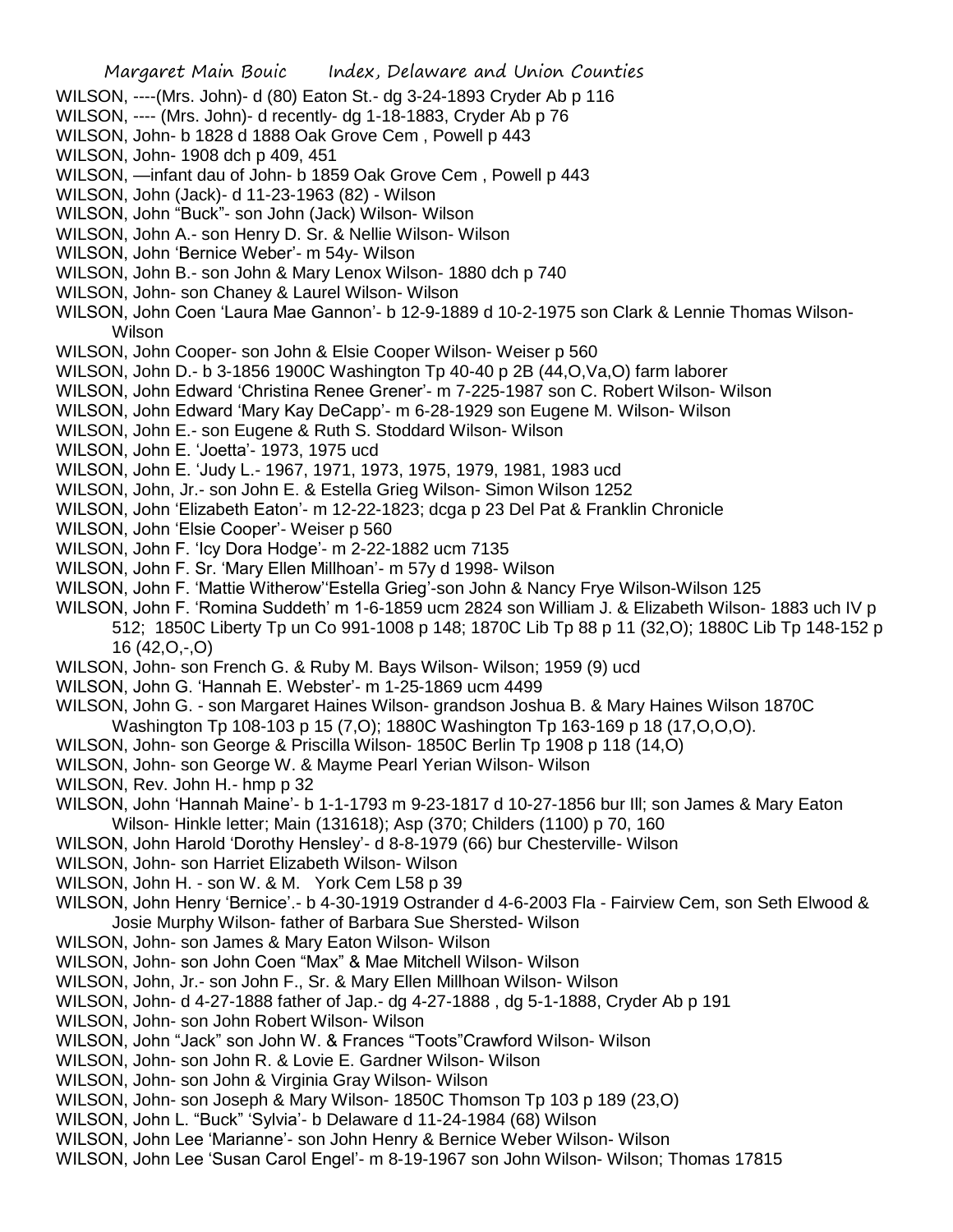- WILSON, John 'Lyda Waddel'- son Smith & Susan Wilson Wilson- Simon Wilson 181
- WILSON, John Maiden- son Ronald Lee, Sr. & Susan Simpton Wilson- Wilson
- WILSON, John 'Mary'- dg 7-3-1896. Cryder Ab p 75
- WILSON, John 'Mary'- 1850C Scioto Tp 2428 p 147 (22,O)
- WILSON, John 'Mary Dilsaver''Elizabeth Atwood''Mrs. Butts' 1883 uch V p 587
- WILSON, John 'Mary Lenox'- b 5-16-1929 m 7-25-1849 dcm; 1880 dch p 739- son John & Sarah Gossage Wilson
- WILSON, John 'Mary'- Asp p 161a
- WILSON, John 'Mary Stahl'- dg 4-7-1899 Cryder Ab p 195
- WILSON, John M. 'Goldie J.'- 1961 dcd
- WILSON, Rev. John M.'Helen Genevieve'- d 8-26-1991 (85) Wilson
- WILSON, John M.- son Rev. John M. & Helen Genevieve Wilson- Wilson
- WILSON, John 'Nancy Frye'- son Simon & Rebecca Wilson- Simon Wilson 12
- WILSON, John P.'Romina Suddeth'- m 1-6-1859 ucm 2824;1860C Liberty Tp UnCo 982-992 p 135 (22)
- WILSON, Mr. and Mrs. John R Wilson- Sunbury p 144 WILSON, John R.- 1961 dcd
- WILSON, John, Jr. 'Rebecca Jane West'- m 1915 d 1958- Wilson
- WILSON, John- son Richard & Daisy Warden Wilson- Wilson
- WILSON, John R.- son John Harold & Dorothy Hensley Wilson- Wilson
- WILSON, John R. 'Julia Ann Shoup'- m 2-20-1872 d 8-29-1907 Pounds 3,4; John Wilson 1
- WILSON, John R. 'Lovie E. Gardner'- b 2-12-1915 W Va d 4-30-1992 Prospect Cem- son James A. & Bertha A. Wilson- Wilson
- WILSON, John- son Robert F. & Virginia Mae Bean Wilson- Maugans Anc p 102
- WILSON, John Robert- son Henry D. Sr. & Nellie S. Wilson- Wilson
- WILSON, John Robert- son John & Virginia Wilson- Wilson; 1949 ucd
- WILSON, John- b 1964 son Robert W. & Nellie R. Sells Wilson- Wilson; 1973, 1975 ucd
- WILSON, John 'Sarah Gossage'- d 1831; 1880 dch p 739
- WILSON, John S.- son James L. & Susanna Wilson- 1880 Washington Tp 117-121 (24,O,Va,O); 1910C
	- Wash. Tp (54.O.Va.O); odd jobs
- WILSON, John S. 'Myrta'- 1949, 1959 ucd
- WILSON, John 'Sarah Springer'- b 11-21-1825 d 4-3-1899 (73-4-12)- son John & Mary Stahl Wilson- Wilson Civil War- dg 4-7-1899 Cryder Ab p 195
- WILSON, John- son Seth Elwood & Josie Murphy Wilson- Wilson; Thompson 17815
- WILSON, John S. 'Wendi L. Dudgeon'- m 8-1-6-1997 son Delford & Violet Wilson- Wilson
- WILSON, John- son Thomas & Mary Hensley Wilson- Wilson
- WILSON, John T. (Jack) 'Mary'- d 12-14-1978 cremated- Wilson
- WILSON, John Thomas. 'Marsue'- Wilson; parents of Jon Stephen- Wilson; 1961 dcd
- WILSON, John 'Virginia'- parents of Gary, John Wilson- Wilson; 1949 ucd
- WILSON, John W. 'Barbara E. Wilcox'- m 7-13-1957 son William H. Wilson- Wilson
- WILSON, John W. C.-son Rev.James & Merinda Wilson-1850C Allen Tp 1490-1509 p 121 (9,O)
- WILSON, John W. 'Frances Crawford'- b 3-14-1915 d 3-8-2004 Oak Grove Cem son Wilber & Harriett Woodson Wilson- Wilson
- WILSON, John- son Wilbur Webb & Harriet Wilson- Wilson
- WILSON, John- son William H. Wilson- Wilson
- WILSON, John William- son Jacob Franklin & Pearl May Gray Wilson- John Wilson 122c
- WILSON, John W.- b 1-31-1912 Md d 6-13-1991 (79) Greenmound Cem son Robert & Rena Hinkle Wilson-Wilson
- WILSON, Rev. John W. 'Sarah'- 1915 uch p 208; hmp p 130-142, 163, 284; 1883 uch V p 63
- WILSON, John- son William H. & Mary Emma A. Arnold Wilson- Wilson
- WILSON, John- son William Wilson- 1860C Jackson Tp 1118-1131 p 149(20.O)
- WILSON, Johnie 'Clara Ann'- son Robert & Dorothy May Wilson- Wilson' brother Robert G.
- WILSON, Johnnie V. 'Eva R.'- 1961 dcd
- WILSON, Jon Stephen 'Cynthia Lynn West'- b 10-3-1949 Dayton m 3-1-1980 d 10-30-2002 (53) Nebraskason John Thomas (Jack) & MarSue Bailey Wilson- US Army military police- Wilson
- WILSON, Jonas 'Caroline E.' son Lyman & Anna Maine Wilson- Asp 1893; Main 13161713 , 13161823; Childers 1351 p 92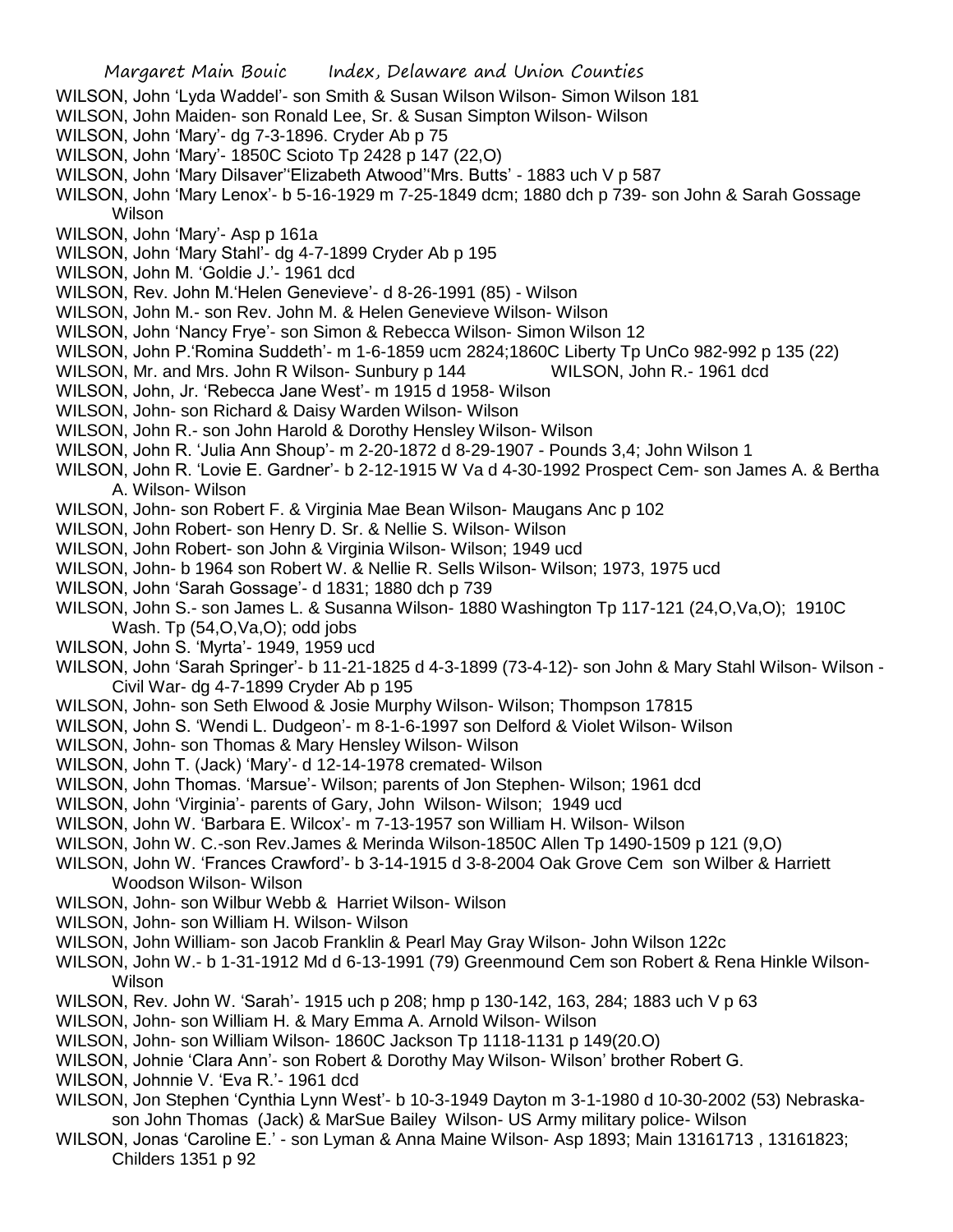- WILSON, Jonas 'Elizabeth Baughman'- b 5-24-1829 m 6-11-1862 d 10-7-1890 McDonasy, ILL- son John & Hannah Maine Wilson- Asp 999. Main 1316186; Hinkle letter
- WILSON, Jonathan- son George & Priscilla Wilson- 1850C Berlin Tp 1908 p 118 (4/12,O)
- WILSON, Jonathan 'Matilda'- 1850C Trenton Tp 910 p 73 (35,O)
- WILSON, Jonathan- b 1971 son Sam G. & Linda K. Wilson- 1980 dcd
- WILSON, Jordan Paige- b 10-23-1996 son Tim & Barbara Barry Wilson- Wilson
- WILSON, Joseph- dcw Bk 4 p 113 (13) mentioned
- WILSON, Joseph- 1820C Marlborough Tp
- WILSON, Joseph- 1840C Claibourne Tp 55 (20-30)
- WILSON, Joseph- 1830C Jackson Tp 487 p 298 (20-30)
- WILSON, Joseph- death; 122d Reg. OVI; dg 6-3-1913 Cryder Ab p 46,
- WILSON, Joseph C.- d 1-18-1837 dbg p 21; dcga p 53, 60; 1835 men p 22 #99 p 36 Delaware Tp
- WILSON, Joseph Edward'Gail'- b 10-29-1935 Cincinnati d 6-17-1988 (52) Oakdale Cem, O-16- -Sp40 son
	- William & Grace Treadway Wilson- Wilson
- WILSON, Joseph- heir of Emery Wilson- uccp p 47 record book 3 p 320
- WILSON, Joseph H.- 1883 uch IV p 459
- WILSON, Joseph 'Holly Simpkins'- m 10-5- Wilson
- WILSON, Joseph L.- d 8-7-1834 (84-7-27) Old Liberty Churchyard- Powell p 155
- WILSON, Joseph 'Louisa Atwood'- m 10-6-1836 ucm 381; 1915 uch p 496
- WILSON, Joseph 'Marilla J. Kramer'- 1883 uch V p 316
- WILSON, Joseph 'Mary'- 1860C Leesburg Tp 450 (49,O); dumch p 429
- WILSON, Joseph 'Mary A. Atha'- 1880 dch p 724; 1850C Thomson Tp 103 p 189 (44,O)
- WILSON, Joseph 'Mary Butts'- m 7-31-1844 dcm
- WILSON, Joseph-son Nathaniel Wilson-1883 uch V p 485, 565, 586;1840C Thompson Tp p 110 (30-40)
- WILSON, Joseph R. 'Maria Frazier'- m 4-11-1843 Holmes Co DAR marriages
- WILSON, Joseph- son Robert F. & Virginia Mae Bean Wilson- Maugans Anc p p 102
- WILSON, Joseph 'Ruth Ross'- parents of Laura May Wilson- Wilson
- WILSON, Joseph- son Rev. Samuel & Orpha Wilson- 1850c Union Tp 1350-1368 p 202 (6,O)
- WILSON, Joseph- son William Wilson- 1860C Jackson Tp 1118-1131 p 149 (16,O)
- WILSON, Josephine- dau George W & Mary L. Wood Wilson- 1850c Marysville 550-562 p 84
- (5/12,O); 1860C Leesburg Tp 374 (10,); 1870C Leesburg Tp 24 p 3 (20,O)
- WILSON, Josephine Spencer (Mrs. Dr. George W.)- d 8-26-1969 (62) bur NY- Wilson
- WILSON, Josephine (Mrs. William E.)- b 5-4-1898 Marysville m 1922 d 1-26-1989 Ariz.; parents of Marjorie & Martha
- WILSON, Josie E. (Rinehart, Mrs. James)- m 9-8-1874 ucm 553; mt 3 p 2
- WILSON, Josie Murphy (Critzer, Mrs. William)(Mrs. Seth Elwood)- b 6-17-1888 dau John & Sarah Thompson Murphy- Wilson; Thompson 17815; 1959, 1967, 1971 ucd
- WILSON, Joshua Michael- b 3-25-1999 son Tim & Barbara Barry Wilson- Wilson
- WILSON, Joyce Ann- b 12-25-1932 dau Arthur & Marian Grace Fish Wilson- Weiser p 165
- WILSON, Joyce (Mrs. Brian)- Wilson
- WILSON, Joyce- dau Edwin B. & Mary G. Wilson- 1961 (17) dcd
- WILSON, Joyce E. (Coltrin, Mrs. )- dau Edwin Byron & Mary Grace Wilson- Wilson
- WILSON, Joyce Kathleen (Miller, Mrs. Richard Carl)- m 5-26-1990 dau James H Wilson-Wilson
- WILSON, Joyce L. (Mrs. Homer D.)- 1971 dcd
- WILSON, Joyce Parsons (Mrs. French G.) 2nd wife- Wilson
- WILSON, J. P.- 1915 uch p 513
- WILSON, J. R.- 1840C Millcreek Tp p 56 (20-30)
- WILSON, Juanita (Columber, Mrs. )- dau Homer & Jenny Thompson Wilson- Wilson
- WILSON, Juanita (Mrs. )- dau-in-law of George W. Wilson- Wilson
- WILSON, Juanita V. Adams (Mrs. George A.)- b 3-22-1926 Washington D. C. D 7 -23-1990 (64) Oak Grove Cem - dau Edward & Etolia Lindsay Adams- Wilson
- WILSON, Judi (Austin, Mrs. )- dau William Wesley Wilson- Wilson
- WILSON, Judith A. (Mrs. ) 1870C Millcreek Tp 67-67 p 8 (55/56, Va, Va, VA) wid,
- WILSON, Judith (Conklin, Mrs. Steve)- dau John T. & Marsue Wilson- Wilson; 1961 (17) dcd
- WILSON, Judith G. Walker (Mrs. James M.)- d 4-7-1975 (29) Africa Cem- dau John W. Walker- Wilson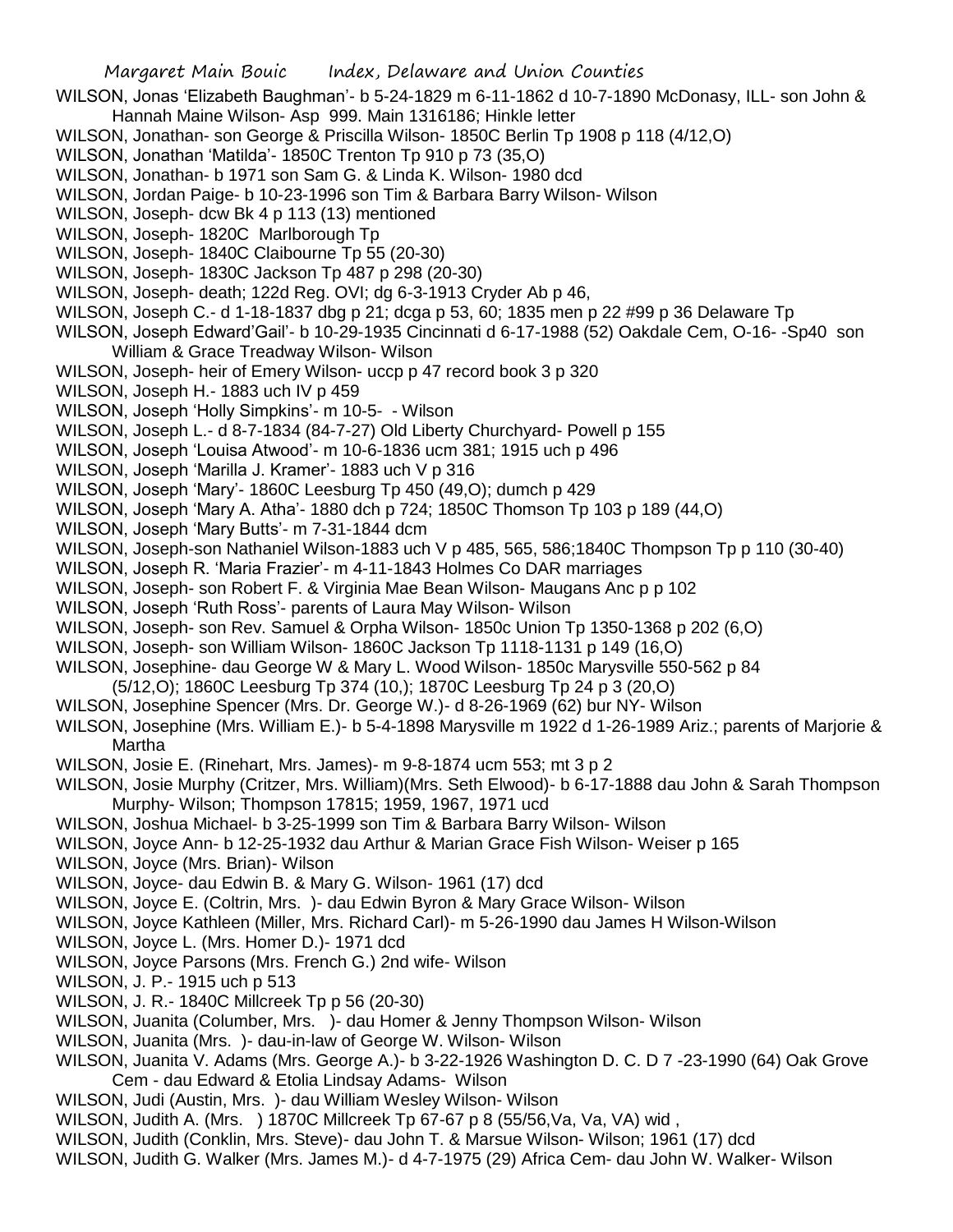- WILSON, Juduthan- dau Jonathan & Matilda Wilson- 1850c Trejton Tp 910 p 73 (6,O)
- WILSON, Judy (Mrs. Edgel)- Wilson
- WILSON, Judy (Garrison, Mrs. )- dau John F. Sr. & Mary Ellen Millhoan Wilson- Wilson
- WILSON, Judy L. (Mrs. Johnny E.)- 1967, 1971, 1973, 1975, 1981, 1983 ucd
- WILSON, Judy (Lamon, Mrs. Scott)- dau John Thomas & MarSue Bailey Wilson- Wilson
- WILSON, Julia A.- 1850C Delaware Town 961 p 776 (18,O)
- WILSON, Julia Ann Shoup (Mrs. John R.)- b 11-6-1845 Logan Co d 7-21-1940 New Millcreek Cem- dau Jacob & P hebe Pounds Shoup - Pounds 3, 4; John Wilson (1)
- WILSON, Julia Anne Roberts (Mrs. Herbert R.)- d 4-15-2003 (78) Oak Grove Cem dau William B. & Helen Craig Roberts- Wilson
- WILSON, Julia (Harvey, Mrs. George H.)- m 3-19-1840 dcm dau Elias C. & Charity Demuth Wilson- dumch p 260
- WILSON, Julia- dau Joseph & Mary Wilson- 1850C Thomson Tp 103 p 189 (17,O)
- WILSON, Julia M.-dau Alexander Lucius & Emma Carey Adams Elliott- dg 6-23-1914; Cryder Ab p 132
- WILSON, Julia (Foskett, Mrs. )- sister Van Clay Wilson- Wilson
- WILSON, Julia Renee- dau Thomas & Newman Wilson- Wilson
- WILSON, Julia Robinson (Pierce, Mrs. Hezekiah Francis)- b 2-3-1821 d 5-15-1907 dau Zadock & Anna Robinson Wilson- Asp 71-6-3
- WILSON, Julie Le Ann- b 9-22-1970 d 5-29-1973 Claibourne Cem- dau Dennis C. & Karen K. McClaren Wilson- Wilson; 1985 uch p 148
- WILSON, Julie- b 1976 dau Thomas E. & Sharon Wilson- 1979, 1981, 1983 ucd
- WILSON, June- dau John & Myrta Wilson- 1949 cd
- WILSON, June- dau J.. N. & Nancy Wilson- 1949 ucd
- WILSON, June (Lehman, Mrs. Ronald)- dau Herbert C. & Mae Turney Wilson- Wilson
- WILSON, June (McKitrick, Mrs. Clifford )- McKitrick p 96
- WILSON, Justin Nicholas- b 12-18-1978 son Rick Wilson- Wilson
- WILSON, J. W.- b 1852 d 1887 Oak Grove Cem Powell p 447
- WILSON, Kandy Koeppel (Mrs Martin Lee) m 12-7-1984 Wilson
- WILSON, Karen Kay McClaren (Mrs. Dennis C.)(Ellis, Mrs. )- b 11-22-1945 m 3-20-1970; 1985 uch p 148; 1973, 1975, 1979, 1981, 1983 ucd
- WILSON, Karen Lee- b 10-6-19– dau Robert Wendell & Martha Long Wilson- Wilson 1392; Pounds 6
- WILSON, Karen- dau Roy & Sarah Wilson- Wilson
- WILSON, Kate (Bidwell, Mrs. )- dau Robert A. & Edna M. Carter Wilson- Wilson
- WILSON, Kate (Tilley, Mrs. )- dau Frank & Nellie Snyder Wilson- Wilson
- WILSON, Katherine (Atkinson, Mrs. George F.)- d 1977 sister Leo C. Wilson- Wilson
- WILSON, Kathleen- dau Rev. Gene Wilson- Wilson
- WILSON, Helen Kathleen (Mrs. Ernest)- 1973, 1975 1979, 1981, 1983 ucd
- WILSON, Kathleen M. (Mrs. Willard R.)- 1961 dcd
- WILSON, Kathy (22-1982) dau Dr. Charles L. & Marilyn Wilson- Wilson
- WILSON, Keenan Anthony- b 3-6-2005 son Brian & Elizabeth Dondineau Wilson- Wilson
- WILSON, Keith 'Brandy'- parents of Elijah Wilson- Wilson
- WILSON, Dr. Keith- son Rev. Frank H. & Vivian Wilson- Wilson
- WILSON, Kelly (McBride, Mrs. )- dau James E. Wilson- Wilson
- WILSON, Ken (27-1982) son Dr. Charles L. & Marilyn Wilson- Wilson
- WILSON, Kenneth C. 'Pat L,'- 1980 dcd
- WILSON, Kenneth- son Collin Wilson- Wilson
- WILSON, Kenneth- son Ernest P. & Valeta Winston Wilson- Wilson
- WILSON, Kenneth- b 1968 son John & Judy Wilson- 1973, 1975, 1979, 1981, 1983 ucd
- WILSON, Kenneth L. 'Ella E. Cotton'- b 9-27-1933 Ostrander m 2-13-1960 Ky d 4-21-1997 (63) Raymond Cem- US Army- son Ernest & Valeta Winston Wilson- Wilson; 1973, 1975, 1979, 1981, 1983 ucd
- WILSON, Kenneth Russell "Bud? 'Dorothy Gregg'- b 10-21-1924 Milford m 11-6-1954 Ind d 4-23-1995 Maple Grove Cem- son Frank & Nellie Snyder Wilson- Wilson
- WILSON, Kevin- b 1971 son Delford R. & Violet M. Wilson- 1975, 1979, 1981, 1983 ucd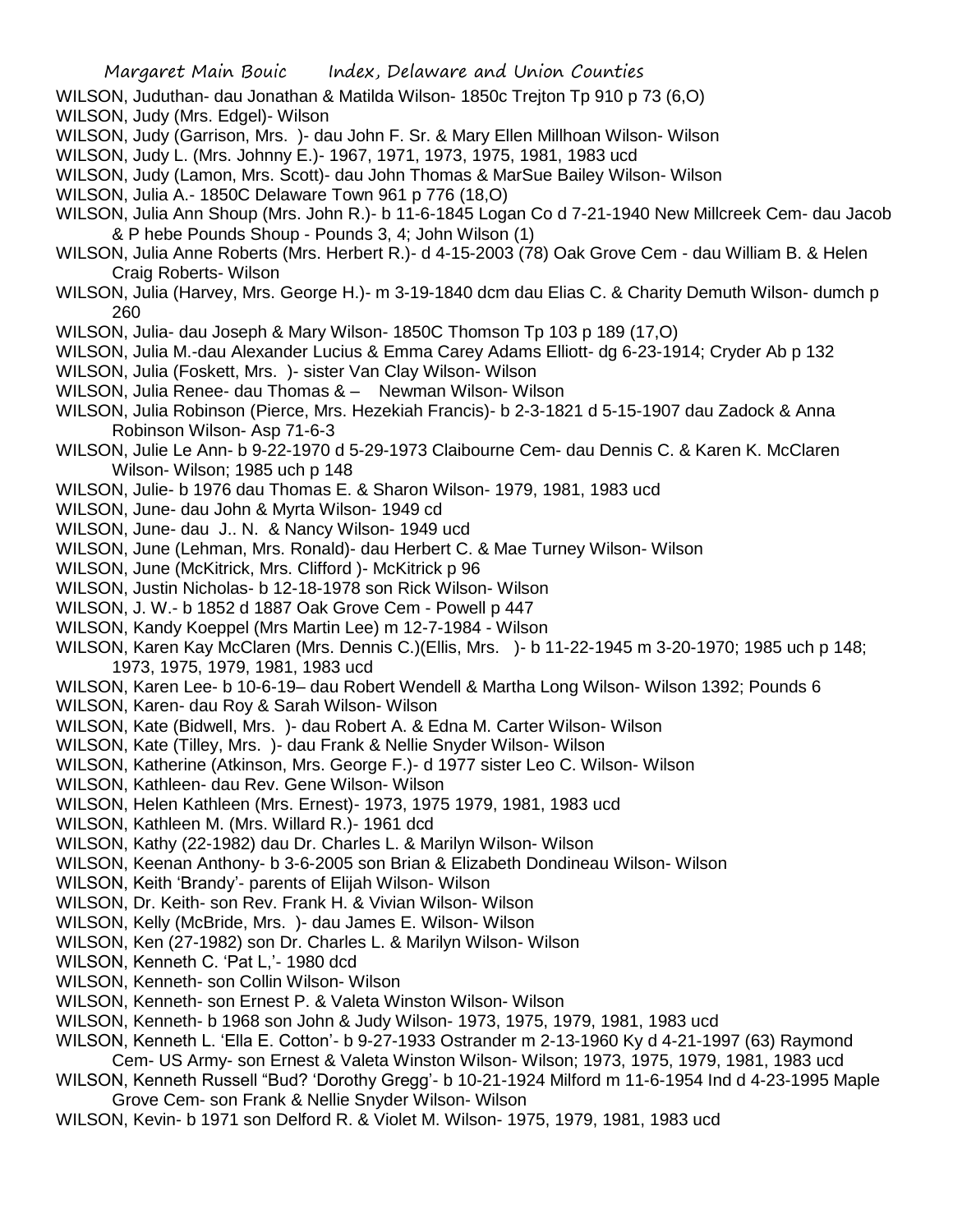- WILSON, Kevin Ray 'Samantha Crabtree'- b 3-19-1979 son Randall B. & Barbara J Kelley Wilson- 1981, 1983 ucd
- WILSON, Kevin- b 1963 son Richard L. & Eileen A. Wilson- 1980 dcd
- WILSON, Kim- b 1962 dau Charles F. & Dorothy Wilson- 1971 dcd
- WILSON, F. Kittie Olds (Mrs. )-b 1875 d 1942 Winsor Corners Cem, Oxford Tp; Powell p 192
- WILSON, Kregory 'Rhea'- son Robert G. Wilson- Wilson
- WILSON, Kris- b 1957 ch Charles F. & Dorothy Wilson- 1971 dcd
- WILSON, Kristi (Cardone, Mrs. Scott)- b 1971 dau Kenneth L. & Ella E. Wilson- 1979, 1981, 1983 ucd
- WILSON, Kristina (Mrs. Jerry O.)- 1979, 1981,, 1983 ucd
- WILSON, Kristine- dau Richard K. & Janet Stulpin Wilson- Wilson
- WILSON, L.- 1883 uch IV p 494
- WILSON, Lambert 'Allie'- b 10-11-1788 d 8-28-1855 Fulton, Ill- son James & Mary Eaton Wilson- Hinkle letter WILSON, Lana- 1969 dcd
- WILSON, Langstaff- d 2-5-1967 (76) brother Simeon & Emily Goines Wilson- Wilson
- WILSON, Larry- son Ben & Ruth Wilson- Wilson
- WILSON, Larry G. 'Wanda Stine'- m 9-29-1967 son Malcolm W. & Marie A. Wilson- Wilson; 1971, 1979, 1980 dcd
- WILSON, Larry- son Harold E. & Annabelle Zerbe Wilson- Wilson
- WILSON, -----(Mrs. Larry)- Pabst 8 p 28. 38, 40, 41
- WILSON, Larry 'Wendy Link'- Wilson
- WILSON, Laura Beardsley (Mrs. )- dau Polly Maine Beardsley- Asp 626
- WILSON, Laura B. (Mrs. Lewis W.)-1910C Claibourne South Richwood 425-434 p 15B (42,O,O,O) 22y
- WILSON, Laura Bryson (Sherman, Mrs. Sol)(Mrs. Joseph Ord)- b 1874 d 1944 New Millcreek Cem p 24 dau John & Lydia Fish Bryson- Fish 2, 3; Pounds 4; John Wilson (14)
- WILSON, Laura Mae Gannon (Mrs, John Coen)- b 11-5-1891 Mechanicsburg d 10-22-1986 (94) Kirkwood Cem- dau John & Helen Mann Gannon
- WILSON, Laura (Mrs. )- (94-1985)- mother of Max Wilson- Wilson
- WILSON, Laura May- b 10-28-1936 d 5-15-1996 Oak Grove Cem dau Joseph & Ruth Ross Wilson- Wilson
- WILSON, Laurabelle (Jenkins, Mrs. )- dau Nellie B. Wilson- Wilson
- WILSON, Laurel (Mrs. Chaney)- Wilson
- WILSON, Lauren R. 'L. Jane'- Wilson- dg 3-16-1987
- WILSON, Lavane (Mrs. William)- parents of Charles H.- dg 11-26-1915 Cryder Ab p 93
- WILSON, Laverne W.- Darby Jerome Cem p 2
- WILSON, Lavina- dau Hugh & Elisa Wilson- 1850C Allen Tp 1489-1508 p 221 (7,L.Can)- 1860C Allen Tp 862- 872 p 118 (16,L.Can)
- WILSON, Lawrence A. 'Mona Cerise Summons'- m 5-24-1933- Weiser p 435
- WILSON, Lawrence 'Anna Jones'- son Elmer & Flora Wilson- Simon Wilson 1822
- WILSON, Lawrence B. "Mickey"'Mary'- d 6-30-1981 (75) Ashley Union Cem- Wilson; WWII
- WILSON, Lawrence 'Louise Freeman'- Wilson
- WILSON, Lawrence M. 'Bertha'- d 7-3-1960 (45) bur Sunbury- son George T. Wilson- Wilson
- WILSON, L. D. 'Evie L. Penhorwood- parents of Dorothy Skidmore- Wilson
- WILSON, Lea- b 1978 ch Wendell & Patricia Wilson- 1979, 1981, 1983 ucd
- WILSON, Leland (17-1915) son Charles H. & Phoebe Shaw Wilson- dg 11-26-1915, Cryder Ab p 93
- WILSON, Lena (Cole, Mrs. )- sister John (Jack) & Mary Wilson Lee- Wilson
- WILSON, Lena Davids (Mrs. Marion)- dau William & Rosa Isler Davids- Pabst Pion I p 101
- WILSON, Lena V. (Mrs. Arthur H.)- d 9-7-1981 (88) Trenton Cem- Wilson; 1961 dcd
- WILSON, Lenna (Bailey, Mrs. )- dau Fred & Iva Belle Wakely Wilson- Wilson
- WILSON, Lenni Yesner (Mrs. Steven W.)- parents of Jami Gayle Wilson- Wilson
- WILSON, Lennie Thomas (Mrs. Clark)- Wilson
- WILSON, Lenora (Dreer. Mrs. )(Allman, Mrs. Guril J. C. Sr)- b 3-13-1943 Pa d 12-19-2006 (63) Union Tp Cem- dau William & Doris Baker Wilson- Wilson.
- WILSON, Leo- son Austin Alexander & Mary Wilson- dg 3-7-1911, Cryder Ab p 21
- WILSON, Leo C. 'Helen Burns'- d 5-8-1986 (88) son Frank G. Wilson- Wilson; WW I
- WILSON, Leon'Ethel'-b 12-1879 1900C Richwood 305-323 p 12A(20,O,O,O) m 2y,laundryman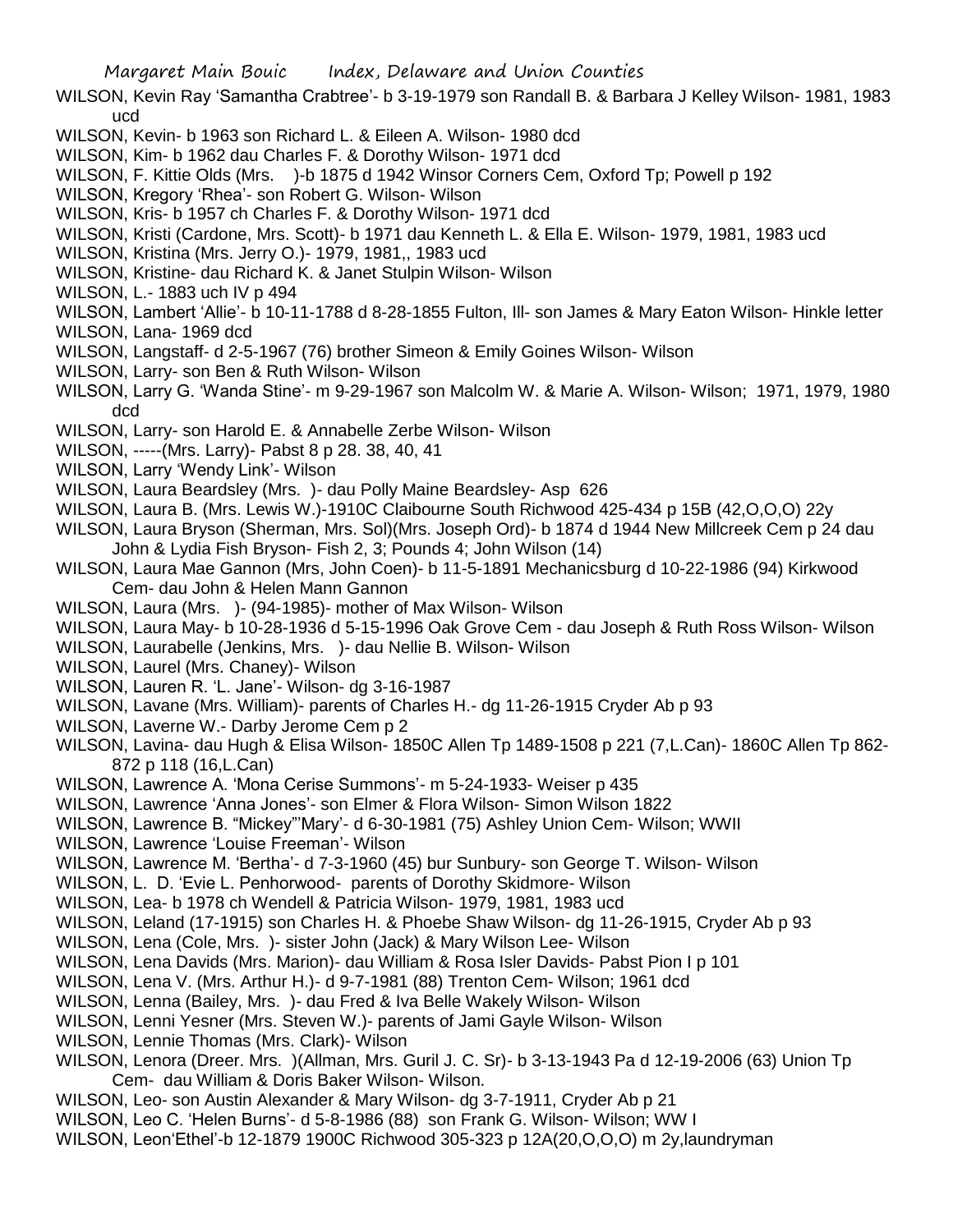- WILSON, Leona F. Burden (Mrs. Charles H.) B 1-20-1903 d 11-20-1993 (90) Oak Grove Cem dau Thomas & Florence Brown Burden
- WILSON, Leona (Harper, Mrs. Robert, Jr.)- dau Charles & Olga Hanscell Wilson- Wilson
- WILSON, Leona (Lewis, Mrs )- dau William & Doris Baker Wilsonp Wilson
- WILSON, Leona (Reece, Mrs. Marvin)- 1985 uch p 114
- WILSON, Leonidas L. 'Ella Mapes'- m 12-30-1880 ucm 6877
- WILSON, Leonidas 'Maggie Dobbins m 11-15-1875 ucm 5784 son William J. & Elizabeth Davids Wilson- Wilson; 1860C Liberty Tp Un Co 1020-1030 p 140 (5,O); 1870C Lib Tp 87 p 11 (15,O); 1880C Lib Tp 259-269 p 26 (24,O,Md,Pa)
- WILSON, Leroy- b 5-1888 brother-in-law of Ernest & Ella A. Beach- 1900Claibourne Jerome Tp 108-115 p 5A (12,O,O,O); 1910C Jerome Tp 105-110 p 5A (21,O,O,O
- WILSON, LeVerna- dau Elmer & —Connell Wilson- dg 12-12-1913 Cryder Ab p 71
- WILSON, Levi B.- hnp p 47
- WILSON, Levina Fillinger (Mrs. Daniel)- parents of Bessie A. Gannon- Wilson
- WILSON, Levenia (Spain, Mrs. John W) m 12-24-1868 ucm 4486
- WILSON, Levonia Medora Dolly (Mrs. William H.)- b 2-10-1845 m 43y d 8-19-1908 (63-6-9) dau John & Mary E. Dolly- dg 8-28-1908, Cryder Ab p 152; dg 12-22-1908, Cryder Ab p 174
- WILSON, Lewis D. 'Mildred Fleming Main'- d 3-5-2004; WWII
- WILSON, Lewis W. 'Laura B.'- 1910C Claibourne Tp South Richwood 425-434 p 15B (56,Ky,Ky,Tenn) m 22ylaborer, machine shop
- WILSON, Lida Sidebottom (Mrs. Frank S.)- dau John H. & Eliza Taylor Sidebottom- dumch p 449; Pabst 5 p 23
- WILSON, Lida- dau Thomas W. & Mary Ann Carter Wilson- dg 12-30-1913, Cryder Ab p 80
- WILSON, Lila (Hogwood, Mrs. )- sister James E. Wilson- Wilson
- WILSON, Lila M.- b 5-1891 dau George W. & Eliza Jane Laughrey Wilson- 1900C Leesburg Tp 24-24 p 2A (9,O,Ind,O)
- WILSON, Lilly M. (Mrs Pearl)- b 1882 d 4-22-1904 York Cem A63 p 55
- WILSON, Linda J.- 1979, 1981 ucd
- WILSON, Linda Joan- b 12-26-1953 d 2-20-1997 (43) Oakdale Cem, O-17- -Sp.3 dau Robert W. & Nellie R. Sells Wilson- Wilson
- WILSON, Linda K.- dau Herbert R. & Julia Anne Roberts Wilson- Wilson
- WILSON, Linda K. (Mrs. Sam G.)- 1969, 1971, 1980 dcd
- WILSON, Linda (Mrs. Mark)- Wilson
- WILSON, Linda- dau Nelson Robert & Barbara Jean Wilson- Wilson; 1973, 1975, 1979, 1981, 1983 ucd
- WILSON, Linn, Dora E.-dau Daniel W. & Amanda Melvina Peters Wilson- dg 3-1-1907, Cryder Ab p 21
- WILSON, Linuel- 1977 ch L. D. & Lisa Wilson- 1979 ucd
- WILSON, Lisa (Mrs. L. D.)- 1979 ucd
- WILSON, Lisa Jean Rea (Mrs. Stephen D.)- m 4-16-1988 dau Robert Rea- Wilson
- WILSON, Lisa Key- dau Dennis C. & Karen K. Wilson- 1985 uch p 148; 1979, 1981, 1983 ucd
- WILSON, Lisa (Shaw, Mrs. Michael)- dau Merrel L. & Molly Brokaw Wilson- Wilson
- WILSON, Lizzie- pallbearer for Mary Bell Craig- dg 8-16-19054 Cryder Ab p 259
- WILSON, L. James- 1908 dch p 733
- WILSON, L. Jane (Mrs. Lauren R.)- lawyer, move to S. C.- dg 3-16-1987- Wilson
- WILSON, Lloyd C. (Chuck) (27-1973)- Wilson
- WILSON, Lois (Lambre, Mrs. )- dau Charles E. & Louise Wilson- Wilson
- WILSON, Loretta- b 1967 dau Johnny E. & Judy L. Wilson- Wilson
- WILSON, Loretta- dau Lyman & Ana Maine Wilson- Asp 1893ac; Main 13161712. 13161522; Childers 1870 p 92
- WILSON, Lori Ann-b 8-26-1957 dau Rufus William & Coleen Ann Weiser Wilson-Weiser p 262
- WILSON, Lon 'Mary Alice'- b 11-1856 1900C Marysville 35-35 p 13 (45,O,O.O) m 15y; laborer Saw mill; 1910C Paris Tp 92-98 (51,O,O,O) m 21y, tile mill
- WILSON, Lori (Mrs. Scott)- parents of Trey Austin Wilson- Wilson
- WILSON, Lotta dau J. L. & J–er Wilson; 1880C Claibourne Tp 157-167 p 217C (19,O.Irel,O)
- WILSON, Lottie (Engle, Mrs. Bert)- b 1-24-1897 Waterloo, O. M 12-20-1933 d 11-14-1989 (92) Raymond Cemdau Scott & Ella Edler Wilson- Wilson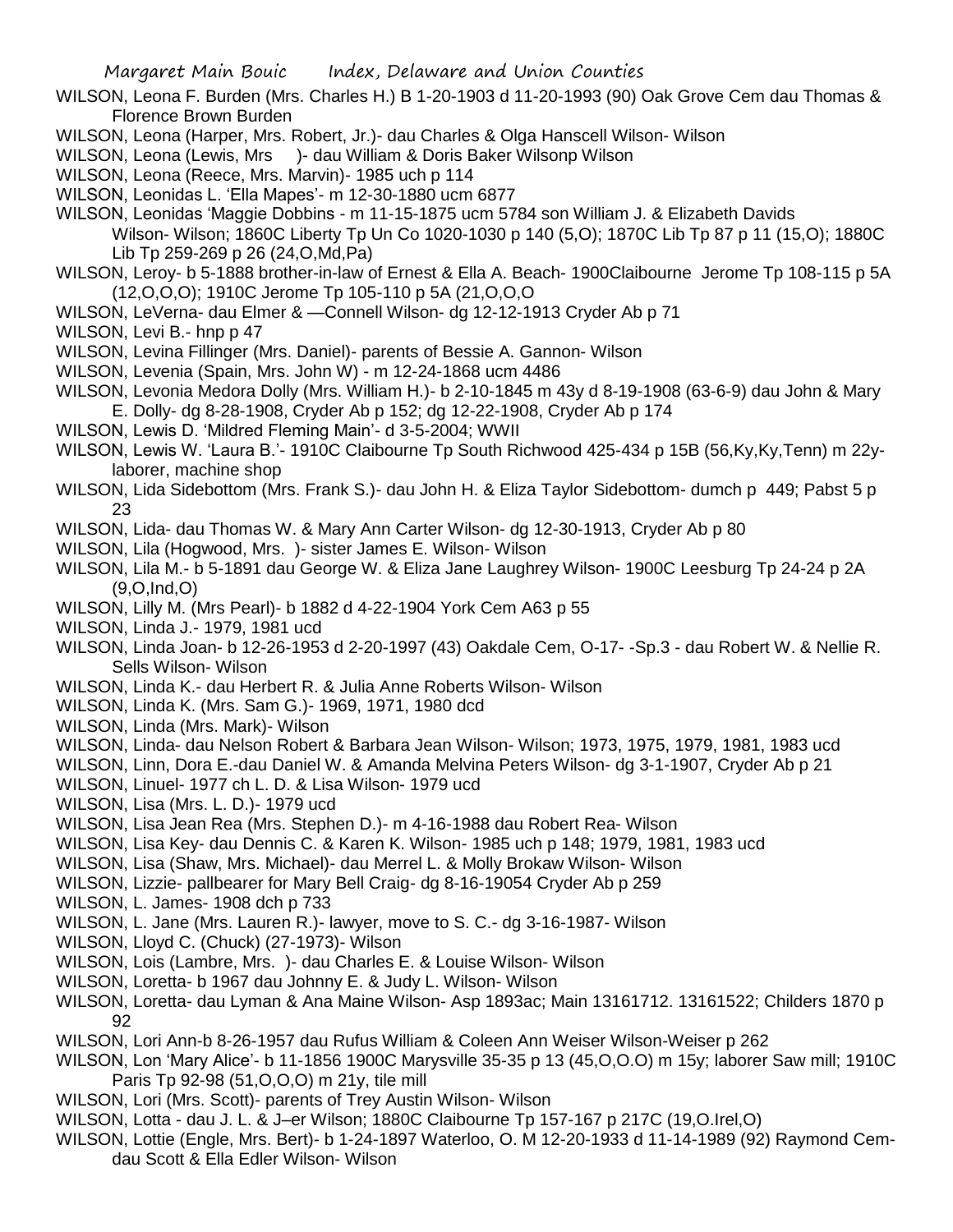Margaret Main Bouic Index, Delaware and Union Counties

- WILSON, Lottie L. (Mrs. Edward)- d 12-1-1966 bur Waldo- Wilson
- WILSON, Louis D.- b 3-1863 son James L. & Susanna Wilson- 1880C Washington Tp 117-121 p 13 (17,O,O,O); 1900C Washington Tp 40-40 (37,O,Va,O) farmer; 1910C Wash Tp 26-26 p 1B (47,O,Va,O) m 8y farmer
- WILSON, Louis- son Fred & Iva Belle Wilson- Wilson
- WILSON, Louis 'Harriet A. Jaynes'- Wilson
- WILSON, Louisa A. (Shy, Mrs. Edward, Jr.) B 9-29-1913 Madison Co m 4-29-1935 d 2-28-1987 Fairview Cem, Mutual- dau William & Flossie Clark Wilson- Wilson
- WILSON, Louisa Atwood (Mrs. Joseph)- m 10-6-1836 ucm 381
- WILSON, Louisa Kempton (Mrs. Oliver C)- b 7-6-1811 m 2-12-1852 dcm d 6-9-1860 Sunbury Cem, Powell p 42
- WILSON, Louisa (Welshimer, Mrs. Samuel)- m 4-18-1872 ucm 5069
- WILSON, Louise (Mrs. Charles E.)- d 8-13-1978 (68) Oak Grove Cem Wilson
- WILSON, Louise Freeman (Mrs. Lawrence)- d 3-5-1969 (41) Oak Grove Cem Wilson
- WILSON, Lovie E. Gardner (Mrs. John R.)- d 7-3-1959; Wilson
- WILSON, Lowell G. 'Rebecca M. O'Brien'- 1985 uch p 107; Wilson; 1959, 1967, 1971, 1973, 195, 1979, 1981, 1983 ucd
- WILSON, Lowell O. 'Eleanor Himmelberger''Mary Stingel'- b 8-22-1921 Brown Co m(2)12-15-1973 d 12-3- 1995 (74) Oakdale Cem. M-103-NE 1/4- son Orman & Myrl McGohan Wilson- Wilson; Marysville p 47;
	- 1959, 1971, 1973, 1975, 1979, 1981, 1983 ucd
- WILSON, Lowell O.- son Sylvester & Mable L. Pontious Wilson- 1949 ucd
- WILSON, Ica Lucille (Gamble, Mrs. Donald) b 4-16-1904 Mich m 9-1-1926 d 6-5-1996 dau Charles Webster & Maud Edna Lynts Wilson- 1985 uch p 147; Graham (172111) Beecher 4,5; Pounds 5, 6
- WILSON, Lucille (Mrs. Thomas R.)- d 1-29- 1970 Oak Grove Cem Wilson
- WILSON, Lucretia Dole (Mrs. James)- b 11-10-1825 Francestown, NH m 9-1848 d 9-7-1899 dg 9-12-1899, Cryder Ab p 215
- WILSON, Lucinda- dau Roy & Sarah Wilson- Wilson
- WILSON, Lucy A.-dau Rev. Samuel & Orpha H. Wilson-1850C Union Tp 1350-1368 p 202(3,O)
- WILSON, Lucy (Cellar, Mrs. John Flanagan)- b 4-18-1807 m 11-12-1834 d 6-2-1847 (39y) Liberty Cem Powell p 16, 18, 23, 58, 262; 1880 dch p 656; dcc Eugene Taggart 15
- WILSON, Lucy E. (Beach, Mrs. W. Morrow)- m 6-12-1860; mt 6-27-1860
- WILSON, Lucy- dau James Wilson- dg 4-14-1908 Cryder Ab p 127
- WILSON, Lucy M. dau Isaiah & Ann N. Wilson- 1850C Liberty Tp Del Co 1538 p 104 (5,O)
- WILSON, Lucy M. (Mrs. James)- d 10-28-1833 (28y) Hathaway Cem, Union Allen Tp Cem p 83- dau Martin & Betsey Ballow Wilson
- WILSON, Lue C.- ch William Y. & Rosanna Wilson- b April; 1880C Scioto Tp 302-321 (1/12,O,SC,O)
- WILSON, Luella Florence (Thompson, Mrs. Ernest)- dau John R. & Julia Ann Shoup Wilson- Pounds 4,5; John Wilson 11
- WILSON, Lues?- son J. L. & J–er Wilson; 1880C Claibourne Tp 157-167 p 217C (6.O,Irel,O)
- WILSON, Lulu Mitchell (Mrs. Ellsworth)- parents of Earnest Wilson- Wilson
- WILSON, Luther B.- son Jasper N. & Nancy Lyons Wilson- 1985 uch p 148;
	- 1910C Leesburg Tp (17,W Va.W Va.W Va)
- WILSON, Luther (14-1842) son Emery Wilson- uccp p 11 JB1 p 207, JB 3 p 2; uccp p 47 Record Book 3 p 320
- WILSON, Luther S.- b 9-1894 son George W. & Eliza Jane Laughrey Wilson- 1900C Leesburg Tp 24-24 p 2A (5,O,Ind,O); 1910C Leesburg Tp West 117-120 p 5A (16,O,Ind,O)
- WILSON, Luvenia- dau John P. & Romina Suddeth Wilson-1860C Liberty Tp UnCo 982-992 p 24 (1,O)
- WILSON, Lucie Gardner (Mrs. Reed)- parents of Roy O. Wilson- Wilson
- WILSON, Lyda Weddel (Mrs. John)- Simon Wilson (181)
- WILSON, Lydia Gardner (Mrs.Freeman R.)- m 3-13-1845 dcm
- WILSON, Lydia Maine (Mrs. William)- b 8-5-1799 dau Thomas & Lucy Tyler Maine- Asp 253j
- WILSON, Lydia (Morton, Mrs. Ephraim)- b 4-14-1841 Washington Co. Pa. m 11-2-1870 d 6-27-1906 (65-2-13) dau Simon & Rebecca Wilson- Simon Wilson 1(10)
- WILSON, Lyman 'Anna Maine'- b 5-27-1820 d 1795 McDonaugh, Ill.- son John & Hannah Maine Wilson; 1908 dch p 409; Asp 995; Main 1316182; Hinkle letter; Childers 1688 p 160; 1850C Troy Tp 2615 p 137 (30,O)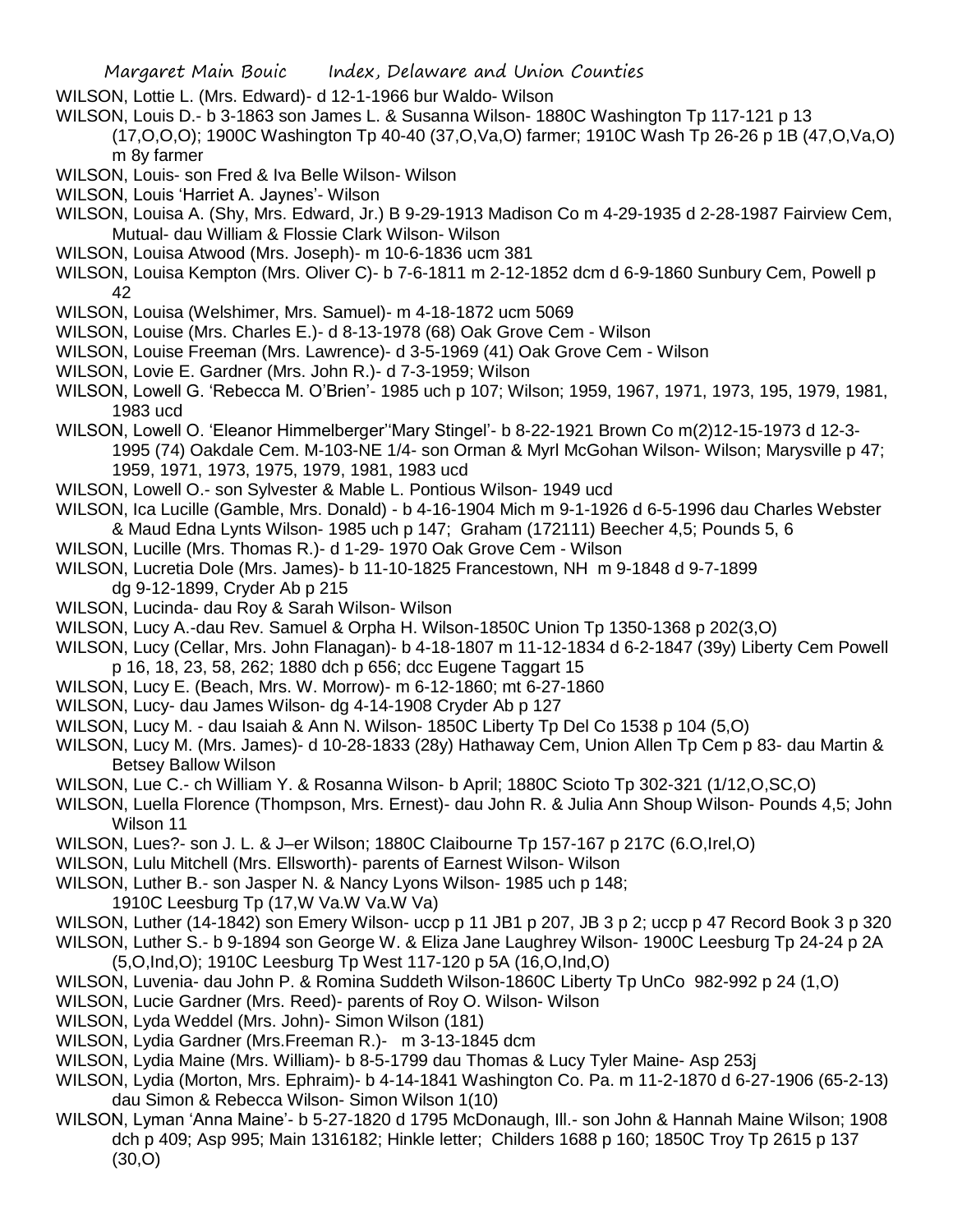- WILSON, Lynetta Faye (Thomas, Mrs. John E.)- b 1954 m 5-11-1979 dau James William & Ruth Ann Edwards. Wilson- Wilson; 1959, 1971, 1973, 1975, 1979 ucd WILSON, J. Lynn- b 11-14-1958 son Gordon Kent & Helen Alicia Beadles Wilson-Weiser p 435 WILSON, Lynn- b 1967 ch John & Judy Wilson- 1971, 1973, 1975, 1979, 1981, 1983 ucd WILSON, M. A.- 1980 dcd WILSON, Mabel E.- 1961, 1969 dcd WILSON, Mabel Elizabeth- d 11-5-1969 (78)- Wilson WILSON, Mabel R. Pontious (Mrs. Sylvester)- b 5-26-1896 m 8-21-1919 d 2-23-1987 (90) Oakdale Cem, H-131-NW 1/4- dau Adam & Allie Dumm Pontious- Wilson; 1949 ucd WILSON, Mabel- dau Simon E. & Ella Swabe Wilson- Simon Wilson 1245 WILSON, Mack- son James Wilson- dg 4-14-1908 Cryder Ab p 127 WILSON, Madge Amelia Weiser (Mrs. )(Kennedy, Mrs. Charles J.)- dau Roger Albert Weiser - Weiser p 800 WILSON, Madge (Miller, Mrs. )- descendant William Stewart-Pabst Pion I p 65 WILSON, Mae Turney (Mrs. Herbert C.)- Wilson; 1985 uch p 147 WILSON, Magdalene (Mrs. Abijah) d 2-7-1874 (85-7-3) Westfield Baptist Cem- Powell p 352 WILSON, Maggie- Pabst 5 p 23 WILSON, Maggie Dobbins (Mrs. Leonidas)- 11-15-1875 ucm 5784; mt 3 p 18 WILSON, Maggie (Fox, Mrs. )- dau Thomas & Mary Hensley Wilson- Wilson WILSON, Mahala B. Kelsey (Mrs. James)- m 4-24-1873 ucm 5264 WILSON, Mahala M. Lamay (Mrs. Goerge W.)- m 10-22-1872 5161 WILSON, Mahala (Reed, Mrs. John)- m 11-30-1879 ucm 6600 WILSON, Maidie- dau James Wilson- dg 4-14-1908 Cryder Ab p 127; Pabst 5 p 23 WILSON, Malcolm W. 'Marie A.'- d 4-21-1987 (72) Cheshire Cem- Wilson; 1961, 1969 1971, 1980 dcd WILSON, Malcolm 'Virginia Campbell'- m 6-13-1981 Wilson WILSON, Malinda (Frye, Mrs. Noah)- dau Simon & Rebecca Wilson- Simon Wilson 19 WILSON, March- 1908 dch p 409 WILSON, Marcie- dau William H. & Rosemary Wilson- 1961 (12) dcd WILSON, Marcus- b 1971 son Jerry O. & Kristina Wilson- 1979, 1981, 1983 ucd WILSON, Mrgaret- Pabst 7 p 30 WILSON, Margaret Blackborn (Mrs. William)- b 2-2-1725 m 1746 d 9-2-1806; dcc David Williams 189 WILSON, Margaret (Mrs. Earnest H.)- Wilson WILSON, Margaret (Mrs. )- sister Mrs. Elizabeth Larcom- dg 6-22-1915, Cryder Ab p 60 WILSON, Margaret E. (Mrs Theodore C.)- 1969, 1971, 1979 ucd WILSON, Margaret Haines (Mrs. James)- lic 3-29-1862 ucm 3306; 1870C Washington Tp 108-103 p 15 (27,O); lived with Joshua & Mary Haines WILSON, Margaret H. (Mrs. A. W.)- d 2-19-1865 (53-9-15) York Cem L58 p 39; uccp p 39 JB 4 p 206 WILSON, Margaret (Mrs. Isaac)- d 10-7-1847 (70y) Westfield Baptist Cem, Powell p 352 WILSON, Margaret- dau James & Sarah Wilson- 1850C Liberty Tp Un Co 989-1006 p 148 WILSON, Margaret J. (Baker, Mrs. Hiram E.)- m 2-9-1843 dcm WILSON, Margaret Linn (Overholser, Mrs. Clifford)(Mrs. Chester L.)- m(1) April 1924 (2) 9-1-1935 dau Rollo & Mae Stamats Linn- 1985 uch p 92, 133; Wilson WILSON, Margaret McGrew (Mrs. William)- dau Finley & Dinah Cox McGrew-dcq Thomas Graham 35 WILSON, Margaret (McKittrick, Mrs. Earl Franklin)- m 9-14-1941- McKitrick p 342 WILSON, Margaret (Skidmore, Mrs. Samuel)- m 5-14-1851 ucm 1672 WILSON, Margaret (Smith, Mrs. )- dau George W. & Eliza Jane Laughrey Wilson- Wilson WILSON, Margaret (Mrs. Stephen M.)- Wilson WILSON, Margaret/Marguerite- dau William H. & Mary E. Orr Wilson- dg 7-11-1911, dg 7-14-1911, Cryder Ab p 47, 48
- WILSON, Margaret Viola (Mrs. )- dau George Dial & Mary Elizabeth Eggers Oberdier-1985 uch p 106
- WILSON, Margaret Wingo (Mrs. Herb)- Wilson
- WILSON, Marge (Lott, Mrs. )- dau Ralph & Blanche Corbin Wilson- Wilson
- WILSON, Margie (Shisler, Mrs. )- sister James E. Wilson- Wilson
- WILSON, Maria- Pabst 8 p 7
- WILSON, Maria Elizabeth- dau James & Mary Eaton Wilson- Wilson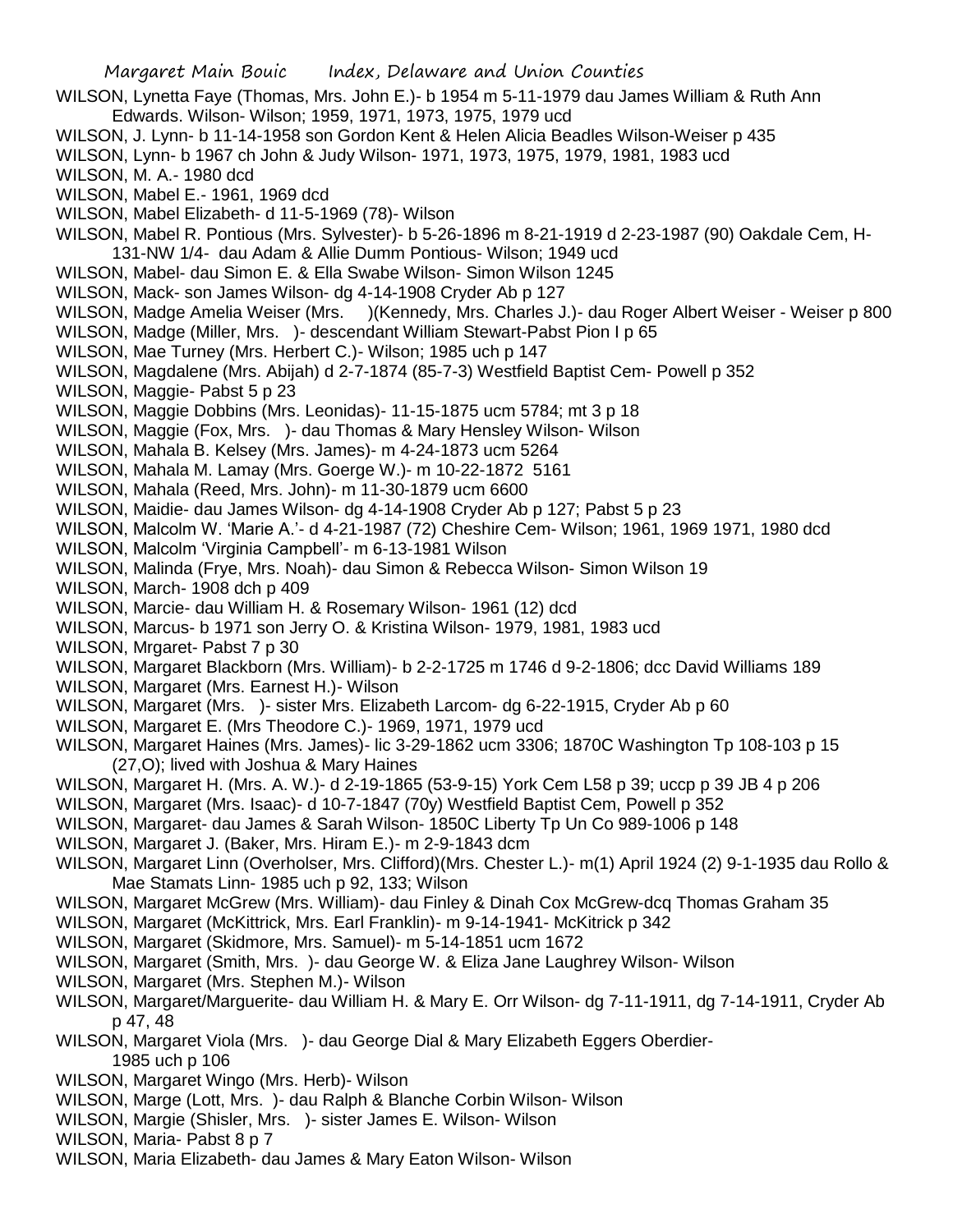- WILSON, Maria F.- dcga p 33; Delaware Patron & Franklin Chronicle
- WILSON, Maria Frazier (Mrs. Joseph R.)- m 4-11-1843 Holmes Co DAR marriages- dau John Frazier- Frazier 2; Pounds 6
- WILSON, Maria- b 3-24-1827 d 2-10-1888 ILL dau John & Hannah Maine Wilson- Asp 998; Chandler letter
- WILSON, Maria (Wells, Mrs. )- dau Elias C. & Charaity Demuth Wilson- dumch p 260
- WILSON, Marian Grace Fish (Mrs. Arthur)- b 6-22-1907 m 6-9-1928 dau Guy Alonzo & Belva Elizabeth Stingey Fish- Weiser p 165
- WILSON, Marian Elizabeth (Erb, Mrs. Henry Guy)- b 9-21-1900 m 6-1-1928- Weiser p 348
- WILSON, Marian (Mutzel, Mrs. )- dau Russell D.,Sr. & Euna Hall Wilson- Wilson
- WILSON, Marie (Gillies, Mrs. Thomas)- m 4-7-1836- Powers p 190
- WILSON, Marie (Mackay, Mrs. James0- dau Edward & Clara Snyder Wilson- Weiser p 549
- WILSON, Marie (Mrs. Malcom W.) Wilson; 1971, 1969, 1971, 1980 dcd
- WILSON, Marie Schultz (Mrs. Charles W.)- parents of Rev. Frank Wilson- Wilson
- WILSON, Marietta Curtis (Mrs. Elias, Jr.)- m 10-2-1859 dcm
- WILSON, Marilla J. Kramer (Mrs. Joseph)- dau Jacob & Maria D. Kent Kramer-1883 uch V p 316
- WILSON, Marilla (Wasem, Mrs. )- dau Howard R & Berniece Wilson- Wilson
- WILSON, Marilyn (Mrs. Dr. Charles L.)- div (45-1982) Wilson
- WILSON, Marilyn J. (Mrs. Ralph E.)- 1949, 1967, 1971, 1973, 1975, 1979, 1981, 1983 ucd
- WILSON, Marilyn Mae McKitrick (Mrs. Tom)- b 7-6-1941 dau Clyde Russell & Helen L. Gray McKitrick-McKitrick p 195
- WILSON, Marilyn (Moore, Mrs. )- dau Wilbur W. & Harriet Woodson Wilson- Wilson
- WILSON, Marion, Jr. 'Annie Alice Reid'- b 12-25-1885 m 2-22-1914 d 2-14-1920- Weiser p 280
- WILSON, Marion- ch Joseph & Mary Wilson- 1860C Leesburg Tp 450 (1,O)
- WILSON, Marion (Pud) 'Lena Davids'- Pabst Pion I p 101
- WILSON, Marjorie (Gardner, Mrs. )- dau William & Josephine Wilson- Wilson
- WILSON, Marjorie Leigh- b 5-24-1975 dau John Lee & Susan Carol Engel Wilson- Wilson; Thompson 17815
- WILSON, Marjorie (Mrs. Robert P.)- Wilson
- WILSON, Mark Allen- b 1982 son Mark M. & Anna L. Cisco Wilson- Wilson; 1983 ucd
- WILSON, Mark- son Rev. Andrew & Elsie Wilson- Wilson
- WILSON, Mark- son Franklin G. Wilson- Wilson
- WILSON, Mark 'Linda'- son Philip R. & Carol Ruth Long Wilson- Wilson
- WILSON, Mark M. 'Anna L. Cisco'- b 1959 son Ralph E. & Marilyn Jean Shafe Wilson- parents of Mark Allen, Melissa Ann- Wilson; 1967, 1975, 1981, 1983 ucd
- WILSON, Mark- son Richard & Daisy Warden Wilson- Wilson
- WILSON, Marolyn (Wright, Mrs. Larry)- dau Russell D.Sr. & Euna Hall Wilson- Wilson
- WILSON, Marsha (Hill, Mrs. Conrad)- dau Herbert R. & Julia Anne Roberts Wilson- Wilson
- WILSON,Marshall J.-d Monday- bro-in-law Dr. W. P. Caldwell-dg 1-16-1903, Cryder Ab p 166
- WILSON, Marsi Llynn- b 12-21-1993 dau Ronald & Terri Gilliam Wilson- Wilson
- WILSON, Marsue (Mrs. John R.)- d 12-29-1973 Fla; Wilson; 1961 dcd
- WILSON, Martha- Un Co prob. Vol II p 29 (1879-1886)
- WILSON, Martha (Mrs. )- Pabst 8 p 40
- WILSON, Martha- b 5-1836 1900C Jerome Tp 350-362 p 15B (64,O,NJ,Ger) wid 9 ch 8 living
- WILSON, Martha Bard (Mrs. William )- dau Richard & Catherine Poe Bard- Powers p 110
- WILSON, Martha (Cosby, Mrs. )- dau John (Jack) & Lena Wilson- Wilson
- WILSON, Martha E.- 1870C Leesburg Tp 24 p 4 (13,O)
- WILSON, Martha Elizabeth (Fisher, Mrs. Donald Cullen)- b 2-22-1921 m 12-25-1945 dau Earl & Edith Fellers Courtright Wilson- Weiser p 646
- WILSON, Martha- dau George W. & Mary L. Wood Wilson- 18 OC Leesburg Tp 374 (4,O)
- WILSON, Martha J. (Mrs. Clarence A.)- Wilson; 1961 dcd
- WILSON, Martha- dau Joseph & Mary Wilson- 1850C Thomson Tp 103 p 189 (6,O)
- WILSON, Martha(Lentz, Mrs. )-b 8-8-1916 Fayette Co m 6-12-1943 Texas d 11-7-1995, OakdaleCem
- WILSON, Martha (Lppincott, Mrs. Ronald)- m 7-3-1940 dau John Coen & Mae Mitchell Wilson- Wilson
- WILSON, Martha Long (Brooks, Mrs. )(Mrs. Robert Wendell)- Pounds 5,6 John Wilson (19)
- WILSON, Martha (Mazzolini, Mrs. )- dau William & Josephine Wilson- Wilson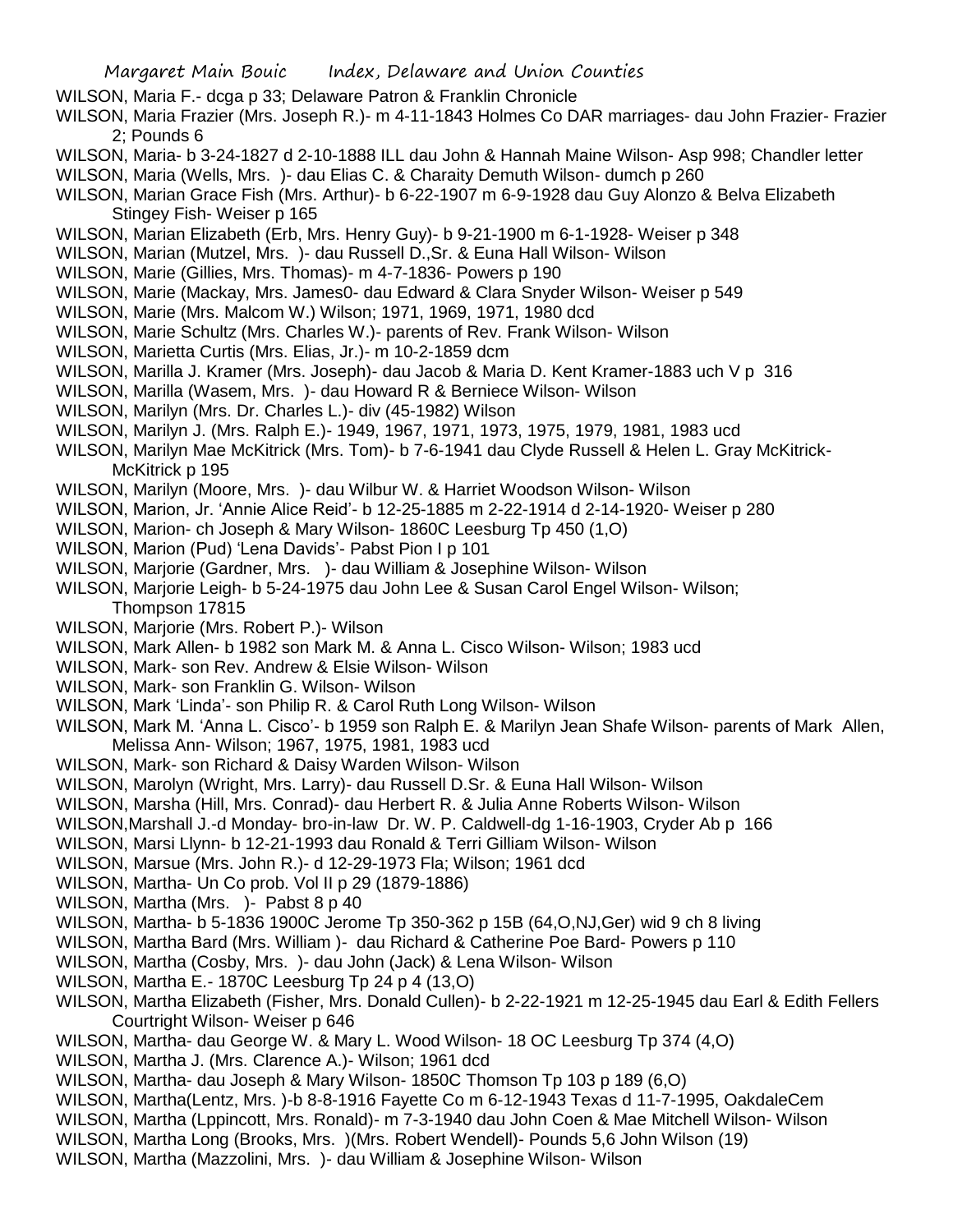- WILSON, Martha (Mrs. Ralph)- 1860C Leesburg Tp 385 (19,O)
- WILSON, Martha- dau R. C. & Anna Cellars Wilson- dg 3-8-1918, Cryder Ab p 18
- WILSON, Martha Shirk (Mrs. Samuel)- m 10-17-1870 ucm 4769
- WILSON, Martha (Mrs. Robert)- d 11-7-1883 (80-3-29) Sunbury Cem Powell p 331; Pabst 2 p 17, 32; Pabst 7 p 31; 1850C Trenton Tp 783 p 67 (41,Pa)
- WILSON, Martha (Mrs. W. A.)- parents of George Wilson- dg 9-16-1887 Cryder Ab p 163
- WILSON, Martha dau Willard R. & Kathleen M. Wilson- 1971 (9m) dcd
- WILSON, Martha W. (Lenz, Mrs. Joseph)- dau Wilbur D. & Faye M. Fisher Wilson- Wilson
- WILSON, Booth Martin- b 11-1-1933 d 5-14-1994 (61) son Frank & Nellie Snyder Wilson- Wilson
- WILSON, Martin Lee 'Kandy Koeppel'- b 7-20-1963 d 3-4-2005 (41) son Mary Lou Wilson- Wilson
- WILSON, Martin M.- son William Y, & Rosanna Wilson- 1880C Scioto Tp 302-321 (2,O,SC,O)
- WILSON, Martin P.'Thelma Cunningham '- m 8-26-1925 Ky d 7-9-1988 son Jasper N. & Nancy Lyons Wilson-1985 uch p 148; Wilson; 1910C Leesburg Tp 13-14 p 1B (17,WVa,WVa, WVa); 1973, 1975, 1979, 1981, 1983 ucd
- WILSON, Marty David- son Martin Wilson- Wilson
- WILSON, Marveline (Mrs. Orlando Gordon)- Wilson; 1961, 1969, 1971 dcd
- WILSON, Mary- b 1840 d 1857 Wilson Cem, Bennington Tp; Powell p 314
- WILSON, Mary, 1949 ucd
- WILSON, Mary- Pabst 5 p 16
- WILSON, Mary- b 10-1870 1900C Union Tp 219-226 p 11B (29,O,NY,Ct)
- WILSON, Mary 1880C Taylor Tp 285-288 grandmother p 28 (75,Va,Va,VA)
- WILSON, Mary- 1880C Liberty Tp Un Co 137-141 (12, O, Ireland, Ireland)
- WILSON, Mary A. (Mrs. )- 1880C Scioto Tp 312
- WILSON, Mary A.- 1870C Marysville Paris Tp 238-239 p 27 (38,O)
- WILSON, Mary A. Atha (Mrs. Joseph)- 1880 dch p 724; 1850C Thomson Tp 103 p 189 (43,O)
- WILSON, Mary Abby Curtis (Mrs. Seth Abraham)- Asp (71-6-6)
- WILSON, Mary A. Graves (Mrs. Amos C.)- m 12-16-1841 dcm
- WILSON, Mary A.- dau Hugh & Elisa Wilson- 1850C Allen Tp 1489-1508 p 221 (14,L.Can)
- WILSON, Mary Alice (Mrs. Lon)- 1900C Marysville 35-35 p (-O,O,O) m 21y , no ch
- WILSON, Mary A. (Noble, Mrs. Samuel)- m 4-2-1842 dcm
- WILSON, Mary A. (Timmons, Mrs. James)- m 11-3-1863 ucm 3586
- WILSON, Mary A.- dau William J. & Elizabeth Wilson- 1850c Liberty Tp Un Co 991-1008 p 148 (6,O); 1860C Liberty Tp 1020-1030 p 140 (16,O)
- WILSON, Mary Ann- b 10-20-1937 dau Arthur & Marian Grace Fish Wilson- Weiser p 165
- WILSON, Mary Ann Bird (Mrs. William)- m 11-21-1869 ucm 4642; 1900C Washington Tp 84-84 p 4B (53,O,O,O) m 30y, 2 ch, 1 living
- WILSON, Mary Ann Carter (Mrs. Thomas W.)(Dike, Mrs. Rufus)- B 10-31-1838 Canada m(1) 7-1862 m (2) 1897 d 12-13-1913, dg 12-30-1913, Cryder Ab p 80
- WILSON, Mary Ann Dubois (Mrs. )- dau Elias C. & Charity Demuth Wilson- dumch p 260
- WILSON, Mary Ann(Galbreath, Mrs. Noah) dau Simon & Rebecca Wilson- Simon Wilson 1(11)
- WILSON, Mary Ann Huntley (Mrs. Valentine) m 9-12-1857 dcm dau William & Abigail Marden Huntley- Huntley 7; 1908 dch p 803
- WILSON, Mary Ann McGeHee (Mrs. Daniel Leonard)- Asp (71-6-2)
- WILSON, Mary Ann (Spain, Mrs. Aaron)- m 1-1-1859 ucm 2820; Spain; Irwin letter
- WILSON, Mary (Mrs. Austin Alexander)- dg 3-7-1913 Cryder Ab p 21
- WILSON, Mary A. (Mrs. William)- 1870C Washington Tp 26-25 p 4 (23,O); 1880C Washington Tp 93-97 p 10  $(33,0,0,0)$
- WILSON, Mary Boyd (Mrs.) dau Luther Boyd- dcw Bk 4 p 310 (33)
- WILSON, Mary (Buchanan, Mrs.)- 1908 dch p 256
- WILSON, Mary Bush (Mrs. Austin B.)- dau David & Elizabeth Wilson- 1908 dch p 849; funeral at Marlborough Church- dg 7-2-1915 Cryder Ab p 63
- WILSON, Mary Butts (Mrs. Joseph)- m 7-31-1844 dcm
- WILSON, Mary C. Miss- d 10-21-1897 (17-3-6) Oak Grove Cem d at home of Bert Smithdg 10-29-1891, Cryder Ab p 133
- WILSON, Mary Clark (Mrs. )- dau Joseph or William Clark- dg 3-29-1918, Cryder Ab p 24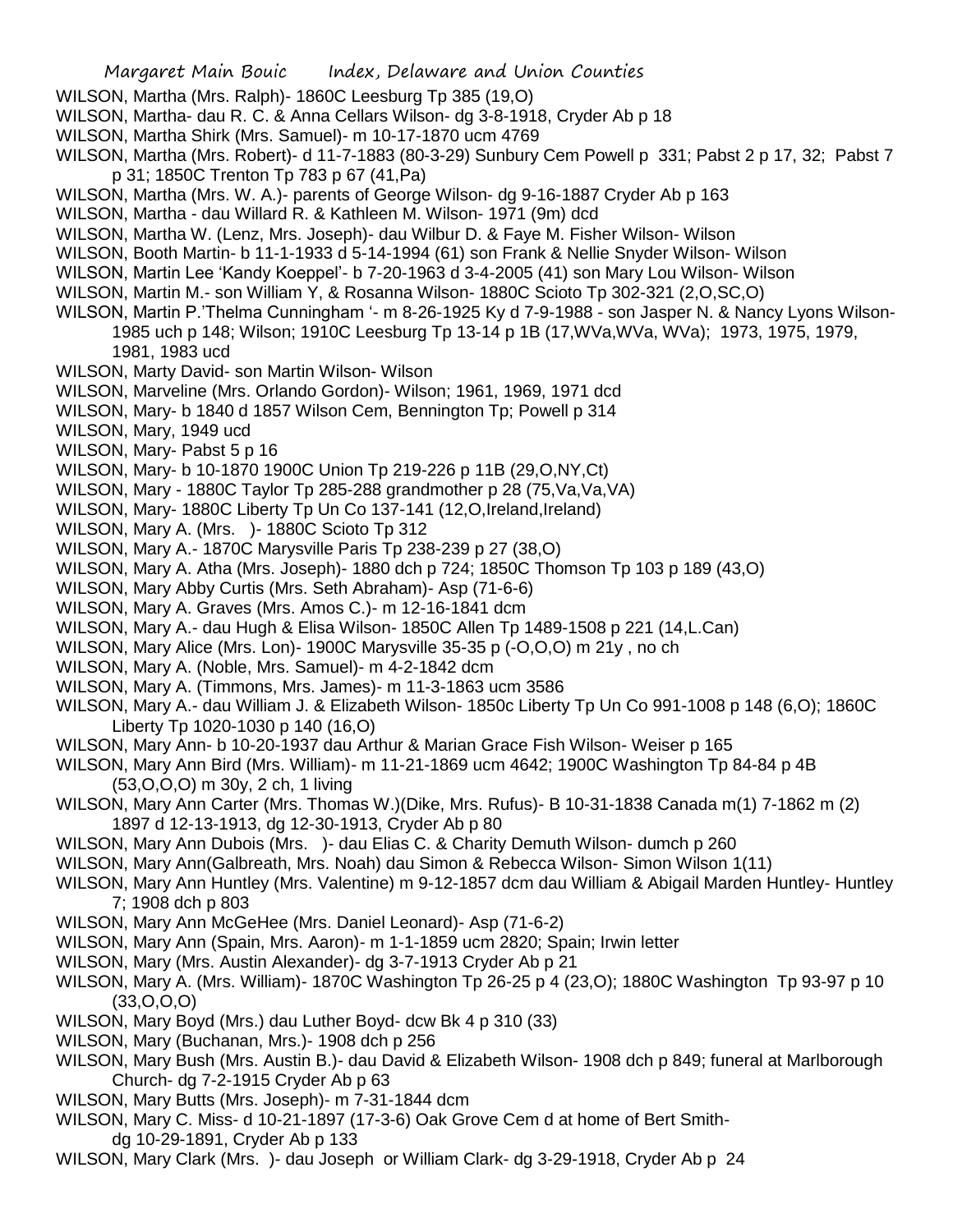- WILSON, Mary Cornell (Mrs. Clark)- Simon Wilson 1823
- WILSON, Mary (Mrs. Craig)- 1980 dcd
- WILSON, Mary (Crane, Mrs. Alanson B.) m 8-22-1835 dcm
- WILSON, Mary- dau Daniel W. & Amanda Melvina Peters Wilson- dg 3-1-1907, Cry. Ab p 21
- WILSON, Mary Dilsaver (Mrs. John)- 1883 uch V p 587
- WILSON,Mary(Drake, Mrs. )-dau Henry & Sarah Joselyn Wilson-dg 6-26-1896, Cryder Ab p 74
- WILSON, Mary E.- Pabst 5 p 15, 16
- WILSON, Mary E.- d 2-12-1959; opc 321; dau John & Hannah Webster Wilson- granddau Mary R. Winget-1880C Scioto Tp 292
- WILSON, Mary Eaton (Mrs. James)- dcq Merle Rutherford 23
- WILSON, Mary Elizabeth (Bradley, Mrs. J. M.)- b 6-26-1864 Washington Co, Va m 1881 d 4-15-1895 Oak Grove Cem ; dg 4-19-1895 Cryder Ab p 13
- WILSON, Mary Elizabeth- dau Nancy Defany- sister Delilah Ingle- dg 1-17-1913, Cryder Ab p 8
- WILSON, Mary Ellen "Granny" Milhoan (Mrs. John F.,Sr.)- b 3-13-1922 Delaware Co dau William & Mary Sartwell Milhoan- Wilson
- WILSON, Mary Elnora (Stevenson, Mrs. Robert Louis)- b 8-20-1913 m 9-27-1937 dau Earl & Edith Fellers Courtright Wilson- Weiser p 846
- WILSON, Mary Emma A. Arnold (Mrs. William H.)-d 4-20-1986 (80) Forest Grove Cem-Wilson
- WILSON, Mary F.- dau John & Mary Lenox Wilson- 1880 dch p 740
- WILSON, Mary G (Cushman, Mrs. Robert)- m 10-11-1929 Ky- Wilson
- WILSON, Mary G. (Mrs. Edwin B.)- Wilson; 1980 dcd
- WILSON, Mary G. (Mrs. Lowell O.)- 1975, 1979, 1981, 1983 ucd
- WILSON, Mary Gene (Stewart, Mrs. Kenneth)- m 6-5-1946- Wilson
- WILSON, Mary (George, Mrs. )- dau Frank & Nellie Snyder Wilson- Wilson
- WILSON, Mary Grace Davis (Mrs. Edwin B.)- b 6-6-1915 d 8-21-1997 Trenton Cem- dau Ira & Mary Van Gundy Davis- Wilson; 1961, 1971 dcd
- WILSON, Mary Hensley (Mrs. Thomas)- Wilson
- WILSON, Mary J.- Pabst 5 p 15
- WILSON, Mary J. (Goodwin, Mrs. George)- d 18630 dumch p 263
- WILSON, Mary (Mrs. J.)- d 1835 Bokescreek Cem p 51; Powell p 238
- WILSON, Mary (Mrs. James)- d 1838 (50-9-11) Wilson Cem; Bennington Tp. Powell p 314
- WILSON, Mary (Mrs. James)- 1860C Liberty Tp 973-983 p 134 (56,Va)
- WILSON, Mary- dau Rev. James & Merinda Wilson- 1850C Allen Tp 1490-1509 (11,O)
- WILSON, Mary J. (Mrs. Wayne) 1979 ucd
- WILSON, Mary Jo (Holleman, Mrs. Carl)- dau Wilber & Harriett Woodson Wilson- Wilson
- WILSON, Mary (Mrs. John)- b Md d Saturday (68) dg 7-3-1896 Cryder Ab p 75, 76
- WILSON, ----(Jones, Mrs. W. E.)- dau John & Mary Wilson- dg 7-3-1896, Cryder Ab p 75, 76
- WILSON, ---- (Phillians, Mrs. John)- dau John & Mary Wilson- dg 7-3-1896 Cryder Ab p 75, 76
- WILSON, ----(Hauter, Mrs. Charles)- dau John & Mary Wilson- dg -3-1896, Cryder Ab p 75, 76
- WILSON, Mary- b ca 1825 dau John & Hannah Maine Wilson- Asp 997; Chandler letter
- WILSON, Mary (Mrs. John)- Asp p 161a
- WILSON, Mary (Mrs. John)- 1850C Scioto Tp 2428 p 147 (20,Maryland)
- WILSON, Mary J.- dau John & Romina Suddeth Wilson- 1870C Liberty Tp 88 p 11 (9,O)
- WILSON, Mary J.- dau Joseph & Mary Wilson- 1850C Thomson Tp 103 p 189 (14,O)
- WILSON, Mary (Mrs. John T. (Jack)- Wilson
- WILSON, Mary J. (Middlebrook, Mrs. )- dau Wilbur W. & Harriet Wilson- Wilson
- WILSON, Mary Jane (Edwards, Mrs. )- dau William H. & Mary Emma H. Arnold Wilson- Wilson
- WILSON, Mary Jane (Feather, Mrs. )- dau Nellie B. Wilson- Wilson
- WILSON, Mary (Mrs. Joseph)- dumch p 429
- WILSON, Mary (Mrs. Joseph)- 1860C Leesburg Tp 450 (42,O)
- WILSON, Mary Jane- dau Joseph & Mary Wilson- 1850C Thomson Tp 103 p 189 (10,O)
- WILSON, Mary J. (Mrs. Robert)- 1900C Allen Tp 54-56 p 3A (33,O,O,O) m 15y, 1 ch;
	- 1910C Allen Tp 143-145 p 6A (43,O,O,O) m 25y 1 ch
- WILSON, Mary Kathryn (Marquette, Mrs. Fabian W. "Marla")- dau Warren F. & Bessie R. Townsend Wilson-Wilson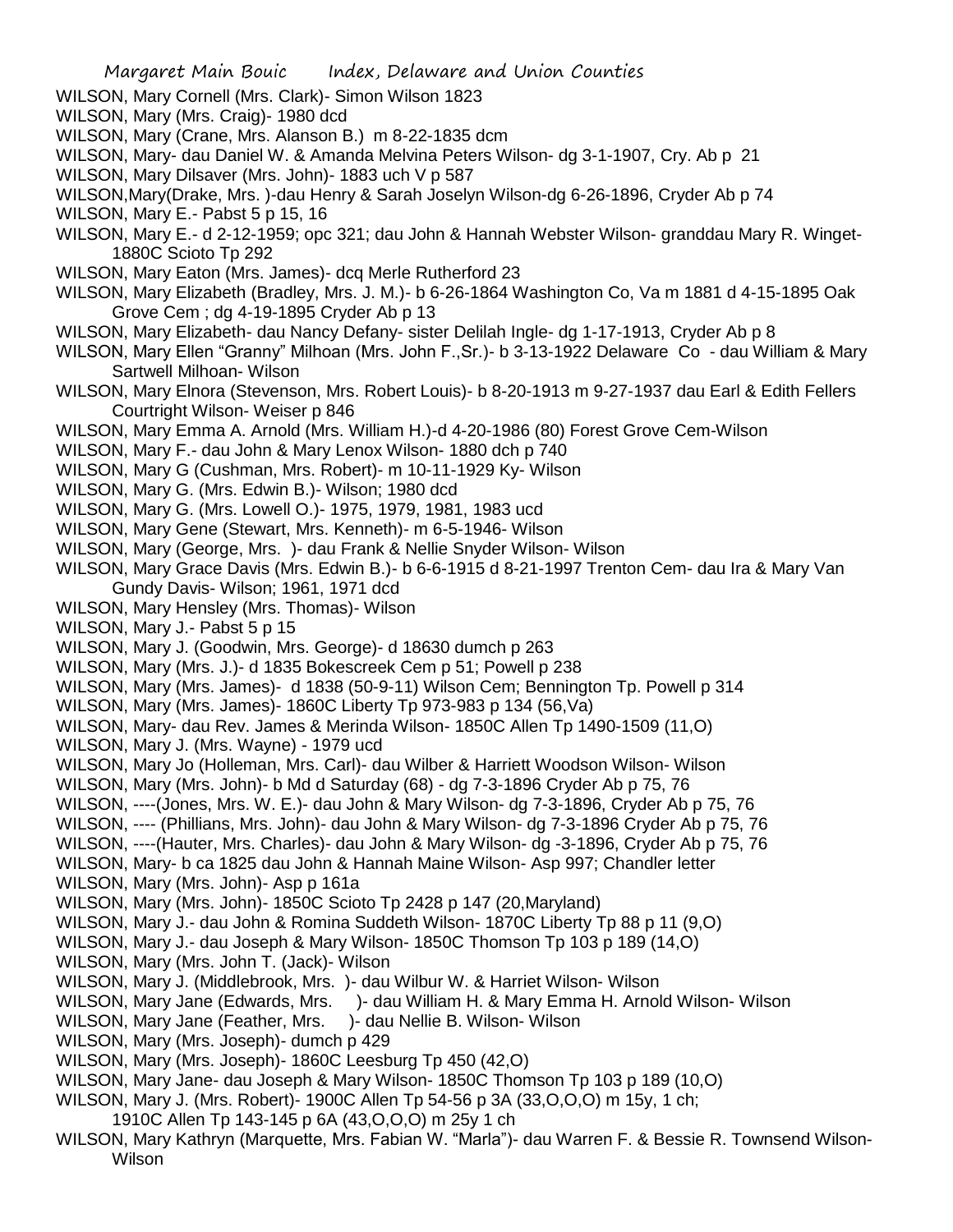- WILSON, Mary Kay DeCapp (Mrs. John Edward)- m 6-28-1969 dau Albert DeCapp- Wilson
- WILSON, Mary K. (Mrs. Richard E.)- 1959 ucd
- WILSON, Mary (Mrs. Lawrence B )- Wilson
- WILSON, Mary (Lee, Mrs. James)- d 12–6-1978 (83) Detroit- sister John (Jack) Wilson- Wilson
- WILSON, Mary Lenox (Mrs. John)- b 1-17-1830 m 7-26/25-1849 dcm; 1880 dch p 740;
	- dcw Bk 3 p 166
- WILSON, Mary Lett (Mrs. Eli B.)- lic 4-28-1882, ucm 7169
- WILSON, Mary Lou (Mrs, )(Batesole, Mrs. )- mother of Martin Lee Wilson- Wilson
- WILSON, Mary Lou- dau David Wilson- dcw Bk 2 p 303
- WILSON, Mary L. Wood (Mrs. George)- m 5-8-1849 ucm 1419; 1850C Marysville 550-562 p 84 (22,O); 1860C Leesburg Tp 374 (32,O); 1870C Leesburg 24 p 3 (41,O)
- WILSON, Mary M.- dau Isaiah & Ann Wilson-1850C Liberty Tp Delaware Co 1538 p 104(14,O)
- WILSON, Mary- dau Mahala Reed?- 1880C Milford Center 51 p 34 (5,O,O,O)
- WILSON, Mary- granddau Mathew & Elizabeth Paton- Powers p 261
- WILSON, Mary Mead (Mrs. Christopher0- m 9-23-1847 dcm
- WILSON, Mary (Merchant, Mrs. William)- dau Herbert C. & Mae Turney Wilson- Wilson
- WILSON, Mary (Mrs. Midas)- dg 11-1-1907, Cryder Ab p 78
- WILSON, Mary (Patterson, Mrs. Clifford)- dau charles & Olga Hanscel Wilson- Wilson
- WILSON, Mary (Powers, Mrs. Erastus)- m 9-14-1837 dcm; Powers Pat p 203; 1850C Jerome Tp 1909-1930 p 279 (38,O)
- WILSON, Mary- dau Roby E. & Maxine Wilson- 1959 (9) ucd
- WILSON, Mary S. Beck (Mrs. Jacob)- m 4-28-1859 ucm 2878
- WILSON, Mary (Shaw, Mrs. William)- 1880 dch p 671
- WILSON, Mary (Sperry, Mrs. Jacob)- b 12-2-1791 m 1-6-18131 d 7-14-1873 dau James & Harriet Jamison Wilson- dcc David Williams 47
- WILSON, Mary Stingel (Mrs. Lowell O.)- m 12-15-1973- Wilson
- WILSON, Mary Thomas (Mrs. Midas)- dumch p 326
- WILSON, Mary (Underhill, Mrs. John)- m 1832- Powell p 334
- WILSON, Mary Vance (Mrs. James E.)- Wilson
- WILSON, Mary (Whitney, Mrs. Charles)- m 12- 1950- Maugans Anc p 136
- WILSON, Marybelle (Stambaugh, Mrs. James)- dau George W. & Mayme Pearl Yeerian Wilson- Wilson
- WILSON, Matilda (Mrs. Jonathan)- 1850C Trenton Tp 910 p 73 (35,O)
- WILSON, Matilda (McCarty, Mrs. A. J.)- m 11-22-1855 dau Simon & Rebecca Wilson-Simon Wilson 15;.1908 dch p 670 ; dg 4-15-1904 Cryder Ab p 241
- WILSON, Matilda- dau William Wilson- 1860C Jackson Tp 1118-1131 p 149 (6,O)
- WILSON, Matt- son Gene Wilson- Wilson
- WILSON, Matthew- d 6-27-1864 1883 uch IV p 486
- WILSON, Matthew 'Beverly'- son Louis & Harriet A. Jaynes Wilson- Wilson
- WILSON, Matthew- b 1975 son David A. & Sue A. Wilson- 1980 dcd
- WILSON, Mattie Witherow (Mrs. John F.)- Simon Wilson (125)
- WILSON, Maud Edna Lynts (Mrs. Charles Webster)- d 1-24-1970 New Millcreek Cem p 25- dau Warren & Maragaret Adams Lynts- 1985 uch p 15. 147; Pounds 4, 5; John Wilson (13)
- WILSON, Maude Alice (Park, Mrs. William A.)- b 1-10-1877 m 3-27-1902 d 2-6-1974 dau Samuel J. & Elvina Hague Wilson- Longbrake p 63, 64, 65
- WILSON, Maude Baldwin (Mrs. Elmer)- parents of Irene V. Hayward- Wilson
- WILSON, Maude C. (Shoup, Mrs. Howard)- Pounds 4,5
- WILSON, Maude (Mrs. Rhuben)- Maugans Anc p 66
- WILSON, Maude W.- b 4-1884 step-dau John & Margaret Johnson- 1900C Marysville 41-41 p B2 (16,O,O,O)
- WILSON, Max- son Mrs. Laura Wilson- Wilson
- WILSON, Maxine Brown (Mrs. Carmon L. )- b 12-19-1921 Un Co d 7-21-1986 (64)- dau Dean & Marie Wells Brown- Wilson; 1949. 1959 ucd
- WILSON, E. Maxine (Mrs. Roby E.)- 1959, 1975, 1979, 1981, 1983 ucd
- WILSON, Eleanor Maxine Shields (Mrs. Sherman V.)- b 3-14-1929 m 1-4-1945 1985 uch p 126. 147, 149. 173, 177; 1949, 1959, 1967, 1971, 1973 ucd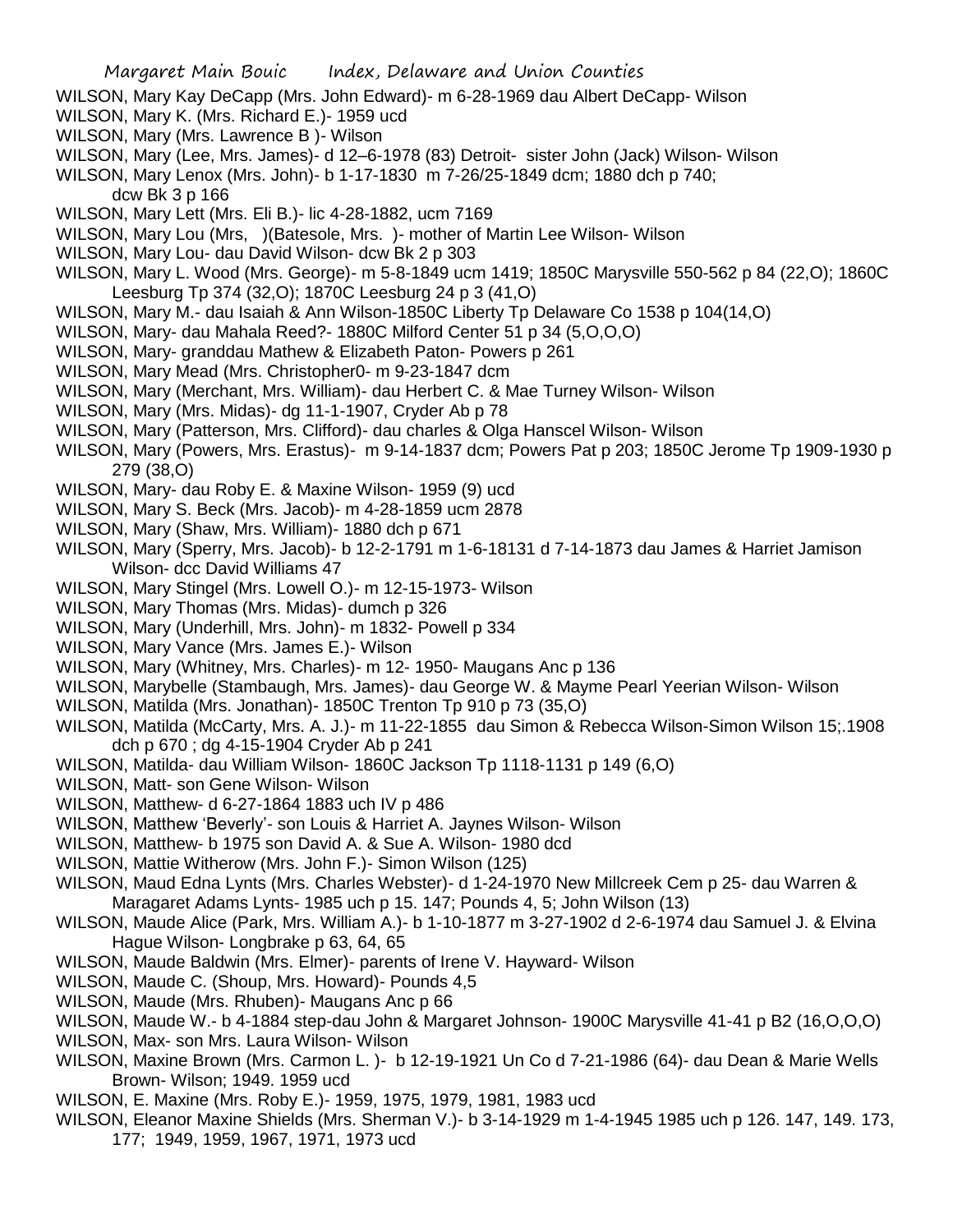- WILSON, Maxine Shults (Mrs. Floyd M.)- b 4-10-1915 Ashley m 5-26-1934 d 10-8-1990 (74) Ashley Union Cem- dau Louis D. & Agnes Worline Shults
- WILSON, Maxine V.- 1969 dcd
- WILSON, May- b 1882 d 1886 Oak Grove Cem . Powell p 443
- WILSON, May C.- b 9-1887 dau Harvey & Emma Wilson-1900C Richwood 328-346 p 13 (12,O,O,O)
- WILSON, Mayme, Miss, d (18) consumption, Oak Grove Cem , step-dau Burt Smith- dg 10-26-1897 Cryder Ab p 132
- WILSON, Mayme Pearl Yeerian (Mrs. George W.)- m 3-23-1900 d 1975 ; Wilson, parents of Wm. H.
- WILSON, M. B.- 1975 ucd
- WILSON, McGregor- son Oliver & Eliza Wilson- 1850C Trenton Tp 853 p 71 (10,O)
- WILSON, Meliisa A.- dau John & Mary Lenox Wilson- 1880 dch p 740; 1850C Scioto Tp 2428 p 147 (1/12,O)
- WILSON, Melissa Ann- b 1-14-1986 dau Mark & Anna L.Cisco Wilson- Wilson
- WILSON, Melissa Sue (Burger, Mrs. Benjamin Wible)- m 11-20-1999 dau William & Bernice Wilson- Wilson
- WILSON, Melvin- pallbearer for Milton Mendenhall- dg 11-5-1918 Cryder Ab p 91
- WILSON, Meredith Ame- b 9-16-1994 dau David & Monica Wilson- Wilson
- WILSON, Merinda (Mrs. Rev. James)- 1850C Allen Tp 1490-1509 p 221 (42,Vt)
- WILSON, Merrel L. "Doc"'Molly Brokaw'- b 3-29-1928 Ironton d 11-3-2001 (73) son Homer V. & Jenny Thompson Wilson- Wilson
- WILSON, Merritt- b 1959 ch Ralph E. & Marilyn J. Wilson- 1973 ucd
- WILSON, Mia Paige- b 1-1-2005 dau Bart & Carla Daugherty Wilson- Wilson
- WILSON, Michael- son Elden R. & Ann Wilson- Wilson
- WILSON, Michael- son John M. & Goldie J. Wilson- 1961 (4) dcd
- WILSON, Michael- son :Louis & Harriet Jaynes Wilson- Wilson
- WILSON, Michael- b 1958 son Roy O. & Ethel Marie Bails Wilson- Wilson;1961 dcd; 1975 ucd
- WILSON, Michael son William A. & Doris M. Wilson- Wilson
- WILSON, Michelle- dau Col. Robert Benjamin II & Carole J. Goff Wilson- Wilson
- WILSON, Midas'Mary Thomas'-dumch p 326;dg 11-1-1907,Cryder Ab p 78 parents of David M
- WILSON, Mike- son Clifford & Georgia Wilson- 1971 dcd
- WILSON, Mike- son James P. Wilson- Wilson
- WILSON, Mildred (Bowersmith, Mrs. Willard)- m 6-12-1938 dau Seth Elwood & Josie Murphy Wilson- Wilson; Thompson 17815
- WILSON, Mildred (Crisp, Mrs. Donald R.)- m 12-5-1964- Wilson
- WILSON, Mildred Fern (Hendrickson, Mrs. Francis Leo) Wilson; parents of Donald Eugene Hendrickson
- WILSON, Mildred (Hamilton, Mrs. )- sister Rev. Frank H. Wilson- dau Charles W. & Marie Schultz Wilson-**Wilson**
- WILSON, Mildred Fleming (Maine, Mrs. )(Mrs. Lewis D.)- Wilson
- WILSON, Mildred (Hornbeck, Mrs.Ray )- dau George W. & Mayme Pearl Yerian Wilson- Wilson; sister Paul Eugene Wilson- Wilson
- WILSON, Milton- son Herbert C. & Mae Turney Wilson- Wilson
- WILSON, Mina Cassidy (Mrs. )- dau John Cassidy- dg 8-15-1908; Cryder Ab p 151
- WILSON, Minerva- dau Lyman & Anna Maine Wilson- Asp 1693ab, Main 13161711,13161821; Childers 1369 p 92
- WILSON, Minerva Reed (Mrs. William H.)-b 1841 m 5-13-1866 ucm 3966 d 1900 Milford Center Cem, Union Allen Tp Cem p 24; 1870C Union Tp 92-91 p 13 928,O)
- WILSON, Minnie- dau Austin B. & Mary Bush Wilson- 1908 dch p 849
- WILSON, Minnie Catherine (Rabold, Mrs. Forest Irwin)- b 5-24-1891 m 1-10 Weiser p 726
- WILSON, Minnie C.- b 2-11-1869 d ca 1949, ILL; dau Jonas & Elizabeth E. BaughanWilsonnot m ; Hinkle letter; Main 1316183
- WILSON, Miranda Arlene- stillborn 4-21-1996 Oak Grove Cem dau Mary Wilson & Bronson Shaffer -Wilson
- WILSON, Miss– d grippe- dg 1-12-1892 Radnor- dg 1-12-1892, Cryder Ab p 80
- WILSON, Mitchael- b 1955 ch Homer & Joyce Wilson- 1971 dcd
- WILSON, M. K. (Mrs. H. L.)- Darby Jerome Cem p 17
- WILSON, Rev. M. L.- 1908 dch p 259
- WILSON, Mollie- Pabst 8 p 22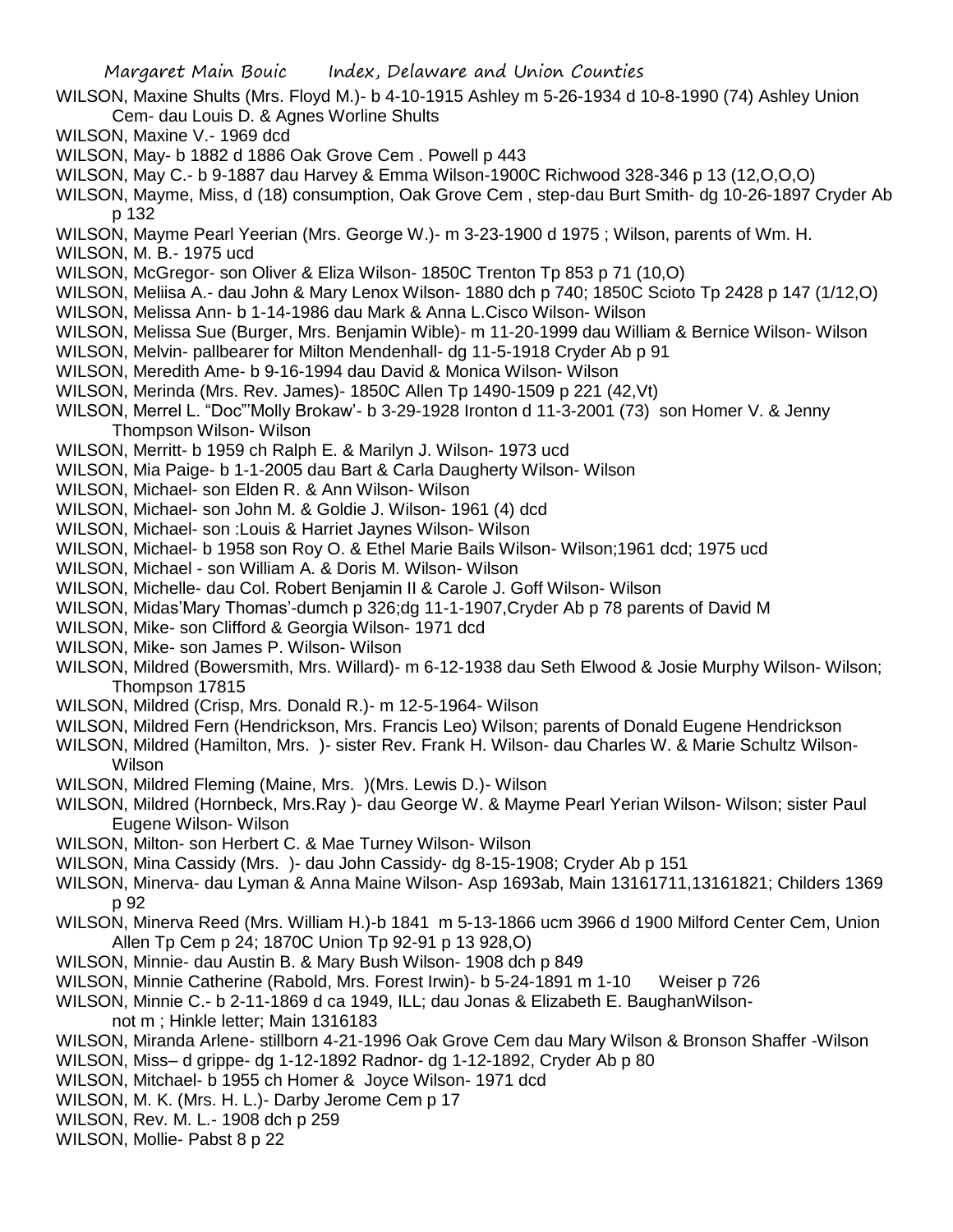- WILSON, Mona Cerise Simmons (Mrs. Lawrence A.)- b 8-22-1915 m 5-24-1933 dau Albert Pinckney & Alta Ellen Alton Simmons- Weiser p 435
- WILSON, Monica Lynn- b 12-29-1997 dau Charles & Christie Wilson- Wilson
- WILSON, Monica Lynne- b 12-27-1981 dau Ray & Carol Trent Wilson- Wilson
- WILSON, Monica Wheeler (Mrs. David)- parents of Meredith Ame- Wilson
- WILSON, Morley- son James & Beretha Barnett Wilson- Wilson
- WILSON, Morris- son Edward & Clara Snydeer Wilson- Weiser p 547
- WILSON, Moses E.- dcga p 33; Delaware Patron & Franklin Chronicle
- WILSON, Rev. Moses E.- d April 1822 son James Wilson- dcga p 4; Del Patron & Frank. Chron
- WILSON, Moses 'Sarah Ellen Van Meter' b c 1818 m 3-27-1842 d 12-5-1872 son John & Hannah Maine Wilson- Asp 994; Main 1316181; Hinkle letter; Childers 1687 p 160
- WILSON, Moses- son Jonathan & Matilda Wilson- 1850C Trenton Tp 910 p 73 (2,O)
- WILSON, Moses 'Sarah Ellen Van Meter'- b ca 1818 m 3-27-1842 Marion Co d 12-5-1872 Bates, Mo.- son John & Hannah Main Wilson- Wilson
- WILSON, Myra (Picklesimer, Mrs. )- dau Robert & Phyllis Mitchell Wilson- Wilson
- WILSON, Myrl McGohan (Mrs. Orman)- parents of Lowell Wilson- Wilson
- WILSON, Myrta (Mrs. John S.)- 1949, 1959 ucd
- WILSON, Myrtie M. Orr (Mrs. Sherman)- b 1881 dau Aaron & Harriet Conklin Orr-W Brown VI p 770
- WILSON, Myrtle- dg 11-26-1907 Cryder Ab p 85
- WILSON, Myrtle Elizabeth (Smith, Mrs. Jack Daniel)- b 2-14-1919 m 2-25-1945- Weiser p 635
- WILSON, Myrtle- b 4-1897 dau James & Fannie Wilson- 1900c Liberty Tp Un Co 242-247 p 11B (3,O,O,O)
- WILSON, Nada Scott (Mrs. David)- dau Capt. Albert Sabine Scott- dg 8-10-1906 , dg 8-114-1906 Cryder Ab p 113, 115; dg 11-1-1907 Cryder Ab p 78
- WILSON, Nancy- Pabst 8 p 6
- WILSON, Nancy- 1969, 1971 dcd
- WILSON, Nancy M. Boring (Mrs. Herman)- b 12-11-1912 Pickaway Co d 2-8-2003 (90) Cheshire Cem- dau Frank & Ida Raver Boring- Wilson
- WILSON, Nancy Brown (Mrs. David H.)- m 4-2-1861
- WILSON, Nancy Bush (Mrs. Austin B.)- m 5-8-1865 dcm
- WILSON, Nancy (20-1982) dau Dr. Charles & Marilyn Wilson- Wilson
- WILSON, Nancy (Mrs. D. H.)- d 10-20-1864 (25-11-12) Hunt Cem- Powell p 138
- WILSON, Nancy (Mrs. Ezekiel)- dcga p 18; Delaware Patron & Franklin Chronicle
- WILSON, Nancy Love (Mrs. Gary)- m 5-14-1963 Wilson
- WILSON, Nancy (Herd, Mrs. )- dau French G. & Ruby M. Wilson- Wilson; 1959 (15), ucd
- WILSON, Nancy Frye (Mrs. John)- m 2- 1852- Simon Wilson (12)
- WILSON, Nancy Lyons (Mrs. Jasper N.)- b 8-20-1874 m 1894 d 2-26-1962 Hopewell Cem- dau George Washington & Martha Jane George Lyons- Wilson; 1985 uch p 148; 1915 uch p 835; 1949 ucd; 1910C Leesburg Tp 13-14 p 1B (35,W Va.W Va.W Va) m 16y, 8 ch, 7 living
- WILSON, Nancy M. (Mrs. Herman)- 1861mm 1980 dcd
- WILSON, Nancy (Miller, Mrs. Edmond)- dau Olive Pearl Whiley Wilson- Wilson
- WILSON, Nancy (Shirk, Mrs. Henson)- m 8-25-1840 ucm 655; 1883 uch V p 386
- WILSON, Nancy dau William J. & Elizabeth Wilson- 1850C Liberty Tp Un Co 991-1008 p 148 (10,O); 1870C Liberty Tp 1020-1030 p 140 (19,O)
- WILSON, Naomi- dau Chester L. & Margaret Linn Wilson- Wilson
- WILSON, Nate- son James & Carol Beem Wilson- Wilson
- WILSON, Nathan J.- son Nathan E. & Mary Wilson- Wilson
- WILSON, Nathan 'Mary'- b 9-16-1926 d 4-16- (72) Oak Grove Cem son Wilbur W. (Webb) & Harriet Woodson Wilson- Wilson
- WILSON, Nathan P. 'Emily Russell'- m 6-16-1842 dcm d 4-7-1850 (35-6-7) Peak Cem, Powell p 354
- WILSON, Nathaniel- 1915 uch p 484, 490; 1830C Jackson Tp 489 p 298 (50-60)
- WILSON, Nathaniel- 1883 uch V p 485, 557, 565.1840C Thomson Tp p 109
- WILSON, Nathaniel Maine- b 4-23-1823 d 7-26-1825 son Zadock & Anna Robinson Wilson-Asp 71-6-4
- WILSON, Nathaniel 'Zilphia Wheeler'- b 1-18-1775 son Abram & Johanna Maine Wilson- Asp 71-1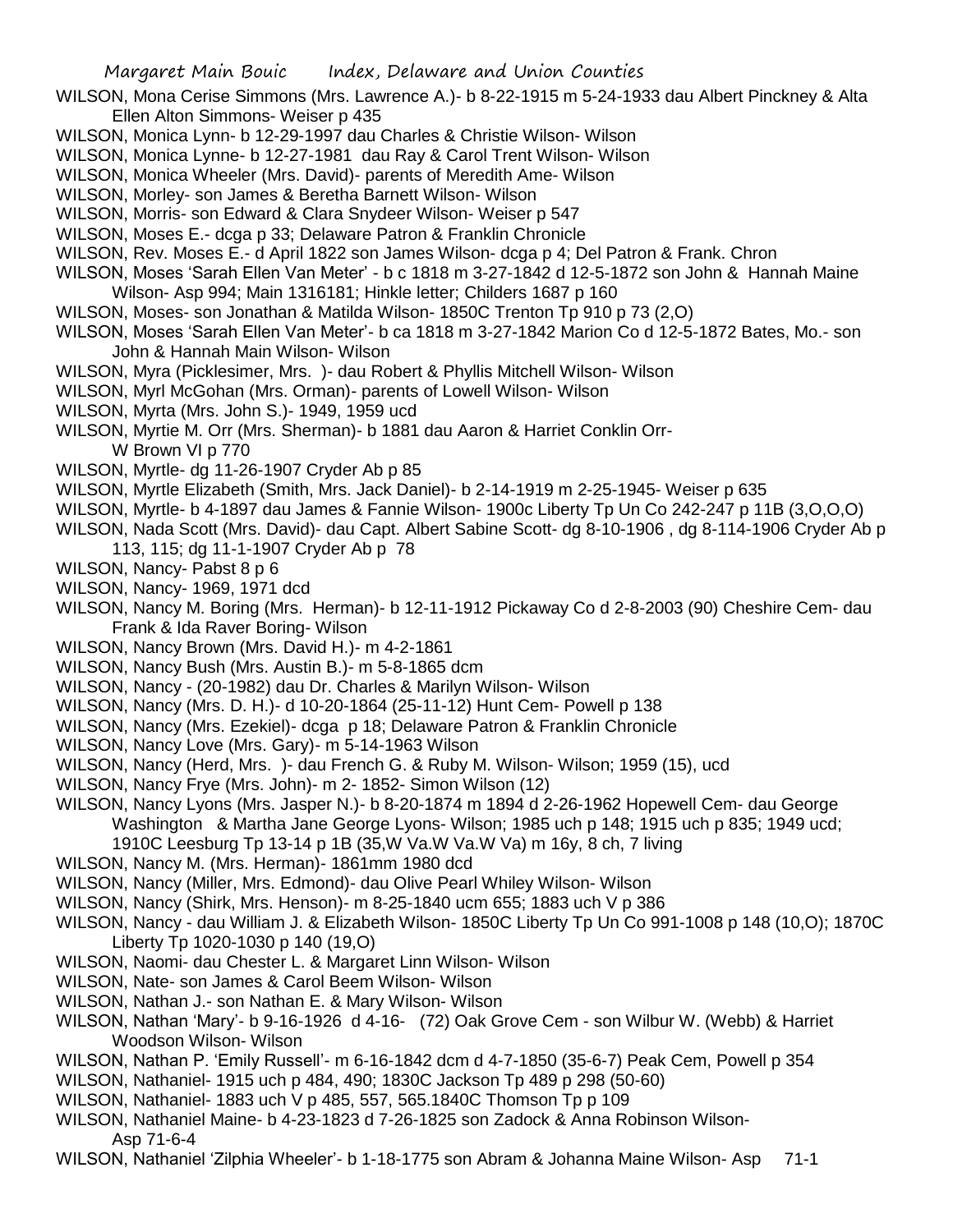- WILSON, N. E.- hadc p 42; CCC (1849 Oxford Tp)
- WILSON, Nellie- b 1895 d 1971 Milford Cem, Union Allen Cem p 74 Sec 6 Row 3
- WILSON, Nellie- b 1858 d 1942 Wyatt Cem, Powell p 307
- WILSON, Nellie Anita (Plaine, Mrs. Paul)- b 12-1946 dau Robert Wendell & Martha Long Wilson- Wilson 1391
- WILSON, Nellie B. (Mrs. )- d 4-18-1964 (82) bur Sunset Cem, Westerville- Wilson
- WILSON, Nellie D.- b Dec1886 dau Robert & Mary J. Wilson- 1900C Allen Tp 54-56 p 3A (13,O,Can,O)
- WILSON, Nellie Defany (Mrs. Charles I)- m 10-30-1876;dau Edward & Henrietta Louisa Roberts Defany- dg 5- 4-1906, dg 5-11-1906, Cryder Ab p p 96, 98
- WILSON, Nellie Marie Orahood (Mrs. Edward Dale) b 12-9-1906 m 1-24-1926 d 6-14-1987 (80) dau Lloyd & Blanche Lippincott Orahood- Wilson
- WILSON, Nellie R. Sells (Mrs. Robert W.)- 1973, 1975, 1979, 1981, 1983 ucd
- WILSON, Nellie S. (Mrs. Henry D.,Sr)- d 12-13-1964 (71) Sunbury Cem- Wilson
- WILSON, Nellie Snyder (Mrs. Frank)- Wilson; 1971, 1973 ucd
- WILSON, Nelson Robert 'Barbara'- 1983 ucd
- WILSON, Rev. Noah- dcga p 28
- WILSON, Noah- b 5-4-1780 d 11-11-1818 son Abram & Johanna Maine Wilson- Asp 71-2
- WILSON, Noah D.- son William H, & Levonia Medora Dolly Wilson- dg 8-28-1908 Cryder Ab p 152; dg 12-22- 1908 Cryder Ab p 174
- WILSON, Nora- b 1966 dau Orlando S. & Sandra R. Wilson- 1969 dcd
- WILSON, Norman 'Ethel Hall'- Wilson
- WILSON, Olga Hanscel (Mrs. Charles)- d 1–26-1982 dau Christian & Amanda Howell Hanscel- Wilson
- WILSON, Olga M. (Mrs. Ralph A.)- 1961-1969, 1971 dcd
- WILSON, Olsie (Miller, Mrs. )- dau Thomas & Mary Hensley Wilson- Wilson
- WILSON, Olive- Un Co Prob Vol I p 54 (1867-1878)
- WILSON, Olive Ann- dau David Wilson- dcw Bk 2 p 303
- WILSON, Olive Pearl Whiley (Mrs. )- b 11-9-1893 d 3-31-1966 dau Charles & Mary Moulton Wilson
- WILSON, Oliver B.- son William J. & Elizabeth Wilson- 1850C Liberty Tp un Co 991-1008 p 148 (2,O); 1860C Liberty Tp 1020-1030 p 140 (12,O)
- WILSON, Oliver C. 'Louisa Kempton'- m 2-12-1852 dcm
- WILSON, Oliver 'Eliza'- d 2-14-1872 (60-7-7) Trenton Cem, Powell p 277; Pabst 5 p 8;
	- 1850C Trenton Tp 853 p 7 (40,O)
- WILSON, Opal (Hall, Mrs. )- sister Paul Eugene Wilson- Wilson
- WILSON, Opal (Raver, Mrs. Andrew)- dau George W. & Mame Pearl Yerian Wilson- Wilson
- WILSON, Joseph Ord 'Laura Bryson Sherman'- b 7-3-1885 m 11-21-1928 d 3-17-1941 New Millcreek Cem p 9
- son John R & Julia Ann Shoup Wilson- John Wilson 14; Pounds 4; opc 676; Fish 2, 3
- WILSON, Orlando Steve'Sandra R.'- 1969, 1971, 1980 dcd
- WILSON, Orman 'Myrl McGohan'- d 1-21-1966 father of Lowell O. Wilson- Wilson
- WILSON, Orpha A.- ch Isaiah & Ann Wilson- 1850C Liberty Tp Del. Co 1538 p 104 (13,O)
- WILSON, Orpha H. (Mrs. Rev. Samuel)- 1850C Union Tp 1350-1368 p 202 (35,O)
- WILSON, Orlando- b 1970 son Orlando Steve & Sandra Wilson- 1971 dcd
- WILSON, Orlando Gordon 'Marveline' d 12-30-1967 (55) Sunbury Cem- Wilson
- WILSON, Orrin?- b 9-4-1858 d 2-10-1882 Wyatt Cem- Powell p 307
- WILSON, Orville- son George W. & Mayme Pearl Yerian Wilson- Wilson
- WILSON, Orwin Batchelor- son James & Lucretia Dale Wilson- dg 9-12-1899 Cryder Ab p 215
- WILSON, Oscar- son Alice Wilson- 1900C Paris Tp 63-64 p 3B (23,Ind,O,O)
- WILSON, Oscar- father of David Arthur Wilson- dg 4-13-1909, Cryder Ab p 24
- WILSON, Oscar F. 'Sarah E. Swisher'- m 2-22-18554 dcm
- WILSON, Oscar- son Jonathan & Matilda Wilson- 1850C Trenton Tp 910 p 73 (10,O)
- WILSON, Othel- son James & Martha Barnett Wilson- Wilson
- WILSON, Otto- brother Lawrence M. Wilson- Wilson
- WILSON, Pam (Mrs. Sid)- parents of Walt Wilson- Wilson
- WILSON, Pamela Sue- dau Richard E. Wilson- Wilson engaged to Robert Kirk Scott
- WILSON, Pamela (Williams, Mrs. )- dau William A. & Doris Wilson- Wilson
- WILSON, Pamela- b 1970 dau Wendell & Patricia Wilson- 1973, 1975, 1979, 1981, 1983 ucd
- WILSON, Pat (18-1982 dau Dr. Charles & Marilyn Wilson- Wilson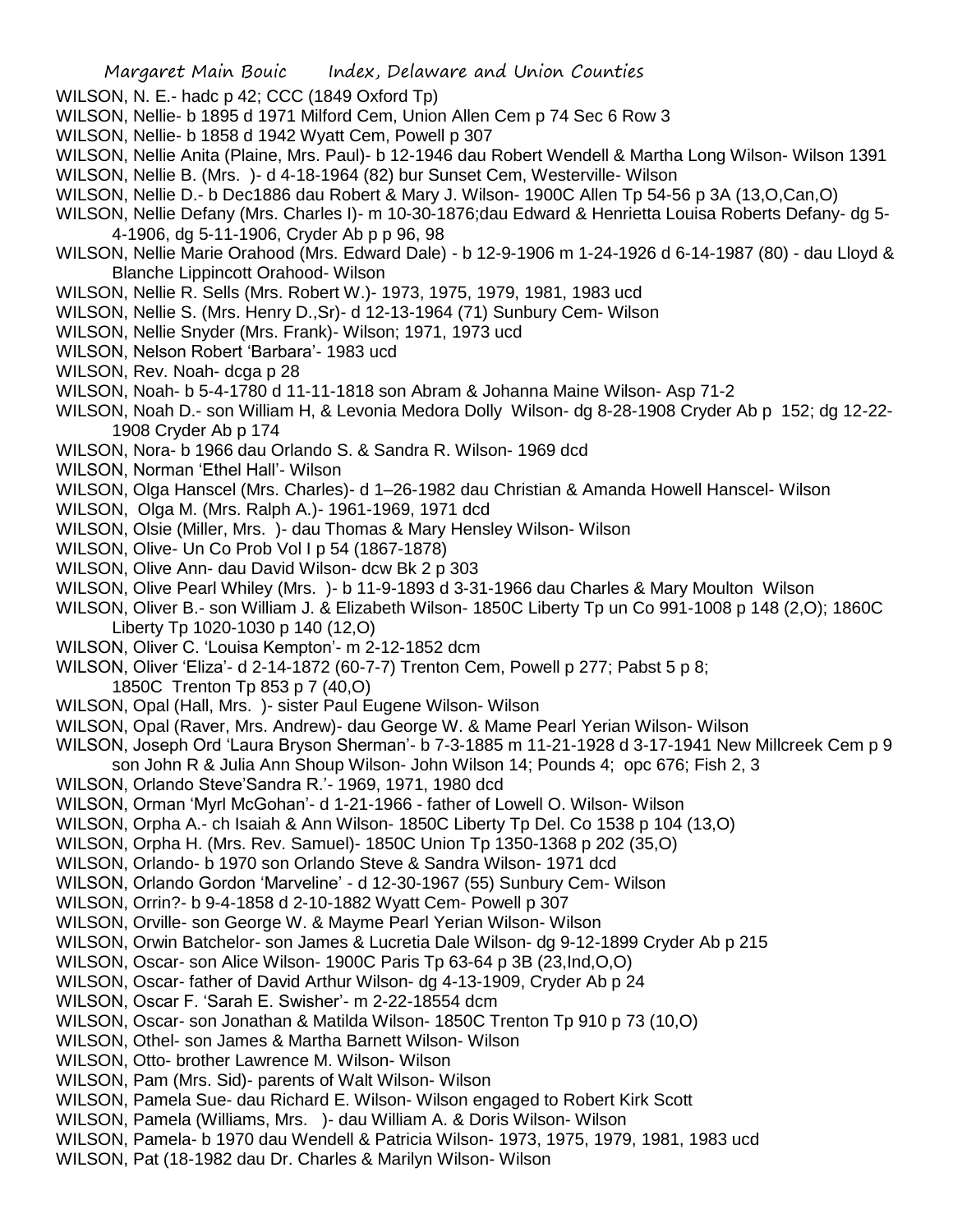- WILSON, Pat (Mrs. Doug L.)- 1979, 1981 ucd
- WILSON, Patricia J. b 8 -2-1936 d 4-8-1996 Trenton Cem- dau Edwin Byron & Mary Grace Davis Wilson-Wilson
- WILSON, Patricia- b 1967 dau Roy O. & Ethel Maria Bailes Wilson- Wilson; 1967, 1975, 1979, 1981, 1983 ucd
- WILSON, Patricia (McClincy, Mrs. )(Mrs. Douglas Lee)- Wilson
- WILSON, Patricia (Mrs. Wendell)- 1973, 1975, 1979, 1981 ucd
- WILSON, Patty (Mrs. Rick)- Wilson
- WILSON, Patsie (Mrs. Richard)- Wilson
- WILSON, Patty (Wise, Mrs, Frank)- dau Clarence A. & Martha Wilson- Wilson
- WILSON, Patrick H.- 1860C Union Tp 606-612 p 85 (22,Ireland)
- WILSON, Pat- dau William Wesley Wilson- Wilson
- WILSON, Pat L,. (Mrs. Kenneth C.)- 1980 dcd
- WILSON, Paul- Pabst Pion II p 159
- WILSON, Paul.' Carol L. Gaines'- m 8-17-1969 Wilson
- WILSON, Paul- b 1968 son Cedric M. & M. Elizabeth Wilson- Wilson 1980 dcd
- WILSON, Paul- son Edward & Clara Snyder Wilson- Weiser p 549
- WILSON, Paul Eugene- d 1982 brother William Wilson- Wilson
- WILSON, Paul- son George W. & Mayme Pearl Yerian Wilson- Wilson
- WILSON, Paul N.- b 1-19-1925 Delaware d 3-1-1989 (64) Detroit Cem- son John /Jack & Lena Wilson- Wilson
- WILSON, Paul- son Thomas & Mary Hensley Wilson- Wilson
- WILSON, Paul T. 1969 dcd
- WILSON, Pauline (Ide, Mrs. )- sister Orlando G. Wilson- Wilson
- WILSON, Mrs. P. C.- Pabst 8 p 21
- WILSON, Pauline Kunce (Mrs. Robert G.)- m 16y- Wilson
- WILSON, Pearl 'Lilly M.'- York Cem p 55
- WILSON, Pearl May Gray (Mrs. Frank)- Pounds 4,5; John Wilson (12)
- WILSON, Pearl M. (Mrs. Terry)- 1979, 1981 ucd
- WILSON, Penny- b 1965 grandch of Howard R. Wilson- 1971 dcd
- WILSON, Peggy Bevis (Mrs. Dennis)- 1985 uch p 148; 1967 ucd
- WILSON, Peggy K. (Mrs. Roger L.)- b 7-25-1948 Chillicothe d 3-18-1992 (43) Aurora, O.- dau Lucille Darby-Wilson
- WILSON, Peggy (Whitman, Mrs. Gary)- dau Louis & Harriet A. Jaynes Wilson- Wilson
- WILSON, Percival- 1850C Delaware Town 1260 p 92 (19,O)
- WILSON, Dr. Percy 'Anna K.'- Wilson
- WILSON, Peter D.- 1908 dch p 409
- WILSON, Phebe Maine (Mrs. James)- b 11-17-1813 dau Rufus & Sabra Wells Maine- Asp 831
- WILSON, Phil- b 1963 son Terry & Pearl Wilson- 1979, 1981 ucd
- WILSON, Phillip Martin- son Homer Woodrow & Adell Denison Wilson- Wilson
- WILSON, Phoebe Shaw (Mrs. Charles H)- m 12-20-1895, dg 11-26-1915- Cryder Ab p 93
- WILSON, Phyllis Mitchell (Mrs. Robert)(Overfield, Mrs. Larry)- mother of Roberta l. Paulson- Paulson
- WILSON, Phyllis (Moncur, Mrs. )- dau Ralph & Blanche Corbin Wilson- Wilson
- WILSON, Polly (Burroughs, Mrs. Jesse)- 1883 uch V p 332
- WILSON, Polly (Hulse, Mrs. Henry)- m 1825 ucm 92 1883 uch III p 284
- WILSON, Polly Rogers- dau Elias C. & Wealthy Wells Wilson- dumch p 260
- WILSON, Priscilla Eva Nebergall (Mrs. William)- b 9-1-1850 ILL m 3-1-1867 d 2-13-1920 Ks dau Philip & Mary Hall Nebergall- ped Carol Hinkle- Hinkle letter
- WILSON, Priscilla (Mrs. George)- 1850C Berlin Tp 1908 p 118 (36,Eng)
- WILSON, Queen (White, Mrs. )- dau Simon E. & Ella Swabe Wilson- Simon Wilson 1244
- WILSON, R. A.- Un Co Prob Vol I p 78 (1867-1878)
- WILSON, Rachael (Mullen, Mrs. Ezekiel)- m 11-10-1839 dcd
- WILSON, Rachel Culver (Mrs Robert)- m 3-5-1833 ucm 291; unec 1982 II p 35
- WILSON, Rachel (Mrs. James)- 1870C Jackson Tp 68-67 p 10 (50,Va); 1880C Taylor Tp 25-26 p 3 (78,NH,PA,Vt)
- WILSON, Rachel (Mrs. Robert)- dg 6-6-1913, Cryder Ab p 41
- WILSON, Ralph- uccp p 36; JB 4 p 95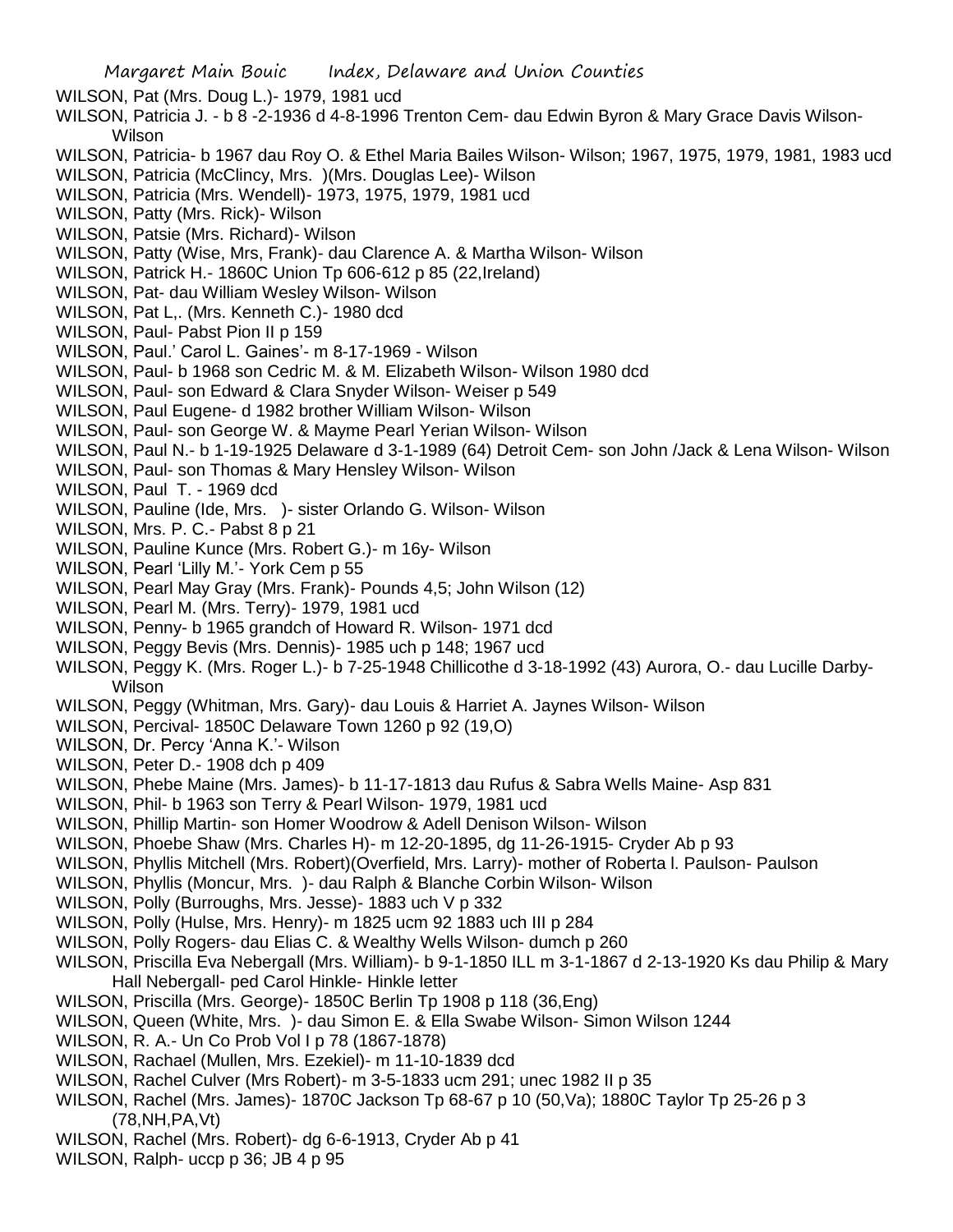WILSON, Ralph- Pabst 7 p 27

- WILSON, Ralph- son Austin Alexander & Mary Wilson- dg 3-7-1913, Cryder Ab p 21
- WILSON, Ralph A,'Blanche Corbin''Olga M.'-d 3-22-1974 Waldo Cem-Wilson; 1961, 1969, 1971 dcd
- WILSON, ----Hard (Mrs. Ralph)- dau M. E. Hard- dg 10-9-1914 Cryder Ab p 153
- WILSON, Ralph E. 'Marilyn J.'- 1949, 1956, 1971, 1973, 1975, 1979, 1981, 1983 ucd
- WILSON, Ralph E.- son Sylvester & Mabel L. Pontious Wilson- Wilson
- WILSON, Ralph- parents of Mark Wilson- son Mabel Wilson- Wilson
- WILSON, Ralph 'Martha'- 1860C Leesburg Tp 385 (19,O)
- WILSON, Ralph R. (11-1842) son Emery Wilson- uccp p 11 JB p 2; uccp Record Book 3 p 320
- WILSON, Ramona Hammond (Mrs. Robert L.)- m 6-4-197- dau Ellis Hammond- Wilson
- WILSON, Randall D. 'Barbara J. Kelley'- m 8-28-1971 son Ernie Wilson- Wilson; 1973, 1975, 1979, 1981, 1983 ucd
- WILSON, Randall- b 1967 son Delford R. & Violet Wilson- 1975, 1979, 1981, 1983 ucd
- WILSON, Randall W.- son John W. & Barbara E. Wilcox Wilson- Wilson
- WILSON, Randy- b 1972 son Brian & Debbie Wilson- 1980 dcd
- WILSON, Ray 'Carol Trent'- Wilson
- WILSON, Ray- son Edward & Clara Snyder Wilson- Weiser p 549
- WILSON, Ray- pallbearer for Mrs. Frances Bell- dg 10-25-1918, Cryder Ab p 85
- WILSON, Raymond, Mr. And Mrs.- Sunbury p 144
- WILSON, Raymond- son Austin Alexander & Mary Wilson- dg 3-7-1913, Cryder Ab p 21
- WILSON, Raymond- son Henry D. Sr. & Nellie Wilson- Wilson
- WILSON, Ray- son John L. "Buck" & Sylvia Wilson- Wilson
- WILSON, ----(Galbreath, Mrs. )- dau Simon & Rebecca Wilson- dg 7-3-1906 Cryder Ab p 106
- WILSON, -----(Fry, Mrs. ) 1985 uch p 94; dg 7-3-1906 Cryder Ab p 106
- WILSON, Rev. R. C.- dpc p 12
- WILSON, Rebecca- d 5-20-1853 (62-3-18) Sunbury Cem, Powell p 40
- WILSON, Rebecca- 1850C Trenton Tp 783 p 67 (60,Pa)
- WILSON, Rebecca Ann(Shannon, Mrs. V. D.)-dau John & Nancy Fry Wilson-Simon Wilson 122
- WILSON, Rebecca (Clayton, Mrs. William)- lic 11-25-1856 ucm 2484
- WILSON, Rebecca Henderson (Mrs. Robert)- m 1-30-1806 onwq I
- WILSON, Rebecca Jane West (Mrs. John, Jr.)- b 3-26-1889 m 1913 d 5-27-1972 dau Seth & Anna Waugh West- Wilson
- WILSON, Rebecca M. (Mrs. Lowell G.)- 1959, 1967, 1971, 1973, 1975, 1979, 1981, 1983 ucd
- WILSON, Rebecca (Rider, Mrs. Henry)- dau Simon & Rebecca Wilson- Simon Wilson 16
- WILSON, Rebecca (Mrs. Simon)- ped Margaret Main Bouic 23; unec 1982, II p 95; dcq Annabel Edelblute Howey 23; Simon Wilson (1)
- WILSON, Rebecca (Williams, Mrs. Edward)- 1883 uch V p 564
- WILSON, Reed- son James & Bertha Barnett Wilson- Wilson; 1975 ucd
- WILSON, Reed 'Luvie Gardner'- parent of Roy O. Wilson- Wilson
- WILSON, Reena- dau Frank & Grace Wilson- 1910C Claibourne Richwood 197-205 p7B (6,O,O,O)
- WILSON, Rena Hinkle (Mrs. Robert)- parents of John W. Wilson- Wilson
- WILSON, Renee- b 1966 ch Orlanod Steve & Sandra R. Wilson- dg 4-12-1984; 1980 dcd
- WILSON, Rev., of Ostrander, conducted funeral of John Detwiler,Sr.- dg 2-28-1899 of Miss Blanche Waring,
- dg 8-21-1899 of Elmer Rodgers- dg 3- 21-1899, Cryder Ab p 190, 193
- WILSON, Rex- b 1954 son Ralph E. & Marilyn J. Wilson- Wilson; 1967, 1971, 1973 ucd
- WILSON, Rhea (Mrs. Kregory, Mrs. )- Wilson
- WILSON, Rhoda- dau Amos & Ann Wilson- 1880C York Tp 135 p 13 (16,O,O,O) servant
- WILSON, Rhoda- dau Jonathan & Matilda Wilson- 1850C Trenton Tp 910 p 73 (4,O)
- WILSON, Rhoda M. Moore (Mrs. Robert)- b 12-11-1903 Ky dau John Dee & Susie Ressett Moore- Wilson
- WILSON, Rhoda M.- 1971 dcd
- WILSON, Rhonda Beddow (Mrs. Carl)- Wilson
- WILSON, Rhonda (Pfarr, Mrs. Michael)- dau Carmon L. & Maxine Brown Wilson- Wilson; 1959 (4) ucd
- WILSON, Rhuben 'Maude'- Maugans Anc p 66
- WILSON, Richadine (Washington Mrs. Jerry)- du Richard & Willa Mae Green Wilson- Wilson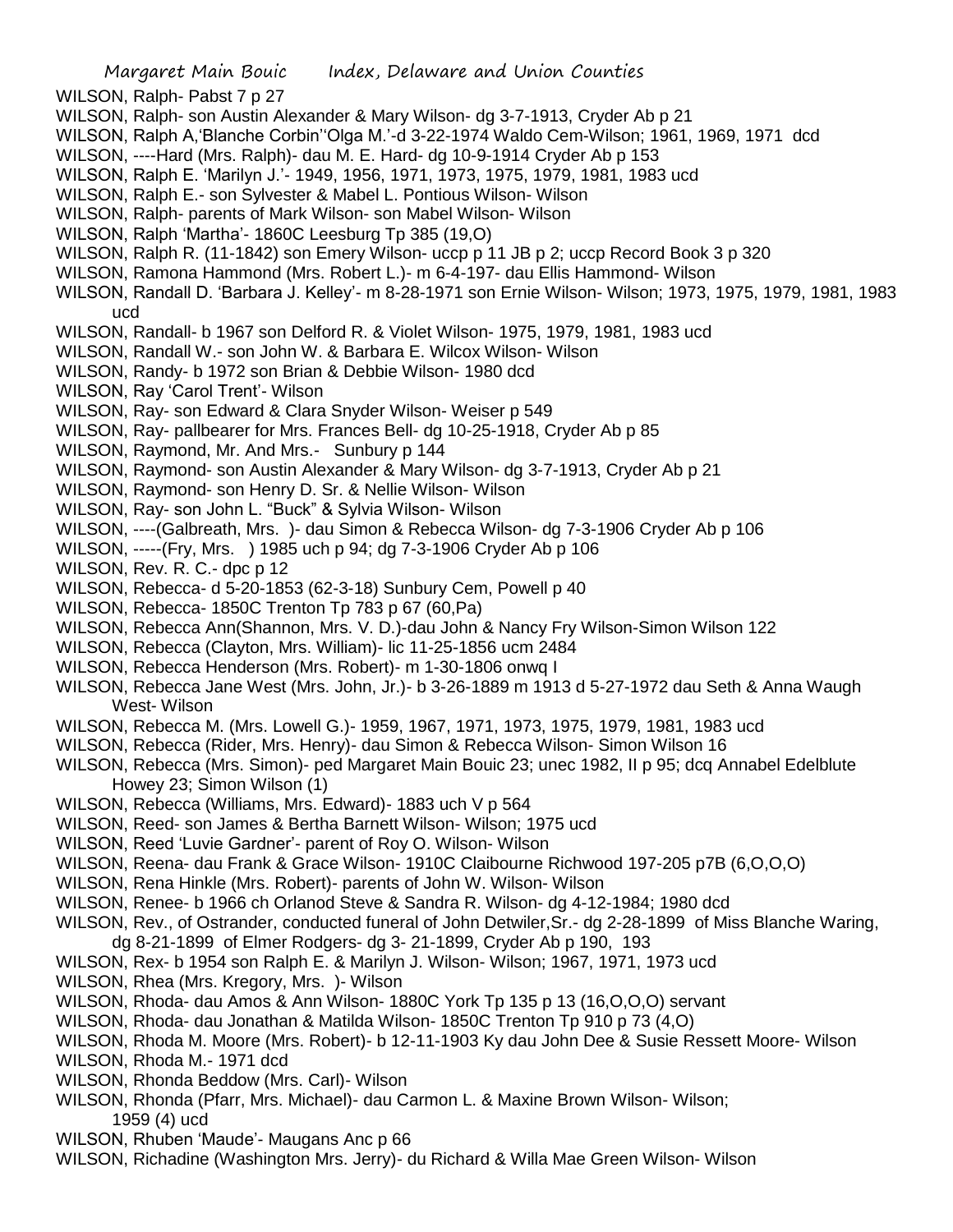- WILSON, Richard- Pabst 2 p 51
- WILSON, ----(Mrs. Richard)- Pabst 8 p 40
- WILSON, Richard Al 'Barbara Scheiderer'- m 11-16-1962 Wilson; 1975, 1981, 1983 ucd
- WILSON, Richard- son Carmon L. & Maxine Wilson- Wilson; 1949, 1959 (17)
- WILSON, Richard 'Carolyn'- d 1965 son Henry D.,Sr. & Nellie Wilson- Wilson
- WILSON, Richard C.- son Robert A. Wilson- Wilson
- WILSON, Richard 'Daisy Warden'- m 1-25-1941- Wilson
- WILSON, Richard- b 1974 son Delford R. & Violet Wilson- 1975-1979, 1981, 1983 ucd
- WILSON, Richard E. 'Mary K.'- 1959 ucd
- WILSON, Richard- son Evelyn Wilson- Wilson
- WILSON, Richard- son Frank & Nellie Snyder Wilson- Wilson
- WILSON, Richard- son Herbert C. & Mae Turney Wilson- Wilson
- WILSON, Richard- son Ivan & Florence Sturtevant Wilson- Wilson
- WILSON, Richard- brother John (Jack) Wilson- Wilson
- WILSON, Richard 'Patsie'- son John W. & Frances Crawford Wilson- Wilson
- WILSON, Richard K. "Rich"'Janet Stulpin- b 4-16-1947 m 26y, d 8-31-1995 (48) son William H. & Donna M. Ernest Wilson- Wilson
- WILSON, Richard K.- 1980 dcd
- WILSON, Richard L. 'Eileen A.'- 1980 dcd
- WILSON, Dr. Richard .- son Dr. George W. & Josephine Spencer Wilson- Wilson
- WILSON, Rick Lee 'Vicki Lee Bangs'- b 1952 m 9-18-1971 son Lowell G. & Rebecca Wilson- Wilson; 1959, 1967, 1971 ucd
- WILSON, Rick 'Patty'- son Mary Lou Wilson- Wilson
- WILSON, Rick 'Robin'- 1975, 1979 ucd
- WILSON, Riley- son Charles J. & Sarah J. McNeal Wilson- 1850C Taylor Tp 1079-1096 p 160 (1,O)
- WILSON, R, L, 1883 uch IV p 457
- WILSON, Robert- dcw Bk 4 p 205 (23) witness
- WILSON, Dr, Robert- dpc p 95
- WILSON, Dr. Robert- son James Wilson- dg 4-14-1908, Cryder Ab p 127
- WILSON, Robert- b 1844 d 1864 Milford Cem- Union Allen Cem p 92
- WILSON, Robert- Pabst 5 p 15, 23; Pabst 7 p 31
- WILSON, Robert 'Adaline Burrows'- m 7-22-1853 ucm 1981
- WILSON, Robert A. (W. Jeff)- Wilson
- WILSON, Robert A.- d 6-7-1978 (76) father of Walter Wilson- Wilson
- WILSON, Nelson Robert, Jr. 'Barbara Jean'- div 1980- Wilson; 1975, 1979, 1981, 1983 ucd
- WILSON, Robert B. 'Carole J. Goff'- son Ellen Wilson Cormany Wilson- Wilson
- WILSON, Robert Benjamin II 'Lt. Darlene M'- b 12-2-1962 Honolulu d 7-31-1989 West Point Cem plane crash- son Robert B. & Carol J. Goff Wilson- Wilson
- WILSON, Robert B. III- son Robert Benjamin & Darlene M. Wilson- Wilson
- WILSON, Robert 'Dorothy May'- Wilson
- WILSON, Robert, Jr.- 1980 dcd
- WILSON, Robert E.- son Robert & Martha Wilson- 1850C Trenton Tp 783 p 67 (5,O)
- WILSON, Robert- son Ernest P. & Valeta Winston Wilson- Wilson
- WILSON, Dr. Robert F.- Wilson
- WILSON, Robert- son Fred & Iva Belle Wilson- Wilson
- WILSON, Robert- son French G. & Ruby M. Bays Wilson- Wilson
- WILSON, Robert F. 'Virginia Mae Bean'- Maugans Anc p 102
- WILSON, Robert G. 'Pauline Kunce'- b 6-27-1938 Ky m(2) 16y d 3-16-1996 (57) Marengo Cem- son Robert & Dorothy Mary Wilson- Wilson
- WILSON, Robert- son Herbert C. & Mae Turney Wilson- Wilson
- WILSON, Robert- son Rev. James & Merinda Wilson- 1850C Allen Tp 1490-1509 p 121 (16,O)
- WILSON, Robert J.- 1860C Allen Tp 769-776 p 106 (14,L.Can)
- WILSON, Robert J. 'Denise D. Iden'- m 9-9-1989 son Robert W. Wilson- Wilson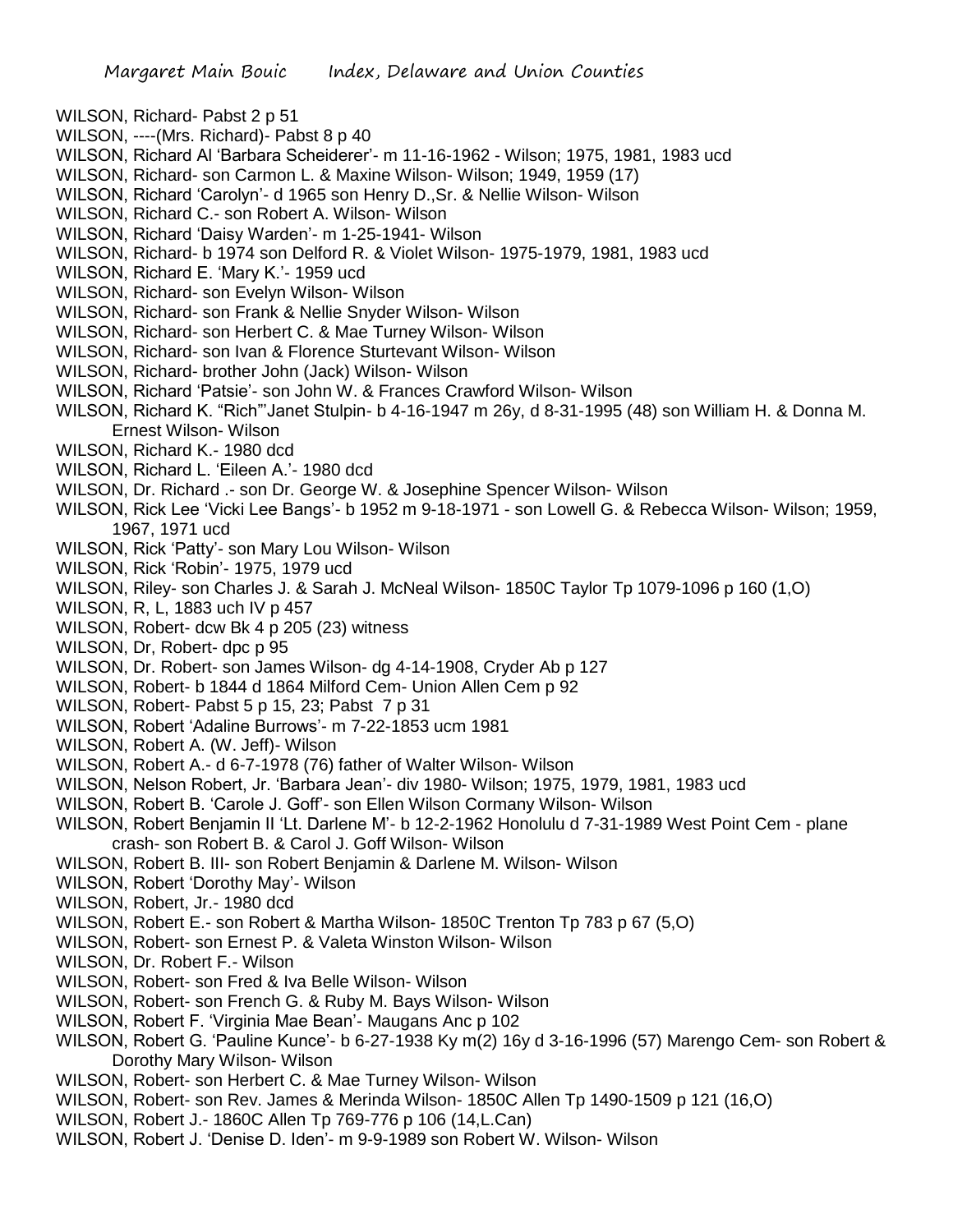- WILSON, Robert J.-son Hugh & Elisa Wilson- 1850C Allen Tp 1489-1508 p 121 (4,L. Can); 1880C Allen Tp 259-274 p 26 (34,Canada,Ireland, Ireland)
- WILSON, C. Robert 'Janet'- parents of Jo Ellen Wilson- Wilson
- WILSON, Robert L. (149 Oak Hill)- Wilson
- WILSON, Robert Lawrence- son Rev. John M. & Genevieve Wilson- Wilson
- WILSON, Robert L.,Sr. 'Anna Katherine Fulton'- Wilson
- WILSON, Robert L. Jr.- son Robert L. Sr. & Anna Katherine Fulton Wilson- Wilson
- WILSON, Robert L. 'Ramona Hammond'- m 6-4-197- son Robert A. Wilson- Wilson
- WILSON, Robert L.- son Rev. Samuel & Orpha H. Wilson- 1850C Union Tp 1350-1368 p 202 (1,O)
- WILSON, Robert 'Martha'- d 7-21-1870 (60-9-13( Sunbury Cem); Powell p 13; Pabst 2 p 17;
	- 1850C Trenton Tp 783 p 67 (41,Pa:0 hadc p 54
- WILSON, Robert 'Mary J.'- 1900C Allen Tp 54-56 p 3A (53,Can,Ind,Irel)
- WILSON, Robert 'Phyllis Mitchell'- parents of Roberta L. Paulson- Wilson
- WILSON, Robert P. 'Marjorie'- d 9-1-1974 (79) London,O.- Wilson
- WILSON, Robert 'Rena Hinkle'- parents of John W. Wilson- Wilson
- WILSON, Robert 'Rhoda Moore'- Wilson
- WILSON, Rob- son Robert & Phyllis Mitchell Wilson- Wilson
- WILSON, Robert 'Rachel Culver'- m 3-5-1833 ucm 291; unec 1982.II p 95
- WILSON, Robert 'Rebecca Henderson'- m 1-30-1806 onwq I
- WILSON, Robert Ryan- son C. Robert & Sheila Keiffer Wilson- Wilson
- WILSON, Robert 'Rachel'- parents of Mrs Wilhelmina Knox- dg 6-6-1913, Cryder Ab p 41
- WILSON, Robert- b 1964/3 son Robert W. & Nellie Wilson-1971, 19173, 1975, 1979, 1981, 1983 ucd
- WILSON, Robert 'Sarah E. Eddy'- 1915 uch p 834
- WILSON, Robert- son Thomas & Mary Hensley Wilson- Wilson
- WILSON, Robert W. son Amos & Ann Wilson- 1880C York Tp 135 (34,O,O,O)
- WILSON, Robert- brother Walter Corwin- son Robert A. & Edna M. Carter Wilson- Wilson
- WILSON, Robert Wendell 'Anna May Macklin''Martha Long'- b 9-24-1918 m(2) 3-31-1946 d 6-8-1973 Prospect
- Cem- son Charles Webster & Maud Edna Lynts Wilson- pounds 5,6; John Wilson 139; 1985 uch p 147 WILSON, Robert- son William & Grace Treadway Wilson- Wilson
- WILSON, Robert W. 'Nellie R. Sells'- parents of Linda Joann Wilson, Robert J. Wilson- Wilson; 1973, 1975, 1979, 1981, 1983 ucd
- WILSON, Roberta (Hopkins, Mrs. H. C.)- dau William H. & Mary A. Orr Wilson- dg 7-11-1911; dg 7-14-1911, Cryder Ab p 46, 48
- WILSON, Roberta L. (Paulson, Mrs. )- b 9-2-1959 Delaware d 8-5-1991 (31) dau Robert & Phyllis Mitchell Wilson- Wilson
- WILSON, Robertie- dau William & Mary E. Wilson- Pabst 5 p 16
- WILSON, Robin Renee (Sheldon, Mrs. Randy)- dau Carmon L. & Maxine Brown Wilson- Wilson; 1959 (4) ucd
- WILSON, Robin (Mrs. Rick)- 1975, 1979 ucd
- WILSON, Roby E. 'Maxine'- 1959 ucd
- WILSON, Rodney- b 1972 son Jack E. & Carolyn Proffitt Wilson- 1975, 1979, 1981, 1983 ucd
- WILSON, Roger E.- d 12-2-1972 (60) brother Jo Anne Wilson- Wilson
- WILSON, Roger Lee 'Peggy Karen Darby'- m 9-3-1966 son Carmon L. & Maxine Brown Wilson- 1949, 1959 (11) ucd
- WILSON, Romina Sudduth (Mrs. John P.)- m 1-6-1859 ucm 2824 ; Un Co Prob Vol II p 20 (1879-1886; 1860C Liberty Tp Un Co 982-992 p 135 (19,O); 1870C Lib Tp 88 p 11 (29,O); 1880C Lib. Tp 148-152 p 16 (39,O,O,O)
- WILSON, Ron- son William Wesley Wilson- Wilson
- WILSON, Ronald F. 'Irma G.'- d 4-21-1992 (93) Walnut Grove Cem- Wilson; 1971, 1980 dcd
- WILSON, Ronald- brother Harry J. Wilson- Wilson
- WILSON, Ronald J.- son Ronald F. & Irma Wilson- Wilson
- WILSON, Ronald Lee, Sr. 'Susan Simpson'- b 7-18-1935 d 11-4-1992 (57) Oak Grove Cem son Richard & Willa Mae Green Wilson- Wilson
- WILSON, Ronald Lee, Jr. 'Terri- son Ronald Lee, Sr. & Susan Simpson Wilson- Wilson
- WILSON, Ronald 'Terri Gilliam'- son Susan Wilson- Wilson
- WILSON, Ronnie- son Richard P. Wilson- Wilson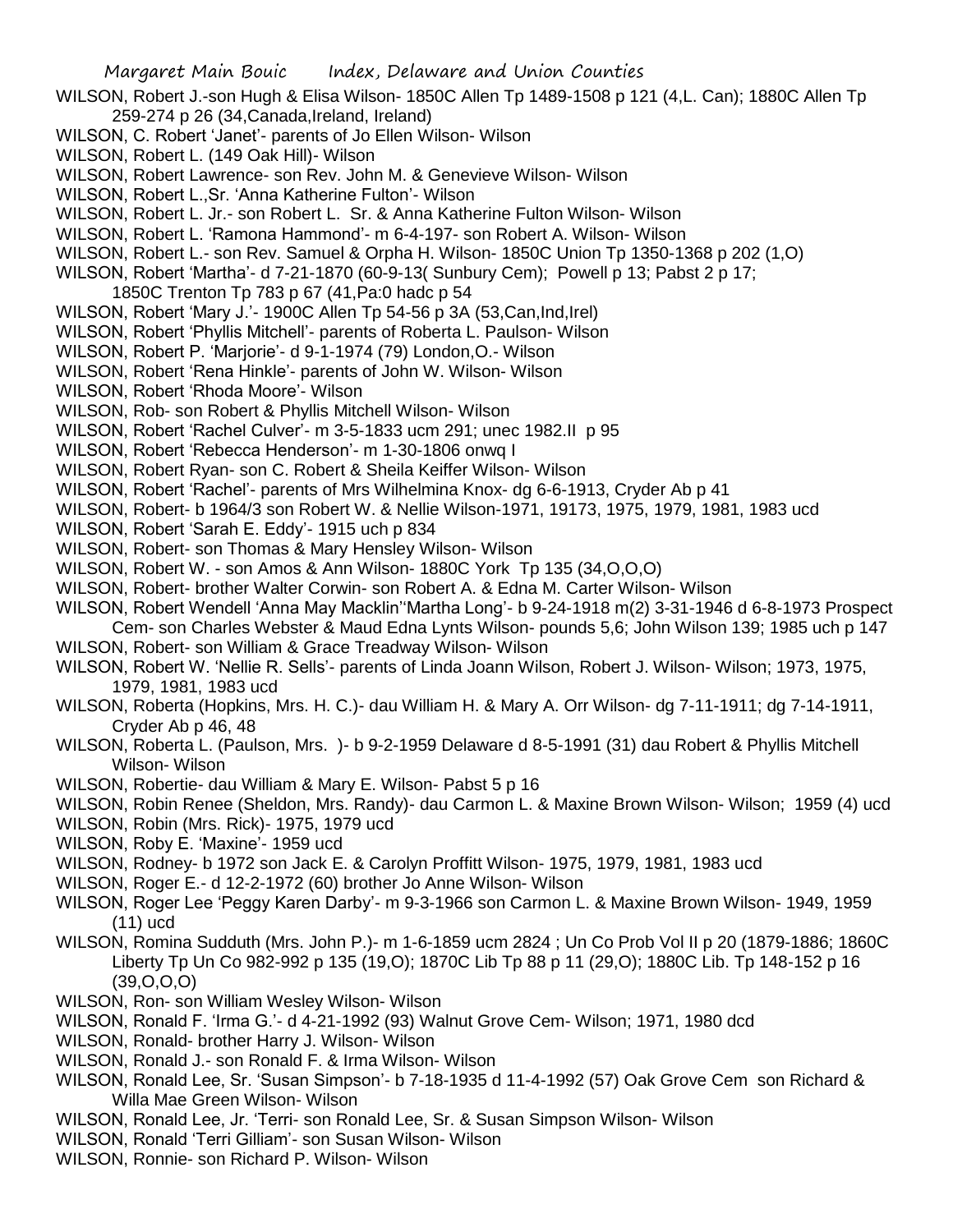- WILSON, Ronnie- son Robert & Phyllis Mitchell Wilson- Wilson
- WILSON, Rosa (Bessee, Mrs. Madison)- Shipps p 31
- WILSON, Rosa Langrock (Mrs. Guy Clinton)(Mrs. Oscar Elmer) b 8-9-1885 Iowa d 6-17-1970 Alberta Candau Henry & Elizabeth Baldwin Langrock- Chandler letter
- WILSON, Rosalind Westbrook- dau Elias C. & Wealthy Wells Wilson- dumch p 260
- WILSON, Rosana (Mancha, Mrs. Mathias)- dau Simon & Rebecca Wilson- Simon Wilson 13
- WILSON, Rosa Wallace (Mrs. Edward)- Wilson
- WILSON, Rosa W. Parker (Mrs. Harry)- b 7 -1857 m 7-2-1876 ucm 5894; mt 3 p 27 dau Mervin Parker, black; 1900C Richwood 313-331 p 12B (42,NC,NC,NC)
- WILSON, Rosanna (Mrs. William)- 1880C Scioto Tp 302 (23, O,Va,O)
- WILSON, Rosemarie "Rosie"(Clem, Mrs. Darwin)- b 11-17-1945 Ind m 11-18-1867 d 11-30-1983 (39)- dau Harry E. & Thelme Richie Wilson- Wilson
- WILSON, Rosemary (Mrs. William H.)- 1961 dcd
- WILSON, Rosetta Fields (Mrs. Herbert)- parents of Herbert Wilson- Wilson
- WILSON, Rosie- d 6-23-1864 (2-2-18) York Cem L58 p 39
- WILSON, Roy Ann (Green, Mrs. )- dau Roy O. & Gladys Wilson- Wilson
- WILSON, Roy- son George W. & Mayme Pearl Yerian Wilson- Wilson
- WILSON, Roy 'Janet'- 1975, 1979, 1981 ucd
- WILSON, Roy- son John R & Lovie E. Gardner Wilson- Wilson
- WILSON, Roy O. 'Ethel Bails''Sherry Urban'- b 8-11-1935 W Va d 10-15-2004 (69) Prospect Cem,- son Reed & Luvie Gardner Wilson- Wilson; 1967, 1973 ucd
- WILSON, Roy O. 'Gladys'- d 6-19-1977 son Fred & Iva Belle Wilson- Wilson
- WILSON, Ruby (Mrs. Delno)- 1949 ucd
- WILSON, Ruby (Johnson, Mrs. Chester)- dau George W. & Mayme Pearl Yerian Wilson- Wilson; 1985 uch p 83
- WILSON, Ruby M. Bays (Mrs. French G.)- d 11-5-1966 (46) dau john Bays- Wilson; 1959 ucd
- WILSON, Ruby (Steck, Mrs. Virgil)- dau Martin & Thelma Cunningham Wilson- Wilson;
- 1985 uch p 148
- WILSON, Rufus William 'Coleen Ann Weiser' b 2-7-1932 m 12-21-1956- Weiser p 262
- WILSON, Russell- son Bailey B. Wilson- Wilson
- WILSON, Russell 'Helen M. Bishop'- b 10-1-1899 d 9-14-1984 Maple Grove Cem- son Charles & Flora Roberts Wilson- Wilson; 1949, 1959, 1967, 1971, 1975, 1979 ucd
- WILSON, Rusty Allen- b 12-20-1974 son Jack Eugene & Carolyn Proffitt Wilson- Wilson; 1975, 1979, 1981, 1983 ucd
- WILSON, Ruth- 1961 dcd
- WILSON, Ruth Ann Edwards.(Mrs. James W.)- b 7-17-1929 Mechanicsburg m 12-31-1948 d (72) Milford Cemdau Clayton O. & Easie Ferryman Edwards- Wilson; 1959, 1967, 1971, 1973, 1975, 1979, 1981, 1983 ucd
- WILSON, Ruth (Appley, Mrs. Lawrence)- d 3-10-1977 (72) Wilson
- WILSON, Ruth (Backora, Mrs. Jack)- dau Herman & Nancy M. Boring Wilson- Wilson
- WILSON, Ruth (Baron, Mrs. )- dau Ralph & Blanche Corbin Wilson- Wilson
- WILSON, Ruth (Barth, Mrs. )- dau William & Doris Baker Wilson- Wilson
- WILSON, Ruth (Mrs. Ben)- Wilson
- WILSON, Ruth- dau Charles H. & Phoebe Shaw Wilson- dg 11-26-1915, Cryder Ab p 93
- WILSON, Ruth Cunningham (Mrs. Walter Corwin)- b 9-1-1923 dau John Waldo & Minnie Pearl Arnold Cunningham - opc 891; 1959, 1967, 1971, 1973, 1975, 1981,1983 ucd
- WILSON, Ruth (Daum, Mrs. Walter)- b 3-21-1894 Clark Co m 3-25-1913 d 9-15-1979 (85) Oakdale Cem dau Charles & Flora Roberts Wilson- Wilson; parents of Fred Daum
- WILSON, Ruth E. (Hostler, Mrs. )- dau William h. & Mary Emma A. Arnold Wilson- Wilson
- WILSON, Ruth Elizabeth (Bland, Mrs. John Forrest)- b 10-8-1912 M 4-11-1945- Weiser P 372
- WILSON, Ruth (Francisco, Mrs. )- dau Fred & Iva Belle Wakely- Wilson
- WILSON, Ruth Hartell (Mrs. Edwin S.)- m 7y- Wilson
- WILSON, Ruth Jones (Mrs. Clark)- Simon Wilson (1823)
- WILSON, Ruth (Kennedy, Mrs. Clyde)- dau Horace H. & Fern J. Dutt Wilson- Wilson; 1961 (17) dcd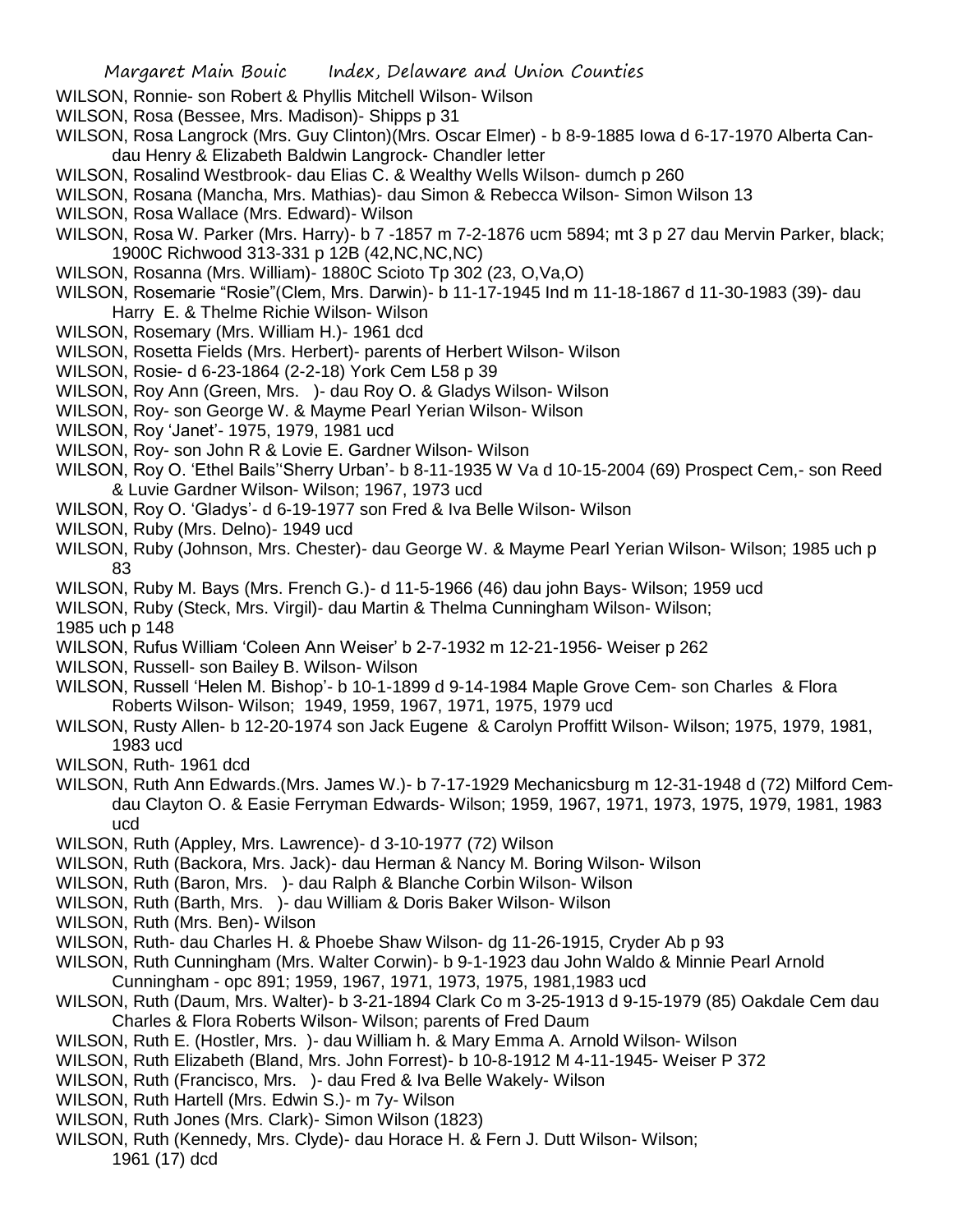- WILSON, Ruth (Lowry, Mrs. )- dau William H. Wilson- Wilson
- WILSON, Ruth M. (Nicol, Mrs. Floyd)- m 6-15-1941 dau Sylvester & Mabel R. Pontious Wilson- Rausch (13432)
- WILSON, Ruth Ross (Mrs. Joseph)- Wilson
- WILSON, Ruth Stoddard (Mrs. Eugene "Pete") b 7-30-1919 Un Cp d 3-29-1993 (73) Union Tp Cem- dau Walter & Ina Mitchell Stoddard- Wilson; 1971. 1973, 1975, 1979, 1981, 1983 ucd
- WILSON, Ruth (VanWinkle, Mrs. Philip)- 1985 uch p 141
- WILSON, Ruth Yvonne- dau Ronald Lee,Sr. & Susan Sampson Wilson- Wilson
- WILSON, S.- Un Co Prob Vol II p 26 (1879-1886)
- WILSON, S, 'Carline Sherry'- m 10-13-1847 ucm 1263
- WILSON, Sada- Pabst 7 p 3
- WILSON, Sadie- b 1875 d 1886 Oak Grove Cem Powell p 443
- WILSON, Sally Ann (Gainey, Mrs. )- dau Fred J. & Elizabeth I."Betty" Berry Wilson- Wilson
- WILSON, Sally (C. m 6-20-1839 dcm
- WILSON, Sally (Clark, Mrs. James)- m 1827 dau Nathaniel Wilson- 1883 uch III p 287, V p 565
- WILSON, Sally (Phinney, Mrs. Jonathan)- m 2-1820 sister Betsey; dcga p 10 Franklin Chronicle
- WILSON, Sally- b 1974 dau Wayne E. & Mary M. Wilson- 1979 ucd
- WILSON, Sally Tinkham- dau Elias C. & Charity Demuth Wilson- dumch p 260
- WILSON, Sally- dau William H. & Minerva Reed Wilson- 1870C Union Tp 92-91 p 13 (3,O)
- WILSON, Sallye (Holford, Mrs. )- dau Ronald F. & Irma Wilson- Wilson
- WILSON, Samanth Crabtree (Mrs. Kevin)- parents of Dalton Ray Wilson- Wilson
- WILSON, Sam- son Rev Andrew Elsie Wilson- Wilson
- WILSON, Sam G. 'Linda K.'- 1969, 1971, 1980 dcd
- WILSON, Samuel- Hutchisson p 8
- WILSON, Samuel- Pabst 8 p 80
- WILSON, Rev. Samuel- Pabst 8 p 54
- WILSON, Samuel- 1830C Jerome Tp 37 p 281 (30-40)
- WILSON, Samuel- d 7-23/26-1825 (27) Marlborough Cem p 163; Powell p 286; dcga p 30, 31, 33; Delaware Patron & Franklin Chronicle
- WILSON, Samuel- 1880 dch p 536; 1850C Brown Tp 2923 p 161 (23,O)
- WILSON, Samuel- 1870C Allen Tp 92-87 p 7 (57.O)
- WILSON, Samuel Alexander- son Robert & Martha Wilson- Pabst 2 p 32; 1850C Trenton Tp 783 p 67 (8,O)
- WILSON, Samuel 'Dolly Adams'- grandparents of Ronald F. Wilson-, founding family of Worthington
- WILSON, Capt. Samuel 'Elizabeth Edwards'- m 9-26-1838 dcm; dcga p 66, Olentangy Gazette
- WILSON, Samuel H.- b 2-6-1842 d 11-20-1903 Marengo Cem, Powell p 376
- WILSON, Samuel H. 'ElVina Hague'- Longbrake p 63, 64
- WILSON, Samuel- son Joseph & Mary Wilson- 1850C Thomson Tp 103 p 189 (13,O)
- WILSON, Samuel 'Martha Shirk'- m 10-17-1870 ucm 4769
- WILSON, Samuel b 8-1877 son Martha Wilson?- 1900C Jerome Tp 350-362 p 16A (22,O,O,O)
- WILSON, Rev. Samuel 'Orpha H'- 1850C Union Tp 1350-1368 p 202 (34,O); uccp p 35 lic JB 4 p 46
- WILSON, Sandra (Burns, Mrs. George K.)- dau John W. & Barbara E. Wilcox Wilson- Wilson
- WILSON, Sandra (Mrs. Edward)- parents of Sherry Lynn Wilson- Wilson
- WILSON, Sandra- dau James L. & Dorothy L. Wilson- 1961 (15) dcd
- WILSON, Sandra (Jordan, Mrs. Robert)- dau Robert W. & Nellie R. Sells Wilson- Wilson
- WILSON, Sandra Lee(Storkok, Mrs. Vic-dau Edwin Byron & Mary Grace Davis Wilson- Wilson
- WILSON, Sandra (McLain, Mrs. )- dau Harlas J. Wilson- Wilson
- WILSON, Sandra Monnett (Lowe, Mrs. William Cable)- m 8-23-1969- dau Thomas Burns & Nancy Wilson-Wilson
- WILSON, Sandra- 1973 ucd
- WILSON, Sandra R. (Mrs. Orlando Steve)- 1961, 1969, 1971, 1980 dcd
- WILSON, Sara Flenniken (Mrs. Thomas)- b 8-7-1783 m 12-1-1803 d 12-3-1862- 2nd ch of Elias Alexander & Mary Dunlap Fleniken- Powers p 134, 176
- WILSON, Sarah- d 1920; Sbc p 47
- WILSON, Sarah (Mrs. )- Sarah's Country Kitchen- Wilson
- WILSON, Sarah Ann (Tanner, Mrs. Norman)- d 2-5-1852 (20-5-6) Fairview Cem p 7; opc 149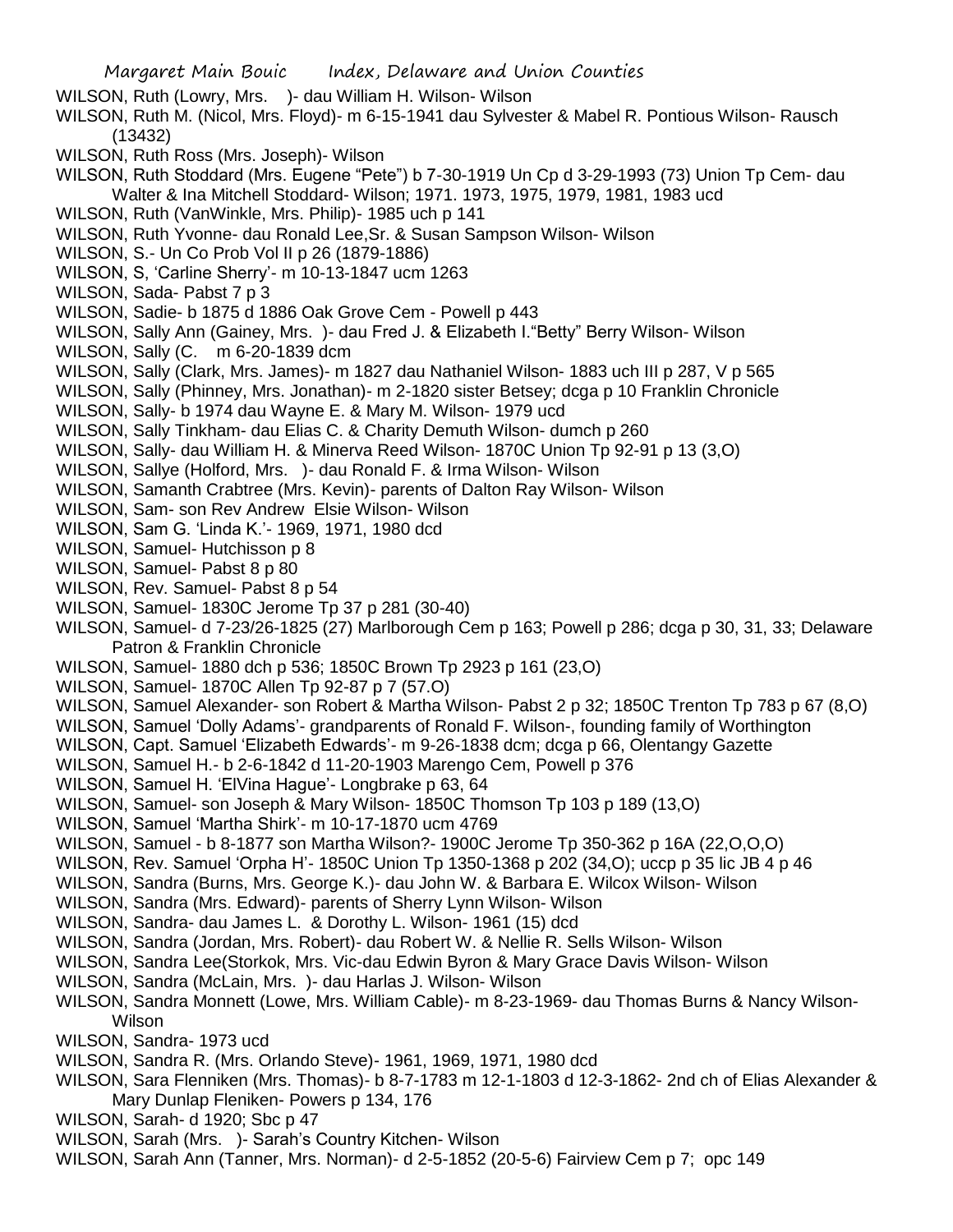- WILSON, Sarah A, Paver (Mrs. Charles0- m10-7-1869 ucm 4612 dau John & Maria Poling Paver- 1883 uch V p 478
- WILSON, Sarah Bethany- b 4-14-1977 dau Douglas Wilson- Wilson
- WILSON, Sarah B. (Evans, Mrs. Edward B.)- b 11-1879 dau William & Mary A. Wilson- 1880C Washington Tp 93-97 p 10 (7/12,O,O,O); 1900C Wash. Tp 84-84 p 4A (20,O,O,O) m 1y
- WILSON, Sarah Betty (Smyrl, Mrs. )- dau Charles H, & Leona Burden Wilson-Wilson
- WILSON, Sarah (Clark, Mrs. James)- m 8-21-1827 ucm 136
- WILSON, Sarah Dean- b 11-30-1826 d 8-30-1828 dau Zadock & Anna Robinson Wilson- Asp 71-6-5
- WILSON, Sarah- b 1977 dau Douglas A. & Janet B.Wilson- 1980 dcd
- WILSON, Sarah E.- b 8-2-1846 d 11-16-1915 Marengo Cem- Powell p 376
- WILSON, Sarah E. Eddy (Mrs. Robert)- dau Robert & Mary J. Montgomery Eddy- 1915 uch p 834
- WILSON, Sarah Elizabeth (Nash, Mrs. James0- m 1-8-1849- Nash p 207
- WILSON, Sarah Elizabeth Van Meter (Mrs. Moses)- m 3-27-18420 Main (1316181} Childers (1687) p 160
- WILSON, Sarah E. Swisher (Mrs Oscar F.)- m 2-22-1854 dcm
- WILSON, Sarah G.- dau John & Mary Lenox Wilson- 1880 dch p 740; Pabst 3 p 9, 19
- WILSON, Sarah Gossage (Mrs. John)(McGee, Mrs. )- 1880 dch p 739
- WILSON, Sarah H. (Mrs. Grove C.)- d 8-8-1975 mother of Mrs. Arthur Hyer- Wilson
- WILSON, Sarah (Mrs. Henry R.)- 1980 dcd
- WILSON, Sarah (Mrs James)- d 8-9-1851 (59y8m) Baughan Cem, lptw p 11; 1850C Liberty Tp 989-1006 p 148 (52,Md)
- WILSON, Sarah (Mrs. Rev. John) b 12-12-1873 (69) Oakdale Cem 1753 (23-1R); 1883 uch V p 63
- WILSON, Sarah J.- dau Joseph & Mary Wilson- 1860C Leesburg Tp 450 (10,O)
- WILSON, Sarah J. (McKitterick, Mrs James)- b 1-29-1835 m 10-4-1854 dau James & Susanna Ferguson Wilson- McKitrick p 416, 417
- WILSON, Sarah J, McNeal (Mrs. Charles) m 1-27-1848 ucm 1289; 1850C Taylor Tp 1079-1986 p 160 (12,O); 1860C Leesburg Tp 372 (30,O); 1870C Leesburg 232 p 3 (40,O)
- WILSON, Sarah (Jones, Mrs. Daniel)- dau Edward Wilson- Nash p 28
- WILSON, Sarah Joselyn (Mrs. Henry)- b Bellefast, Maine d (92)- dg 6-26-1896, Cryder Ab p 74
- WILSON, Sarah Louise- b 6-5-1982 dau Richard Lee & Vickie Lee Bangs Wilson- Wilson
- WILSON,Sarah M.-dau George & Eliza Wilson-1910C Leesburg West 117-120 p 5A (-,O,Ind,O)
- WILSON, Sarah (North, Mrs. Joseph)- m 5-9-1875 dg 8-4-1916 Cryder Ab p 80
- WILSON, Sarah (Price, Mrs. )- dau William D. Wilson- historic house- Wilson
- WILSON, Sarah (Mrs. Roy)- parents of David, Lucinda, Karen Wilson- Wilson
- WILSON, Sarah Springer (Mrs. John)- m ca 1849 d about 5 y ago, dg 4-7-1899, Cryder Ab p 195
- WILSON, Sarah (Thomas, Mrs. Frederick)- d 1865; 303; Powell p 197
- WILSON, Sarah (Timmons, Mrs. John)- m 12-2-1858 ucm 2809
- WILSON, Sarah Williams (Mrs. William)- m 6-11-1833 ucm 327
- WILSON, Sarah (Wright, Mrs. )- dau Robert G.Wilson- Wilson
- WILSON, Sarah W. (Rittenour, Mrs. )- dau Grove C & Sarah H. Wilson- Wilson
- WILSON, Scott 'Ella Edler'- parents of Lottie Engle- Wilson
- WILSON, Scott- b 1967 son Ernest & Kathleen Wilson- 1973, 1975, 1979, 1981, 1983ucd
- WILSON, Scott- son James E. Wilson- Wilson
- WILSON, , Scott 'Lori'- Wilson
- WILSON, Scott 'Nancy'- son Gary & Nancy Love Wilson- Wilson
- WILSON, Scott 'Sharon'- 1980 dcd
- WILSON, Scott- b 1968 son Terry & Pearl Wilson- 1979 ucd
- WILSON, Scott- b 1976 son Wendell & Patricia Wilson- 1979, 1981, 1983 ucd
- WILSON, S.. D.- CCC Orange Tp 1875
- WILSON, Selinda/Alinda Brooks (Mrs. Emery)(Nott, Mrs. Aaron B.)- 1883 uch V p 418; 1830C Leesburg Tp 516 p 299 (30-40);uccp p 11 adm JB 1 p 207. 208; uccp p 47, Record Bk 3 p 320
- WILSON, Seth Abraham 'Mary Abby Curtis''Ellen M. Lee'- b 3-27-1830 d 10-1-1964 son Zadock & Anna Robinson Wilson- Asp 71-6-6
- WILSON, Sha Ron- ch Nathan E. & Mary Wilson- Wilson
- WILSON, Sharon (Collier, Mrs. Rev,. Donald)- dau Herbert R. & Julia Anne Roberts Wilson- Wilson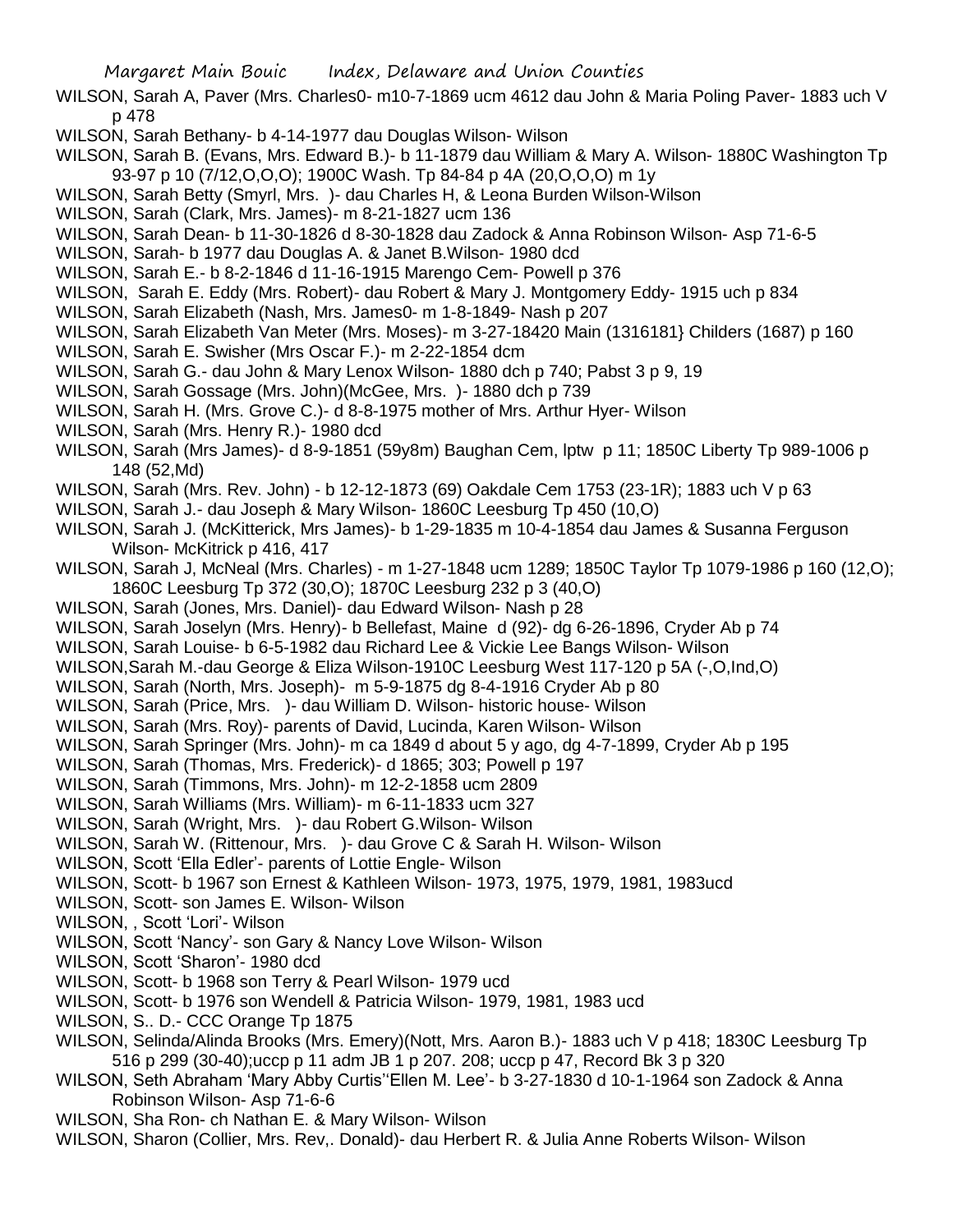Margaret Main Bouic Index, Delaware and Union Counties

- WILSON, Sharon (Mitchell, Mrs. Glenn)- b 1973 dau Kenneth L. & Ella E. Colton Wilson- Wilson; 1979, 1983 ucd
- WILSON, Sharon (Mrs. Scott- 1980 dcd
- WILSON, Sharon (Mrs. Thomas E.)- 1979, 1981, 1983 ucd
- WILSON, Sharon (Van Loon, Mrs Don)- dau Louis & Harriet Jaynes Wilson- Wilson
- WILSON, Sheila (Mrs. Jerry)- 1979, 1981 ucd
- WILSON, Sheila (McCloskey, Mrs. James)- dau Franklin G. Wilson- Wilson
- WILSON, Sheila S. Keiffer (Mrs. C. Robert)- Wilson
- WILSON, Sheldon R.- son Rev. Samuel & Orha H. Wilson- 1850C Union Tp 1350-1368 p 202 (8,O)
- WILSON, Sheri (Mrs. Greg)- Wilson
- WILSON, Sherman- 1910C Union Tp 190-190 p 9A (22,O,O,O) farm laborer
- WILSON, Sherman B. 'Eleanor Maxine Shields'- b 3-22-1922 m 1-4-1945 d 8-12-1973 son Herbert C. & Mae Turney Wilson- Wilson; 1985 uch p p 147, 177; 1949, 1959, 1967, 1971, 1973 ucd
- WILSON, Sherman- son Fred & Iva Belle Wilson- Wilson
- WILSON, Sherman (Lancaster)- son John Wilson- Wilson
- WILSON, Sherman 'Myrtie M. Orr'- W. Brown VI p 776
- WILSON, Sherry (Mrs. James E.)- 1979 ucd
- WILSON, Sherry L. (Mrs James B.)- 1979 ucd
- WILSON, Sheryl Lynn Inbody (Mrs. Barry R.)- m 1-20-1973- Wilson
- WILSON, Sherry Lynn- dau Edward & Sandra Wilson- Wilson; engaged to Chad Allen Wood
- WILSON, Shirley Kirby (Mrs. Herbert)- Wilson
- WILSON, Shirley (Tatlock, Mrs. Meredith)- dau Edward Dale & Nellie Marie Orahood Wilson-Wilson
- WILSON, Sid'Pam'- parents of Walt Wilson- Wilson
- WILSON, Sid- son William Wesley Wilson- Wilson
- WILSON, Simeon H.- d 2-19-1984 (97) Oak Grove Cem -brother Emily Gaines- Wilson
- WILSON, Simon- dg 7-3-1906 Cryder Ab p 106
- WILSON, Simon E. 'Ella Swabe'- son John & Nancy Frye Wilson- Simon Wilson 124
- WILSON, Simon- son Joseph & Mary Wilson- 1850C Thomson Tp 103 p 189 (20.O)
- WILSON, Simon brother Langstaff Wilson- Wilson
- WILSON, Simon 'Rebecca'- dcq Annabelle Edelblute 22; Simon Wilson 1; 1985 uch p 94; unec 1982, II p 45; ped Margaret Main Bouic
- WILSON, Smith 'Susan Wilson'- Simon Wilson 18
- WILSON, Solomon J.- b 301874 son Martha Wilson(Wilton); 1900C Jerome Tp 350-362 p 15B (26,O,O,O) farm manager
- WILSON, Sondra Sue (Meadows, Mrs. Fred)- dau John Harold & Dorothy Hensley Wilson- Wilson
- WILSON, Sondra- dau William H. & Rosemary Wilson- 1961 (8) dcd
- WILSON, Sonny 'Darlene'- son William & Doris Baker Wilson- Wilson
- WILSON, Spurgeon (Mrs. Amos)- 1883 uch V p 361
- WILSON, S. S. (Mrs. Barrett)- 1880C Scioto Tp 32-33 (22,O,O,O)
- WILSON, Stanley- d Thursday 8-1913 (16) motor boat tragedy son George Wilson- dg 8-12-1913. Cryder Ab p 52
- WILSON, Stephanie Kay (Cook, Mrs. Delmar, Jr.)- m 10-12-1969 dau Ralph E. & Marilyn Jean Shafe Wilson-Rausch (131232); Wilson; 1949. 1967 ucd
- WILSON, Stephen Dale. 'Lisa Jean Rea'- m 4-16-1988 son Thomas & Vicki Wilson- Wilson
- WILSON, Stephen M. 'Margaret'- d 4-8-1973 (84) bur Pa.- Wilson
- WILSON, Stephen M. Jr- son Stephen M. & Margaret Wilson- Wilson
- WILSON, Stephen O.- son Orlando Gordon & Marveline Wilson- Wilson
- WILSON, Stephen Wayne- b 9-2-1960 son Rufus William & Coleen Ann Weiser Wilson-Weiser p 262
- WILSON, Steve- b 1068 son Larry G. & Wanda Wilson- 1969, 1980 dcd
- WILSON, Steven- 1973, 1975, 1979, 1981, 1983 ucd
- WILSON, Steven- son Rev. Andrew & Elsie Wilson- Wilson
- WILSON, Steven- b 1967 grandson Howard R. Wilson- 1971 dcd
- WILSON, Steven- b 1957 son James & DorothyWilson- 1961, 1969, 1971 dcd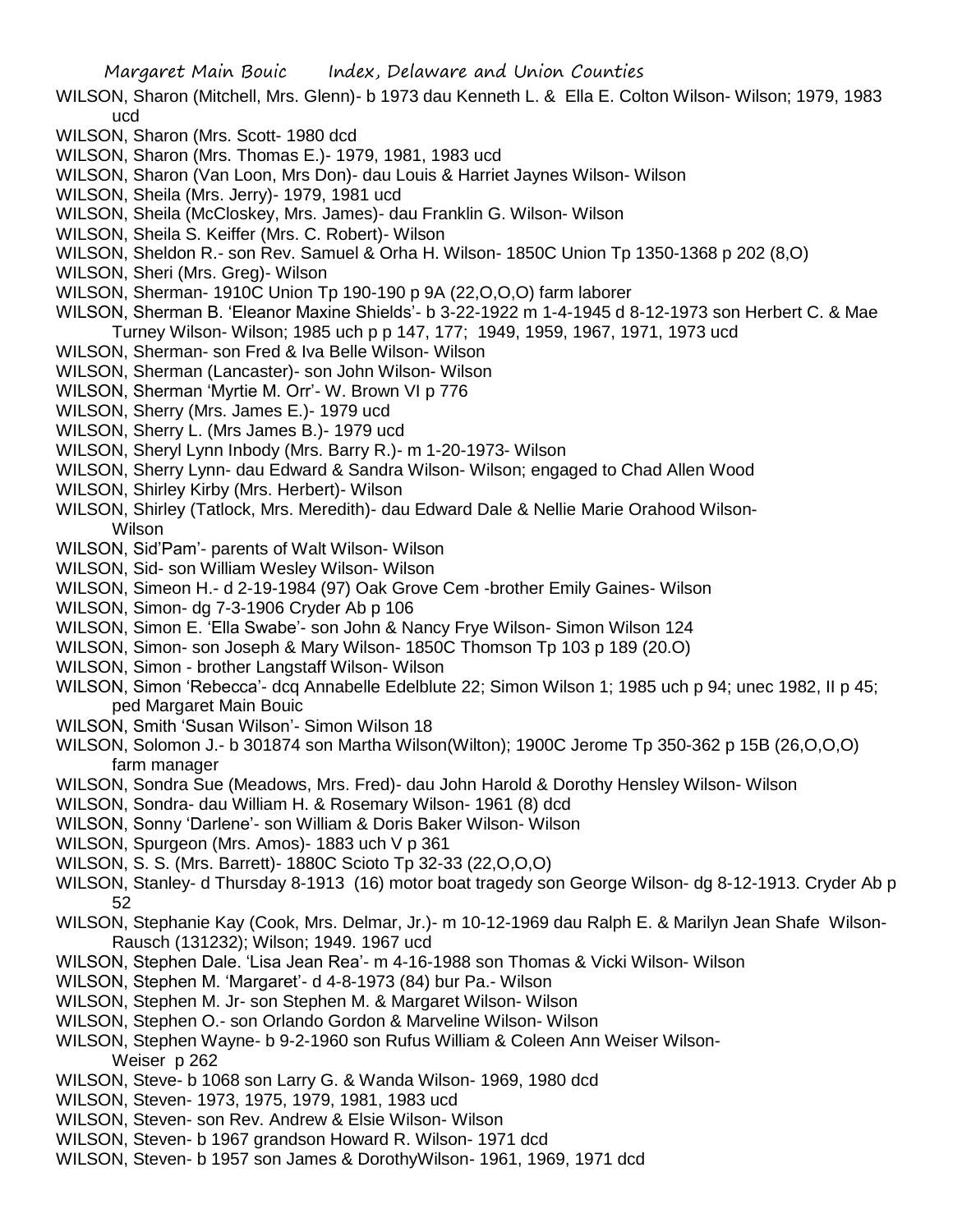- WILSON, Steven- son John & Marsue Wilson- 1961 (11) dcd
- WILSON, Steven Kenneth 'Brenda Joyce Washburne'- m 10-2-1932 son Dr, Robert L. Sr. & Anna Katherine FultonWilson- Wilson
- WILSON, Steven- son Richard & Daisy Warden Wilson- Wilson
- WILSON, Steven- son Robert F. & Virginia Mae Bean Wilson- Pabst 100
- WILSON, Steven W. 'Lennie Yesner'- son Tom & Nancy Wilson- parents of Jami Gayle Wilson
- WILSON, Stanley- palbearer for James Utter- dg 10-8-1912, Cryder Ab p 162
- WILSON, Sue A. (Mrs. David)- 1980 dcd
- WILSON, Sue D.- 1981, 1983 ucd
- WILSON, Sue (Mrs. Harry)- Wilson
- WILSON, Sue Miller (Mrs. Frank)- Maugans Anc p 155
- WILSON, Sue (Morris, Mrs. Charles)- dau Charles & olga Hanscel Wilson- Wilson
- WILSON, Sue(tte) (Snavely, Mrs. Dennis)- dau Horace H. & Fern J. Wilson- Wilson;
	- 1961 (13) dcd
- WILSON, Susan (Ambroson, Mrs. Al)- dau Wilbur D. & Faye M. Fisher Wilson- Wilson
- WILSON, Susan A. (Miller, Mrs. George)- parents of Ivan Samuel Wilson Maugans Anc p p 52; Wilson
- WILSON, Susan (Baker, Mrs. Eber)- m 1-21-1845 dcm
- WILSON, Susan Carol Engel (Mrs. John Lee)- m 8-19-1967 dau George Engle- Wilson; Thompson 17815
- WILSON, Susan Katherine- dau David Wilson- dcw Bk 2 p 303
- WILSON, Susan (Pfarr, Mrs. Brian Anthony)- b 1962 m 10-1-1983 dau Lowell G. & Rebecca A. Wilson-Wilson; 1967, 1971, 1973, 1975, 1979 ucd
- WILSON, Susan (Ramey, Mrs )- dau Thomas & Mary Hensley Wilson- Wilson
- WILSON, Susan Simpson (Mrs. Ronald Lee,Sr.)- Wilson
- WILSON, Susan (Spurgin, Mrs. Jesse)- m 4-9-1829 lic 75; 1883 uch III p 288; dcga p 48, Delaware Patron & Franklin Chronicle
- WILSON,Susan Wilson(Wilson, Mrs. Smith)-dau Simon & Rebecca Wilson- Simon Wilson (18)
- WILSON, Susan (Winchester, Mrs. Milwa)- uccp p 47; record Bk 3 p 320 heir of Emery Wilson
- WILSON, Susanna (Mrs. James L.)- 1850C Washington Tp 1172-1190 p 175 (23,O); 1880C Wash. Tp 117- 121 p 13 (54,O,O,O); 1900C Wash. Tp 40-40 p 2B (73,O,Va,O)7 ch 5 living m 53y; 1910C Wash. Tp 26-26 p 2A (81,O,Va,O)
- WILSON, Susie (Mrs. Terry)- Wilson
- WILSON, Sylvester- 1915 uch p 148, 149; Sbc p 47
- WILSON, Sylvester- son George W. & Eliza Jane Laughrey Wilson- Wilson
- WILSON, Sylvester 'Mabel L. Pontious'- m 8-21-1919 d 4-20-1956- Wilson
- WILSON, Sylvia (Mrs. John "Buck"- Wilson
- WILSON, Sylvia (Keller, Mrs. Rod)- dau Franklin G. Wilson- Wilson
- WILSON, Tahrane Rohani (Mrs. Todd)- Wilsomn
- WILSON, Tametha- b 1973 dau John E. & Joetta Wilson- 1973, 1975 ucd
- WILSON, Tamila- b 1977 ch Craig & Mary Wilson- 1980 dcd
- WILSON, Tammy (Mrs. Ed)- Wilson
- WILSON, Tammy (Tami)- b 1971 ch John & Judy Wilson- 1973, 1975, 1979, 1981, 1983 ucd
- WILSON, Tammy (McKeenan, Mrs. Walt)- dau Jay & Pat McKeenan- Wilson
- WILSON, Tara- b 1973 ch Jerry O. & Kristina Wilson- 1979, 1981, 1983 ucd
- WILSON, Rev. Ted- son Fred & Iva Wakely Wilson- Wilson
- WILSON, Tellie N.- b 1975 d 1933 Unionville Cem; Darby Jerome Cem p 41
- WILSON, Teresa Arlene (Colwell, Mrs. Carl M.)(Wright, Mrs. ) b 1-10-1953 m 6-11-1971 d 2006 dau Walter C. & Ruth Cunningham Wilson; 1959. 1971 ucd
- WILSON, Teresa- dau Lawrence & Louise Freeman Wilson- Wilson
- WILSON, Terri Gilliam (Mrs. Ronald)- dau Edward & Addie Gilliam- parents of Marsi Lynn Wilson- Wilson
- WILSON, Terry Jo Anderson (Mrs. )- mother of Jennah Lucille Wilson- Wilson
- WILSON, Terry Linn 'Susie' (5-1961) son Merrel L. & Molly Brokaw Wilson- Wilson
- WILSON, Terry L. 'Pearl M.'- 1979, 1981 ucd
- WILSON, Terry- b 1968 ch Terry L. & Pearl M. Wilson- 1981 ucd
- WILSON, T. F.- 1915 uch p 1066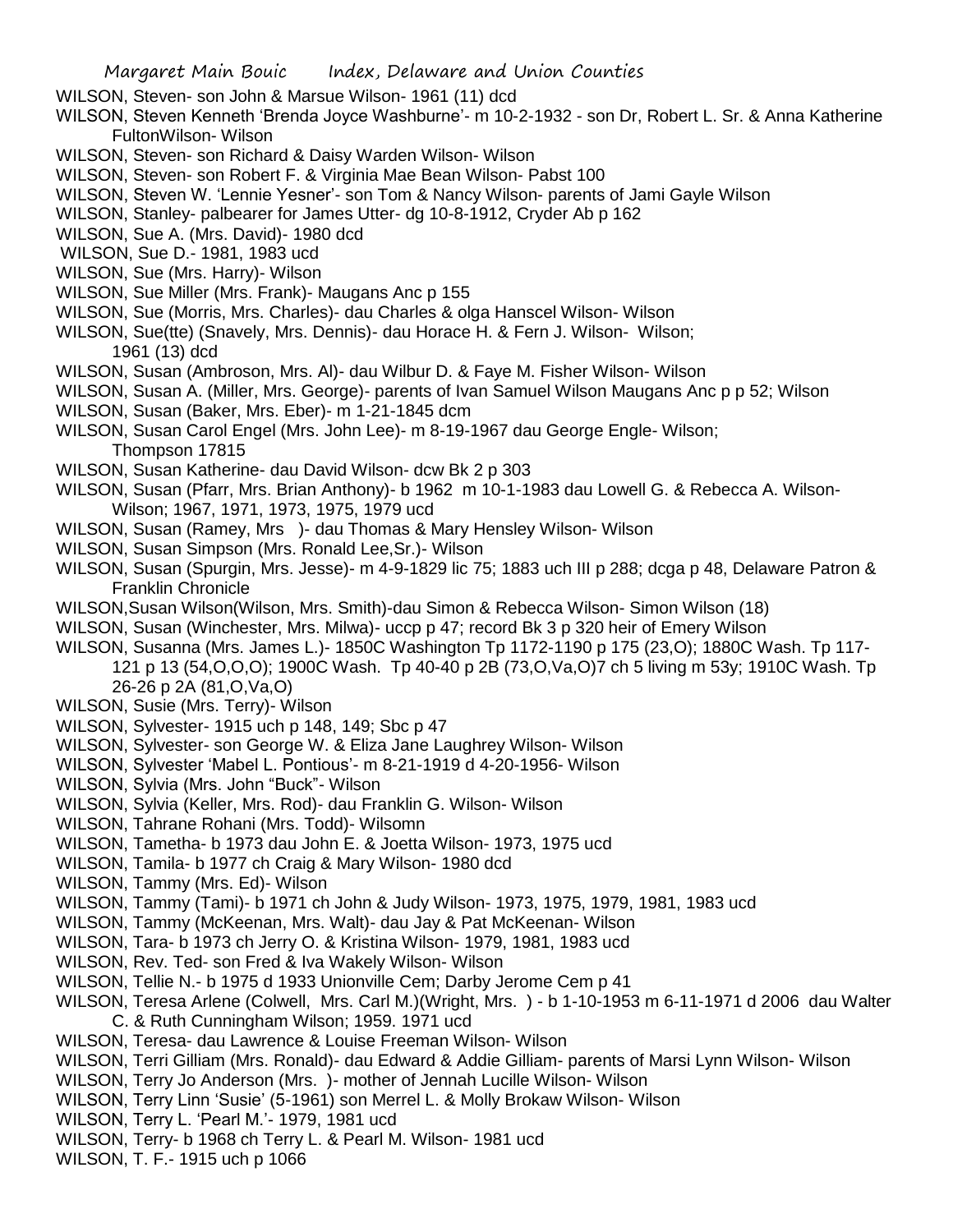## Margaret Main Bouic Index, Delaware and Union Counties

- WILSON, Thaymer- son Elmer & --- Connell Wilson- dg 12-12-1913 Cryder Ab p 77
- WILSON, Thelma Julia Cunningham (Mrs. Martin D.)- b 6-3-1904 W. Va m 8-26-1925; d 7-13-1995 (19)

Hopewell Cem- dau Percy & Myrtle Meadows Cunningham - Wilson; 1973, 1975, 1979, 1981, 1983 ucd WILSON, Thelma (Kesler, Mrs. )- dau William H. & Mary Emma Arnold Wilson- Wilson

- WILSON, Thelma Richie (Mrs. Harry E.- parents of Rosemarie Clem- Wilson
- WILSON, Rev. T. H.- d 3-13-1876; mt 3 p 23, mt 3-29-1876
- WILSON, Theodore C. 'Margaret E.'- 1969, 1971, 1980 dcd
- WILSON, Thomas- Powers p 115
- WILSON, Thomas- 1980 dcd
- WILSON, Thomas- mt 5-15-1850
- WILSON, ----(Mrs. Thomas)- d Tuesday, bur Mt. Vernon- dg 4-21-1871, Cryder Ab p 87
- WILSON, Thomas- mayor of Richmond, Va.- unec 1982, II p 37
- WILSON, Thomas Burns 'Nancy'- son Leo C. & Helen Burns Wilson- Wilson
- WILSON, Thomas C.- Un Co Probate Vol I p 40 (1867-1878)
- WILSON, Thomas C.- 1870C Allen Tp 92-87 p 7 (23,O)
- WILSON, Thomas C.- b 2-15-1943 d 10-21-1967 bur W. Jefferson- son Walter & Gwendolyn Wilson- Wilson; 1959, 1967 ucd
- WILSON, Thomas E.- son Daniel W. & Amanda Melvina Peters Wilson; dg 3-1-1907,Cryder Ab p 21
- WILSON, Thomas- son Edwin S. & Helen A. Pike Wilson- Wilson
- WILSON, Thomas E. 'Sharon'- 1979, 1981, 1983 ucd
- WILSON, Thomas 'Dorothy Rowland'- son Edward & Clara Snyder Wilson- Weiser p 549
- WILSON, Thomas E. 'Eva Blue'- b 1867 d 1912, Milford Cem; Union Allen Tp Cem p 41
- WILSON, Thomas son Elias C. & Wealthy Wells Wilson- dumch p 260
- WILSON, Thomas F.son Margaret Wilson, grandson Joshua B. & Mary Haines Wilson- 1870C Washington Tp 108-108 p 15 (5,O); 1880C Wash. Tp 163-169 p o 18 (15,O,O,O)
- WILSON, Rev. Thomas H.- 1883 uch V p 35, 496, 576
- WILSON, Thomas H. 1880 dch p 398; 1908 dch p 245; wsc Grah p 48
- WILSON, Thomas H. 'Hannah Smart'- m 7-19-1882 ucm 7195
- WILSON, Thomas J.- mt 3- p 18
- WILSON, Thomas K.- son James L. & Susanna Wilson- 1880C Washington Tp 117-121 p 13 (14,O,Vir,O)
- WILSON, Thomas 'Mary Hensley'- parents of Rev. Andrew Wilson- Wilson
- WILSON, Thomas O.- 1908 dch p 409
- WILSON, Thomas R.- d 12-5-1976 (56) Oak Grove Cem son John (Jack) Wilson- Wilson
- WILSON, Thomas 'Sara Flenniken'- m 12-1-1803 d 12-8-1859 (86y) Powers p 134, 176
- WILSON, Thomas- son Thomas Burns & NancyWilson- Wilson
- WILSON, Thomas 'Vicki'- parents of Stephen D. Wilson- Wilson
- WILSON, Thomas W. 'Mary Ann Carter'- m 7-1862; dg 12-30-1913, Cryder Ab p 81
- WILSON, Tiffany Marie- b 12-12-1978 dau Craig & Mary Wilson- Wilson; 1980 dcd
- WILSON, Tiffany Nicole- b 1979 dau Jerry & Sheila Wilson- Wilson; 1979, 1981 ucd; engaged to Jeremy Allegree
- WILSON, Tilden- son George & Priscilla Wilson- 1850c Berlin Tp 1908 p 118 (5,O)
- WILSON, Tim- son Rev. Andrew & Elsie Wilson- Wilson
- WILSON, Tim- b 1967 son Roy O. & Janet A. Wilson- 1981 ucd
- WILSON, Timothy Aaron 'Barbara Sue Barry'- b 4-9- son Jim & Ginger Wilson- Wilson
- WILSON, Tina (Newberry, Mrs. Chris)- dau Gary & Nancy Love Wilson- Wilson
- WILSON, Tisha- b 1975 dau James E. & Sherry Wilson- 1979 ucd
- WILSON, Tobi- b 1979 ch Gail D. Wilson- 1979 1981 ucd
- WILSON, Todd 'Tahraneh Rohani'- Wilson- parents of Hanna Rohani Wilson b 8-22-1992
- WILSON, Tom- son John & Myrta Wilson- 1949 ucd
- WILSON, Tom- Sunbury p 92
- WILSON, Tom 'Marilyn Lee McKitrick'- McKitrick p 296
- WILSON, Tonya S. (Smith, Mrs. )- dau Roy O. Wilson- Wilson
- WILSON, Torie Bree- b 7-29-1980 dau Roger Lee & Peggy Karen Darby Wilson- Wilson
- WILSON, Tracey- mother of Ashley Nicole Wilson- dau Linda Douglas Wilson- Wilson
- WILSON, Tracy (Dulgar, Mrs. Donald)- dau Gary & Nancy Love Wilson- Wilson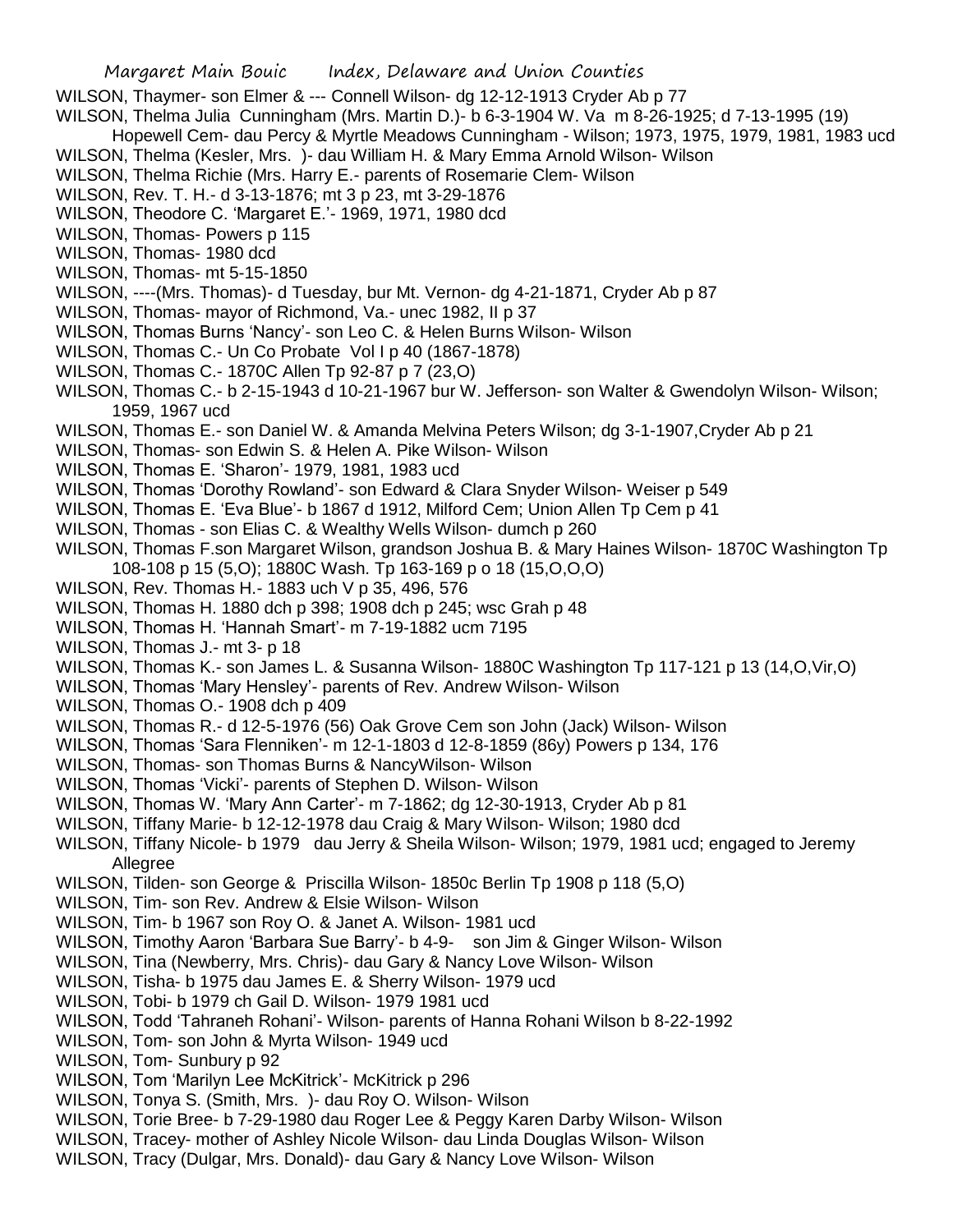## Margaret Main Bouic Index, Delaware and Union Counties

- WILSON, Tresa Helen- b 3-2 dau Lawrence & Louise Freeman Wilson- Wilson
- WILSON, Tresie (Hunter, Mrs. )- dau Robert & Phyllis Mitchell Wilson- Wilson
- WILSON, Tresor- b 2-6-1886 d 3-23-1978 (92) Oakdale Cem Wilson
- WILSON, Trevi Shae (2-1980) dau Roger Lee & Peggy Karen Darby Wilson- Wilson
- WILSON, Tressa Songer (Mrs. Fred)- Weiser p 549
- WILSON, Trey Austin- b 5-11-1999 son Scott & Lori Wilson- Wilson
- WILSON, Trisha- b 1974 ch James B. & Sherry O Wilson- 1979 ucd
- WILSON, Trooper- Powers p 214
- WILSON, Troy-'Kim'son Richard & Barbara J . Wilson- Wilson; 1975, 1979, 1981, 1983 ucd
- WILSON, Urana (Boram, Mrs. William)- m 4-3-1824 ucm 68
- WILSON, Vada Belle Abbott (Mrs. George Andrew (b 5-28-1911 m 1-22-1931 d 12-4-1934- Weiser p 645
- WILSON, Vadin W.- d 2-24-1980 (69) Prospect Cem- son James & Bertha Barnett Wilson- Wilson
- WILSON, Valentine 'Mary Ann Huntley'- m 9-12-1758 dcm; Huntley 7; 1908 dch p 803
- WILSON, Valeta Winston (Wilson, Mrs. Ernest P.)- b 8-2-1904 m 9-4-1926 d 11-13-1964 dau Charles David & Myrtle Stevens Winston - Freshwater p 191; Wilson; Winston 1532
- WILSON, Van Clay 'Bessie'- d 1-7-1974 (78) Oller Cem- Wilson; Sunbury p 79
- WILSON, Velmont 'Elenor McCabe B.'- b 9-20-1915 d 7-11-1994 (78) Trenton Cem- son Arthur H. & Lena Wilcox Wilson- Wilson; WWII
- WILSON, Vena (Andrews, Mrs. Alden O. T.)- m 8-19-1877 ucm 6107 dau John & Romina Suddeth Wilson-Wilson
- WILSON, Venia- 1870C Liberty Tp Un Co 88 p 11 (11,O)
- WILSON, Verbie (Williams, Mrs. )- dau James & Bertha Barnett Wilson- Wilson
- WILSON, Vicki (James, Mrs. )- dau Rev. Frank & Vivian Wilson- Wilson
- WILSON, Vicki Lee Bangs (Mrs. Rick Lee)- m 9-18-1971 dau Richard T; Bangs- Wilson
- WILSON, Vicki- grandmother of Mathew James Burton- d 8-19-1996- Wilson
- WILSON, Vicki (Page, Mrs. )- dau William Wesley Wilson- Wilson
- WILSON, Vickie (Mrs. Thomas)(Kupperman, Mrs. )- mother of Stephen D. Wilson- Wilson
- WILSON, Viola (Moor, Mrs; John T)- lic 3-29-1871 ucm 4905
- WILSON, Viola- dau William J. & Elizabeth Wilson- 1860C Liberty Tp Un Co 1020-1030 p 140 (8,O); 1870C Lib. Tp 87 p 11 (18,O)
- WILSON, Violet Marie Overfield (Mrs. Delford R.)- m 3-19-1967 dau Harry Overfield; Wilson; 1975, 1979. 1981, 1983 ucd
- WILSON, Virgie (LeMaster, Mrs. )- d 1958; 1985 uch p 83
- WILSON, Virginia Ann- dau Rev. Frank H Wilson- Wilson
- WILSON, Virginia (Beesley, Mrs. )- dau Herb & Margaret Wingo Wilson- Wilson
- WILSON, Virginia Campbell (Mrs. Malcolm)- m 6-13-1981 dau Rev. Ernest & Alfreda Gabriel Campbell Wilson-Gabriel; Wilson
- WILSON, Virginia (Goodin, Mrs. )- dau Rev. Frank & Vivian Wilson- Wilson
- WILSON, Virginia (Gunderman, Mrs. Edward G.)- dau William D. & Faye M. Fisher Wilson- Wilson
- WILSON, Virginia Gray (Mrs. John)- parents of Gary Wilson- Wilson
- WILSON, Virginia (Mrs. John)- 1949 ucd
- WILSON, Virginia- dau John & Myrta Wilson- 1949 ucd
- WILSON, Virginia M.- d 9-3-1982 (58) Forest Grove Cem- Wilson
- WILSON, Virginia Mae Bean (Mrs. Robert F.)- dau Charles T. & Mary Susan Morris Bean- Maugans Anc p 102
- WILSON, Virginia (Mitchell, Mrs. Kenneth)- dau John Coen & Mae Mitchell Wilson- Wilson
- WILSON, Virnice (Erkin, Mrs. )- dau Frank "Pinky" Wilson- Wilson
- WILSON, Virtinia (Talley, Mrs. )(Mrs. David)- d 12-31-1978 (74) Wilson
- WILSON, Vivian (Mrs. Rev. Frank) Wilson
- WILSON, V. Jean (Jones, Mrs. Paul)- dau Ralph & Blanche Corbin Wilson- Wilson
- WILSON, Vorace- 1835 men p 12 Freshwater 101 p 15 Bennington Tp or Wilson Vorace
- WILSON, W. ?- 1840C Liberty Tp Union Co 414 (20-30)
- WILSON, W. Pabst 5 p 15; 1976 dch p 4
- WILSON, W.- 1973, 1975 ucd
- WILSON, W. A.- 1908 dch p 426; Sand p 2; dpc p 77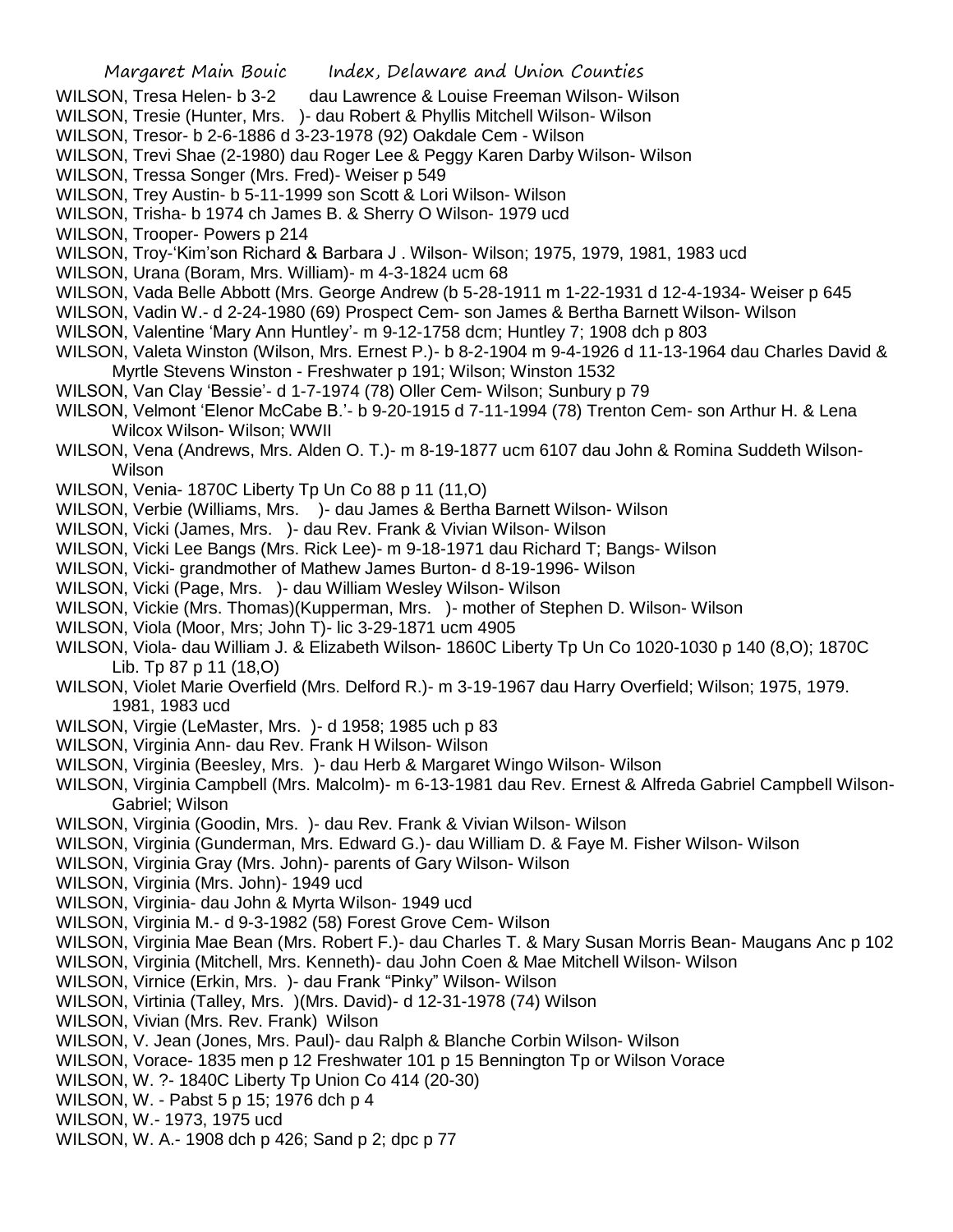- WILSON, W. A. pallbearer for 4-5-1910, Cryder Ab p 114; for Mrs. Dr. W,. H. Hague-, dg 10-11-1910, for Mrs. Mary Kirkpatrick, dg 10-18-1910, Cryder Ab p 162, 165; for Clara Bevan, dg 4-21-1911, Cryder Ab p 29; for Mrs. V. T. Kingman, dg 6-11-1912, Cryder Ab p 133; Cryder Ab p 29; for M. E. Cochran- dg 12- 5-1913, Cryder Ab p 76 ; for Mrs. Edward Arthur dg 8-3-1915, Cryder Ab p 69; for Miss Mary Snodgrass, dg 2-1-1916, Cryder Ab p 18; for Mrs. D. A. Battenfield- dg 2-8-1916 Cryder Ab p 2, for David Sherman- dg 5-5-1916, Cryder Ab p 59; for Mrs. Mary Pratt, dg 10-10-1916, Cryder Ab p 98; ffor Mrs. George Perry, dg 1-12-1917, Cryder Ab p 5for Annabelle McDougal dg 12-3-1918,
- WILSON, W. A. 'Martha'- parents of George Wilson- dg 9-16-1887, Cryder Ab p 163
- WILSON, Wade- son Edward & Clara Snyder Wilson- Weiser p 549
- WILSON, Walt 'Tammy'- son Sid & Pam Wilson- Wilson
- WILSON, Walter Corwin 'Gwendolyn''Ruth Cunningham'- b 4-13-1920 d 12-3-1994 (74)- son Robert A. & Edna Carter Wilson- opc 892;Wilson; 1959, 1967, 1971, 1973, 1975, 1979, 1981, 1983 ucd
- WILSON, Walter- son John F. & Mattie Witherow Wilson- Simon Wilson 1251
- WILSON, Walter- b 10-1879 stepson John & Margret Johnson- 1900C Marysville 41-41 B2 (23,O,O,Scotland)
- WILSON, Wanda (Bartlebaugh, Mrs.Thomas Calvin)- McKitrick p 12
- WILSON, Wanda (Mrs. Brandy)- Wilson
- WILSON, Wanda (Mrs. Carl E.)- Wilson
- WILSON, Wanda Stine(Mrs. Larry G.)- m 9-29-1967 dau Virgil E. Stine-Wilson; 1969 1980 dcd
- WILSON, Warren F. 'Bessie R. Townsend'- parents of Mary Kathryn Margrette- Wilson
- WILSON, Wayne E. 'Sally'- 1979, 1981 ucd
- WILSON, Wayne- son Herbert C. & Mae Turney Wilson- Wilson WILSON, Wayne H- Wilson
- WILSON, Wayne L.- 1983 ucd
- WILSON, W. Dale- 1961 dcd
- WILSON, Wealthy Wells (Mrs. Elias C) b 3-26-1805 d 9-27-1887 (82-6-1) Powell p 315, 373; dumch p 260 or b 3-20-1806 Penn d 10- 27- 1887, dumch p 260
- WILSON, Webb- brother John (Jack) Wilson- Wilson
- WILSON, Webster- see Charles Webster Wilson- 1985 uch p 147
- WILSON, Weiser White- d WWII son Madge Amelia Wilson Weiser Weiser p 800
- WILSON, Wendall- d 7-29-1971 (68) Oak Grove Cem -brother Bailey B. & Robert P. Wilson-Wilson
- WILSON, Wendall- son John R. & Lovie E. Gardner Wilson- Wilson
- WILSON, Wendell 'Patricia'- son Reed & Luvie Gardner Wilson- Wilson
- WILSON, Wendi L. Dudgeon (Mrs. John S.)- m 8-16-1997 dau Gary & Sandra Dudgeon- Wilson
- WILSON, Wendi Linn- b 5-5-1965 d 7-24-1973 dau Richard & Barbara Scheiderer Wilson- Wilson
- WILSON, Wendlyn N,.- dau Dennis & P eggy Davis Wilson- 1985 uch p 148
- WILSON, Wendy- b 1966 ch Dennis & Peggy Wilson- 1967 ucd
- WILSON, Wendy- dau Dennis C. & Karen K. McClaren Wilson- Wilson
- WILSON, Wendy Link (Mrs. Larry)- dau James Link- Wilson
- WILSON, W. H.- 1880 dch p 302
- WILSON, W. H.- Co F 13th O. Inf. Union Allen Tp Cem p 24
- WILSON, W. H.- nephew of Mrs. Lydia Blanchard- dg 12-10-1918m Cryder Ab p 103
- WILSON, Wilbur/Wilder- son Charles J. & Sarah J. McNeal Wilson- 1850C Leesburg Tp 372 (5,O); Wilder-1860C Leesburg Tp 23 p 3 (14,O)
- WILSON, Wilbur D. 'Faye M. Fisher'- b 8-22-1895 m 1915 d 9-6-1972 son Alonzo & Susan McLaren Wilson-Wilson
- WILSON, Wilbur, pallbearer for Stanley Utter, dg 7-26-1910, Cryder Ab p 140, for James Utter, dg 10-8-1912, 162; for Paul Fleming dg 11-5-1912, Cryder Ab p 168; for Chester J. Brown- dg 5-8-1914, Cryder Ab p 117
- WILSON, Wilbur- son Elmer & ----Connell Wilson- dg 12-12-1913, Cryder Ab p 77
- WILSON, Wilbur W (Webb) Harriett- d 5-31-1970 (76) Oak Grove Cem Wilson
- WILSON, Wilhelmina (Knox, Mrs. )- b 12-25-1841 Pa d 5-26-1913 at home of Mrs. Luther Sealey- dg 6-6- 1913, Cryder Ab p 41
- WILSON, Willard R. 'Kathleen M.'- 1961 dcd
- WILSON, William- 1835 men p 36 #14 p 63 Liberty Tp
- WILSON, Sbc p 47
- WILSON, William- 1835 men p 50 # 21 p 91 Porter Tp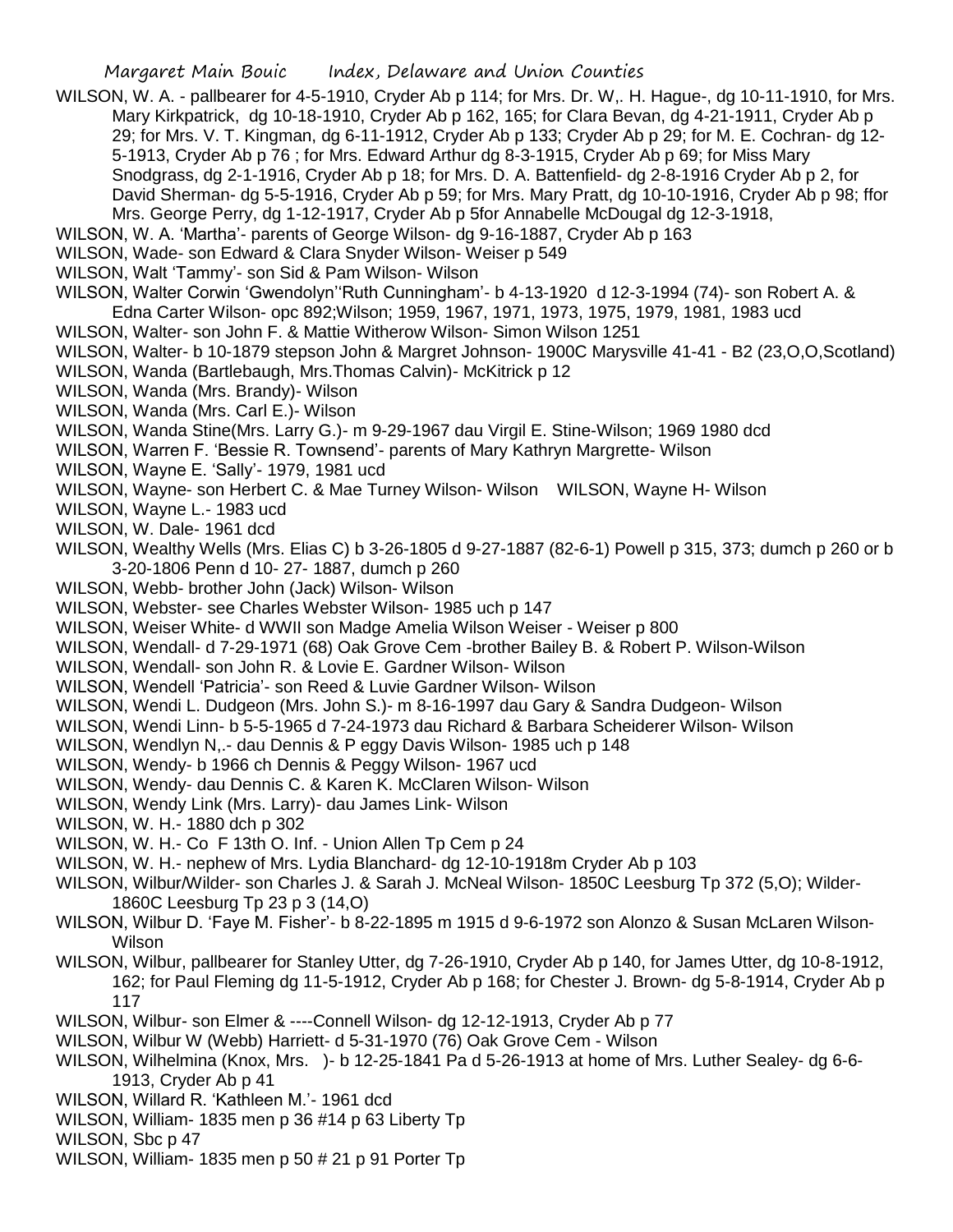Margaret Main Bouic Index, Delaware and Union Counties WILSON, William- d 10-1954 (85) b Ky, slave- Wilson WILSON, William (colored) 1976 dch p 139 WILSON, William- 1915 uch p 96; 1883 uch III p 310 WILSON, William- d 6-9-1862; 1883 uch IV p 486 WILSON, William- 1883 uch IV p 490, 541 bur Milford Cem WILSON, Rev. William- opc minister; 1908 dch p 288; lpc p 19. 119,. 126 WILSON, Mrs. Rev. William- opc 444 WILSON, William, Jr. - son Rev & Mrs. William Wilson- opc 461 WILSON, William A. - d 3-15-1988 Oakdale Cem , H-181-SE !/4 WILSON, William A. 'Doris'- b 3-4-1918 Magnetic Springs d 3-15-1988 (70, Fla)WWII WILSON, William B.- d 5-7-1890 (35-10-20) dg 5-16-1890, Cryder Ab p 18 WILSON, William Charles- son Emery & Celinda Wilson- uccp p 47, record Bk 3 p 320 WILSON, William- son Charles & Sarah J. McNeal Wilson- 1870C Leesburg Tp 23 p 3 (4,O) WILSON, William- b 1964 son Dennis & Peggy Wilson- 1967 ucd WILSON, William 'Doris Baker'- parents of Lenora Wilson Allman- Wilson; 1971 dcd WILSON, William D.- built Historic house, Madison Co, father of Sarah Wilson Price- Wilson WILSON, William E.- son Daniel W. & Amanda Melvina Peters Wilson- dg 3-1-1907. Cryder Ab p 21 WILSON, William- parents of Elmer E. Wilson- dg 8-19-1890, Cryder Ab p 28; dg 8-19-1890, Cryder Ab p 28 WILSON, William E. 'Josephine'- d 8-18-1983 Arizona (86)- Wilson; brick and stone mason WILSON, William 'Emily'- 1860C Jackson Tp 1118-11131 p 149 (46,O) WILSON, William 'Emily Hopkins'- m 1-1-1849 ucm 1373 WILSON, William F– son Robert, Sr. & Anna Katherine Fulton Wilson- Wilson WILSON, William Fulton.- son Dr. Robert L. Wilson- Wilson WILSON, William- son George & Priscilla Wilson- 1850c Berlin tp 1908 p 118 (7,O) WILSON, William- b 3-1897 son George W. & Eliza J. Wilson- 1900C Leesburg Tp 24-24 p 2A (3,O,Ind,O) WILSON, William- son George W. & Mayme Pearl Yerian Wilson- Wilson WILSON, William 'Grace Treadway'- parents of Joseph Edward Wilson- Wilson WILSON, William H.- m 10-1-1925 Canaan Tp- Wilson WILSON, William H.- d 6-1864; 1883 uch IV p 458 WILSON, William H.- Un Co Prob Vol I p 54 (1867-1878) WILSON, William 'Hannah Sagar'- m 7-7-1831 ucm 237; unec 1981, II p 34 WILSON, William H- father of Brett Wilson- Wilson WILSON, William H. 'Donna M. Ernest'- parents of Richard K. Wilson- Wilson WILSON, William- son Herbert & Rosetta Fields Wilson- Wilson WILSON, William H. 'Gloria J.'- 1980 dcd WILSON, William Howard 'Bernice Ann Hubbard'- m 8-1-1971- son Howard Wilson- - parents of Melissa Sue Burger- Wilson WILSON, William- son Howard R. & Berniece Wilson- Wilson WILSON, William H.- d 2-12-1965 (21) son John Wilson- Wilson; Thompson 17815 WILSON, William H. 'Levonia Medora Dolly'- b 8-8-1844 m 43y d 12-18-1908 ; dg 8-28-1908 Cryder Ab p 152; dg 12-22-1908 Cryder Ab p 174; parents of Charles H. Wilson- dg 11-26-1915, Cryder Ab p 93 WILSON, William H. 'Mary Emma A. Arnold'- b 9-2-1904 d 11-4-1988 Forest Grove Cem- son George W. & Mayme P. Yerian Wilson- Wilson WILSON, William H. 'Mary E. Orr'- b 11-24-1837 m 11-26-1867 d 7-5-1911 (64) ; dg 7-11-1911, 7-14-1911, Cryder Ab p 46, 48 WILSON, William H. 'Minerva Reed'- m 5-13-1866 ucm 3966; 1883 uch IV p 457, 535 1870C Union Tp 92-91 p 13 (28,Va) WILSON, William H.-son Robert & Martha Wilson-Pabst 5 p 23, 24;1850C Trenton Tp 783 p 67 (12,O) WILSON, William H. 'Rosemary'- 1961 dcd WILSON, William J. 'Alberta'- 1971, 1980 dcd

WILSON, William J. 'Elizabeth'- 1850C Liberty Tp Un Co 991-1008 p 148 (29,Md); 1860C Lib Tp 1020-1030 p 140 (48,Md); 1870C Lib. Tp 87 p 11 (60,Md); 1880C Lib Tp 259-269 (69, Md, Ireland, Pa)

- WILSON, William (Bill) son John Robert Wilson- Wilson
- WILSON, William- son Jonathan & Matilda Wilson- 1850C Trenton Tp 910 p 73 (16,O)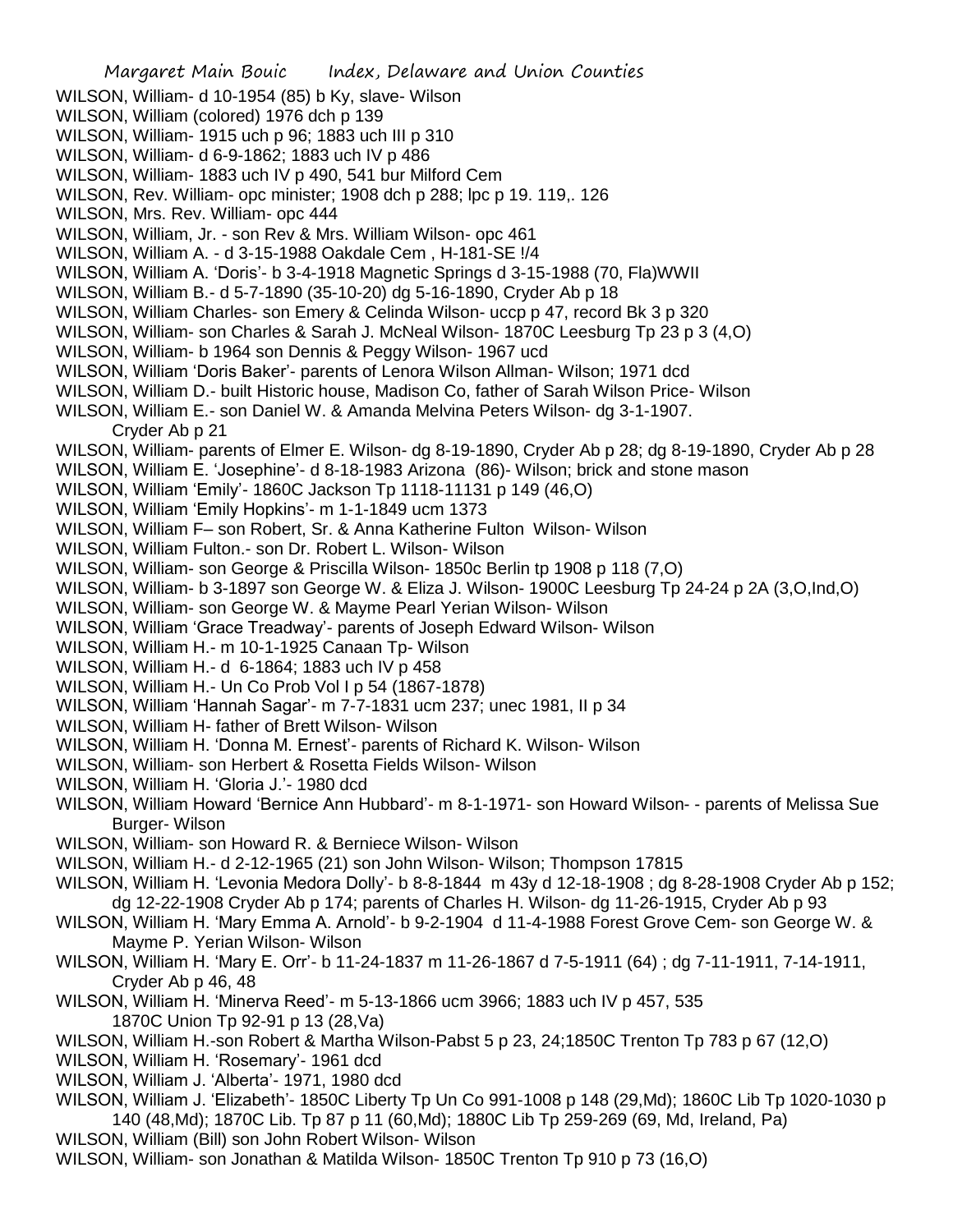- WILSON, William- pallbearer Joseph Wheeler- dg 3-26-1918 Cryder Ab p 25
- WILSON, William L.- son William H. & Donna M. Earnest Wilson- brother Richard K.- Wilson WILSON, William 'Lydia Maine'- Asp 253j
- WILSON, William 'Margaret Blackborn'- b 11-16-1722 m 1746 d 6-12-1801
	- dcc David Williams 188
- WILSON, William 'Margaret McGrew'- dcq Thomas Graham 34
- WILSON, William 'Martha Bard'- Powers p 110
- WILSON, William M. -son Isaiah M. & Ann Wilson- 850C Liberty Tp Del Co 1538 p 104 (7,O)
- WILSON, William-1870C Washington Tp 102-86 p 15 (33,O); lived with Martin Johnson family
- WILSON, ------Moore (Mrs. William)- dau Jane Moore- dg 12-19-1905, Cryder Ab p 68
- WILSON, William 'Mary Ann Bird.'- b 9-1844 m 11-21-1869 ucm 4642; 1870C Washington Tp 26-25 p 4 (26.O); 188C Wash Tp 93-97 p 10 (36,O,O,O); 1900C Washington Tp 84-84 p 4B (55,O,O,O) m 30y
- WILSON, William 'Mary E.'- Pabst 5 p 15, 16
- WILSON, William M.- son George & Eliza Jane Laughrey Wilson- Wilson; 1910C Leesburg Tp West (13,O,Ind,O)
- WILSON, William- son Nathaniel Wilson- 1883 uch V p 565
- WILSON, William- brother Paul Eugene Wilson- Wilson
- WILSON, William 'Priscilla Eva Nebergall'- b 6-14-1847 m 3-1-1867 d 12-1-1943 Iowa son Moses & Sarah Ellen VanMeter Wilson; ped Carol Stanton Hinkle- Hinkle letter
- WILSON, William- son Ralph & Blanche Corbin Wilson- Wilson
- WILSON, William R.- son James L. & Susanna Wilson- 1850C Washington Tp 1192-1190 p 175
- WILSON, William R.- son William Wilson- 1860C Jackson Tp 1118-1131 p 149 (3,O)
- WILSON, (Mrs. William- d yesterday, 61 E. Winter St. (50) dg 8-26-1890 Cryder Ab p 30
- WILSON, William S.- Pabst 8 p 22
- WILSON, William 'Sarah Wilson'- m 6-11-1833 ucm 327
- WILSON, William Sherman 'Amy Lynn Eastman'- m 6-11-1988 son Donny Wilson- Wilson
- WILSON, William Sherman- son Dennis & Peggy Bevis Wilson- 1985 uch p p 148
- WILSON, William W.- 1908 dch p 425
- WILSON, William Wesley- b 9-28-1913 d 8-19-1992 (78) son Herb & Margaret Wingo Wilson- Wilson
- WILSON, William Y. 'Rosanna'- 1880C Scioto Tp 302-321 (37,SC,SC,Penn) day laborer
- WILSON, Willis- pallbearer for Mary Bell Craig- dg 8-16-1904 Cryder Ab p 255
- WILSON, Wilma Gail (Patterson, Mrs. )- dau William & Doris Baker Wilson- Wilson
- WILSON, Winifred (Burke, Mrs. )- dau Fred & Iva Belle Wilson- Wilson
- WILSON, Winnie, Miss, buried Wyatt Cem last week, Norton- dg 2-5-1892, Cryder Ab p 84
- WILSON, Woodrow, brother Elden R. Wilson- Wilson
- WILSON, Woodrow- son Jasper N. & Nancy Lyons Wilson- Wilson; 1985 uch p 148
- WILSON, Woodrow- son Thomas & Mary Hensley Wilson- Wilson
- WILSON, Woodrow W., Jr.-son Woodson, W. Sr. & Mattie Wilson- Wilson
- WILSON, Woodson E. Sr. 'Mattie'- Wilson
- WILSON, Wrena Lee (Wright, Mrs. )- sister Malcolm W. Wilson- Wilson
- WILSON, W. W., Mr. & Mrs. parents of Miss Allie Wilson- dg 1-29-1904, Cryder Ab p 257
- WILSON, Capt. Zaccheus- Powers p 7, 8
- WILSON, Zachary Dwayne- b 1-27-1996 d 2-11-1996 (15 days) Watkins Cem- son Aaron D. & Allison L. Howard Wilson- Wilson
- WILSON, Zachary Michael- b 8-20-1984 son Mr. & Mrs. Brian Wilson- wilson
- WILSON, Zack E.- 1980 dcd
- WILSON, Zadock 'Anna Robinson'- b 6-23-1788 d 12-25-1862 son Abram & Johanna Maine Wilson- Asp 71-6
- WILSON, Zane 'Flo Wyant'- b 5-16-1849 Delaware Co d 2-7-1891 Cal. -son Oliver & Eliza Wilson- brother J.
- A. Wilson- dg 2-24-1891, Cryder Ab p 47; Pabst 5 p 20. 22; 1850C Trenton Tp 853 p 71 (1,O) WILSON, Z. B.- 1908 dch p 409
- WILSON, Zelma- b 9-1885 stepdau Zachariah & Dora Haines- 1900C Liberty Tp Un Co 294-302 p 13A  $(14, 0, 0, 0)$
- WILSON, Zenetta- prob. Dau Leonidas & Maggie Dobbins Wilson- 1880C liberty Tp Un Co 259-269 p 26  $(4.0, 0.0)$
- WILSON, Zephania Spaulding (Mrs. Grafton)- m 4-11-1820 Asp (75-7)